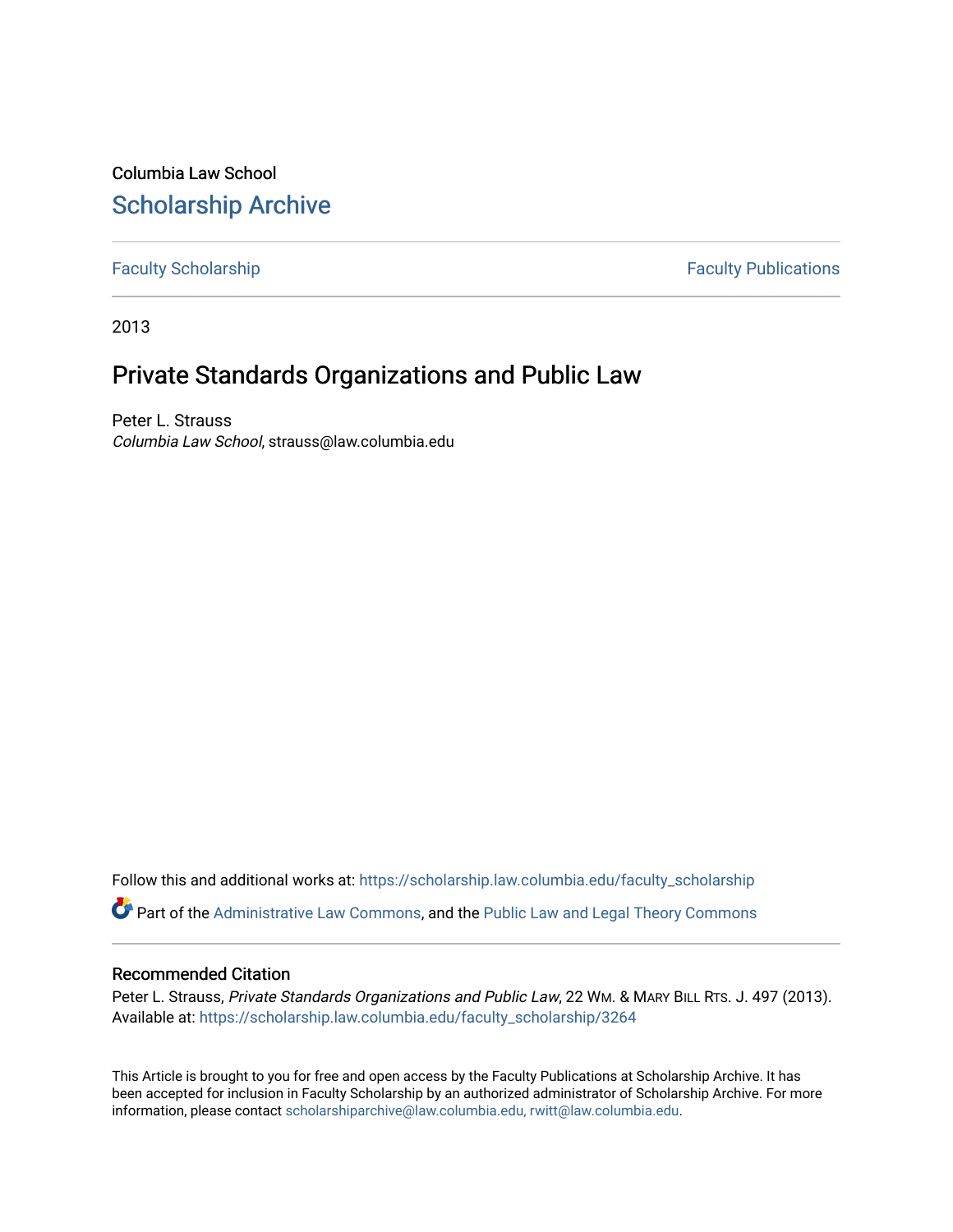# **PRIVATE STANDARDS ORGANIZATIONS AND PUBLIC LAW**

# Peter L. Strauss<sup>\*</sup>

Legal information institutes of the world, meeting in Montreal, declare that:

- Public legal information from all countries and international institutions is part of the common heritage of humanity. Maximising access to this information promotes justice and the rule of law;
- Public legal information is digital common property and should be accessible to all on a non-profit basis and free of charge;
- Organizations such as legal information institutes have the right to publish public legal information and the government bodies that create or control that information should provide access to it so that it can be published by other parties.<sup>1</sup>

\* Betts Professor of Law, Columbia Law School. Thanks are due to many others, including: the participants in the Comparative Administrative Law symposium in Luxembourg, June 5–6, 2012; Joe Bhatia and Scott Cooper of the American National Standards Association; Rae McQuade of the North American Energy Standards Board; Carl Malamud of Public.Resource .org; Emily Schleicher Bremer of the Administrative Conference of the United States; Professor Bruce Ackerman; and my colleagues Jane Ginsberg, David Pozen, William Simon, and Timothy Wu. Jared Miller, J.D. 2014, provided indispensable research assistance. Extraordinary, too, has been the work of the staff of the *William & Mary Bill of Rights Journal*, who have doubled the number of footnotes in this Article and, in the course of that effort, updated much of its supporting data. The text, virtually unchanged from my submission, is entirely my own.

Readers should be aware that, although attempting a balanced account here, I am an interested party, having filed the petition for rulemaking discussed at some length within, and which lies behind the body of commentary to the National Archives and Records Administration (NARA) and to the Office of Information and Regulatory Affairs (OIRA) often called in following footnotes. These are FDMS dockets NARA-12-0002 and OMB-2012-0003, which may be found at http://www.regulations.gov. (Note that subsequent footnotes omit the location of the FDMS dockets, and take the form FDMS Docket XXXX-2012-YYYY or, for specific documents in the docket, FDMS Docket XXXX-2012-YYYY-ZZZZ.) I am an active member of the Administrative Law and Regulatory Practice section of the American Bar Association; though my efforts contributed to its interest in the matter, I did not significantly contribute to its comments filed in these dockets.

While some editorial revisions have been more recently made, substantive changes in this Article ended in early October 2013. To permit its publication here, developments subsequent to the Office of Federal Register's Notice of Proposed Rulemaking, published on October 2, 2013, have not been addressed.

<sup>1</sup> WORLD LEGAL INFO. INST., http://www.worldlii.org/worldlii/declaration/montreal\_en .html (last visited Dec. 12, 2013).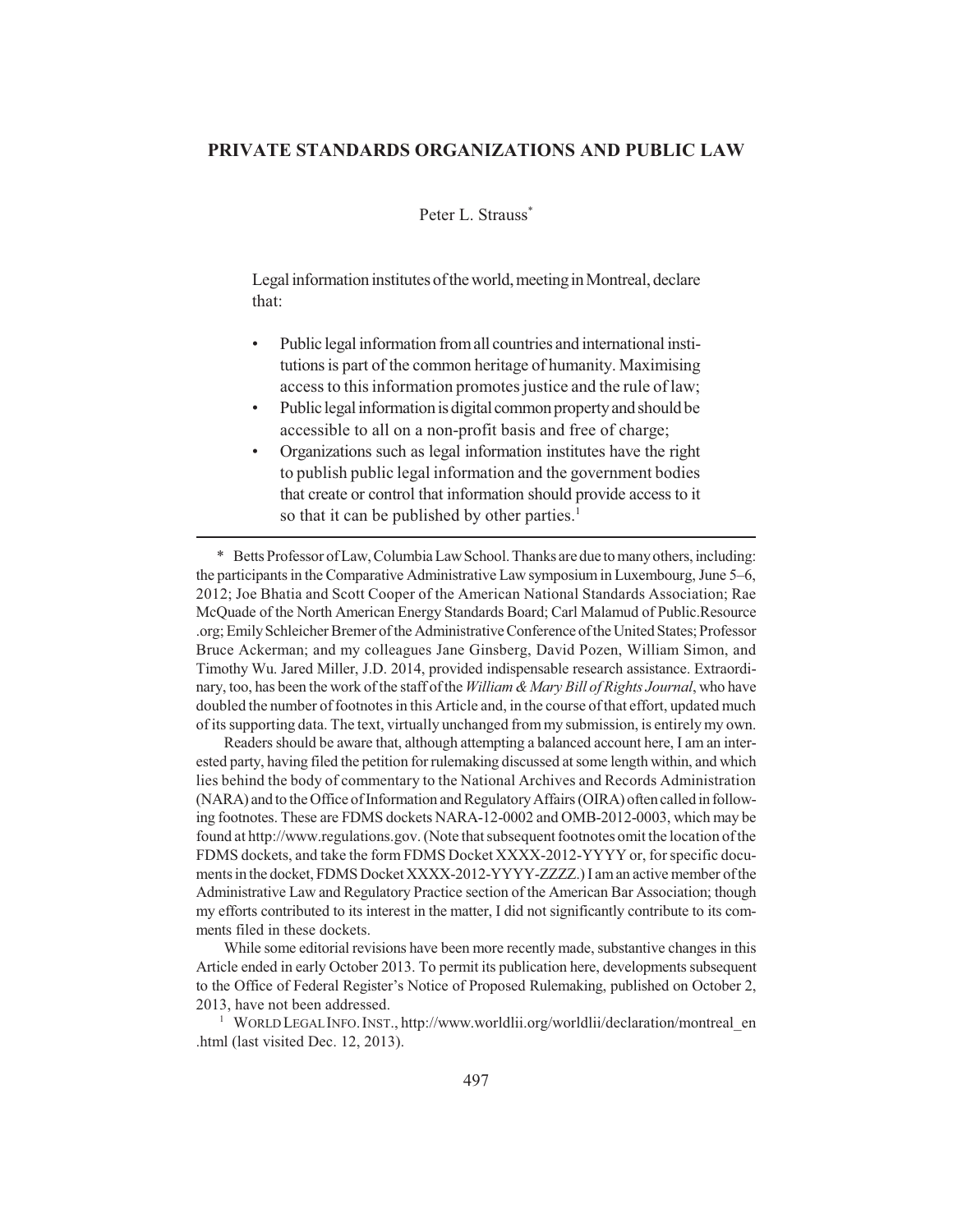We hear of tyrants, and those cruel ones: but, whatever we may have felt, we have never heard of any tyrant in such sort cruel, as to punish men for disobedience to laws or orders which he had kept them from the knowledge of. $2$ 

# ABSTRACT

Simplified, universal access to law is one of the important transformations worked by the digital age. With the replacement of physical by digital copies, citizens ordinarily need travel only to the nearest computer to find and read the texts that bind them. Lagging behind this development, however, has been computer access to standards developed by private standards development organizations, often under the umbrella of the American National Standards Institute (ANSI), and then converted by agency actions incorporating them by reference into legal obligations. To discover what colors the Occupational Safety and Health Administration (OSHA) requires for use in work-place caution signs, one must purchase from ANSI the standard OSHA has referenced in its regulations, at the price ANSI chooses to charge for it.

The regulations governing incorporation by reference as a federal matter have not been revised since 1982, and therefore do not address the changes the digital age has brought about in what it means for incorporated matter to be "reasonably available," as 5 U.S.C. § 552(a)(1) requires. This Article seeks to bridge that gap, suggesting a variety of approaches that might bring the use of incorporation by reference into conformity with modern rulemaking practices and respect the general proposition that documents stating citizens' legal obligations are not subject to copyright, while at the same time both honoring clear federal statutory policy favoring the use of privately developed standards in rulemaking and respecting the needs standards organizations have to find reasonable means to support the costs of their operations. Business models created in the age of print need to change; the challenge is to find ways to permit the market in privately developed voluntary standards to thrive, without thereby permitting the monopoly pricing of access to governing law.

|                                                                  | B. Their Occasional Conversion Into Legal Obligations  502 |  |  |
|------------------------------------------------------------------|------------------------------------------------------------|--|--|
|                                                                  |                                                            |  |  |
| I. THE UNCERTAIN STATE OF THE CASELAW ON THE COPYRIGHTABILITY OF |                                                            |  |  |
|                                                                  | STANDARDS THAT HAVE BEEN CONVERTED INTO LAW  511           |  |  |
|                                                                  |                                                            |  |  |

<sup>&</sup>lt;sup>2</sup> JEREMY BENTHAM, JUSTICE AND CODIFICATION PETITIONS 4 (Fred B. Rothman & Co. 1992) (1829). Erwin N. Griswold used this as the epigram to his *Government in Ignorance of the Law—A Plea for Better Publication of Executive Legislation*, 48 HARV. L. REV. 198, 198 (1934).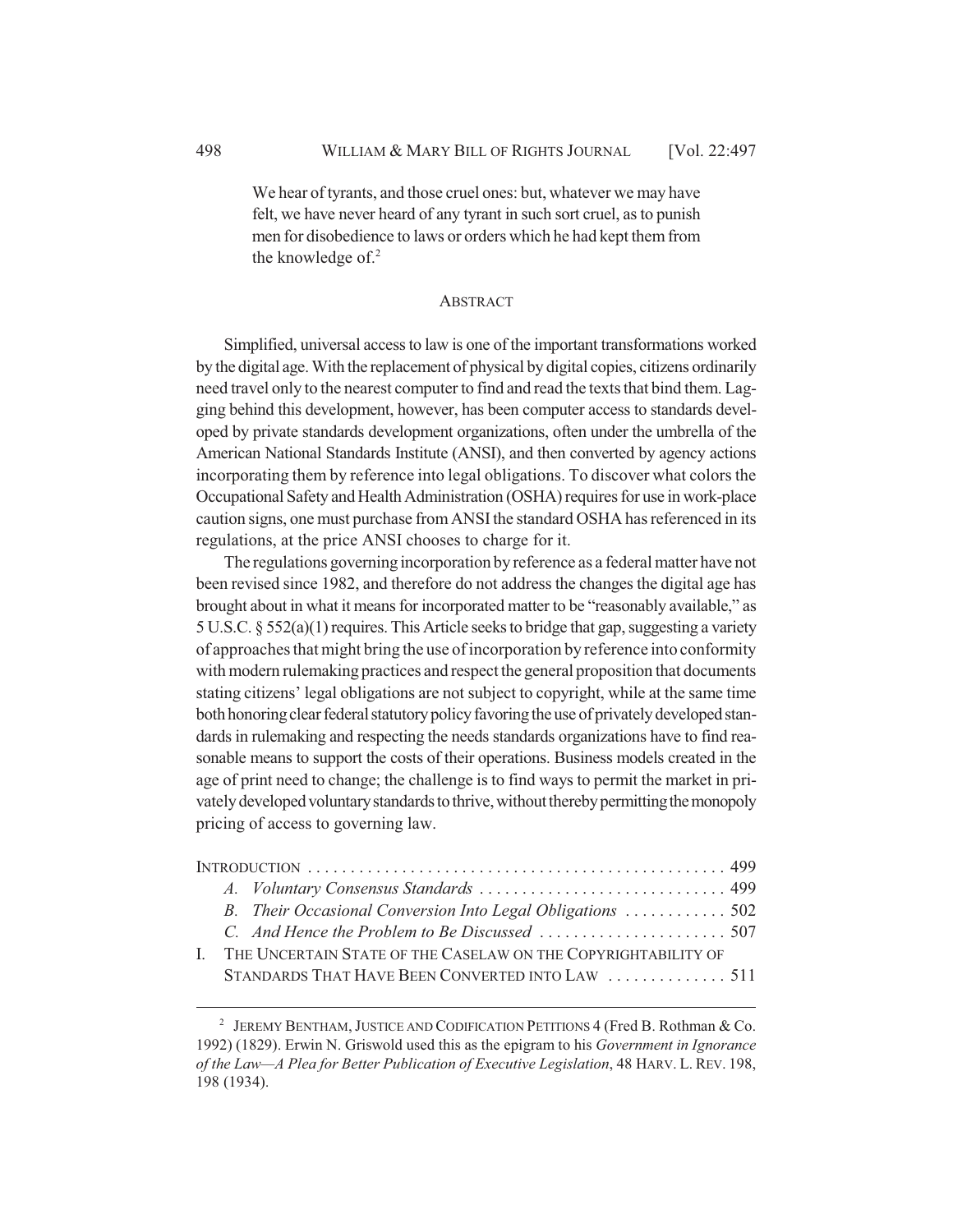| 2013] |                                                               | PRIVATE STANDARDS ORGANIZATIONS AND PUBLIC LAW                             | 499 |  |
|-------|---------------------------------------------------------------|----------------------------------------------------------------------------|-----|--|
|       |                                                               | II. FEDERAL REGULATION OF INCORPORATION BY REFERENCE  518                  |     |  |
|       | $A_{\cdot}$                                                   |                                                                            |     |  |
|       |                                                               | B. Copyright Preservation as Affirmative Federal Policy? Congress, the     |     |  |
|       |                                                               |                                                                            |     |  |
|       |                                                               | C. Possibilities of Change: An Administrative Conference Study, Rulemaking |     |  |
|       |                                                               | Proposal, and Reconsideration of OMB Circular A-119  529                   |     |  |
|       | III. CAN THE PUBLIC HAVE ITS ACCESS-TO-LAW CAKE AND STANDARDS |                                                                            |     |  |
|       |                                                               | DEVELOPERS EAT REVENUE FROM STANDARDS SALES TOO?  537                      |     |  |
|       |                                                               | A. Proposed Rulemaking and Digital Rights Management  537                  |     |  |
|       | $B_{-}$                                                       | Standards Developed in the Expectation of Incorporation  543               |     |  |
|       |                                                               | C. Standards Developed Independently of Any Expectation of                 |     |  |
|       |                                                               |                                                                            |     |  |
|       |                                                               | D. Must Incorporation by Reference Create Legal Obligations?  549          |     |  |
|       |                                                               |                                                                            |     |  |
|       |                                                               |                                                                            |     |  |

## **INTRODUCTION**

## *A. Voluntary Consensus Standards*

This Article addresses the public/private confusions over standards developing organizations' work. Standards Developing Organizations (SDOs) are private nongovernmental bodies that have long existed to create voluntary private standards by which to declare or measure the characteristics of goods on the marketplace. Throughout the world, manufacturing and markets are greatly aided, and consumers offered protection, by the application of uniform industrial standards created independent of law, as means of assuring quality, compatibility, and other highly desired market characteristics. They define what is meant by U.S. Hard Red Spring wheat,<sup>3</sup> reflect railroads' agreement on track widths permitting interchangeability,<sup>4</sup> establish threading conventions for nuts and bolts,<sup>5</sup> or fix the characteristics of the fittings that attach fire hoses to

<sup>5</sup> For the British Eighth Army, fighting Rommel in North Africa:

British replacements for worn-out parts on their American-made tanks reached the British armed forces just in time—only to be unusable due to literally incompatible nuts and bolts. Differences in British and American

<sup>3</sup> GIPSA, Subpart M—U.S. Standards for Wheat (2006), *available at* http://www.gipsa .usda.gov/fgis/standards/810wheat.pdf (now defining the U.S. standards for wheat by the Department of Agriculture).

<sup>4</sup> *See* Robert N. Hamilton, *The Role of Nongovernmental Standards in the Development of Mandatory Federal Standards Affecting Safety or Health*, 56 TEX.L.REV. 1329, 1332–33 & nn.5–6 (1978). *See generally* Douglas J. Puffert, *The Standardization of Track Gauge on North American Railways, 1830–1890*, 60 J.ECON.HIST. 933 (2000) (discussing the standardization of railroads).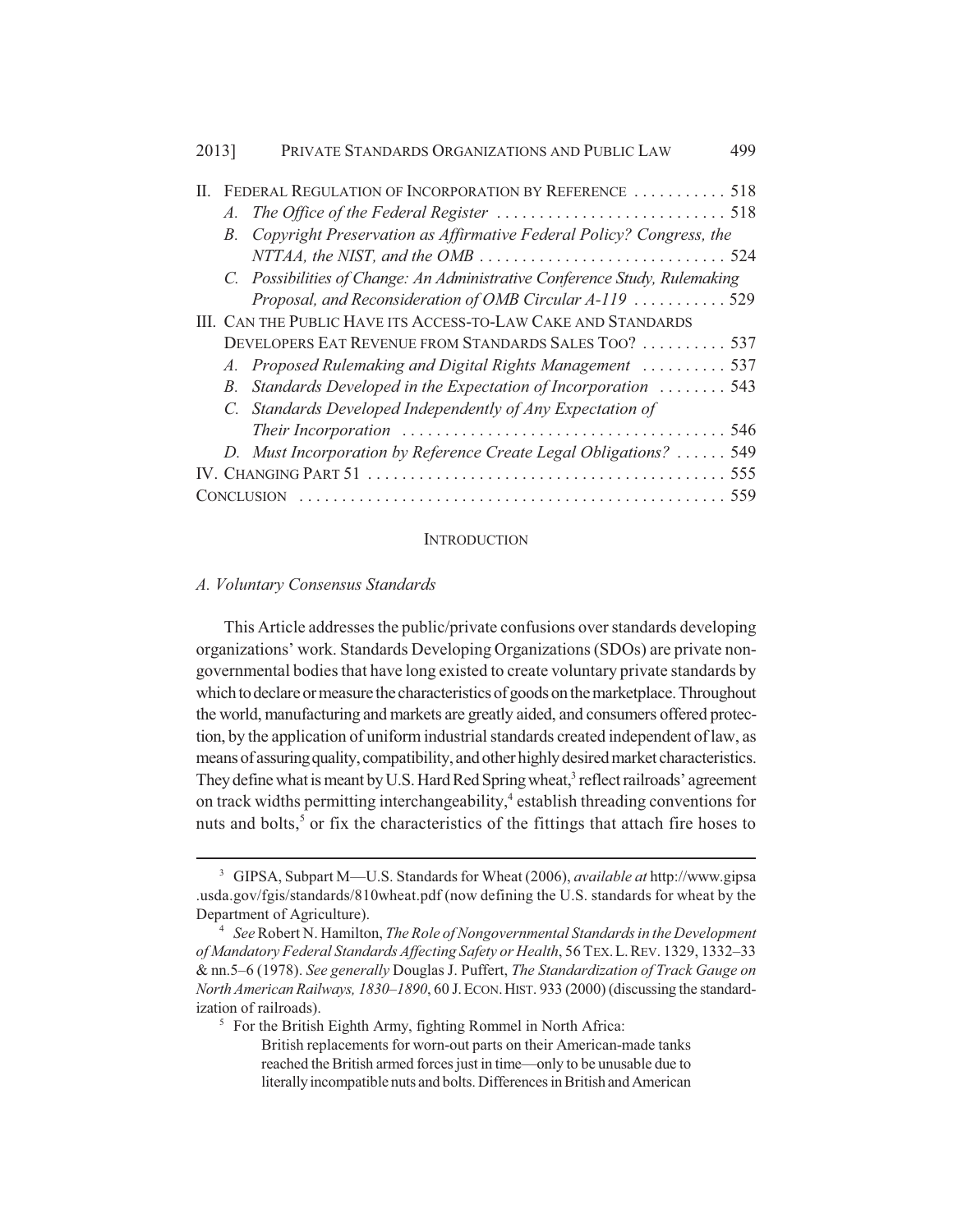hydrants.<sup>6</sup> Independent of any legal force they might have, Underwriters Laboratories (UL) tags on electric appliances offer buyers assurance of their safety.7 The thousands of "voluntary consensus standards" that SDOs develop for industrial conduct are undeniably beneficial to the operation of markets in complex goods and to public safety.

Hundreds of private SDOs exist in the United States alone. Under the umbrella of the American National Standards Institute (ANSI),<sup>8</sup> one finds professional organizations of individual engineers such as the American Society for Testing and Materials (ASTM),<sup>9</sup> corporate-membership trade associations such as the American Petroleum Institute (API),<sup>10</sup> and corporations in the business of certifying safety, such as  $UL$ <sup>11</sup> Abroad, there is a greater tendency to coordinated national bodies,  $^{12}$  like the British Standards Institute  $(BSI)$ ,<sup>13</sup> or international bodies, such as the European Committee for Standardization (CEN),<sup>14</sup> the European Committee for Electrotechnical Standardization (CENELEC),<sup>15</sup> and the International Organization for Standardization (ISO).<sup>16</sup>

This Article is particularly concerned with American SDOs, primarily ANSI and the SDOs it has accredited for the generation of "voluntary consensus standards."17 Not all standards fit the description "voluntary consensus standards"; some (for example, the

> threading standards—established in the 1840s and 1860s, respectively thus forced the British commanders to abandon tanks and equipment in the North African desert . . . add [ing] some  $L25$  million to the cost of war.

TIM BÜTHE & WALTER MATTLI, THE NEW GLOBAL RULERS: THE PRIVATIZATION OF REGULATION IN THE WORLD ECONOMY 130 (2011).

<sup>6</sup> The great Baltimore fire of 1904 became worse when fire companies called in from Washington, D.C., Philadelphia, and other cities found they could not attach their hoses to the city's hydrants. *See* Tyler R.T. Wolf, *Existing in a Legal Limbo: The Precarious Legal Position of Standards-Development Organizations*, 65 WASH. & LEE L. REV. 807, 808 (2008).

<sup>7</sup> *See UL Product Safety*, UL, http://www.ul.com/global/eng/pages/offerings/businesses /productsafety (last visited Dec. 12, 2013).

<sup>8</sup> *About ANSI Overview*,ANSI, http://www.ansi.org/about\_ansi/overview/overview.aspx ?menuid=1 (last visited Dec. 12, 2013).

<sup>9</sup> *About ASTM Int'l*, ASTM, http://www.astm.org/ABOUT/overview.html (last visited Dec. 12, 2013).

<sup>10</sup> *About API*, API, http://www.api.org/globalitems/globalheaderpages/about-api (last visited Dec. 12, 2013).

<sup>11</sup> *See UL Product Safety*, *supra* note 7.

<sup>12</sup> Tim Büthe and Walter Mattli offer a comprehensive and engaging view of global standards and their impact. *See generally* BÜTHE & MATTLI, *supra* note 5.

<sup>13</sup> *About BSI*,BSIGRP., http://www.bsigroup.com/en-Gb/about-bsi (last visited Dec. 12, 2013).

<sup>14</sup> CEN—EUROPEAN COMM. FOR STANDARDIZATION, http://www.cen.eu/cen/AboutUs /pages/default.aspx (last visited Dec. 12, 2013).

<sup>15</sup> *About CENELEC—Who we are*,CENELEC, http://www.cenelec.eu/aboutcenelec/who weare/ (last visited Dec. 12, 2013).

<sup>16</sup> *About ISO*, ISO, http://iso.org/iso/home/about.htm (last visited Dec. 12, 2013).

<sup>17</sup> *See About ANSI Overview*, *supra* note 8.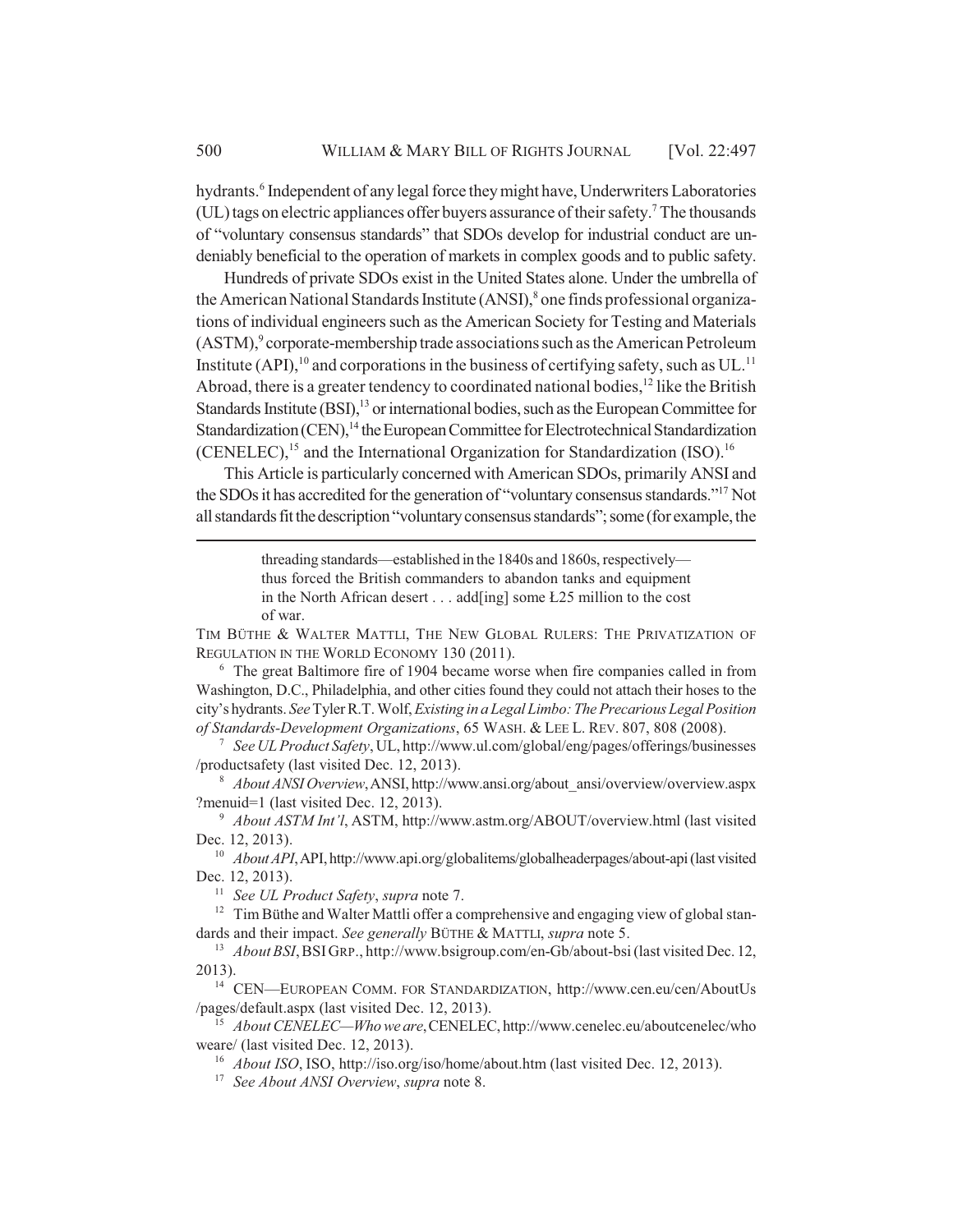standards for Blu-ray computer discs<sup>18</sup>) may simply be created by a manufacturer hopeful of capturing a certain market; others may be the product of organizations addressing compatibility issues in rapidly developing technologies without seeking to engage wide participation in their work. As the name may suggest, "voluntary consensus standards" are developed using procedures whose breadth of reach and interactive characteristics resemble governmental rulemaking, with adoption requiring an elaborate process of development, reaching a monitored consensus among those responsible within the SDO.19 ANSI's "Essential Requirements: Due Process Requirements for American National Standards"20 provides, in twenty-six detailed pages, a set of procedures both for accreditation and audit of SDOs wishing to develop American National Standards and for the consideration of individual standards. Standards, once adopted, are copyrighted as the intellectual property of the developing SDO and offered for sale through ANSI, SDO websites, or third-party publishers.<sup>21</sup> Although SDOs are generally nonprofit organizations and rely heavily on the voluntary work of engineers or others versed in the technical issues involved, fulfilling the required procedures imposes administrative costs that must somehow be financed.<sup>22</sup> For the professional societies, if not for the trade associations or corporate developers of standards, these costs are substantially financed through membership dues paid to participate in their processes and through the sale of their copyrighted standards. $^{23}$ 

Although anti-competitive uses of standards are not unknown, and success in establishing one's preferences as an international standard, especially, may have significant

<sup>18</sup> *General Info*,BLU-RAY DISC ASS'N, http://www.blu-raydisc.com/en/association/general info.aspx (last visited Dec. 12, 2013).

<sup>19</sup> *See* Mark I. Marpet, *An Ethical Issue in Voluntary-Consensus Standards Development: A Decision-Science View*, 17 J. BUS. ETHICS 1701, 1701 (1998).

<sup>20</sup> See ANSI's "Essential Requirements" for standards generation. *ANSI Essential Requirements: Due Process Requirements for American National Standards*, ANSI (last updated Jan. 2013) [hereinafter *ANSI Essential Requirements*], *available at* http://www.ansi.org/essential requirements.

<sup>21</sup> *See, e.g.*, *infra* notes 75, 138, 343 and accompanying text.

<sup>&</sup>lt;sup>22</sup> "Not-for-profit" indicates an accepted public-serving purpose, freedom from taxation, and the absence of shareholders (owners) who might be paid dividends out of a surplus resulting from an excess of revenue over expenditures. Expenditures, however, may include compensation packages that, for high-ranking executives or for university football coaches, can reach seven figures. *See, e.g.*, Comment from Carl Malamud, President, Public.Resource.org, NARA-12-0002-0082 (Mar. 26, 2012), http://www.regulations.gov/#!documentDetail;D=NARA-12 -0002-0082 (listing table of salaries for executives at leading SDOs, ranging from \$420,960 to \$2,075,984). The possibility that the prices set by SDOs are self-serving, then, cannot be excluded.

<sup>23</sup> *See, e.g.*, *Content Strategy*, NFPA, http://www.nfpa.org/codes-and-standards/nfpa-digital -products/nfpa-product-development-and-innovation (last visited Dec. 12, 2013) (remarking in one breath: "We have had great success over the years using a business model in which the principal source of revenue was the sale of print editions of our codes and standards." The document next observes "[t]hat business model is no longer sustainable."). This is the reality with which this Article is concerned.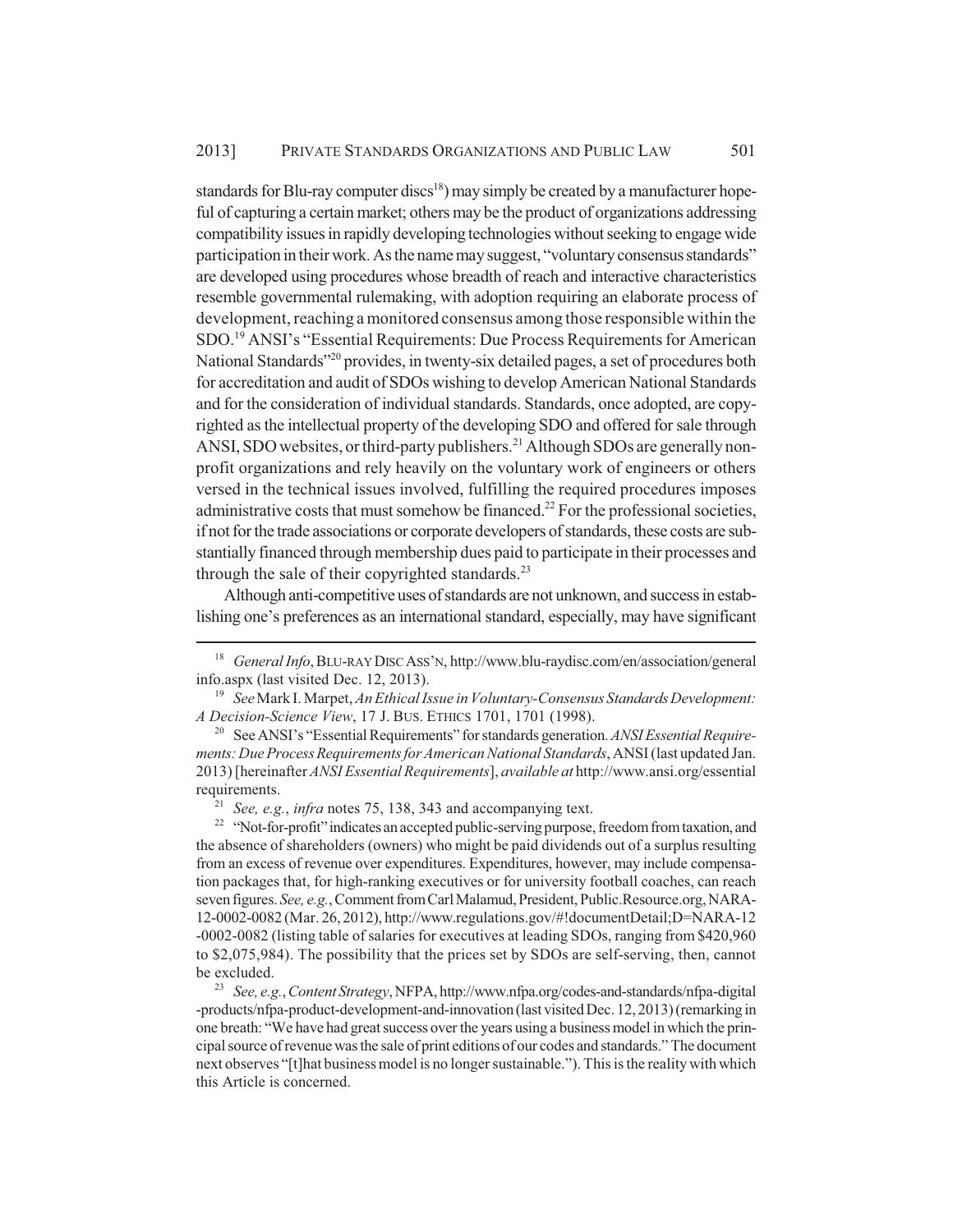financial consequences for participants in international markets—favoring some and imposing additional costs on others<sup>24</sup>—standards are, on the whole, both necessary and beneficial. Complex markets could not operate without them. The processes ANSI and other organizations have developed to ensure consensus and provide safeguards against their abuse seem generally effective and, within the industrial community as a whole, there is every motivation to support them. This Article takes no issue with their development and use as voluntary consensus standards and accepts that, at least where standards may compete with one another, $25$  market forces may work to control owners' exploitation of copyrights in them.

#### *B. Their Occasional Conversion Into Legal Obligations*

Increasingly, American governments—federal, state, and local—have been adopting part or all of some of these standards—e.g., what standardized colors should be used for caution signs in a work-place—as regulatory requirements.<sup>26</sup> Incorporation by reference at the state and local level greatly eases the work of both governments and arms markets. If the Southern Building Code Congress International<sup>27</sup> and its competitors<sup>28</sup> had not drawn up model building codes, each small town would have been obliged to develop its own, at high cost and low efficiency; as a result, builders and manufacturers of building materials might have found their markets extraordinarily complex. With a model code in place, builders will know that materials meeting its standards are acceptable for construction, and material suppliers will learn what qualities in their goods will likely satisfy the market as a whole. For example, what benefits the village of Hastings on Hudson may also benefit the maker and users of nuclear power plant equipment with standards developed by the American Nuclear Society  $(ANS)^{29}$ —as well, it may be hoped, as neighbors to the plant wishing assurance of its safety. For a commercial builder, too, the cost of acquiring copies of the relevant adopted codes is likely trivial in relation to its other expenses; but for the homeowner who wishes himself to make code-compliant alterations in his own home, this may not be true, and in that possibility lies much of the impulse for this Article.

At the federal level, the conversion of standards into legal obligations through incorporation by reference had its origin primarily in a wish to protect the utility of the Federal Register and the Code of Federal Regulations, reducing their otherwise necessary size by thousands of printed pages, and secondarily in the hope of giving a

<sup>24</sup> *See* BÜTHE & MATTLI, *supra* note 5.

<sup>25</sup> *Id.*

<sup>26</sup> *See infra* notes 232–33.

<sup>&</sup>lt;sup>27</sup> *About ICC*, ICC, http://www.iccsafe.org/aboutICC/pages/default.aspx (last visited Dec. 12, 2013).

<sup>&</sup>lt;sup>28</sup> Competitors include the Building Officials Code Administrators International (BOCA), *id.*, the International Conference of Building Officials (ICBO), *id.*, International Code Council (ICC), *id.*, and the National Fire Protection Association (NFPA), *Content Strategy*, *supra* note 23.

<sup>29</sup> *Standards*, ANS, http://www.ans.org/standards (last visited Dec. 12, 2013).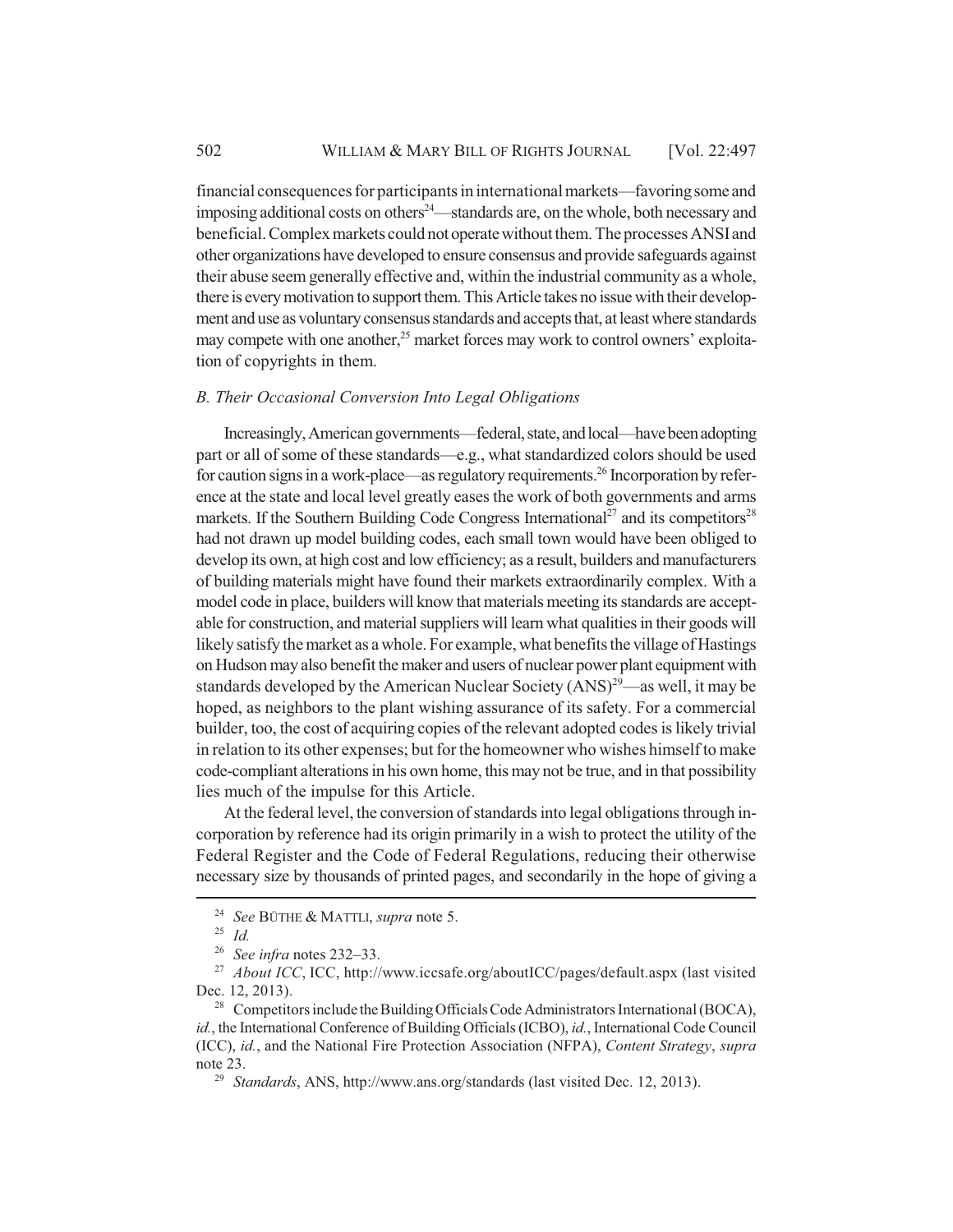kick-start to new federal safety programs, by converting to legal obligations consensus standards already in place. The American Administrative Procedure Act  $(APA)^{30}$ has long required the publication of legally binding agency regulations in both the federal daily journal of record, the Federal Register, and the compendium of regulations, the Code of Federal Regulations  $(CFR)$ .<sup>31</sup> No one would claim that the material thus published is subject to copyright; but when industry standards are incorporated by reference, they are merely identified by name and source. Their contents are not published—that is, indeed, the point in protecting the volume of the Federal Register and the CFR—and to know those contents one must ordinarily purchase them from their copyright owner. Section  $552(a)(1)$  of the APA states a procedure for incorporation by reference, that offers no direct guidance on the question whether an SDO's standard incorporated not as *a possible* technical means for compliance, but *as law*, remains in the copyright control of its creator:

> (1) Each agency shall separately state and currently publish in the Federal Register for the guidance of the public— ...

(D) substantive rules of general applicability adopted as authorized by law, and statements of general policy or interpretations of general applicability formulated and adopted by the agency; and

(E) each amendment, revision, or repeal of the foregoing. Except to the extent that a person has actual and timely notice of the terms thereof, a person may not in any manner be required to resort to, or be adversely affected by, a matter required to be published in the Federal Register and not so published. *For the purpose of this paragraph, matter reasonably available to the class of persons affected thereby is deemed published in the Federal Register when incorporated by reference therein with the approval of the Director of the Federal Register*. 32

The Director has implemented this provision by regulations discussed within that at present do not define what it means for matter to be "reasonably available" beyond requiring single copies to be deposited with the National Archives and retained in agency libraries.<sup>33</sup>

More recent measures, and the realities of shrinking federal regulatory resources, have both encouraged the practice of incorporation, and created a federal framework

<sup>&</sup>lt;sup>30</sup> Administrative Procedure Act, Pub. L. No. 79-404, 60 Stat. 237 (1946) (codified at 5 U.S.C. §§ 551–559 (2006)).

<sup>31</sup> *See* 5 U.S.C. § 552 (2006).

 $32 \& 552(a)(1)$  (emphasis added). This section is now referred to as the Freedom of Information Act.

<sup>33</sup> *See infra* notes 147–49 and accompanying text; *infra* notes 264–66 and accompanying text.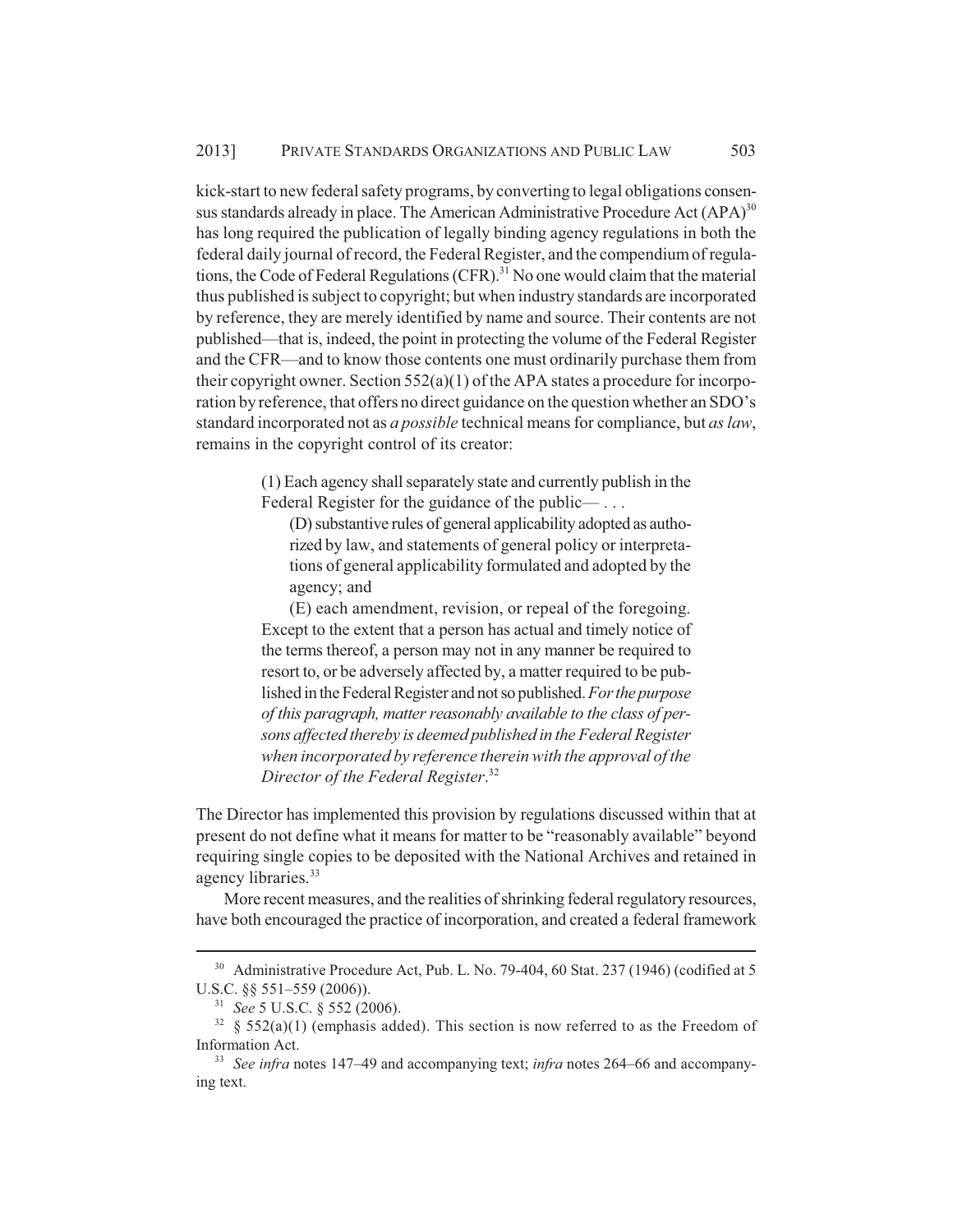for participation and oversight. The Reagan administration, noted generally for its deregulatory emphasis, formulated an OMB Circular, A-119,<sup>34</sup> strongly encouraging a preference for privately generated standards over agency-generated standards where the former were available.<sup>35</sup> In 1988, the transformation of the National Bureau of Standards—the guardian of national standards for weights, measures, and the like—into the Commerce Department's National Institute of Standards and Technology (NIST) provided a bureaucracy to implement this preference.<sup>36</sup> During President Clinton's administration, passage of the National Technology Transfer Advancement Act of 1995  $(NTTAA)^{37}$  gave Circular A-119 statutory force by requiring federal agencies to "use technical standards that are developed or adopted by voluntary consensus standards bodies, using such technical standards as a means to carry out policy objectives or activities," absent a specific finding of their inadequacy.<sup>38</sup> Although "technical standards" are defined in a way that focuses on interoperability<sup>39</sup> and appears to suppose the existence of independently stated regulatory requirements and consequent likely diminished interest outside regulated communities, even before the NTTAA, it was estimated that ten percent or more of ANSI standards related to the health and safety of industrial products and processes.<sup>40</sup> The most recent revisions to Circular A-119 in 1998 instruct agencies to take steps to assure openness, balance, transparency, consensus and due process in the procedures SDOs use to develop qualifying standards,<sup>41</sup> and, like the NTTAA

 $38$  *Id.* § 12(d)(1).

<sup>39</sup> *Id.* § 12(d)(4). Subsection (4) defines "technical standards" as "performance-based or design-specific technical specifications and related management systems practices." *Id.*

<sup>40</sup> *See* ROSS E. CHEIT, SETTING SAFETY STANDARDS: REGULATION IN THE PUBLIC AND PRIVATE SECTORS 22 (1990) (stating that 900 out of 8,500 ANSI standards then-existing were considered to relate to health and safety).<br> $\frac{41}{4}$  Mbat Are Valuetary Conserved.

4. What Are Voluntary, Consensus Standards?

a. For purposes of this policy, "voluntary consensus standards" are standards developed or adopted by voluntary consensus standards bodies, both domestic and international. These standards include provisions requiring that owners of relevant intellectual property have agreed to make that intellectual property available on a non-discriminatory, royalty-free or reasonable royalty basis to all interested parties. For purposes of this Circular, "technical standards that are developed or adopted by voluntary consensus standard bodies" is an equivalent term.

(1) "Voluntary consensus standards bodies" are domestic or international organizations which plan, develop, establish, or coordinate voluntary consensus standards using agreed-upon procedures. For purposes of this Circular, "voluntary, private sector, consensus standards bodies," as cited in Act, is an equivalent term. The Act and the Circular encourage the participation of federal representatives in these bodies to increase the

<sup>34</sup> *See* OMB, Circular No. A-119, 63 Fed. Reg. 8546 (Feb. 19, 1998).

<sup>35</sup> *See* H.R. REP. NO. 104-390, at 25 (1995) (recounting the history of Circular A-119).

<sup>36</sup> *See* Omnibus Trade and Competitiveness Act of 1988, Pub. L. No. 100-418, §§ 5111– 5115, 102 Stat. 1427 (1988).

<sup>&</sup>lt;sup>37</sup> National Technology Transfer and Advancement Act of 1995, Pub. L. No. 104-113, 110 Stat. 775 (1996).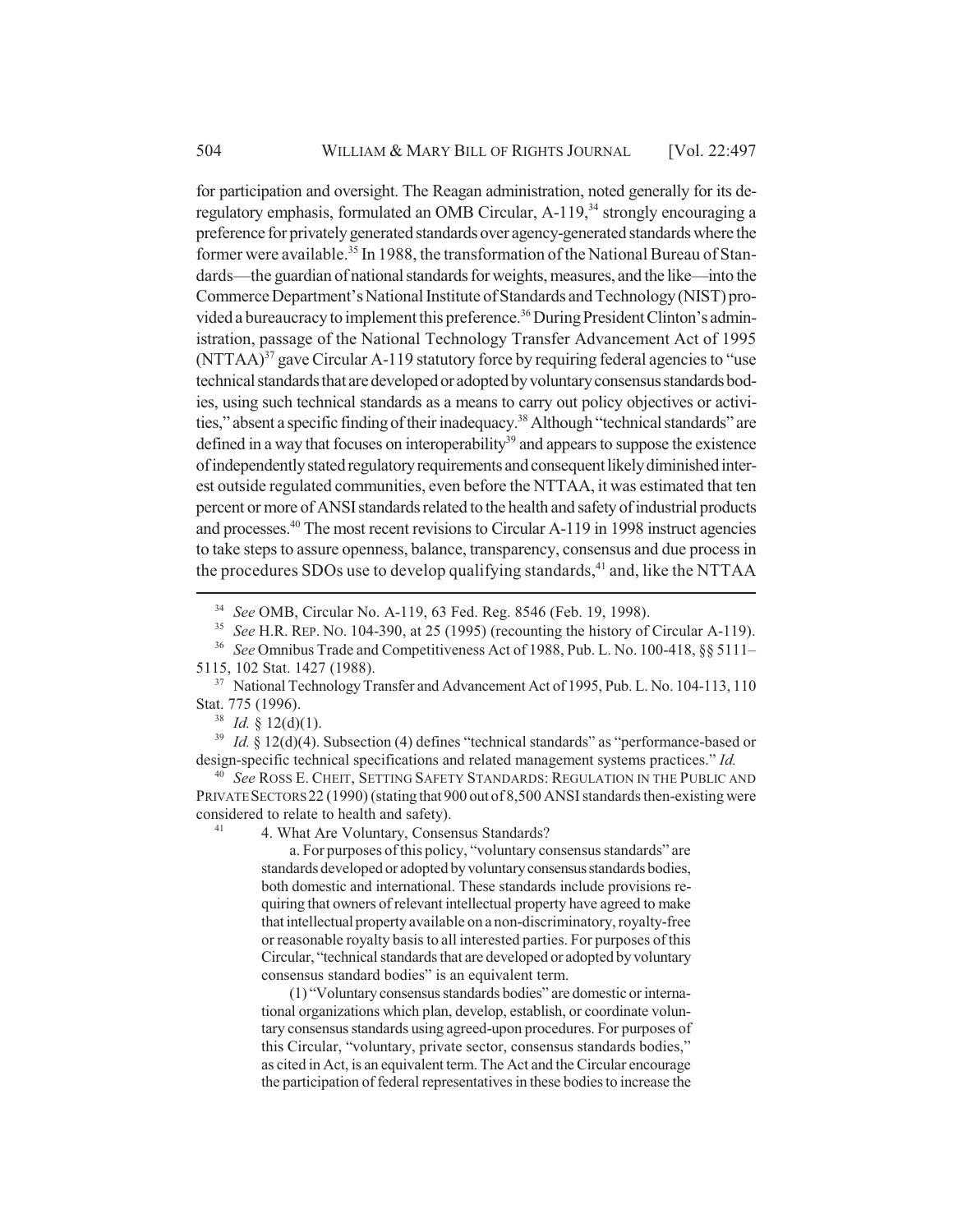itself, $42$  provide support for federal agency participation in those activities. $43$  The result is to give further impetus to the ANSI "Essential Requirements."44

Although Circular A-119 states its application only to "technical standards," contemporary reports of the use of standards afford no ready means of determining what proportion of them effectively do impose regulatory requirements, and the OFR, in administering § 552(a)(1), insists that incorporated matter *must* be a "requirement."45 The use of standards in lieu of independent federal rulemaking is indeed widespread. In its most recent report for Fiscal  $2012<sup>46</sup>$  NIST found that only one agency, the Department of Labor, had reported adopting a government-unique rather than an SDO standard in the preceding year (and that one incorporated nine SDO standards into a

(i) Openness.

- (ii) Balance of interest.
- (iii) Due process.
- (iv) An appeals process.

(v) Consensus, which is defined as general agreement, but not necessarily unanimity, and includes a process for attempting to resolve objections by interested parties, as long as all comments have been fairly considered, each objector is advised of the disposition of his or her objection(s) and the reasons why, and the consensus body members are given an opportunity to change their votes after reviewing the comments . . . .

OMB Circular A-119, 63 Fed. Reg. 8546, 8554 (Feb. 19, 1998).

<sup>42</sup> National Technology Transfer and Advancement Act of 1995, Pub. L. No. 104-113, § 12(d)(2), 110 Stat. 775 (1996).

> <sup>43</sup> 7. What Is The Policy For Federal Participation In Voluntary Consensus Standards Bodies?

Agencies must consult with voluntary consensus standards bodies, both domestic and international, and must participate with such bodies in the development of voluntary consensus standards when consultation and participation is in the public interest and is compatible with their missions, authorities, priorities, and budget resources . . . .

OMB Circular A-119, 63 Fed. Reg. 8546, 8555–56 (Feb. 19, 1998).

<sup>44</sup> *See ANSI Essential Requirements*, *supra* note 20.

<sup>45</sup> Its view apparently rests on § 552(a)(1)'s obligation on agencies to "publish in the Federal Register . . . (D) substantive rules of general applicability adopted as authorized by law . . . ." 5 U.S.C. § 552(a)(1) (2006). The same subsection, however, also refers to the Federal Register publication of "statements of general policy or interpretations of general applicability formulated and adopted by the agency," so that the subsection explicitly permits agencies to incorporate by reference soft, as well as hard, law instruments. *Id.*; *see infra* note 177. Incorporation by reference of soft law, as will be developed within, would avoid most, if not all, of the difficulties currently experienced.

<sup>46</sup> Nathalie Rioux, *Sixteenth Annual Report on Federal Agency Use of Voluntary Consensus Standards and Conformity Assessment*, NIST (Apr. 2013), *available at* http://nvlpubs.nist.gov /nistpubs/ir/2013/NIST.IR.7930.pdf.

likelihood that the standards they develop will meet both public and private sector needs. A voluntary consensus standards body is defined by the following attributes: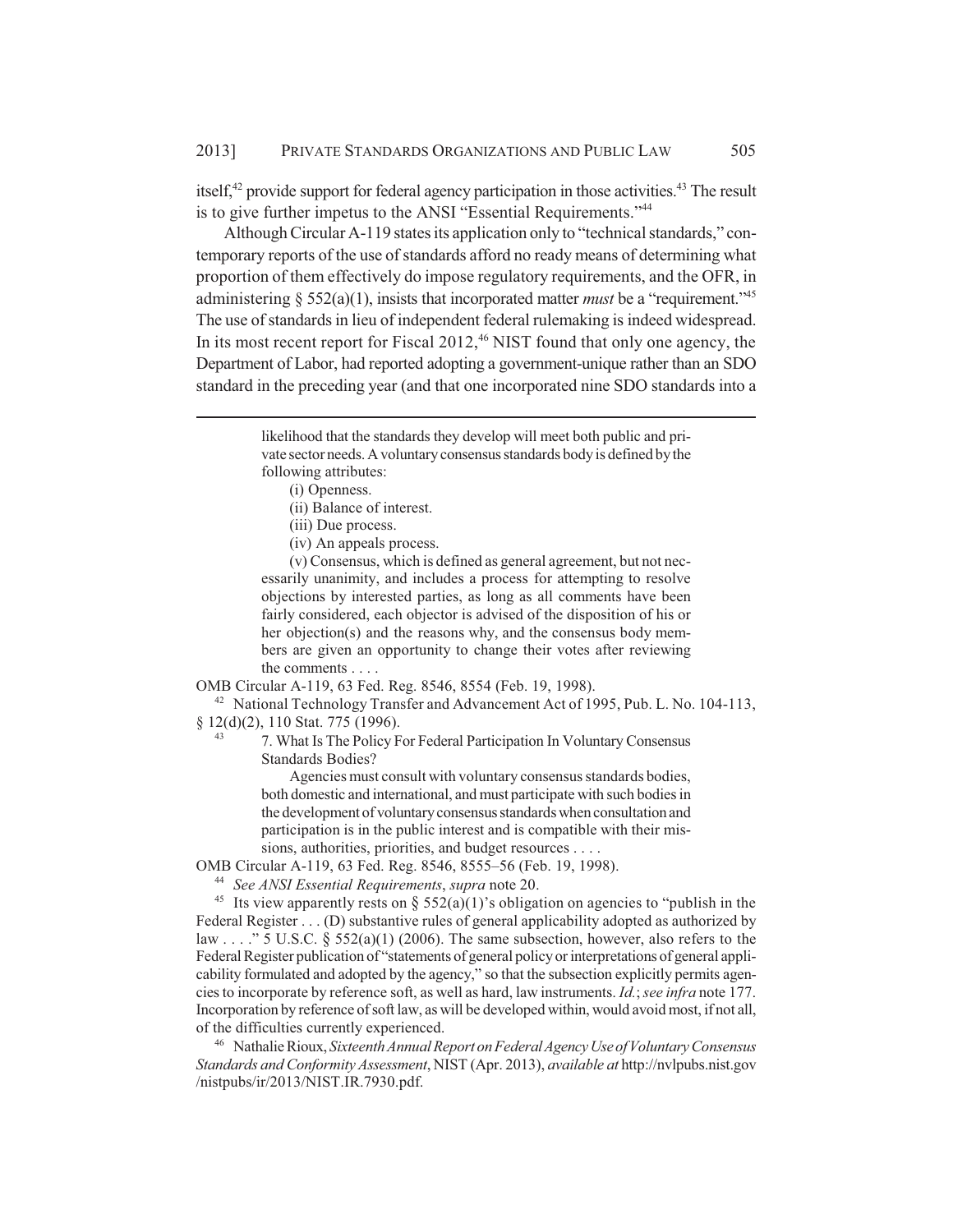single rule).<sup>47</sup> In contrast, NIST reported the adoption of 423 new SDO standards, many as substitutes for existing, government-unique standards.<sup>48</sup> Nor have agencies been standing by as standards are developed. In Fiscal 2012, NIST reported, agency personnel participated in 552 SDOs.<sup>49</sup> As of this writing, a "Standards Incorporated by Reference" database maintained by NIST<sup>50</sup> lists 10,613 standards referred to in the CFR,<sup>51</sup> and 363 organizations (largely but not exclusively  $SDOs<sup>52</sup>$ ) whose standards are referred to<sup>53</sup> ranging from 2,254 times for the American Society for Testing and Materials<sup>54</sup> to 107 whose standards are referred to only once.<sup>55</sup>

It is important to be aware that most of the standards referred to in the CFR and converted into legal obligations no longer reflect prevailing voluntary consensus standards. ANSI generally requires that standards it certifies be revisited at least every five years, and their modification through its voluntary consensus process is common. But OFR is firmly of the view, understandable in the context of American rulemaking law, that once agency rulemaking has converted a standard into a binding requirement, as it insists must be done to incorporate it by reference,<sup>56</sup> it can be changed only by fresh rulemaking; and OFR permits incorporation only of particular, precisely identified and existing standards, so that a rule cannot validly incorporate future revisions. Although rulemaking changes would inevitably lag a bit behind the voluntary consensus process, the costs of rulemaking and limitations on agency resources have resulted in incorporated standards being left in place as legal obligations long after they have been abandoned by their creators as voluntary standards. Thus, the majority of standards incorporated into federal regulations were incorporated before 1996—some, even decades before.57 Comments in the FDMS dockets of two recent inquiries into incorporation by reference issues identify numerous incorporated standards, still law, that are unavailable<sup>58</sup> or have subsequently been revealed to be inadequate or even dangerous.<sup>59</sup>

<sup>50</sup> *Standards Incorporated by Reference (SIBR) Database Homepage*, NIST, http:// standards.gov/sibr/query/index.cfm?fuseaction=home.main (last visited Dec. 12, 2013).

<sup>51</sup> *Standards Incorporated by Reference (SIBR) Database: Regulatory SIBR (R-SIBR) Statistics*, NIST, https://standards.gov/sibr/query/index.cfm?fuseaction=rsibr.total\_regulatory sibr (last visited Dec. 12, 2013).

<sup>52</sup> This includes government bodies.

<sup>53</sup> *Standards Incorporated by Reference (SIBR) Database: List of Standards Developing Organizations (SDO) listed in the CFR*, NIST, https://standards.gov/sibr/query/index.cfm?fuse action=rsibr.complete\_regulatory\_sibr (last visited Dec. 12, 2013).

<sup>54</sup> *Id.* <sup>55</sup> *Id.*

<sup>56</sup> *See infra* note 177.

<sup>57</sup> *See infra* note 247 and accompanying text.

<sup>59</sup> *Id.*

<sup>47</sup> *Id.* at 1.

<sup>48</sup> *Id.*

<sup>49</sup> *Id.*

<sup>58</sup> *Id.*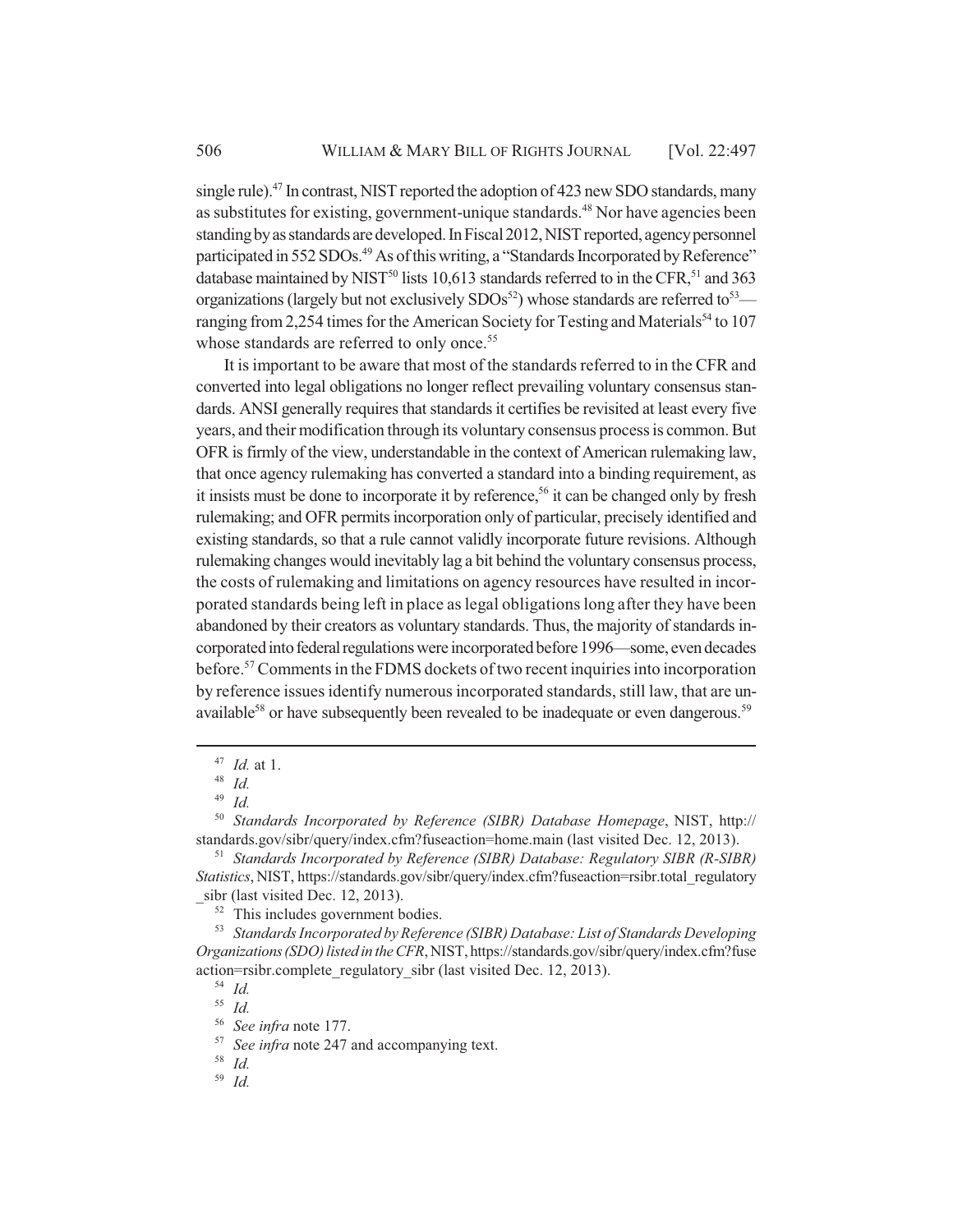SDOs' copyright claims on standards do not lapse with their abandonment as voluntary consensus standards, so if a standard has been incorporated by reference its ostensible copyright endures for the life of the rule incorporating it. Circular A-119 specifically calls on agencies to respect SDO copyrights,<sup>60</sup> and, indeed, the behavior of American governments in relation to incorporated standards has generally worked to preserve those claims. Rather than publishing the standards' texts in their regulations, they simply refer the readers of their regulations to the standards which they have "incorporated by reference."61 Under a regime that requires only two print copies to be kept in government depositories in Washington D.C. or its near suburbs, and makes no current provision for internet access, $62$  the only practical course for someone in Minnesota, California, or Alabama who is affected by and wishes to learn the resulting law, will usually be to purchase the standard from the SDO whose intellectual property it is, at whatever price that organization chooses to set.

## *C. And Hence the Problem to Be Discussed*

This fact frames the basic concern of this Article, raising a question that to lawyers might appear simply rhetorical: If standards have been made into law, don't they have to be public? Don't American citizens and companies have a right to read laws governing their conduct without having to pay the monopoly price a valid copyright would permit a private organization "owning" that legal obligation to charge for permitting access to it, on such terms as it chose to require? As the U.S. Copyright Office well knows,<sup>63</sup> law is not subject to copyright.<sup>64</sup> The Information Age now makes it trivial to provide access that may have been more difficult in the age of print, and federal agencies in particular have for almost two decades been under a statutory duty to make all regulations and other matter affecting private conduct available in the electronic reading rooms they are obliged to maintain.<sup>65</sup> All materials placed there are freely available to anyone with access to the Internet.

<sup>60</sup> OMB Cir. A-119, 63 Fed. Reg. 8546, 8555 (Feb. 19, 1998).

<sup>61</sup> *Standards Incorporated by Reference (SIBR) Database*, NIST, http://standards.gov/sibr /query/index.cfm?fuseaction+rsibr.total\_regulatory\_sibr (last visited Dec. 12, 2013).

<sup>62</sup> *See* 49 C.F.R. § 192.7(b) (1993).

<sup>63</sup> U.S. COPYRIGHT OFFICE, COMPENDIUM II, COMPENDIUM OF COPYRIGHT OFFICE PRAC-TICES § 206.01 (1984) [hereinafter COMPENDIUM II] ("Edicts of government, such as judicial opinions, administrative rulings, legislative enactments, public ordinances, and similar official legal documents are not copyrightable for reasons of public policy."); PAUL GOLDSTEIN, GOLDSTEIN ON COPYRIGHT § 2.5.2 (3d ed. 2005 & Supp. 2013) ("[I]t is difficult to imagine an area of creative endeavor in which the copyright incentive is needed less [than for standards generation].").

<sup>64</sup> *See* Wheaton v. Peters, 53 U.S. (8 Pet.) 591, 668 (1834); *see also* COMPENDIUM II, *supra* note 63, at § 206.01.

<sup>65</sup> *See* Electronic Freedom of Information Act Amendments of 1996, Pub. L. No. 104-231, § 4, 110 Stat. 3048, 3049 (1996) (codified at 5 U.S.C. § 552(a)(2) (2012)); *see also* E-Government Act of 2002, Pub. L. No. 107-347, § 207(f)(1), 116 Stat. 2899, 2918 (2002).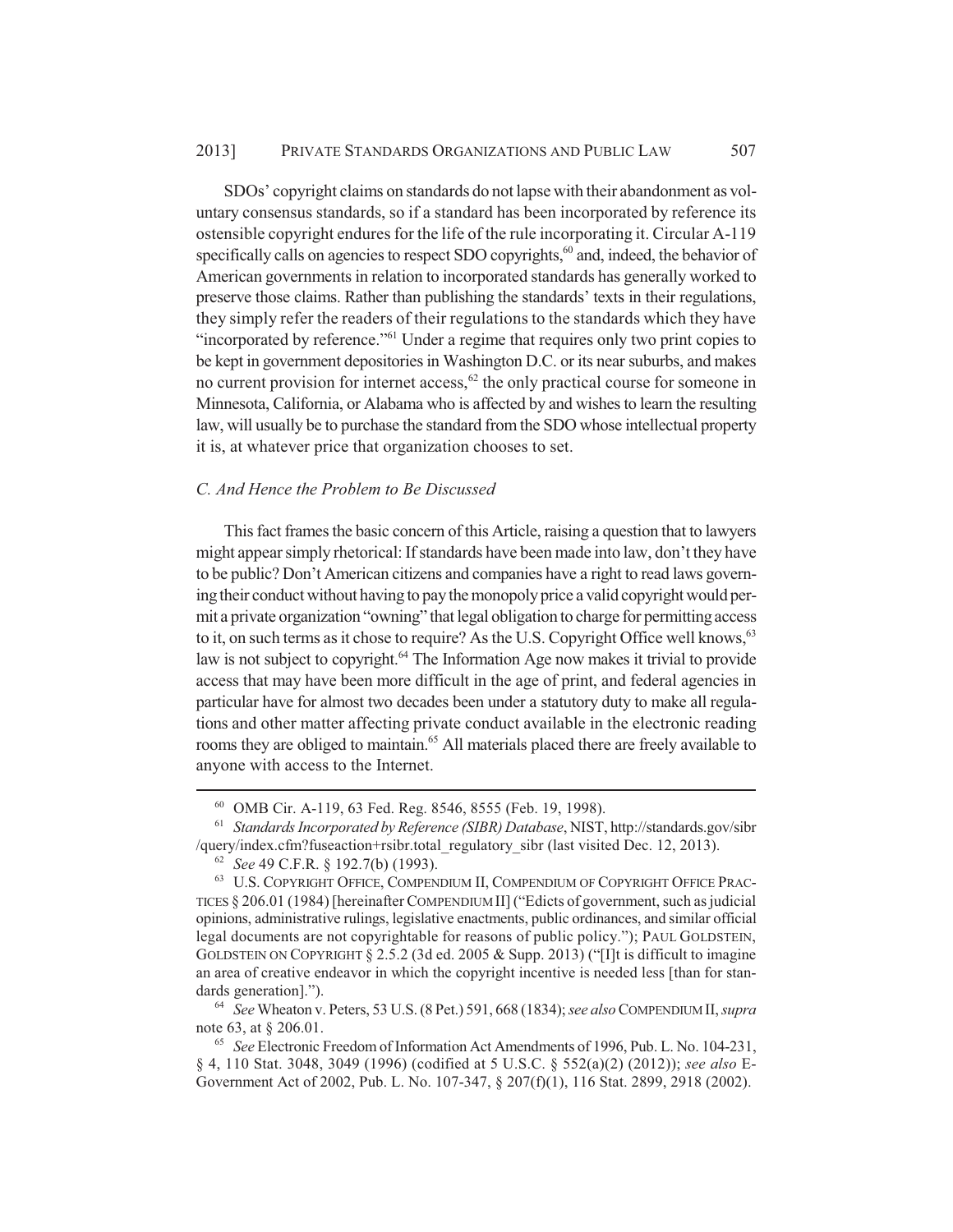Yet the question is not rhetorical. If we were to impair the SDOs' markets for their standards, how would they support their undeniably beneficial work? With good reason, moreover, many SDOs will assert that those directly governed by a particular standard should find the cost of obtaining it comparable to a law school casebook's cost and similarly—both trivial in relation to their other costs and beneficial to them in avoiding the otherwise substantial cost of personally obtaining the same information. These assertions, however, overlook two important countervailing considerations: (1) the interests many who are not affected businesses may have in knowing what the standards are<sup>66</sup> and (2) the way in which conversion of a voluntary standard into a legal requirement can distort the market for that standard.

The first of these considerations may be illustrated by the recent request of a House of Representatives committee to obtain for its review a standard governing required public warnings about pipeline safety that the API had developed, and that the federal Pipeline and Hazardous Materials Safety Administration (PHMSA) had incorporated by reference into its regulations.<sup>67</sup> The API asked the committee to pay it \$1,195 for the privilege.68 In the PHMSA's required notice of proposed rulemaking, the Federal Register had provided to its readers only the identity of the API standard it was proposing to make a legal obligation—neither its text nor any supporting data or reasoning.<sup>69</sup>

<sup>68</sup> David Halperin, *VIDEO: Industry Group Insist on Charging You \$1,195 to Read a Public Law*, HUFFINGTON POST (May 18, 2012), http://www.huffingtonpost.com/davidhalperin /video-industry-group-ins\_b\_1527397.html.

<sup>69</sup> Comment from David Halperin & Carl Malamud, Public.Resource.org, OMB-2012-0003- 0008, at 14 (Apr. 26, 2012), http://www.regulations.gov/#!documentDetail;D=OMB-2012 -0003-0008 [hereinafter Halperin & Malamud, OMB Comment]; *see also* Comment from David Halperin & Carl Malamud, Public.Resource.org, NARA-12-0002-0109 (Apr. 12, 2012), http:// www.regulations.gov/#!documentDetail;D=NARA-12-0002-0109 [hereinafter Halperin & Malamud, NARA Comment]. Although the API eventually retracted this demand, it catalyzed the passage of section 24 of the Pipeline Safety, Regulatory Certainty and Job Creation Act of 2011, which provides that in the future "the Secretary [of Transportation] may not issue guidance or a regulation [concerning pipeline safety] that incorporates by reference any documents or portions thereof unless the documents or portions thereof are made available to the public, free of charge, on an Internet Web site." Pub. L. No. 112-90, 123 Stat. 1919 (2012), *available at* http://www.gpo.gov. The PHMSA's and industry's distress over this statute occasioned a July 13, 2012, conference on the issues; until fall 2013 its files are online. *See Public Workshop: Implementing Incorporation by Reference Requirements of Section 24 of the Pipeline Safety Act of 2011*, PHMSA, http://phmsa.dot.gov/portal/site/PHMSA/menuitem.ebdc7a8a7e39f2 e55cf2031050248a0c/?vgnextoid=3c76b62089ce7310VgnVCM1000001ecb7898RCRD &vgnextchannel=d248724dd7d6c010VgnVCM10000080e8a8c0RCRD&vgnextfmt=print (last visited Dec. 12, 2013).

<sup>66</sup> Comment from Bill Taylor, Legislative and Regulatory Representative, Pub. Agency Safety Mgmt. Ass'n–S. Chapter, NARA-12-0002-0117 (May 23, 2012), http://www.regulations .gov/#!documentDetail;D=NARA-12-0002-0117.

<sup>67</sup> *Introduction to Standards Incorporated by Reference*, PHMSA, http://phmsa.dot.gov /portal/site/PHMSA/menuitem.ebdc7a8a7e39f2e55cf2031050248a0c/?vgnextoid=d5af7147 69382310VgnVCM1000001ecb7898RCRD&vgnextchannel=f0b8a535eac17110VgnVCM 1000009ed07898RCRD&vgnextfmt=print (last visited Dec. 12, 2013).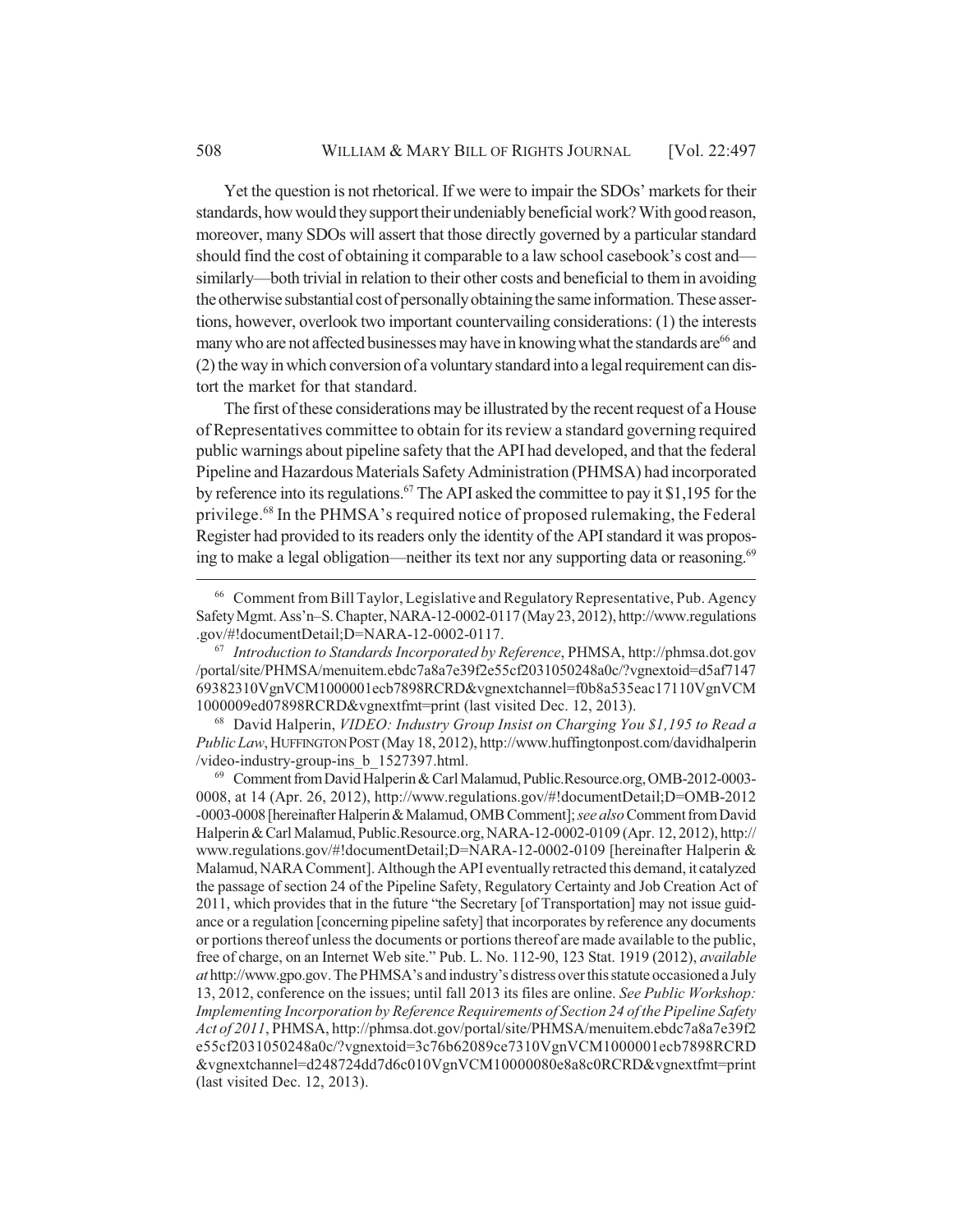Once the standard had been incorporated into the PHMSA's regulations, all the CFR told readers was that they must obey the identified API standard, which they could either inspect at the National Archives or the agency, or purchase from the API.<sup>70</sup> In addition to the House committee, many persons not "in the business" could have a significant interest in knowing the content of a standard that was important, and perhaps inadequate, to assuring public safety. For them, a "trivial cost of doing business" argument is unconvincing. $71$ 

The "trivial cost of doing business" argument is also challenged by settings that may require the purchase of numerous standards. Purchasing Underwriters Laboratories' (UL) fifty-two-page Standard UL38, "Standard for Manual Signaling Boxes for Fire Alarm Systems,"<sup>72</sup> incorporated by reference in many municipal codes,<sup>73</sup> costs \$502 for a hard copy (\$998 if one also wishes a three-year subscription to its future revisions, interpretations, etc.).<sup>74</sup> If one were also to purchase all the other UL standards referred to in those fifty-two pages as elements of the standard—five of which are referred to secondarily and an additional twenty-seven of which are referred to in one of those secondary standards—the total cost would exceed \$10,000.75

As for market distortion and monopoly pricing, consider the electronic bookshop of the American Herbal Products Association (AHPA).76 The AHPA publishes *Herbs* of Commerce,<sup>77</sup> a book setting standards "by which all plant common and scientific names will be determined on all products containing herbs."78 After the AHPA published the first edition of this book in 1992, the U.S. Food and Drug Administration (FDA) incorporated it by reference as one element of its regulation specifying the

<sup>73</sup> *See, e.g.*, NEW REQUIREMENT UNDER UL38MANUALLY ACTUATED SIGNALING BOXES, CALIFORNIA STATE FIRE MARSHAL (Oct. 15, 2007), http://osfm.fire.ca.gov/informationbulletin /pdf/2007/ul38.pdf.

<sup>74</sup> *See Product Details: UL 38*, COMM 2000, http://www.comm-2000.com/productdetails .aspx?sendingPageType=BigBrowser&CatalogID=Standards&ProductID=UL38\_8\_S\_2008 0704(ULStandards2) (last visited Dec. 12, 2013).

<sup>75</sup> UL sells its standards online. COMM 2000, http://www.comm-2000.com (last visited Dec. 12, 2013). This website may be searched for UL Standard 38. *See id.* UL standard 746C, Standard for Polymeric Materials—Use in Electrical Equipment Evaluations, one of the five standards referenced in UL 38, in turn references twenty-eight unique other UL standards, whose individual prices are often hundreds of dollars higher. *See id.*

<sup>70</sup> 49 C.F.R. § 192.7 (2012).

 $71$  Nor is it convincing for small businesses when these costs are considered in the aggregate. Even if the cost of particular standards is slight, the cumulative costs of the standards they must be aware of can be quite forbidding. *See infra* note 90 and accompanying text.

<sup>72</sup> *UL 38 Standard for Manual Signaling Boxes for Fire Alarm Systems*, UL, http://www.ul .com/global/eng/pages/solutions/standards/accessstandards/catalogofstandards/standard/?id =38\_8 (last visited Dec. 12, 2013).

<sup>76</sup> AHPA, http://www.ahpa.org (last visited Dec. 12, 2013).

<sup>77</sup> *Bookstore*, AHPA, http://www.ahpa.org/Default.aspx?tabid=357 (last visited Dec. 12, 2013) (search for "Herbs of Commerce 2nd edition").

<sup>78</sup> *Id.*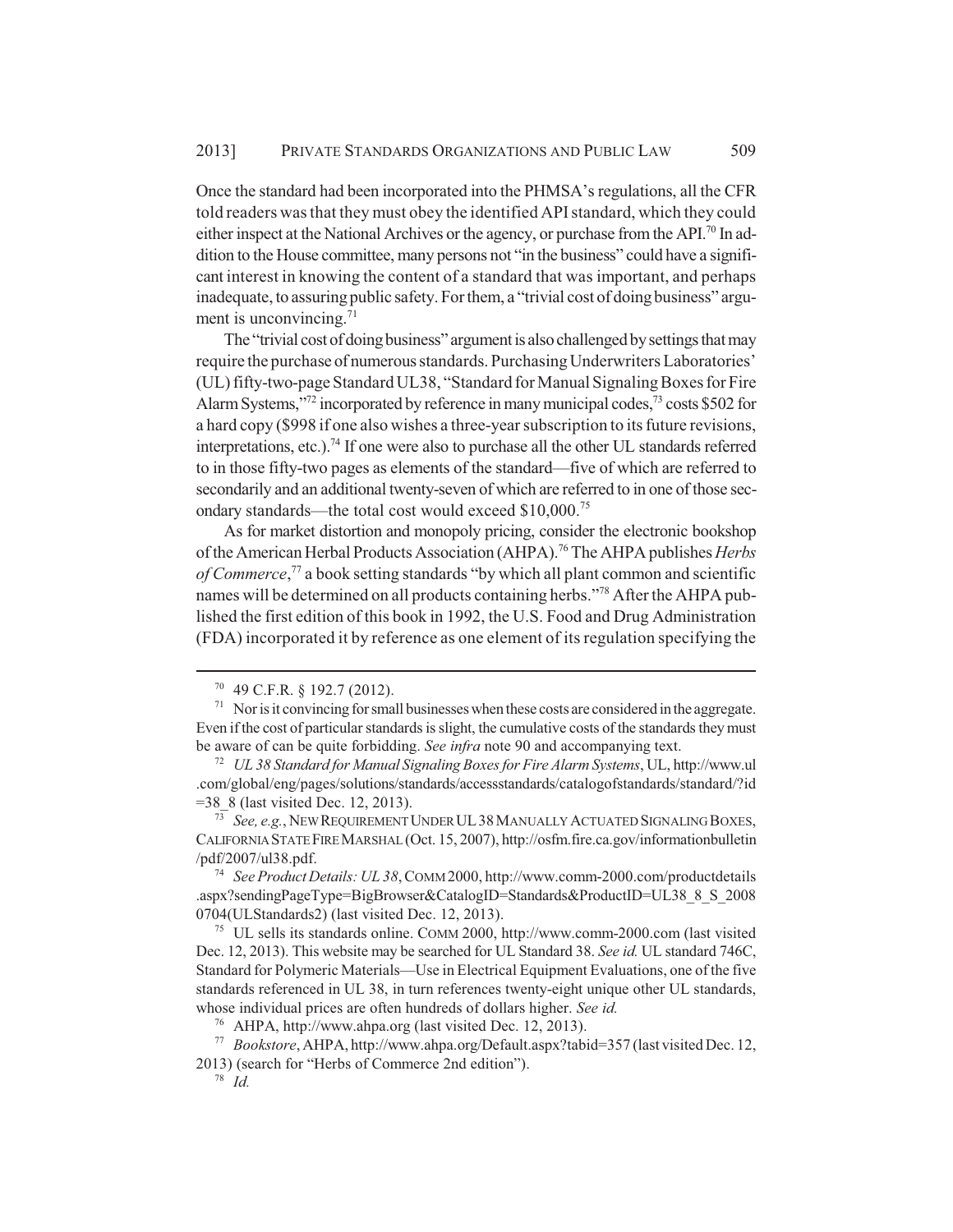required nomenclature for the ingredients of dietary supplements.<sup>79</sup> The AHPA offers this edition on its website for  $$250$ ,<sup>80</sup> on condition that it is "[a]vailable only in PDF format . . . [and] may not be printed, transferred or sold."<sup>81</sup> In 2000, it published a second edition considering 2,048 different items,<sup>82</sup> which it understandably characterizes as "[a] must-have for anyone who writes about or manufactures herbal products."83 One would think this more modern edition commercially more valuable, but the FDA has not yet incorporated *its* terms into law by reference. The AHPA offers this edition on the same web page for \$99.99 for non-members, without stated use restrictions.<sup>84</sup> Thus, it charges \$150 more for an out-of-date standard that nonetheless is law than for its "must-have edition for anyone who writes about or manufactures herbal products."<sup>85</sup> This is monopoly pricing of law, not copyright pricing to the market for voluntary consensus standards. It is a price utterly dependent on the fact that the outdated first edition is still law that the FDA can enforce and manufacturers are therefore obligated to obey.

The API and AHPA are trade associations;<sup>86</sup> UL is a not-for-profit corporation in the business of certifying the safety of electrical goods, whose standards state the conditions a good must satisfy to earn the UL certified label.<sup>87</sup> Professional societies like the American Society of Mechanical Engineers (ASME)<sup>88</sup> seem, in general, to charge those who purchase their standards lower prices, even though these societies are more dependent on the resulting revenues to support their standard-generating work.<sup>89</sup> Yet the number of standards a small business must know and comply with may still make the purchase a substantial economic burden.<sup>90</sup> Although the OMB's Memorandum A-119

<sup>89</sup> *See, e.g.*, *Books*, ASME, https://www.asme.org/shop/books?cm\_re=Home-\_-Global Heade - Books (last visited Dec. 12, 2013) (listing prices from as low as \$20).

<sup>90</sup> *See* Comment from Jerry Call, Executive Vice President, Am. Foundry Soc'y, NARA-12-0002-0147, at 1–2 (June 1, 2012), http://www.regulations.gov/#!documentDetail;D=NARA -12-0002-0147 ("\$75 is not much for a standard, but a typical small manufacturer, including

<sup>79</sup> *See* 21 C.F.R. § 101.4(h) (2013) ("The common or usual name of ingredients of dietary supplements that are botanicals (including fungi and algae) shall be consistent with the names standardized in *Herbs of Commerce*, 1992 edition, which is incorporated by reference in accordance with 5 U.S.C. § 552(a) and 1 C.F.R. part 51. Copies may be obtained from the American Herbal Products Association, 8484 Georgia Ave., Suite 370, Silver Spring, MD 20910, 301- 588-1171 , FAX 301-588-1174, e-mail: *ahpa@ahpa.org*, or may be examined at the Center for Food Safety and Applied Nutrition's Library, 5100 Paint Branch Pkwy., College Park, MD 20740, or at the National Archives and Records Administration (NARA)."). That two physical copies may be available for inspection in Washington, D.C. or its near suburb seems unlikely to mean much to an herbalist in Minnesota, California, or Alabama.

<sup>80</sup> *Bookstore*, *supra* note 77.

<sup>81</sup> *Id.* (listing *Herbs of Commerce*, 1st Edition, at a non-member price of \$250).

<sup>82</sup> *Id.*

<sup>83</sup> *Id.*

<sup>84</sup> *Id.*

<sup>85</sup> *Id.*

<sup>86</sup> *About API*, API, http://www.api.org (last visited Dec. 12, 2013); AHPA, *supra* note 76.

<sup>87</sup> *About UL*, UL, http://www.ul.com (last visited Dec. 12, 2013).

<sup>88</sup> *About ASME*, ASME, https://www.asme.org/about-asme (last visited Dec. 12, 2013).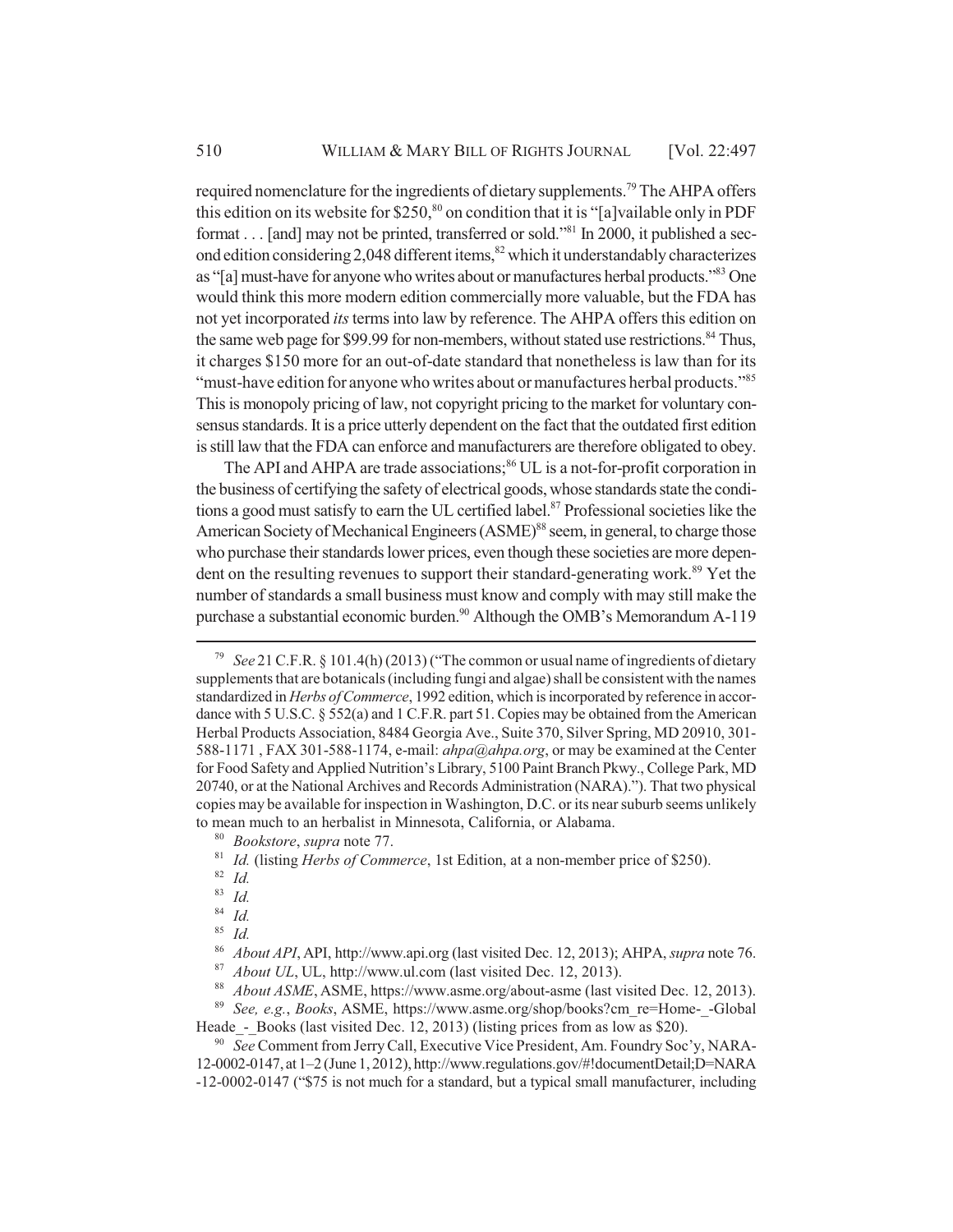characterizes voluntary consensus standards as characterized by "provisions requiring that owners of relevant intellectual property have agreed to make that intellectual property available on a non-discriminatory, royalty-free or reasonable royalty basis to all interested parties," no mechanism exists for registration or oversight of royalty reasonableness—indeed for monitoring any aspect of standards' marketing once incorporation by reference has occurred. Even at the outset, no law or regulation controls the prices that may be asked, or distinguishes among the types of SDO generating a standard that happens to have been adopted into law.

The paragraphs that follow take up a series of interrelated issues and suggestions: (1) the uncertain state of the caselaw on the copyrightability of standards that have been converted into law; (2) the existing federal regime for regulation incorporation by reference and suggestions for its modernization; techniques for preserving the viability of copyright; and (3) techniques for avoiding monopoly pricing of standards converted into law.

# I. THE UNCERTAIN STATE OF THE CASELAW ON THE COPYRIGHTABILITY OF STANDARDS THAT HAVE BEEN CONVERTED INTO LAW

No doubt attends the copyrightability of voluntary consensus standards as such. But when they cease to be voluntary, when all or part of a standard has been converted into legal obligation, do the words that are now law remain under copyright? One issue here is the copyrightability of law; a secondary issue would be whether, if enactment of elements of a standard as law converts them, in effect, into public property that is a taking requiring just compensation.

The U.S. Copyright Office states forthrightly that "[e]dicts of government, such as judicial opinions, administrative rulings, legislative enactments, public ordinances, and

a foundry, may be subject to as many as 1000 standards. The ASTM foundry safety standard alone cross references 35 other consensus standards and that is just the tip of the iceberg . . . ."); *accord* Comment from David J. Osiecki, Senior Vice President, Policy & Regulatory Affairs, Am. Trucking Ass'n, NARA-12-0002-0152, at 4 (June 1, 2012), http://www.regulations.gov /#!documentDetail;D=NARA-12-0002-0152; Comment from Jess McCluer, Director of Safety and Regulatory Affairs, Nat'l Grain & Feed Ass'n, NARA-12-0002-0153, at 2 (June 1, 2012), http://www.regulations.gov/#!documentDetail;D=NARA-12-0002-0153; Comment from James J. Johnston, President, Owner-Operator Indep. Drivers Ass'n, Inc., NARA-12-0002-0156, at 7 (June 4, 2012), http://www.regulations.gov/#!documentDetail;D=NARA-12-0002-0156. The burden is that much greater when one considers the desirability of purchase at the proposal stage. *See* Comment from John L. Conley, President, Nat'l Tank Truck Carriers, NARA-12- 0002-0145, at 2 (June 1, 2012), http://www.regulations.gov/#!documentDetail;D=NARA-12 -0002-0145 ("One of the most challenging aspects . . . was that as published in the Advanced Notice of Proposed Rulemaking, any party wishing to comment on the petition would first have to purchase the publications in order to determine what changes would be made to existing regulations and to determine the impact of the proposal."). The other challenge is the arguable need to purchase not only the standard that has been incorporated, but its subsequent revisions. *See* Comment from Jerry Call, *supra*.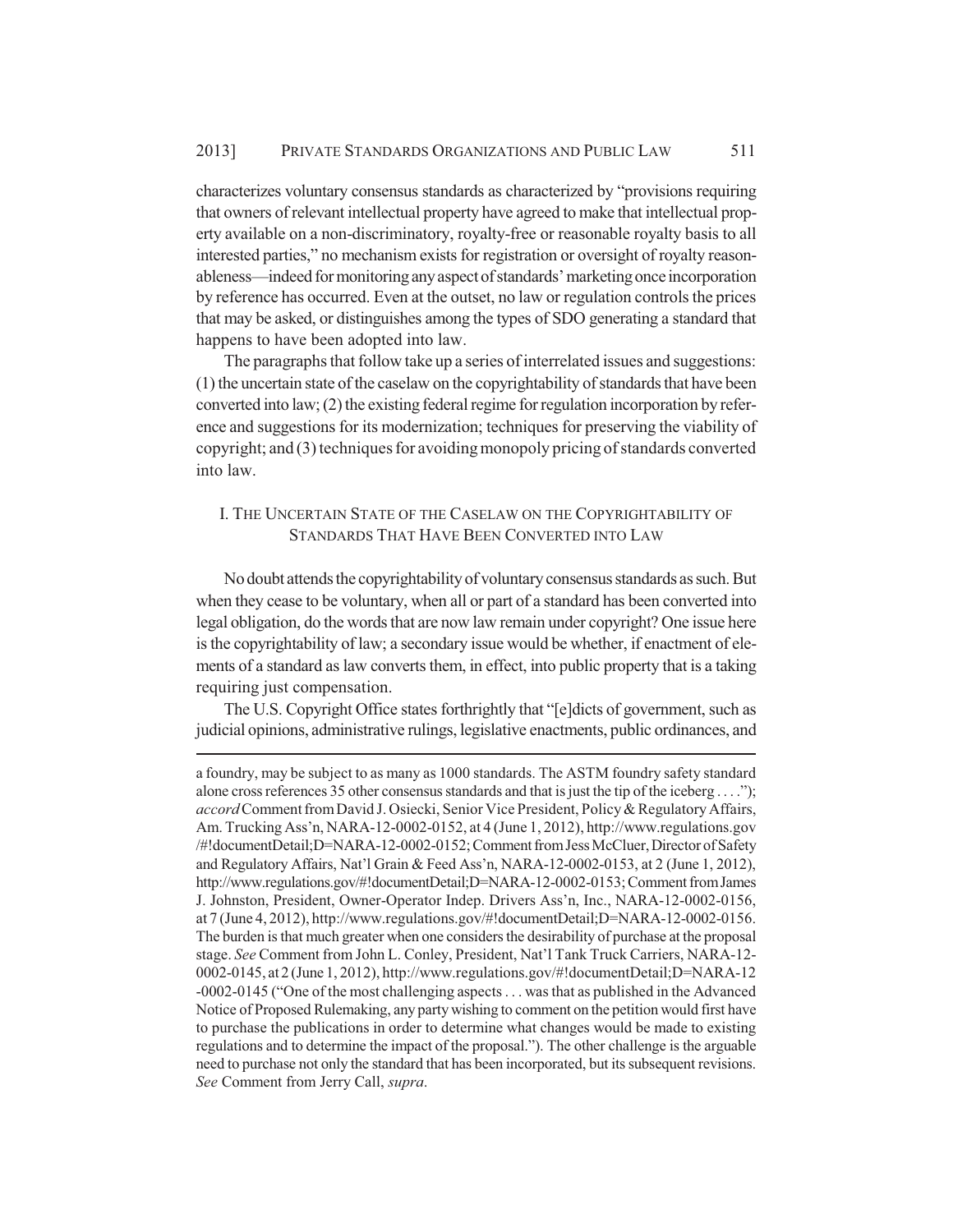similar official legal documents are not copyrightable for reasons of public policy."<sup>91</sup> The proposition that public law is not subject to copyright first emerged in American law (before the age of statutes *or* the Internet) in conflicts over the reporting of judicial opinions. For example, in *Wheaton v. Peters*: "[T]he court are unanimously of opinion, that no reporter has or can have any copyright in the written opinions delivered by this court; and that the judges thereof cannot confer on any reporter any such right."<sup>92</sup> Also, in *Banks v. Manchester*:

> [T]here has always been a judicial consensus . . . that no copyright could under the statutes passed by Congress, be secured in the products of the labor done by judicial officers in the discharge of their judicial duties. The whole work done by the judges constitutes the authentic exposition and interpretation of the law, which, binding every citizen, is free for publication to all, whether it is a declaration of unwritten law, or an interpretation of a constitution or a statute.<sup>93</sup>

*Nash*, the cited case, grew from the first days of national law publishing houses—Little, Brown, and Company; West Publishing; and Lawyers' Cooperative Publishing.<sup>94</sup> Beyond its emphatic reaffirmation of "the public and common right to examine and procure copies of the opinions of the justices,"95 *Nash* laid the groundwork for a distinction commonly observed: That although documents constituting the law itself are not subject to copyright, still copyright protection can be obtained for compendia that include these documents, along with other elements that are not, as such, the public's property. And thus, West's headnotes secure sale of its reporters (as, today, Lexis's capacity to charge for access to its resources).

In addition to the general proposition of "law . . . free for publication to all,"<sup>96</sup> cases arising from the judicial opinions, rendered well before federal agency incorporation by reference of SDO standards began, relied on the fact that because judges were salaried public servants paid by the public for their work, judges could properly claim no property in its output. The authors of legislation and regulatory outputs, too, have already been paid for their work. On the other hand, some argue, since SDOs' *only* compensation for intellectual output comes from some combination of membership fees and copyright revenues, giving mandatory status to their standards through incorporation by reference does not carry the same implication. $97$ 

<sup>96</sup> *Banks*, 128 U.S. at 253.

<sup>91</sup> COMPENDIUM II, *supra* note 63.

<sup>92</sup> Wheaton v. Peters, 33 U.S. (8 Pet.) 591, 668 (1834).

<sup>93</sup> Banks v. Manchester, 128 U.S. 244, 253–54 (1888) (citing Nash v. Lothrop, 142 Mass. 29, 35 (1886)).

<sup>94</sup> *Nash*, 142 Mass. at 30–31.

<sup>&</sup>lt;sup>95</sup> *Id.* at 38.<br><sup>96</sup> *Banks* 12

<sup>97</sup> *See, e.g.*, Veeck v. S. Bldg. Code Cong. Int'l, 293 F.3d 791, 816–17 (5th Cir. 2002) (en banc) (Wiener, J., dissenting), *cert. denied*, 539 U.S. 969 (2003).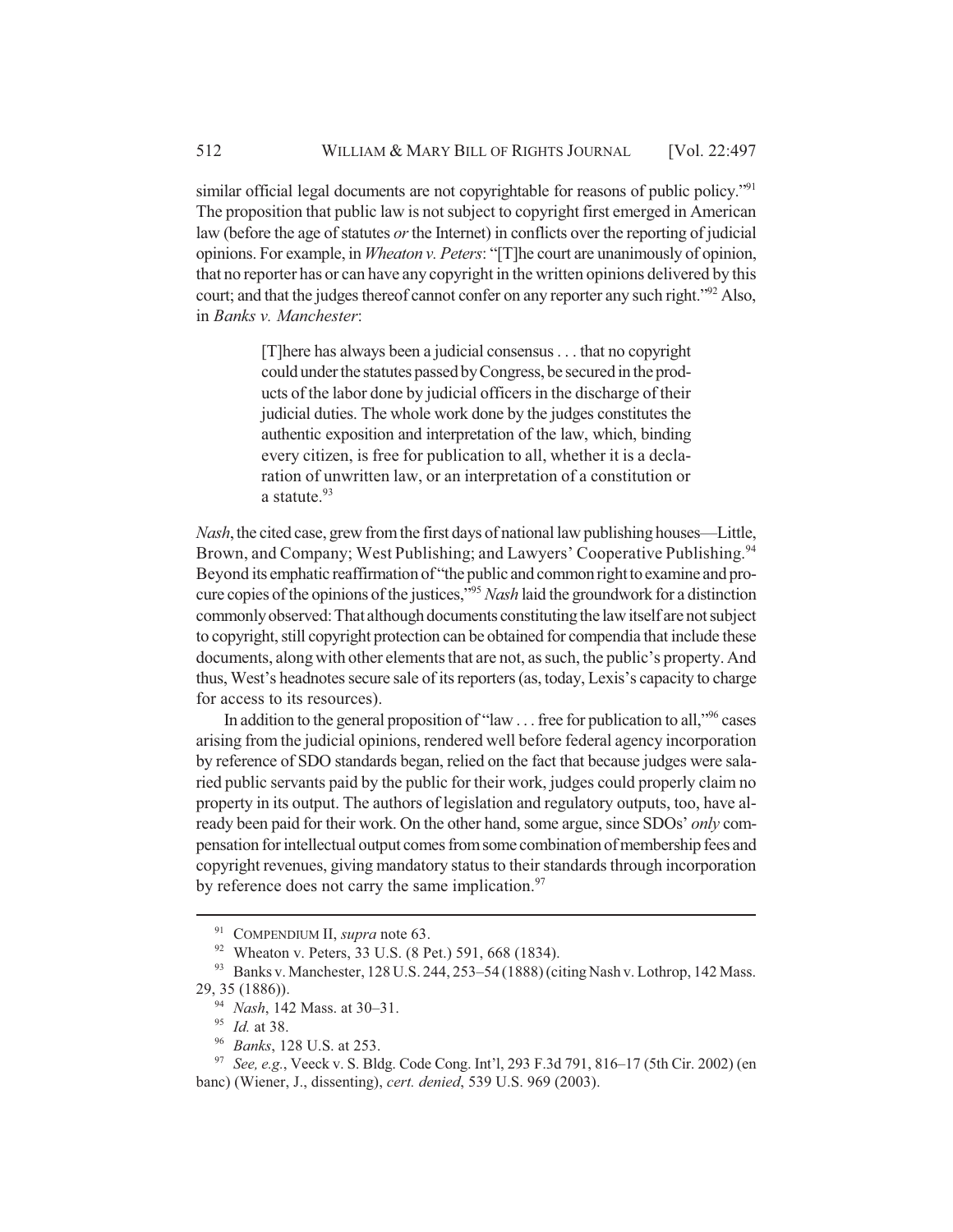These arguments, however, do not distinguish between the indisputably retained right to publish one's own intellectual work product<sup>98</sup> and the right to publish, precisely and only to that extent, such elements of those texts as have been converted into legally binding obligations.<sup>99</sup> Nor have they distinguished between the elements of value created by a contemporary voluntary consensus standard, as such, and the additional value that inheres in its having been converted into a legal obligation. As in the case of *Herbs of* Commerce,<sup>100</sup> the market for a standard will persist even after the standard has been modified or displaced by its sponsoring SDO as a voluntary consensus standard, if the governing law incorporating the earlier version of the standard has not changed. But now the price for the standard is a price for law, plain and simple. First editions of other law-bearing works, treatises or casebooks for example, go off the new-goods market once second editions appear; certainly (save possibly for collectibles) their value is much less. But this is not reflected in SDO pricing of displaced voluntary standards; if they are still law, their value *as law* may even exceed the market value they had as just voluntary consensus standards.<sup>101</sup>

As Professor Lawrence Cunningham suggested in a thoughtful analysis of accounting standards, $102$  it can be useful to address the copyrightability issue in terms of a typology.103 Some standards may be created precisely in the expectation that they will be adopted as law—on analogy, say, to the Uniform Commercial Code (UCC), which was drafted by private and quasi-governmental bodies—the American Law Institute (ALI) and the National Conference of Commissioners on Uniform State Laws (NCCUSL)104—directly for consideration and use by law-makers.105 Other copyrighted works may be referenced in legal obligations but themselves play no part in law as such—a novel listed as a required element of English classes for public school tenth graders or a publication placing values on used cars that state law anoints as valid in state tort actions.<sup>106</sup> In between these poles lie most voluntary consensus standards that have been converted into legal obligations through incorporation by reference; they may not have been created in the expectation or hope that they would be used in this way, but their incorporation converts their terms into the very stuff of legal obligation. A

<sup>98</sup> *See* 17 U.S.C. § 102(a) (2006); *see also Veeck*, 293 F.3d at 794, 802.

<sup>99</sup> *See Veeck*, 293 F.3d at 802–03.

<sup>100</sup> *See supra* notes 76–85 and accompanying text.

<sup>101</sup> *See id.*

<sup>102</sup> *See generally* Lawrence A. Cunningham, *Private Standards in Public Law: Copyright, Lawmaking and the Case of Accounting*, 104 MICH.L.REV.291 (2005) (providing a framework for analyzing copyright to standards and proposing implementation mechanisms).

<sup>103</sup> *Id.* at 297–98, 301.

<sup>104</sup> *See* U.C.C. at 11 (2011); Cunningham, *supra* note 102, at 332 n.212; Alan Schwartz & Robert E. Scott, *The Political Economy of Private Legislatures*, 143 U. PA. L. REV. 595, 596 (1995).

<sup>105</sup> *See* Cunningham, *supra* note 102, at 332 & n.212.

<sup>106</sup> *See, e.g.*, *id.* at 298, 334–35.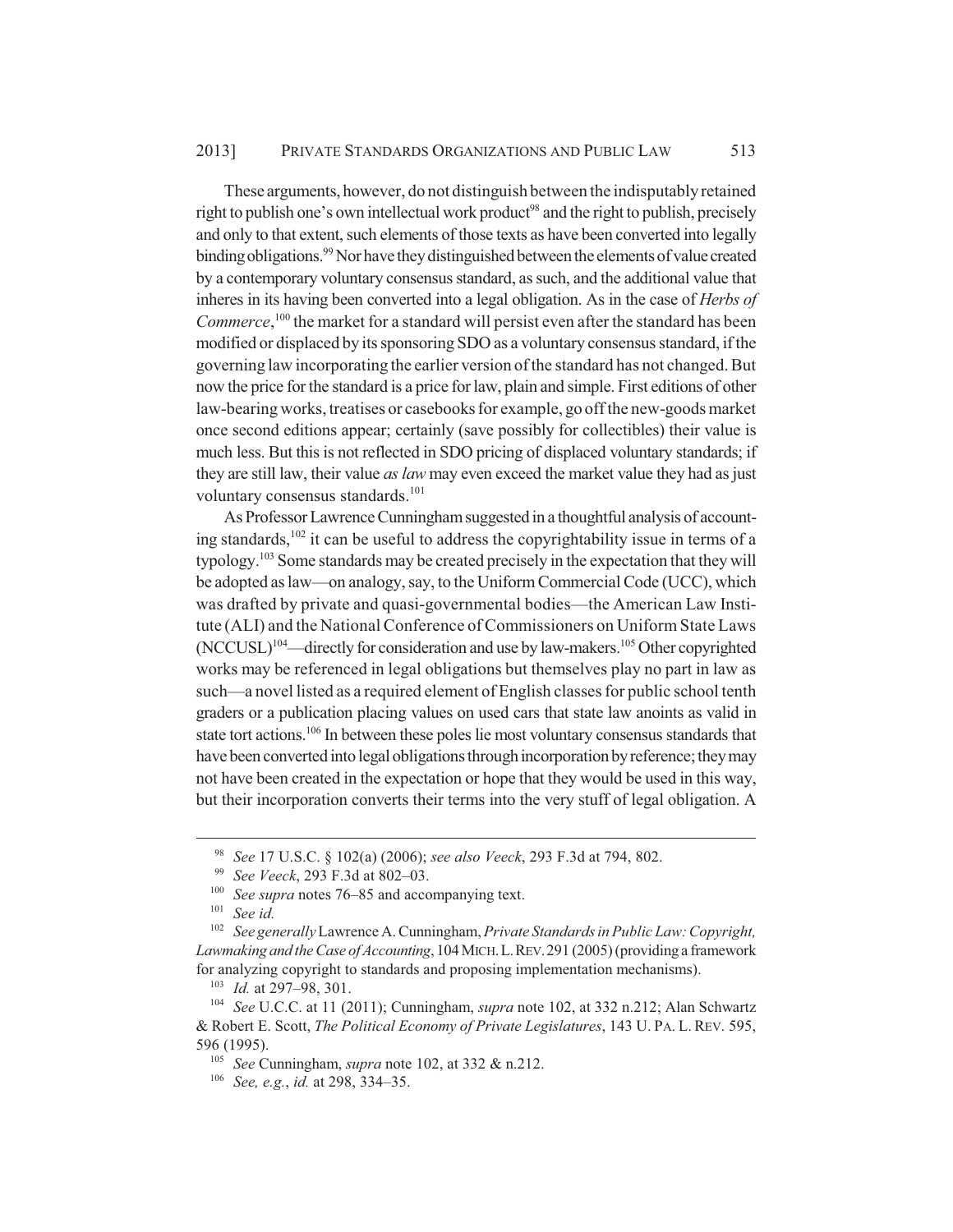dietary supplement is lawful *only* if its ingredient list conforms to the nomenclature to be found in the AHPA's incorporated first edition of *Herbs of Commerce*. 107

When standards are written explicitly in the contemplation of their use as law, they may themselves be copyright eligible; an extension of copyright protection to the form in which they are in fact made law, however, would be troublesome. Private development of the Uniform Commercial Code by the ALI and NCCUSL greatly facilitated state-by-state legislative adoptions that produced an essentially uniform national law of commerce.108 The UCC itself is copyrighted,109 as are materials reflecting the history of its drafting, and accompanying commentary;110 but when Minnesota adopted its terms as Minnesota  $law<sup>111</sup>$ —publishing the adopted text, as amended perhaps, in its statutory collections—any claim that Minnesotans must pay the ALI or NCCUSL to see the text their state had enacted would convert the law into private property.<sup>112</sup> If the standard has been designed to become law, the claim of the public to know it is strong, and the SDO is more likely to be disappointed if its work is not converted into legal obligations than surprised if it is. So too, it would seem to follow, for the SBCCI model housing code.<sup>113</sup> That code would itself be copyrighted, giving the SBCCI the exclusive right to sell it as such, in a compilation that might include any accompanying commentary. But if a Texas town accepted the implicit invitation to convert its terms, perhaps changed in a few particulars, into the set of local ordinances governing home construction in its jurisdiction, might not those ordinances be published as the law of that town, without violating the SBCCI's copyright?

This was the question presented in *Veeck v. SBCCI*,<sup>114</sup> a judgment of the Fifth Circuit sitting en banc that is the strongest recent voicing of the principle that law is not subject to copyright. While the SBCCI had a valid copyright in its model code, conferring on it exclusive rights to sell that code as such, what the Fifth Circuit held it could not prevent was the publication online of what had been adopted as the law of the jurisdiction that adopted it: "'[T]he law,' whether articulated in judicial opinions or legislative acts or ordinances, is in the public domain and thus not amenable to copyright."115

<sup>&</sup>lt;sup>107</sup> *See supra* notes 76–79 and accompanying text.

<sup>108</sup> *See* Schwartz & Scott, *supra* note 104, at 596.

*See U.C.C.*, at ii (2011).

<sup>&</sup>lt;sup>110</sup> *Id.* at ii–iii.<br><sup>111</sup> 2004 Minn

 $^{111}$  2004 Minn. Laws 101.<br> $^{112}$  Whether the ALI and/

Whether the ALI and/or NCCUSL could demand payment from Minnesota for its "taking" of their property is a formal question, and takings issues are to some extent considered within. The very nature of their enterprise, however, suggests its answer.

<sup>&</sup>lt;sup>113</sup> In 2003, the SBCCI and other code-writing bodies merged into the ICC. The ICC's 2012 International Residential Code for One- and Two-Family Dwellings is available for purchase. *See Store*,ICC, http://shop.iccsafe.org/2012-international-residential-code-for-one-and-two -family-dwellings.html (last visited Dec. 12, 2013).

<sup>114</sup> 293 F.3d 791 (5th Cir. 2002) (en banc).

<sup>115</sup> *Id.* at 796 (citing Banks v. Manchester, 128 U.S. 244 (1888)).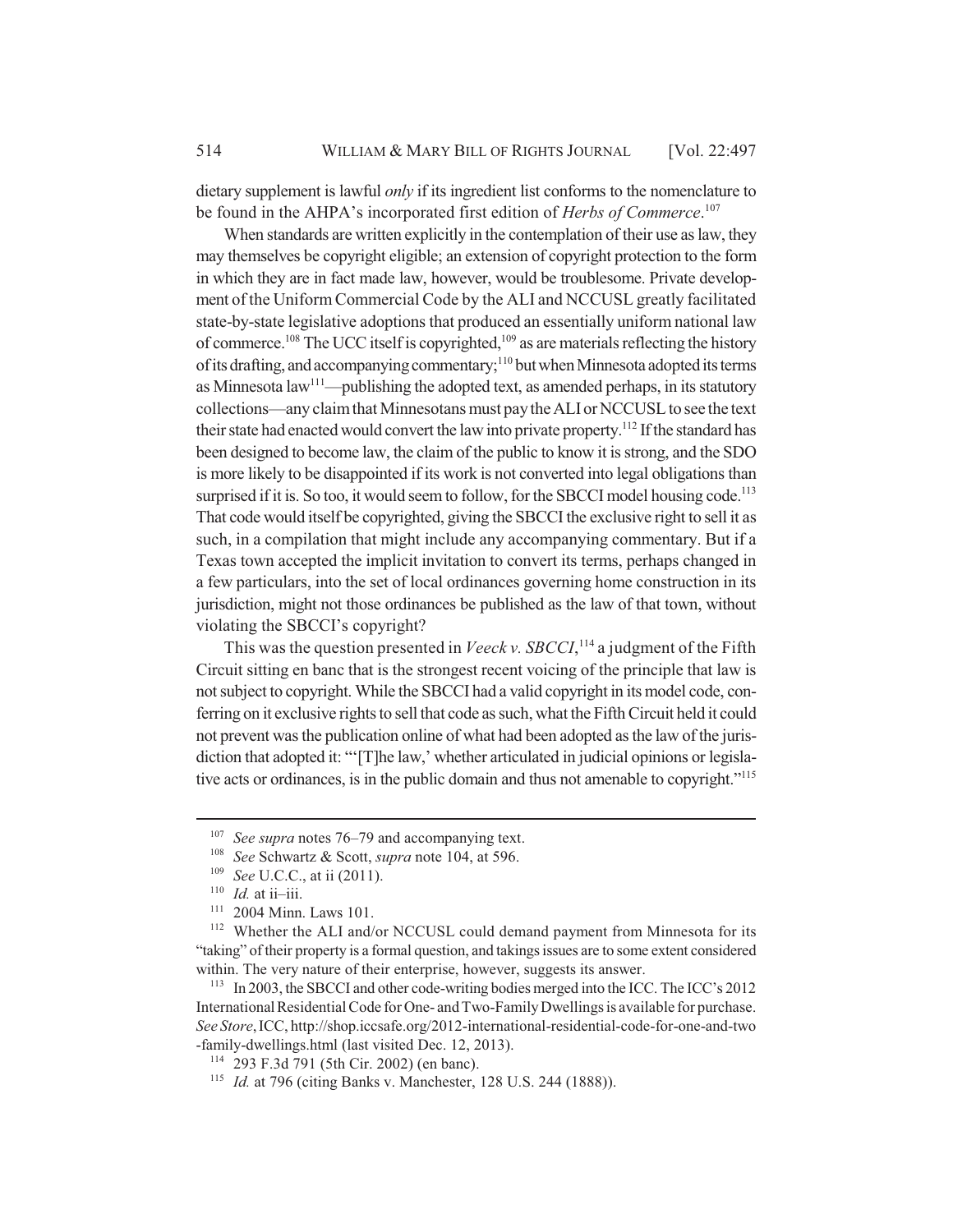The court rejected the proposition that this idea depended on the salaries paid to public authors of opinions, laws, and regulations.<sup>116</sup> "[T]he 'authorship' question ignores the democratic process . . . . In performing their function [by choosing a voluntary consensus standard], the lawmakers represent the public will, and the public are the final 'authors' of the law."117 Yet, the *Veeck* court reasoned, the SBCCI's copyright in its *model code* was indisputable, and no one could print it, *as such*, without a license from the SBCCI.118 What governed the case was that Veeck had copied only "the law" of two Texas towns.<sup>119</sup> "The basic proposition was stated by [the first] Justice Harlan, writing for the Sixth Circuit: 'any person desiring to publish the statutes of a state may use any copy of such statutes to be found in any printed book.'..."<sup>120</sup>

The "model code" character of the SBCCI's work carries with it considerations one might think particularly supportive of a denial of copyright protection for whole sets of standards that, as in *Veeck*, are converted into law by some particular jurisdiction. First, code developers who seek incorporation, like the ALI and NCCUSL or the developers of model building codes, face no difficulty in preserving the market value of their product. It may include explanatory materials, examples, and other matter that will *not* be enacted; it will be presented in a format that is relatively cheap to buy and easy to carry about for reference. For such a document, rather than destroying a market, a requirement that what has been enacted must be public could be expected to enhance the value of the SDO's product, enlarging if not in fact creating the market for it. Incorporation would also confer satisfying prestige on the SDO (likely a substantial motivation for creation in the first place), adding to the value of its other works. These offsetting benefits make it unlikely that incorporation will have diminished the value of the SDO's property.<sup>121</sup>

Second, the motivation specifically to create a work to be given the force of law suggests that recognizing copyright protection carries considerable risks of exploitation not of the intellectual merits of the work, as such, but of the necessities created by its status as law. If it did not anticipate sufficient reward from the satisfaction and prestige accompanying having the merits of its work thus recognized, or from the possibilities incorporation would open up of commercial exploitation of supplementary—but nonessential—instructive or explanatory materials, an SDO could require an adopting jurisdiction to pay it up front for its efforts—that is, it could contract for the work of producing it.

<sup>116</sup> *Id.* at 796–97.

<sup>117</sup> *Id.* at 799.

<sup>118</sup> *Id.* at 794.

<sup>&</sup>lt;sup>119</sup> *Id.* at 794, 800 n.14.<br><sup>120</sup> *Id.* at 800 (quoting F

<sup>&</sup>lt;sup>120</sup> *Id.* at 800 (quoting Howell v. Miller, 91 F. 129, 137 (6th Cir. 1898)).<br><sup>121</sup> United States v. Miller, 317 U.S. 369, 376 (1943): see also GOLDSTEIN

<sup>121</sup> United States v. Miller, 317 U.S. 369, 376 (1943); *see also* GOLDSTEIN,*supra* note 63, at § 2.53 ("[I]t is difficult to imagine an area of creative endeavor in which the copyright incentive is needed less [than for standards generation].").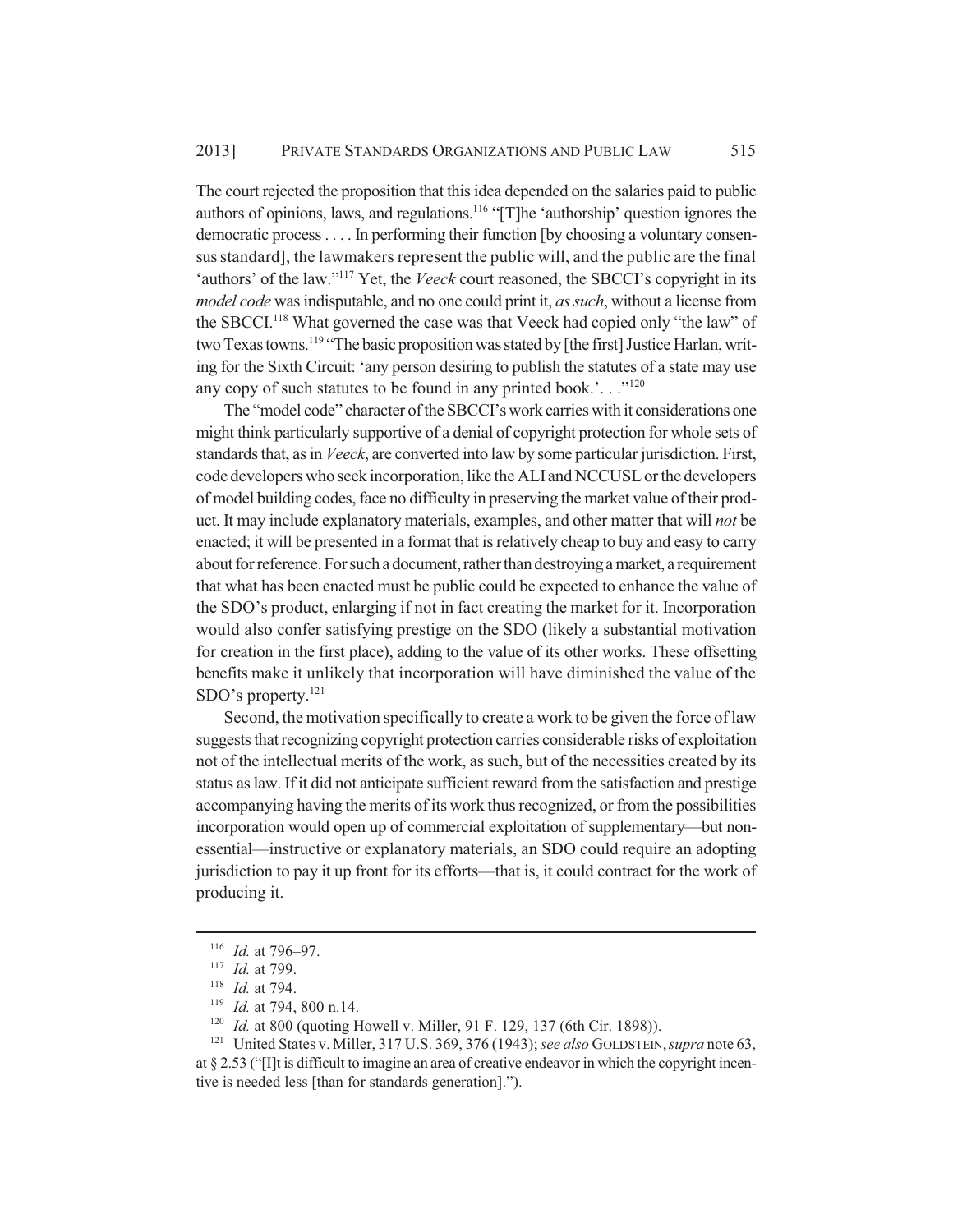*Practice Management Information Corp. v. American Medical Association*, 122 extensively discussed in *Veeck*,<sup>123</sup> seems at first to be in tension with it but rather, as *Veeck* recognizes, reflects this economic reality.124 The American Medical Association (AMA) had developed and copyrighted a comprehensive coding system for physicians to use in identifying their services and medical procedures.<sup>125</sup> In return for a promise to use no other system, it granted the Federal Health Care Financing Administration (HCFA) a "non-exclusive, royalty-free and irrevocable license."126 This license was free of any restrictions on the government's right to reproduce or distribute the codes, but reserved copyright in relation to possible private competitors.<sup>127</sup> The HCFA then developed the Health Care Common Procedure Coding System (HCPCS) as a mandatory common procedure coding system for physicians' use on Medicare and Medicaid claims;128 it included *both* the copyrighted the AMA Code *and* additional codes the HCFA had itself developed.<sup>129</sup> After the AMA denied Practice Management Information (PMI) a volume discount for purchase of its code—that is, *not* the HCPCS—PMI sought a declaratory judgment that the AMA's copyright was invalid, intending to publish the AMA code in an alternative, perhaps cheaper form than the AMA itself sold.<sup>130</sup> While the court rejected that claim, adopting the limited judges-are-paid-for-their-work understanding of the earlier Supreme Court cases,<sup>131</sup> it had no occasion to rule on PMI's right to publish the federal standard *as such*—that is, the HCPCS including its non-AMA codes. Just as Veeck could not properly have published the SBCCI model building code as such—but was within his rights publishing the uncopyrightable building codes of two Texas towns<sup>132</sup>—PMI could not publish, as such, the copyrighted the AMA coding system.<sup>133</sup> In the end, in fact, PMI prevailed, on the ground that in extracting the HCFA's promise to use no other coding system, the AMA had abused its copyright. $134$ 

<sup>129</sup> *Id.*

<sup>130</sup> *Id.* at 518 (citing Banks v. Manchester, 128 U.S. 244, 253 (1888)).

<sup>133</sup> *See Practice Mgmt. Info. Corp.*, 121 F.3d at 520. Consider, in this respect, the Delaware State Fire Prevention Commission's recent adoption of the 2011 National Electric Code as law for Delaware, but with two amendments it itself made, and permission granted to localities to adopt improving (and not inconsistent) amendments. *See Implementation of the National Electrical Code*, NEMA, http://www.nema.org/Technical/FieldReps/Documents/Combined -NEC-Adoption-Report-No-IRC.pdf (last visited Dec. 12, 2013).

<sup>122</sup> 121 F.3d 516 (9th Cir. 1997).

<sup>123</sup> 293 F.3d 791, 796–97 & n.7 (2002).

<sup>124</sup> *Id.* at 805.

<sup>125</sup> *Practice Mgmt. Info. Corp.*, 121 F.3d at 517.

<sup>126</sup> *Id.*

<sup>127</sup> *Id.* at 517–21.

<sup>128</sup> *Id.* at 517–18.

<sup>131</sup> *Id.*

<sup>132</sup> Veeck v. SBCCI, 293 F.3d 791, 794, 800 n.14 (5th Cir. 2002) (en banc), *cert. denied*, 539 U.S. 969 (2003).

<sup>134</sup> *Practice Mgmt. Info. Corp.*, 121 F.3d at 521.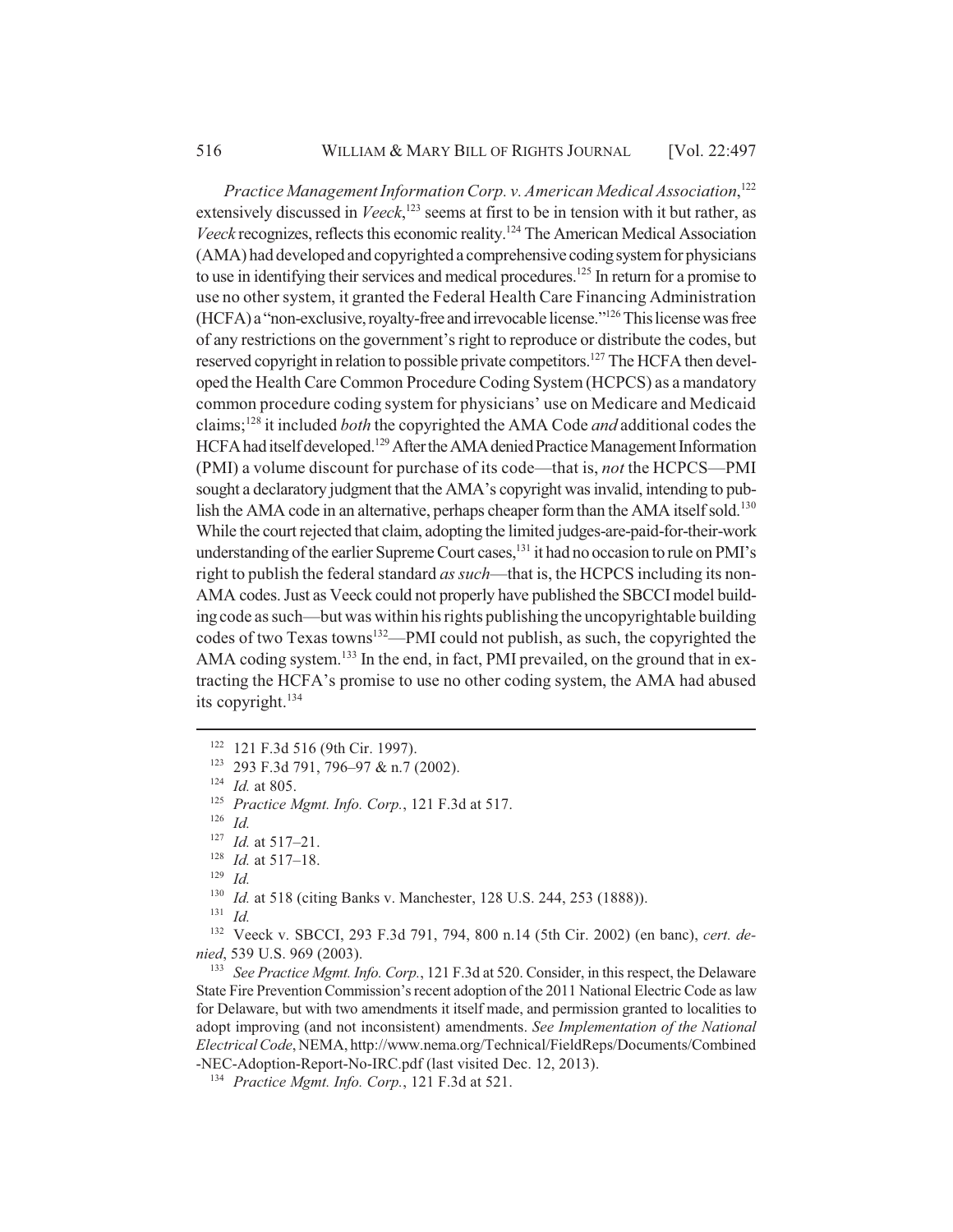Another case discussed and distinguished in *Veeck* is *CCC Information Services v. Maclean Hunter Market Reports, Inc.*, 135 which falls at Professor Cunningham's other pole<sup>136</sup>—both because the alleged copyright violator had sought to republish the copyrighted work as such, and because the law's reference to that work had not had the effect of converting it itself into a legal obligation.137 A New York statute required insurance companies to include "The Red Book" as one of several privately prepared and copyrighted lists of projected automobile values when they were determining payments for the loss of a vehicle.138 CCC Information Services simply appropriated parts of The Red Book for its customers.139 Unprepared "to hold that a state's reference to a copyrighted work as a legal standard for valuation results in loss of the copyright,"<sup>140</sup> the Second Circuit equated CCC's claim with the proposition that novels would lose copyright once assigned as part of a mandatory school curriculum.141 The *Veeck* court wrote:

> If a statute refers to the Red Book or to specific school books, the law requires citizens to consult or use a copyrighted work in the process of fulfilling their obligations. The copyrighted works do not "become law" merely because a statute refers to them. See 1 GOLDSTEIN COPYRIGHT, § 2.49 at n. 45.2 (noting that *CCC* and *Practice Management* "involved compilations of data that had received governmental approval, not content that had been enacted into positive law"). Equally important, the referenced works or standards in *CCC* and *Practice Management* were created by private groups for reasons other than incorporation into law. To the extent incentives are relevant to the existence of copyright protection, the authors in these cases deserve incentives. And neither CCC nor AMA solicited incorporation of their standards by legislators or regulators. In the case of a model code, on the other hand, the text of the model serves no other purpose than to become law. SBCCI operates with the sole motive and purpose of creating codes that will become obligatory in law.<sup>142</sup>

Neither *Veeck* nor cases like *CCC Information Services* directly control the setting in which a voluntary consensus standard has, through incorporation by reference, become law, itself binding on citizens. On the one hand, it *is* law in the strong sense that

<sup>135</sup> 44 F.3d 61 (2d Cir. 1994), *cert. denied*, 516 U.S. 817 (1995).

<sup>136</sup> *See* Cunningham, *supra* note 102, at 334.

<sup>137</sup> *See id.*

<sup>138</sup> *CCC Info. Servs.*, 44 F.3d at 63–64.

<sup>139</sup> *Id.* at 64.

<sup>140</sup> *Id.* at 74.

<sup>141</sup> *Id.*

<sup>142</sup> Veeck v. SBCCI, 293 F.3d 791, 804–05 (5th Cir. 2002) (en banc).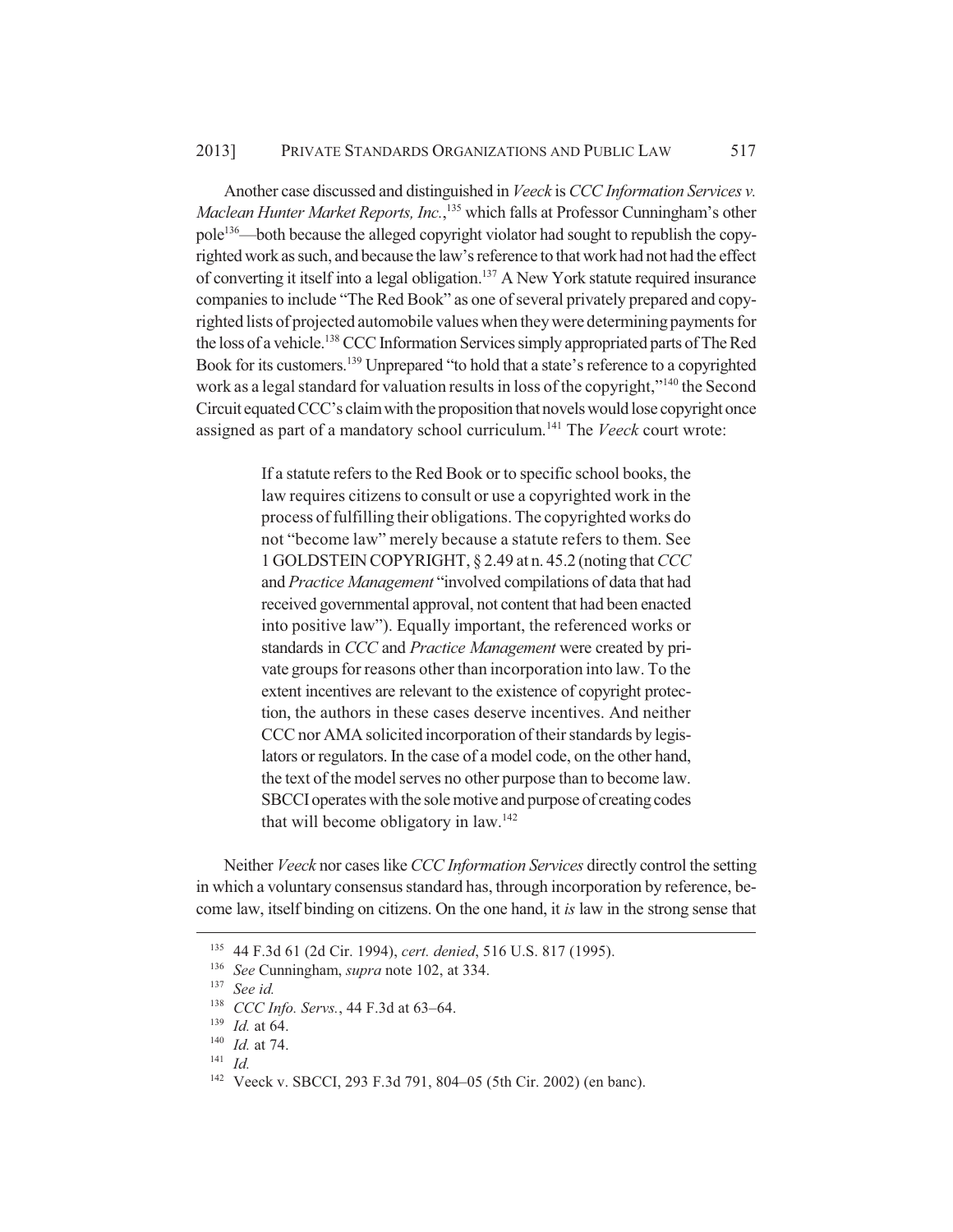underlies the belief that citizens are entitled unconstrained access to the standards that govern their conduct at risk of possible penalty for violation. On the other, the authors of voluntary consensus standards generated to that end—that is, *not* for the "motive and purpose of creating codes that will become obligatory in law"143—deserve incentives to support their socially valuable conduct. On the one hand, the creation of a voluntary consensus standard can be valued by a market; it may be in competition with other standards bearing on similar issues, and the price it can command may be a function of its intrinsic worth to its purchasers. On the other hand, if it is converted into a legal obligation, not only may the price it can command be artificially inflated by that fact, as in the case of the first edition of the AHPA's *Herbs of Commerce*,<sup>144</sup> but the public's stake in knowing what standard has been proposed and on what basis, and having the chance to participate in its consideration, is greatly heightened. This is Professor Cunningham's difficult middle ground.<sup>145</sup>

Are there means, then, to avoid undermining the financial viability of SDOs, as they fear simple rejection of copyright in their incorporated standards would do, while facilitating citizen access to binding legal obligations and controlling against the possibility of monopoly pricing of law? Before turning to this ultimate question, it will be useful to set forth the current statutory and regulatory regimes affecting incorporation by reference and proposals that have been made for altering them.

#### II. FEDERAL REGULATION OF INCORPORATION BY REFERENCE

# *A. The Office of the Federal Register*

As earlier shown,<sup>146</sup> 5 U.S.C. § 552(a)(1) specifically authorizes incorporation by reference of materials that the Director of the Office of the Federal Register (OFR) finds to be "reasonably available to the class of persons affected thereby."147 When § 552(a)(1) was enacted in its present form, the Federal Register and the Code of Federal Regulations (CFR), like statutes, were available only as print documents.<sup>148</sup> Permitting the incorporation by reference in them of bulky, numerous standards protected their size, and it was primarily for that reason that incorporation by reference of material

<sup>143</sup> *Id.* at 805.

<sup>144</sup> *See supra* notes 76–85 and accompanying text.

<sup>145</sup> *See* Cunningham, *supra* note 102, at 335–38.

<sup>146</sup> *See supra* notes 32–33 and accompanying text.

<sup>147</sup> 5 U.S.C. § 552(a)(1) (2006).

<sup>&</sup>lt;sup>148</sup> Section 552 was enacted in 1976 by Pub. L. No. 94-409. *See id.* § 552(b). The first electronic version of the Federal Register was published June 8, 1994, and on September 19, 1996, the online version of the Federal Register and its companion publications became official editions. NARA, THE FEDERAL REGISTER MARCH 14, 1936–MARCH 14, 2006, at 15 (Mar. 14, 2006), *available at* http://www.archives.gov/federal-register/the-federal-register/history.pdf.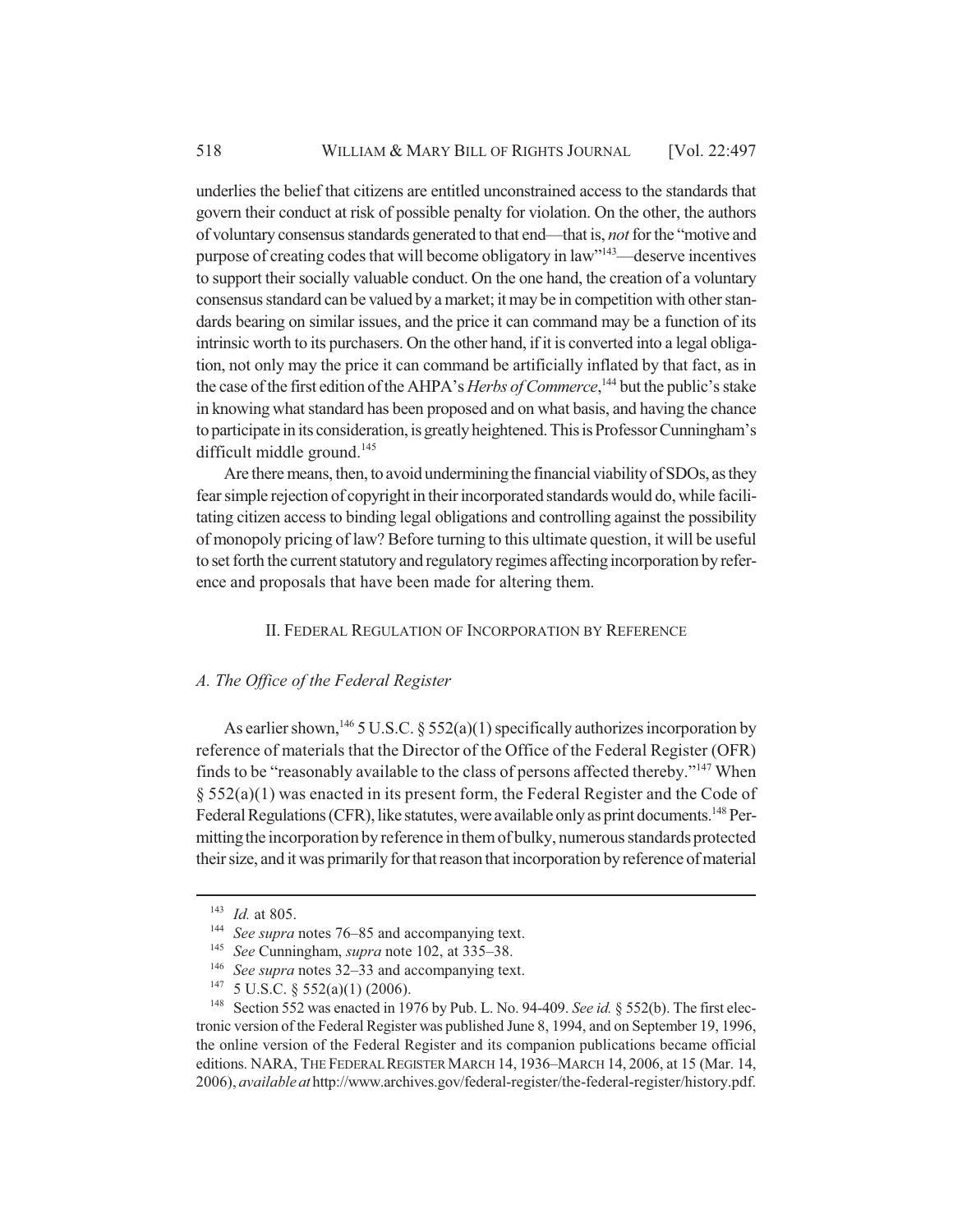that might state binding legal obligations was permitted. Section 552(a) requires the Director to determine for each standard he approves for incorporation by reference, case by case, that it is "reasonably available."149 Congress would have had reason to believe that, by virtue of office, the Director would be institutionally committed to public awareness of law. And those supporting the measure acknowledged the public's need to know the law.150 Its legislative history seems to have assumed that the incorporated material would not be copyrighted; but that the texts of standards made law by incorporation would be published by commercial law publishers operating in the competitive market for their services—West, CCH, Prentice Hall.<sup>151</sup> The texts just would not be published in the Federal Register or the CFR.<sup>152</sup> Given these expectations, Congress's members could have believed the law would be widely available in law libraries open to public use; providing for "reasonable availability"<sup>153</sup> thus entailed neither the need personally to pay for access to the law nor, especially, the risk of monopoly pricing.

The OFR adopted its regulations governing incorporation by reference that are in effect at this writing, Part 51 of Title 1 of the CFR, in 1982, before the Information Age.<sup>154</sup> Whatever the enacting Congress might have expected, the text and administration of these regulations revealed a remarkable indifference to actual public knowledge of the law. Under them, agencies need not inform the OFR of their intention to incorporate a given standard as a legal obligation until twenty working days before its submission for publication in the Federal Register as a *final* rule.<sup>155</sup> Thus, Part 51 paid no attention to providing the interested public an opportunity for comment—that is, to a standard's public availability, reasonable or not, at the time when it is *proposed* to be incorporated in a regulation. Imagine that the PHMSA (or for that matter the Nuclear Regulatory Commission) were to propose a rule to deal with the problem of possible corrosion in pipes, and that its proposal said only that it proposed to incorporate by reference "A Modified Criterion for Evaluating the Remaining Strength of Corroded Pipe," a standard developed by the Pipeline Research Council International (PRCI).156

 $155 \& 51.5(a)(1)$ .

 $149 \& 552(a)(1)$ .

<sup>150</sup> *See* S. REP. NO. 88-1219, at 5 (1964).

<sup>&</sup>lt;sup>151</sup> Thus, Senate Report 1219 anticipated ready availability in terms of material "publicized in professional or specialized services, such as Commerce Clearing House, West publications, etc." *Id.*

 $\frac{152}{153}$  *Id.* at 4–5.

 $$552(a)(1).$ 

<sup>154</sup> *See* 1 C.F.R. § 51 (2013). As this Article enters final editing, the Office has just published a notice of proposed rulemaking to effect some changes, extensively discussed in the following pages. Proposed Rules, 78 Fed. Reg. 60,784 (proposed Oct. 2, 2013), *available at* http://www .gpo.gov/fdsys/pkg/FR-2013-10-02/pdf/2013-24217.pdf. The comment period for the proposal, when last seen, permitted comments to be filed until January 31, 2014, and it appears likely new regulations will then be published. *Id.*

<sup>156</sup> *PRCI Publications Document Details*, PRCI, http://prci.org/index.php/pmlpubs\_local details/?docid=346 (last visited Dec. 12, 2013).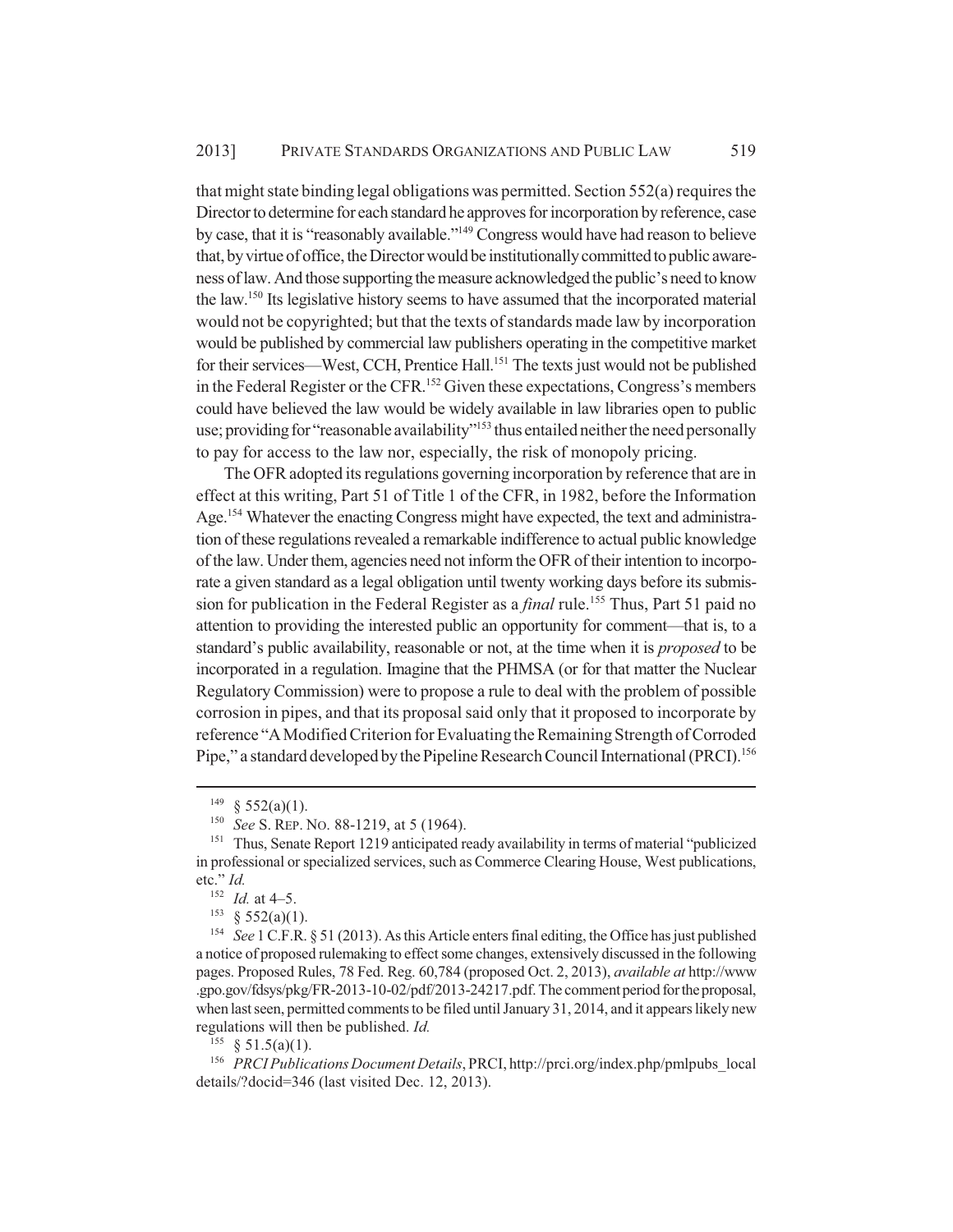The PRCI is "a community of the world's leading pipeline companies,"<sup>157</sup> and sells this standard for \$995.<sup>158</sup> One wishing to comment on this proposal, a matter of considerable interest to anyone who might be affected by pipe failure—not only pipeline companies, as recent catastrophes have amply demonstrated<sup>159</sup>—would be obliged to make this purchase if she wished to understand the proposal on which she had been invited to comment.<sup>160</sup> If she were able to view the proposed standard, moreover, it is highly uncertain she would have access to the data, studies, and discussions on which it had been based.

Having to purchase access to the proposal and the likely unavailability of its supporting materials has conflicted sharply with both the contemporary law of rulemaking and the developments that have made access to supporting data costless and immediate for all, once material is placed online. How can one comment persuasively on a standard whose content and underlying basis are unknown? Judge Harold Leventhal persuasively asked that question four decades ago,  $^{161}$  and ever since then, judges have understood the statutory requirement to publish a notice of proposed rulemaking in the Federal Register also to require agencies simultaneously to release important materials on which the proposal relies.<sup>162</sup> This understanding is at some tension, to be sure, with a statute worded in very general terms,  $163$  but it has won

<sup>160</sup> As another example, consider the Department of Transportation's Pipeline Hazardous Materials Safety Administration (PHMSA)'s implementation of the Pipeline Safety Improvement Act of 2002, Pub. L. No. 107-355, § 5, 116 Stat. 2985, 2988–89 (codified at 49 U.S.C. § 60116 (2006)), which charged it to issue standards for public education about pipeline hazards. For this task, hardly an NTTAA "performance-based or design-specific technical specification[ ]," Pub. L. No. 104-113, 110 Stat. 775, 783 (1996), the PHMSA turned to the American Petroleum Institute (API), which produced a fifty-plus-page standard which the PHMSA proposed to incorporate by reference. PUBLIC AWARENESS PROGRAMS FOR PIPELINE OPERATORS: API RECOMMENDED PRACTICE 1162 (2003), *available at* http://www.api.org /publications-standards-and-statistics/government-cited-safety-documents. The PHMSA then did incorporate the API's standard by reference, after a public rulemaking process that was devoid of access to the proposed standard or its supporting materials. *See supra* note 69 and accompanying text.

<sup>161</sup> Portland Cement Ass'n v. Ruckelshaus, 486 F.2d 375, 393 (D.C. Cir. 1973), *cert. denied*, 417 U.S. 921 (1974) ("It is not consonant with the purpose of a rule-making proceeding to promulgate rules on the basis of . . . data that, critical degree, is known only to the agency."). <sup>162</sup> *Id.* at 394.<br><sup>163</sup> As the U.S.

As the U.S. Code describes the substance of the required notice, it is to include "either the terms or substance of the proposed rule or a description of the subjects and issues involved." 5 U.S.C. § 553(b)(3) (2006). Judge Leventhal's extension of this to scientific data and reports in *Portland Cement* is perhaps best understood as a response to the changes worked by the 1964

<sup>157</sup> *Welcome*, PRCI, http://prci.org/index.php/about/ (last visited Dec. 12, 2013) (welcome by President Cliff Johnson).

<sup>&</sup>lt;sup>158</sup> *PRCI Publications Document Details, supra* note 156.<br><sup>159</sup> *See* Andrew W Lehren *Millions of Miles of Pine, and Ye* 

<sup>159</sup> *See* Andrew W. Lehren, *Millions of Miles of Pipe, and Years of Questions*, N.Y.TIMES, Sept. 25, 2010, at A1; Associated Press, *Corrosion in Pipe May Have Caused Fire*, WASH. POST, Aug. 12, 2012, at A4.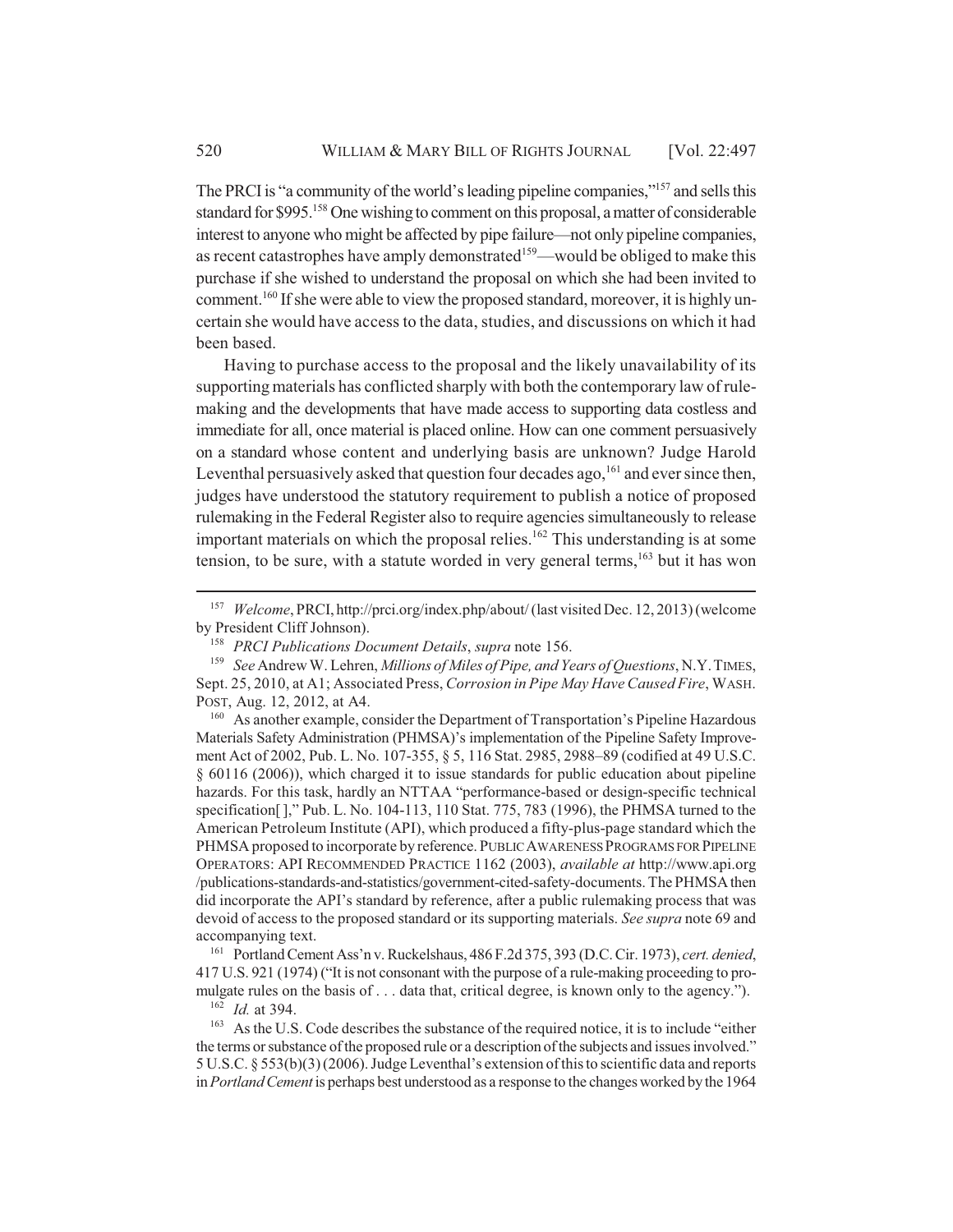near-universal acceptance.<sup>164</sup> Executive Order 12,866,<sup>165</sup> which since 1993 has constituted the President's instructions to agencies for their conduct of the more important rulemakings, embodies both this obligation *and* an obligation (also hard to connect with statutory language) actually to provide a draft of the proposed regulation, by which means a proposal to incorporate by reference can be seen.166 In the Computer Age, a Federal Data Management Service (FDMS) provides the site on which all this material is to be posted, readily searchable by any interested member of the public.<sup>167</sup>

As currently constituted, Part 51's controls do operate at the point of *final* rulemaking,<sup>168</sup> but they have been slight. To accompany its request for permission to incorporate standards by reference, the agency must provide the OFR with one physical copy of the material to be incorporated;169 that copy is then stored in the National Archives where the public might find it.<sup>170</sup> The agency must persuade the OFR that the material to be incorporated is "usable" (a manageable print file), $171$  a "requirement," $172$  and "substantially reduces the volume of material published in the FEDERAL REGISTER";<sup>173</sup> and

Freedom of Information Act under which such information would almost inevitably have to be supplied in response to a request. *See* § 552; *see also* Peter L. Strauss, *Statutes That Are Not Static: The Case of the APA*, 14 J. CONTEMP. LEG. ISSUES 767 (2005).

<sup>164</sup> *See, e.g.*, Am. Radio Relay League v. FCC, 524 F.3d 227, 237 (D.C. Cir. 2008) ("It would appear to be a fairly obvious proposition that studies upon which an agency relies in promulgating a rule must be made available during the rulemaking in order to afford interested persons meaningful notice and an opportunity to comment."). *But see id.* at 246 (Kavanaugh, J., concurring in part and dissenting in part) ("[T]he *Portland Cement* doctrine cannot be squared with the text of  $\S$  553 of the APA."); Comment from Winslow Sargeant, Chief Counsel for Advocacy, SBA, OMB-2012-0003-0066, at 7 (June 1, 2012), http://www.regulations.gov/# !documentDetail;D=OMB-2012-0003-0066 ("Data and analysis that support a private technical standard used by a Federal agency should be held to the same standard [of quality, objectivity, utility and integrity] . . . . If an agency is unable to provide reasonable access to the data and analysis or unable to resolve significant Information Quality challenges to a standard, it should not use that standard.").

<sup>165</sup> Exec. Order No. 12,866—Regulatory Planning and Review, 58 Fed. Reg. 51,735 (Oct. 4, 1993), *reprinted as amended in* 5 U.S.C. § 601 (2006). E.O. 12,866 has been amended by President Obama. *See* Exec. Order No. 13,497, 74 Fed. Reg. 6113 (Feb. 4, 2009).

<sup>166</sup> Exec. Order No. 12,866, § 6(a)(3)(B), 3 C.F.R. § 638 (1993), *reprinted as amended in* 5 U.S.C. § 601 (2006) ("For each matter . . . , the issuing agency shall provide to OIRA: (i) the text of the draft regulatory action . . . ."); *id.* § 6(a)(3)(E) ("After the regulatory action has been published in the Federal Register or otherwise issued to the public, the agency shall: (i) Make available to the public the information set forth in subsections (a)(3)(B) and (C) . . . .").

<sup>167</sup> FDMS, http://www.fdms.gov (last visited Dec. 12, 2013).

 $168$  1 C.F.R. § 51.5(a)(1) (2013).

 $169 \& 51.5(a)(2)$ .

<sup>170</sup> *See Research Our Records*, NAT'L ARCHIVES, http://www.archives.gov/research/ (last visited Dec. 12, 2013).

 $171 \S 51.7(a)(4)$ .

 $172 \quad \text{§ } 51.9(b)(3).$ 

 $173 \quad \text{\$} 51.7(a)(3).$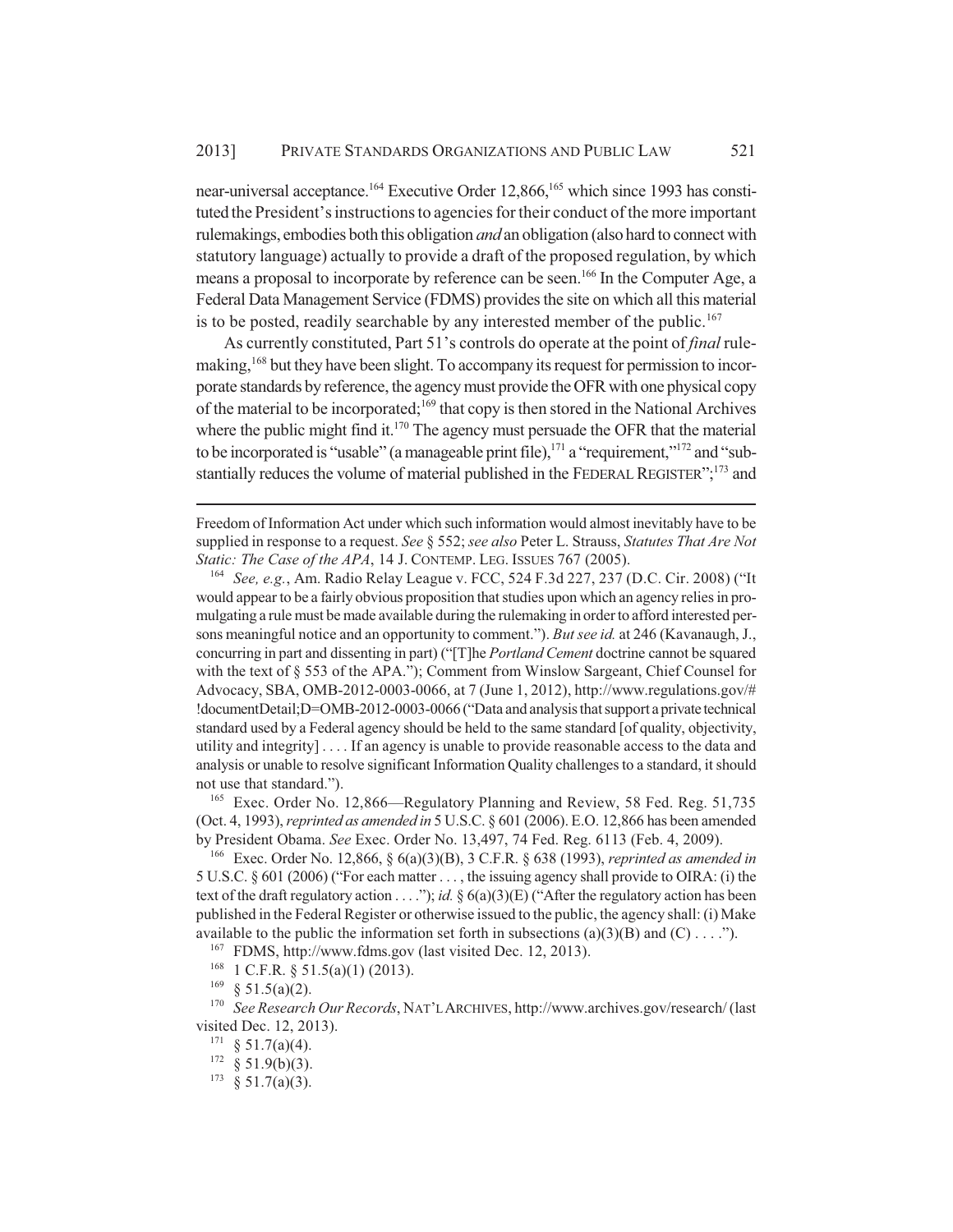the agency must state in the regulation's language of incorporation "where and how copies may be examined and readily obtained with maximum convenience to the user."174 In practice, however, "maximum convenience to the user" $175$  is satisfied by the presence of one physical copy of the standard in the NARA archives, and another in the incorporating agency's Washington, D.C.–area reading room.176 That the incorporated material must be a "requirement," not an element of the statute, $177$  entails that the material once successfully incorporated will impose legal obligations. Otherwise undefined in the regulation, the OFR's attention to "reasonably available" in Part 51 has involved no consideration whatever of the price the standard's owner may be charging for access to it, now or in future years, or the conditions being placed on that access.<sup>178</sup>

Neither has the OFR's regime given any assurance about the *continued* availability of the incorporated standard, other than through the two printed copies in storage at different locations in or near Washington, D.C., which might in practice become quite difficult to access. Doubtless, responding to concerns about delegation of lawmaking authority to private bodies, the OFR regulation is emphatic that incorporation "is limited to the edition of the publication that is approved [that is, to the edition that the agency has itself identified and decided to make legally obligatory]. Future amendments or revisions of the publication are not included."179 Because revising an incorporated standard

The greater part of 5 U.S.C.  $\S$  552(a)(1) requires Federal Register publication of material (e.g., "descriptions of its central and field organization") that does not qualify as a "requirement." 5 U.S.C. § 552(a)(1) (2006). Even subsection (D) requires publication not only of "substantive rules of general applicability," but also of "statements of general policy or interpretations of general applicability formulated and adopted by the agency"—i.e., soft, not hard, law.  $\S 552(a)(1)(D)$ . It does not appear from the pages of the Federal Register that these obligations have been rigorously enforced—understandable enough from the perspective of protecting its volume—and in any event in the age of the Internet the right place for these documents is not on the pages of one day's printed and imperfectly indexed Federal Register, but on agency websites where later statutes require them to be maintained and Boolean searches are generally available.

 $178$  1 C.F.R. § 51.1(a) (2013).

 $179$  § 51.1(f). State courts have rejected regulations giving legal force to future versions of standards as improper delegations of public authority into private hands. *See, e.g.*, Blitch v. City of Ocala, 195 So. 406, 408 (Fla. 1940) (holding that a municipal ordinance, requiring roofing shingles corresponding to National Board of Fire Underwriters standards, would be invalid if it included future changes); Brookhaven Baymen's Ass'n v. Town of Southampton, 926 N.Y.S.2d 594, 596 (N.Y. App. Div. 2011) (invalidating a law that gave a private Board of Trustees the ability to change shellfish regulations in the future); Hillman v. N. Wasco Cnty. People's Util. Dist., 323 P.2d 664, 672–73 (Or. 1958), *overruled by* Maulding v. Clackamas Cnty., 563 P.2d 731 (Or. 1977) (finding unconstitutional the adoption of the national electrical code that changes from time to time); City of Chamberlain v. R.E. Lien, Inc., 521 N.W.2d 130, 133 (S.D. 1994) (invalidating law that delegates to the American Institute of Architects the authority to require public contracts include provisions from an AIA standardized form). It seems

 $rac{174}{175}$  § 51.9(b)(4).

 $\frac{175}{176}$  *Id.* 

<sup>&</sup>lt;sup>176</sup> *See, e.g., supra* note 79.<br><sup>177</sup> The greater part of 5 U.S.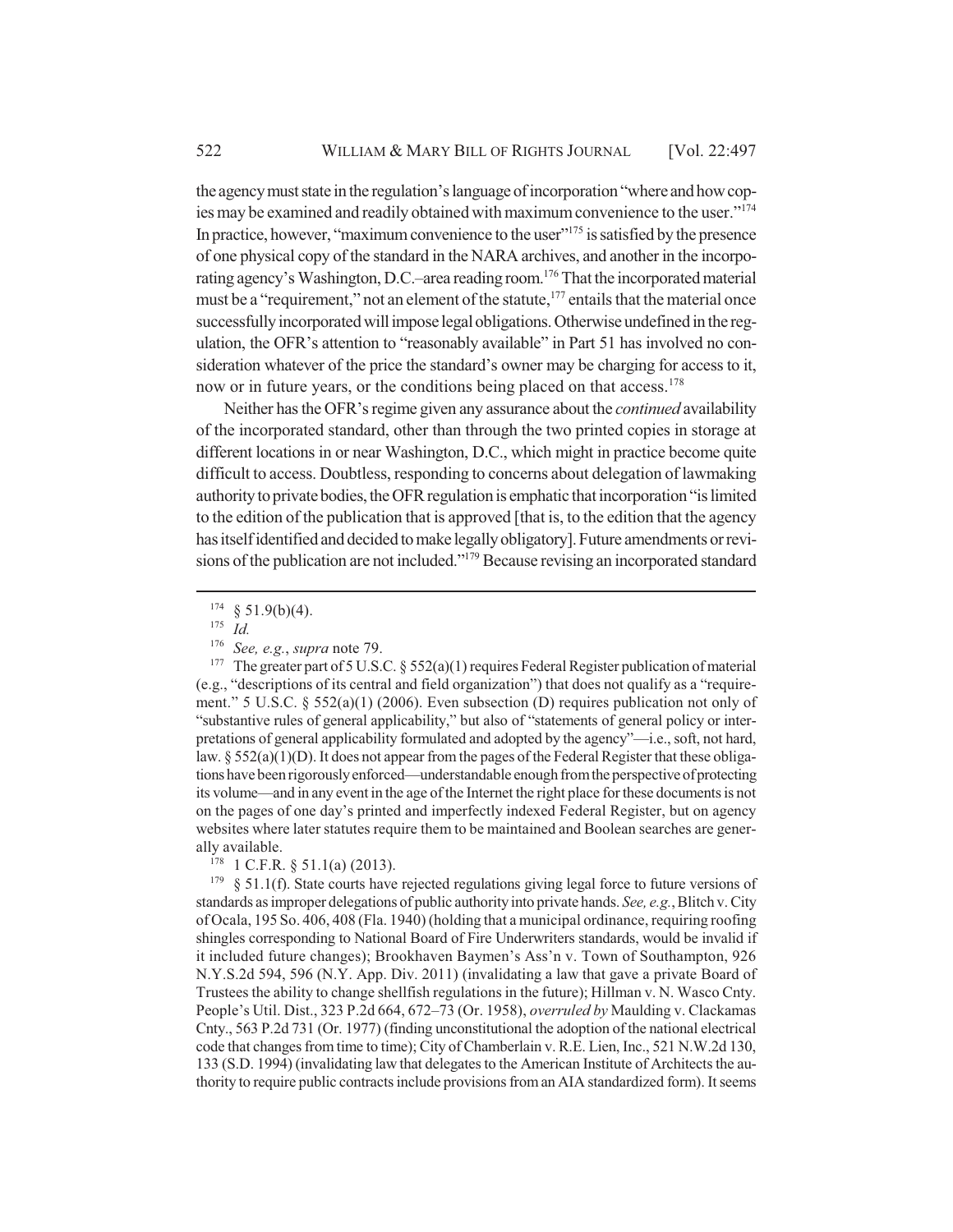would require a fresh round of notice-and-comment rulemaking, adopted standards often remain law long after the organizations that initially drafted them have updated them as in the case of the AHPA standards discussed above.<sup>180</sup>

Thus, although creating legal obligations through incorporation by reference has saved agency resources at the *initial* stage of incorporation, it has done so at the cost of making change expensive. The result, as already noted, is that although ANSI's "Essential Requirements"181 require standards organizations revisit their standards every few years, to keep them current; but the majority of standards incorporated into federal regulations were incorporated before 1996.182 Comments in the FDMS dockets of two recent inquiries into incorporation by reference issues identify numerous incorporated standards, still law, that are unavailable<sup>183</sup> or have subsequently been revealed to be inadequate or even dangerous.<sup>184</sup>

The arrival of the Internet and the creation of agency electronic reading rooms have both eliminated the space-saving rationale for incorporation by reference and created new obligations of government transparency. Both developments have called into particular question the financial side-effect of incorporation by reference, that people might be made to pay private organizations to obtain access to the standards governing their conduct. The electronic reading rooms have no real limits on size; they can readily hyperlink to documents maintained on other web sites; and standard search engines permit rapidly focusing on materials of interest. The Electronic Freedom of Information Act of 1996,<sup>185</sup> in requiring the creation of electronic reading rooms,<sup>186</sup> brought to light and ready public access the enormous range of agency materials other than regulations that might influence their regulatory conduct. Now the effect of 5 U.S.C. § 552(a)(2) was to oblige agencies to make all their guidance materials that did *not* have to be published

Comment from Scott Rafferty, OMB-2012-0003-0049, at 4–5 (May 8, 2012), http://www .regulations.gov/#!documentDetail;D=OMB-2012-0003-0049 [hereinafter Rafferty, OMB Comment]; *see also* Comment from Scott Rafferty, NARA-12-0002-0118 (May 25, 2012), http://www.regulations.gov/#!documentDetail;D=NARA-12-0002-0118.

<sup>180</sup> *See supra* note 79 and accompanying text.

- <sup>181</sup> *See supra ANSI Essential Requirements*, note 20.
- <sup>182</sup> *See infra* notes 247–50 and accompanying text.
- <sup>183</sup> *Id.*
- <sup>184</sup> *See infra* notes 247, 256.

(1996) (codified as amended at 5 U.S.C. § 552 (2012)).

a different question, though, whether an incorporation by reference is permissible *only* if it is a requirement—that is, only if it carries mandatory force. *See* § 51.9(b)(3).

Since the 1970s, the Federal Register has refused to provide copyright protection to private standards *unless the agency incorporates them into a formal rule in the CFR* . . . [which] greatly complicates the most minor revision . . . . [T]he inability to accommodate frequent change is a particular obstacle to broader implementation of conformity assessment and complex technology standards.

<sup>&</sup>lt;sup>185</sup> Electronic Freedom of Information Act of 1996, Pub. L. No. 104-231, 110 Stat. 3048

<sup>186</sup> *Id.* § 4.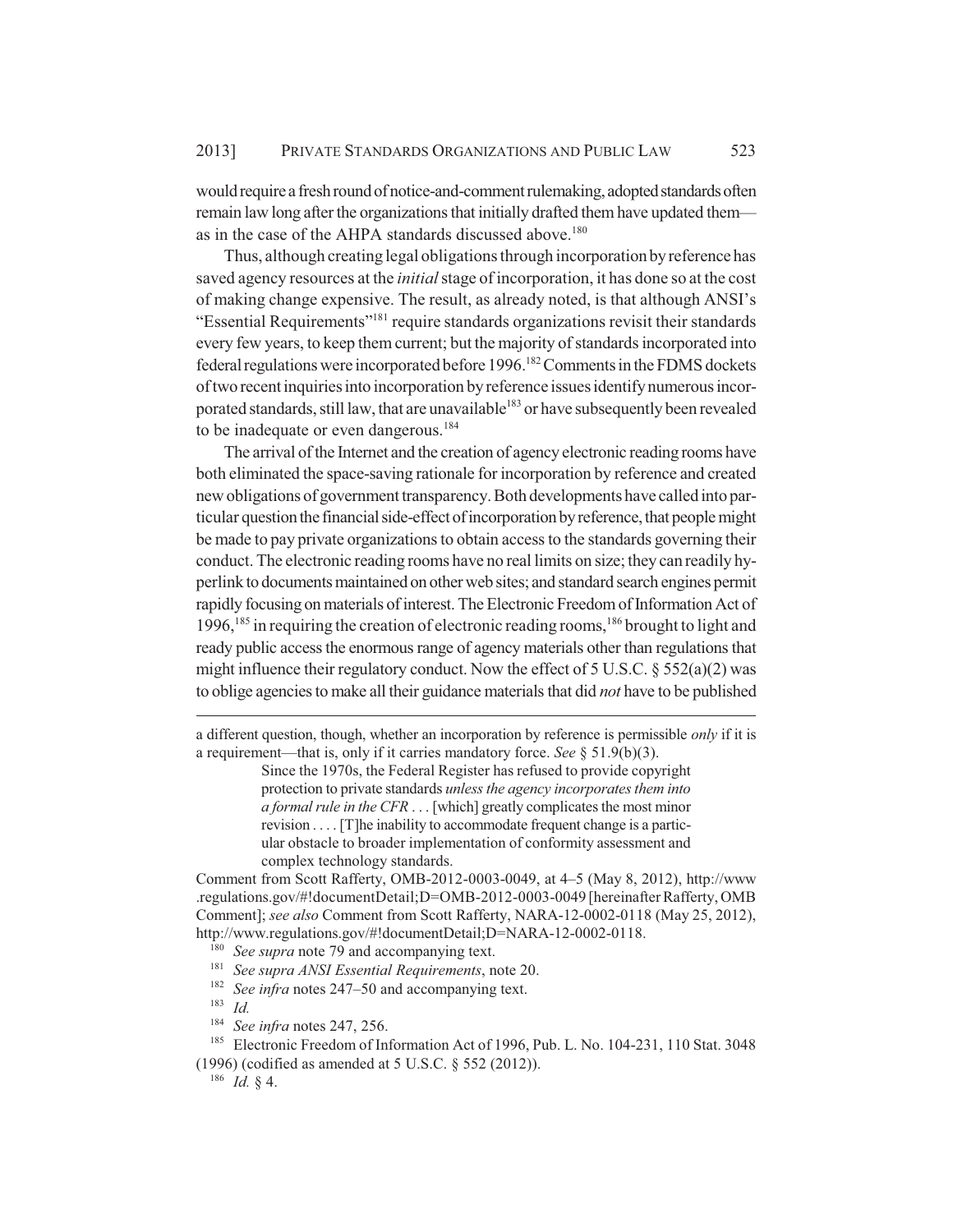in the Federal Register available in their electronic reading rooms, if the agencies wished them to have any impact on private conduct.<sup>187</sup> Strikingly, the qualities of guidance documents are just those generally associated with voluntary consensus standards. They identify means for achieving a certain result, such as one that regulations may require, without in themselves limiting the possibility of achieving that result by other means. The E-Government Act of 2002 carried this transparency impulse one step further.<sup>188</sup> It not only requires the migration of rulemaking activities to the more accessible and transparent web, but also makes clear that the electronic docket it mandates for all rulemaking is to be comprehensive, containing *all* materials relevant to the rulemaking process.189 In consequence of these developments, today only SDO copyright claims obstruct ready public access to rulemaking proposals and to resulting legal obligations. The strong general impulse of federal law is to require transparency of measures that will affect public obligations.

# *B. Copyright Preservation as Affirmative Federal Policy? Congress, the NTTAA, the NIST, and the OMB*

Perhaps the strongest case to be made for the current state of affairs is that in recent years Congress has consistently relied on voluntary consensus standards as a preferred source of regulatory standards. When in 1970 it created OSHA, Congress instructed OSHA to adopt consensual work-place safety standards in the absence of a showing of their inadequacy,190 as a means to quickly establish a floor of enforceable legal obligation unlikely to prove controversial to industry (though perhaps less than optimal from

(B) those statements of policy and interpretations which have been adopted by the agency and are not published in the Federal Register; (C) administrative staff manuals and instructions to staff that affect a member of the public . . . .

A final order, opinion, statement of policy, interpretation, or staff manual or instruction that affects a member of the public may be relied on, used, or cited as precedent by an agency against a party other than an agency only if—

(i) it has been indexed and either made available or published as provided by this paragraph; or

(ii) the party has actual and timely notice of the terms thereof.

<sup>&</sup>lt;sup>187</sup> 5 U.S.C. § 552(a)(2) provides, in relevant part:

Each agency, in accordance with published rules, shall make available for public inspection and copying . . .

<sup>5</sup> U.S.C. § 552(a) (2006). It is perhaps noteworthy that this section permits excision of materials only "to prevent a clearly unwarranted invasion of personal privacy" and makes no provision for incorporation by reference. *Id.* § 552(a)(2).

<sup>188</sup> E-Government Act of 2002, Pub. L. No. 107-347, 116 Stat. 2899 (2002) (codified in scattered sections of 44 U.S.C.).

<sup>189</sup> *Id.* § 206(d).

<sup>190</sup> *See* 29 U.S.C. § 655(a) (2006).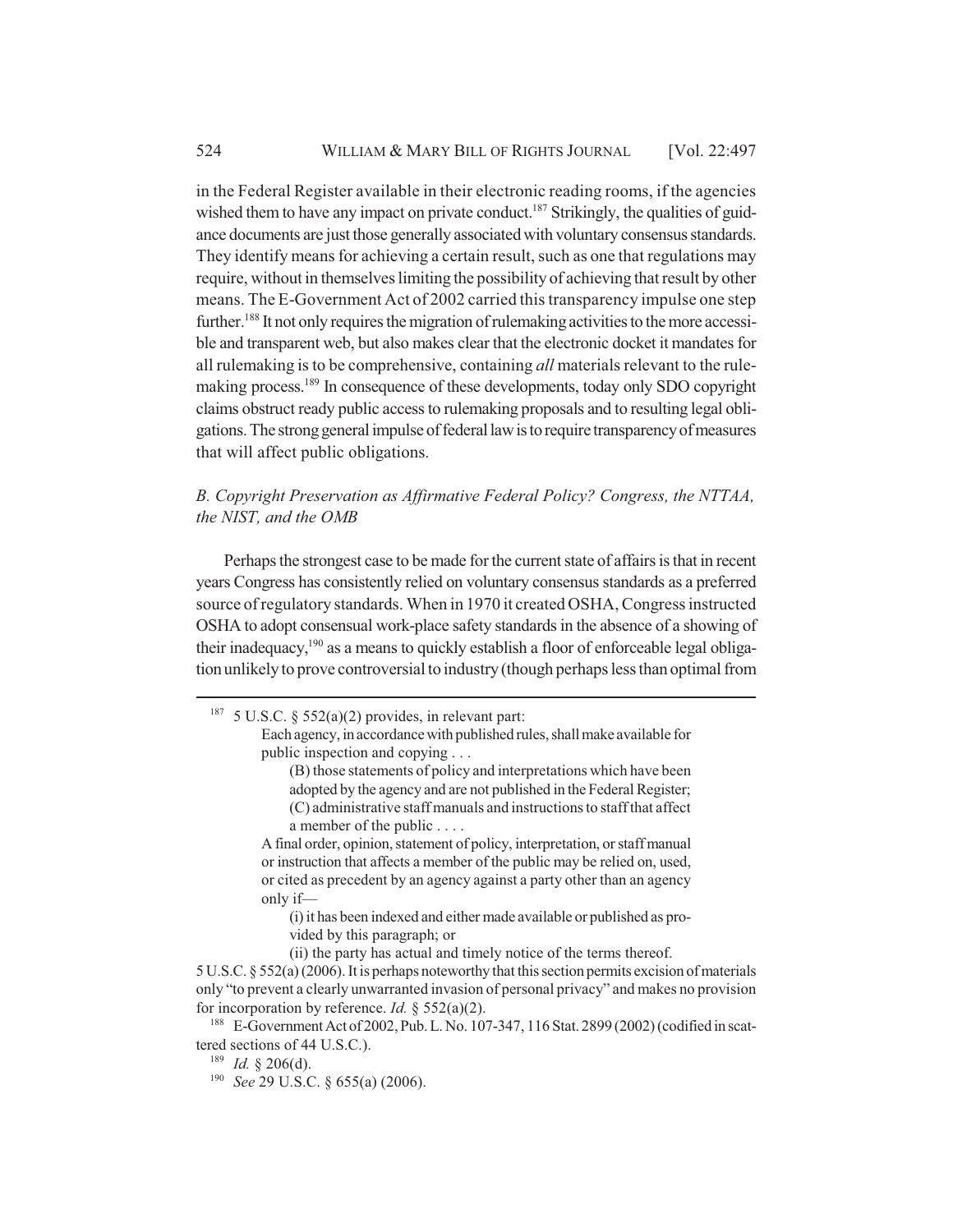a labor perspective).191 When the Consumer Product Safety Commission was established in 1972, it was similarly instructed.<sup>192</sup> Then in 1995, building on an OMB Circular  $(A-119)$ , first issued in the Reagan Administration,<sup>193</sup> the NTTAA generalized the proposition, requiring a preference for both the use of voluntary consensus standards rather than self-generated rules and agency participation, where permitted, in their generation.194 The statute rested on the perceptions that these standards embody greater technical expertise than the government is generally able to assemble; result from more efficient processes, are more acceptable—if consensual—to the industry involved than government imposition of mandatory standards would be; and are generated without significant cost to the public.195 Its administration was assigned to the National Institute of Standards and Measures (NIST), an agency Congress established in 1988 in the Department of Commerce to take over the responsibilities previously held by its National Bureau of Standards.<sup>196</sup>

None of these statutes address the copyright question, and the absence of attention is perhaps especially striking in the NTTAA, which is primarily concerned with the treatment, including the financial treatment, of patents that result from shared government and private technology development.<sup>197</sup> The OMB's Circular A-119, which in its most recent revision to date (1998) is an implementation of the NTTAA,<sup>198</sup> does state that "[i]f a voluntary standard is used and published in an agency document, your agency must observe and protect the rights of the copyright holder and any other similar obligations,"199 and copyright protection was clearly a matter of concern to those who had participated in the notice-and-comment process leading to the Circular's

<sup>191</sup> *Id.*

<sup>&</sup>lt;sup>192</sup> 15 U.S.C. § 2056(b) (2006). This history, and much else of value in understanding the history and sweep of standards development, may be found in HARM SCHEPEL,THE CONSTI-TUTION OF PRIVATE GOVERNANCE 93–97 (2005).

<sup>193</sup> *See* H.R. REP. NO. 104-390, at 25 (1995), *reprinted in* 1996 U.S.C.C.A.N. 493, 511 ("OMB Circular A-119 was originally promulgated in 1982 and revised in 1993. It requires federal agencies to adopt and use standards, developed by voluntary consensus standards bodies, and to work closely with these organizations to ensure that developed standards are consistent with agency needs.").

<sup>194</sup> *See* National Technology Transfer and Advancement Act of 1995, Pub. L. No. 104-113, § 3(d)(2), 110 Stat. 775, 783 (1996).

<sup>&</sup>lt;sup>195</sup> H.R. REP. NO. 104-390, pt. III (1995).

<sup>&</sup>lt;sup>196</sup> Omnibus Trade and Competitiveness Act of 1988, Pub. L. No. 100-418, §§ 5111-5115, 102 Stat. 1107, 1427–33 (1988).

<sup>197</sup> *See generally* National Technology Transfer and Advancement Act, Pub. L. No. 104-113, 110 Stat. 775 (1996).

<sup>&</sup>lt;sup>198</sup> As of October 4, 2013, OIRA had not yet undertaken the revision suggested by its notice in the spring of 2012. *See infra* note 233 and accompanying text. It was, however, expected "any day now." Conversation with Emily Schleicher Bremer, Attorney Advisor, ACUS (Oct. 2, 2013).

<sup>199</sup> OMB Circular A-119, 63 Fed. Reg. 8546, 8555 (Feb. 19, 1998).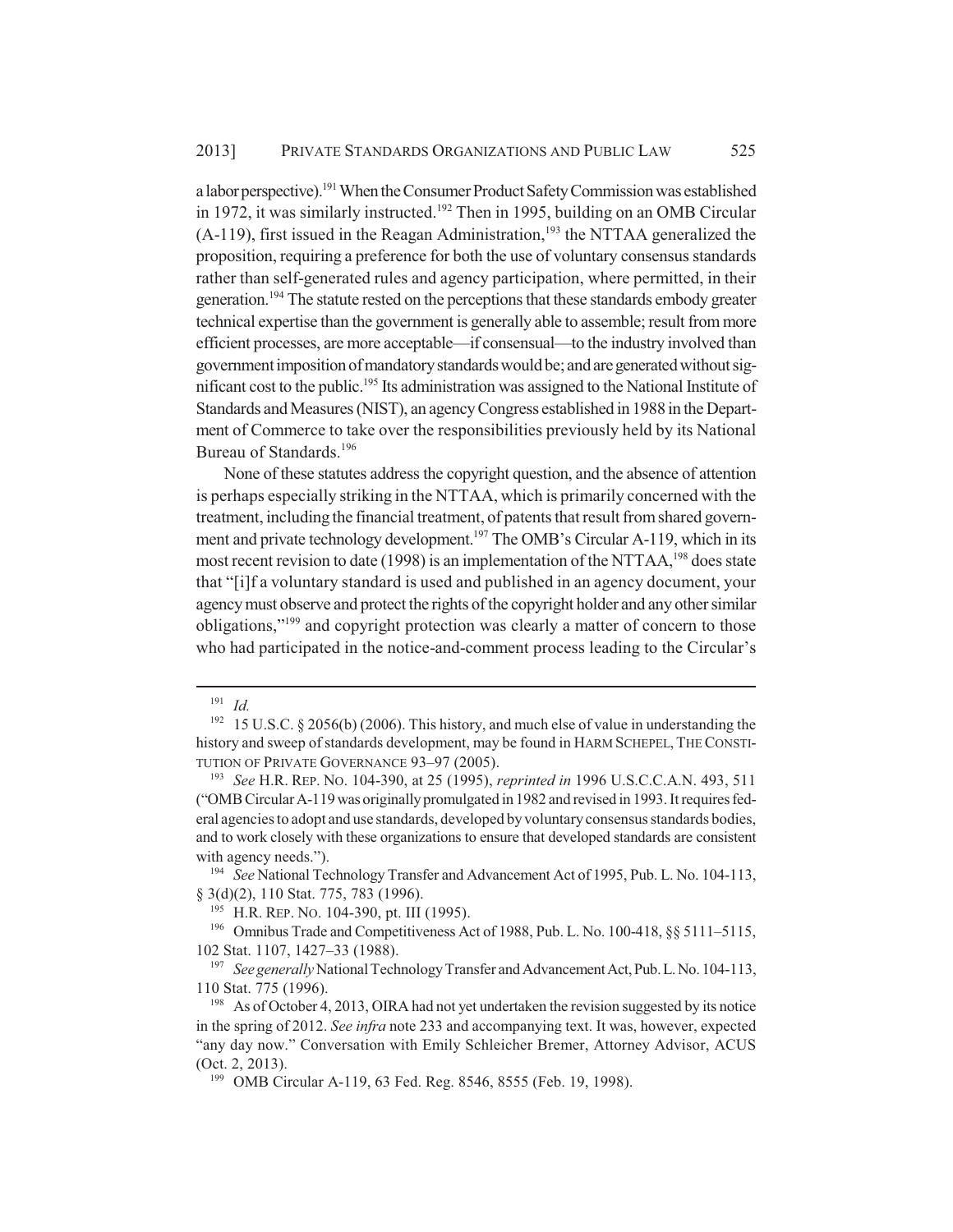promulgation.200 Yet the discussion studiously avoids discussing just what those rights might be, and, of particular interest in this regard is a comment apparently limiting its intended scope to other than regulatory requirements:

> 35. A few commentators inquired whether the Circular applies to "regulatory standards." In response, the final Circular distinguishes between a "technical standard," which may be referenced in a regulation, and a "regulatory standard," which establishes overall regulatory goals or outcomes. The Act and the Circular apply to the former, but not to the latter. As described in the legislative history, technical standards pertain to "products and processes, such as the size, strength, or technical performance of a product, process or material" and as such may be incorporated into a regulation. [See 142 Cong. Rec. S1080 (daily ed. February 7, 1996) (Statement of Sen. Rockefeller.)] Neither the Act nor the Circular require any agency to use private sector standards which would set regulatory standards or requirements.<sup>201</sup>

If the NTTAA and the Circular, then, do not apply to "regulatory . . . requirements,"202 it would appear that they do not apply to incorporations that set legal obligations, as distinct from incorporations establishing permitted means by which legal obligations may be met. Preserving copyright for the latter sort of incorporation, if the OFR permitted it—as it will be argued below they should<sup>203</sup>—would neither challenge the proposition that law is not subject to copyright, nor appear to confer on private parties the power to place a monopoly price on access to knowledge of one's legal obligations.

The strength of federal law in encouraging coordination between SDOs and national regulators is reflected as well in congressional limitations of the possibility of antitrust enforcement against SDOs, even when, as has happened, standard-setting is used by

<sup>&</sup>lt;sup>200</sup> *Id.* at 8548, 8550.<br><sup>201</sup> *Id.* at 8549. In of

*Id.* at 8549. In offering the amendment that was adopted as  $\S$  12(d) of the NTTAA, Senator Rockefeller remarked that the NTTAA was limited to "standards pertaining to products and processes, such as the size, strength, or technical performance of a product, process, or material," differentiating those standards from "private sector attempts to set regulatory standards or requirements. For example, we do not intend for the Government to have to follow any attempts by private standard bodies to set specific environmental regulations." 142 CONG.REC. S1077 (daily ed. Feb. 7, 1996) (statement of Sen. Rockefeller). The earliest Administrative Conference attention to voluntary consensus standards, in 1978, recognized as well the preferability of standards "which specify nomenclature, basic reference units, or methods of measurement or testing, and which are primarily empirical in their formulation." ACUS Recommendation 78-4: Federal Agency Interaction with Private Standard Setting Organizations in Health and Safety Regulation, 44 Fed. Reg. 1357, 1358 (Jan. 5, 1979) [hereinafter Recommendation 78-4(6)].

<sup>202</sup> *See* OMB Circular A-119, 63 Fed. Reg. 8546, 8555 (Feb. 19, 1998).

<sup>203</sup> *See infra* Part III.D.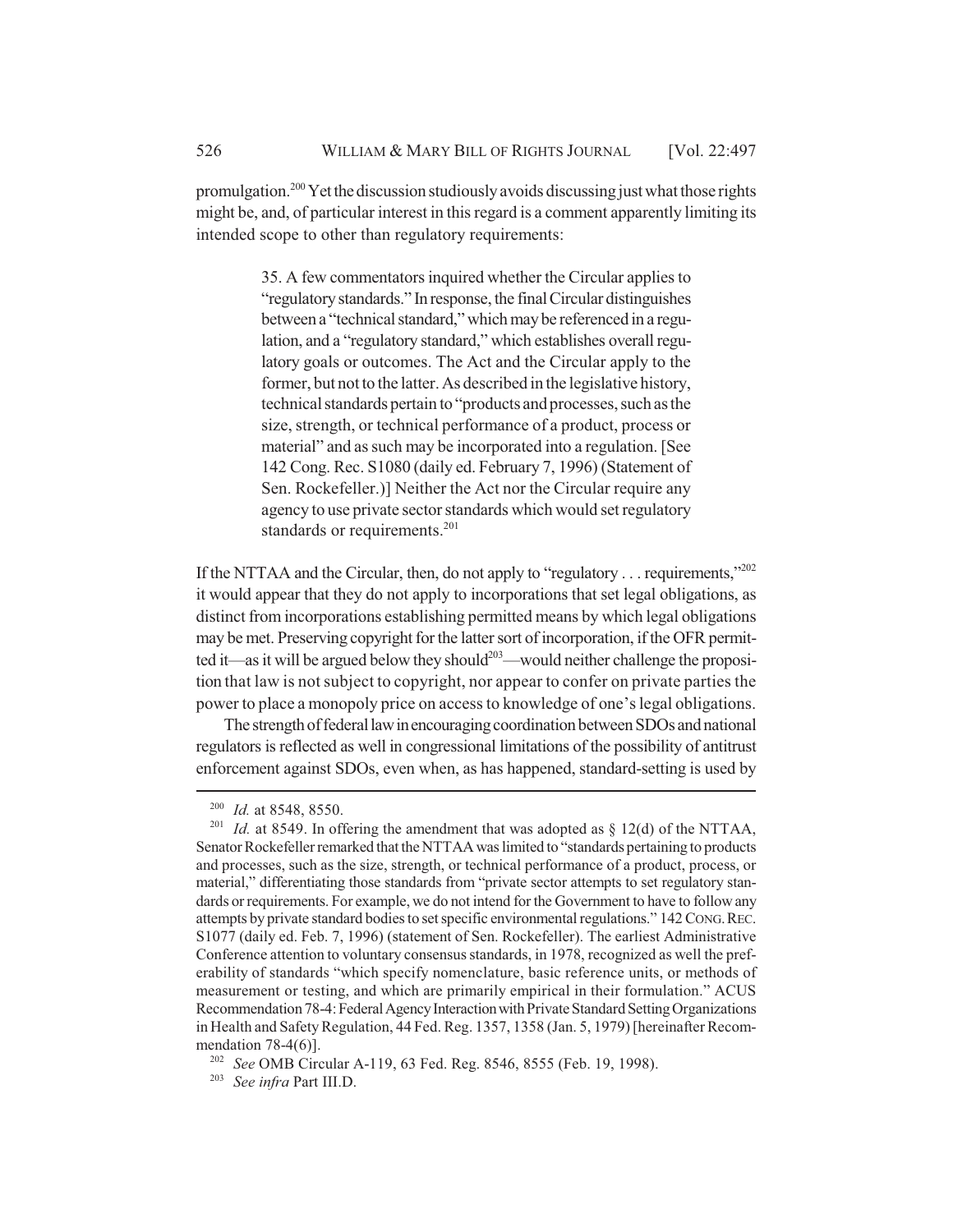active participants in their processes to gain commercial advantage over competitors.204 The market's awareness that one boiler does, and another does not, satisfy an AMSE safety standard can drive the maker of the latter out of business—and the maker of the first may be able to secure that determination by its position in the standards development organization.205 So, too, if the makers of steel conduits for electric wiring are able to exclude polyvinyl chloride (PVC) conduit as an approved type of electrical conduit in the National Electrical Code,<sup>206</sup> or if the manufacturer of new tanks for containing hazardous materials is able to cause disapproval of a new technology that, by facilitating repair of leaky tanks already in place, would cut into its market.<sup>207</sup> The anti-competitive impact would be all the stronger, should the standards in question have been converted into legal obligations through incorporation by reference. Although one might suppose the antitrust laws offered control over such behaviors, a combination of Supreme Court judgments<sup>208</sup> and congressional actions<sup>209</sup> has seriously weakened, if not eliminated,

<sup>207</sup> Sessions Tank Liners, Inc., v. Joor Mfg. Co., 17 F.3d 295, 296–98 (9th Cir. 1994) (describing approval of revision of Uniform Fire Code that rejected plaintiff company's tank-lining operation after defendant company's president influenced subcommittee to reject the lining).

<sup>208</sup> Thus, the antitrust immunity for outcomes characterized as the result of successful petitioning of government for legal change, established by *E.R.R. Presidents Conference v. Noerr Motor Freight, Inc.*, 365 U.S. 127 (1961), and *United Mine Workers of America v. Pennington*, 381 U.S. 657 (1965), *reversing* 325 F.2d 804 (6th Cir. 1963), while somewhat modified in *Allied Tube*, 486 U.S. 492, successfully defeated antitrust liability in *Sessions Tank Liners, Inc.*, 17 F.3d 295.

<sup>209</sup> Reactions to FTC efforts to use antitrust laws to control SDO anti-competitive activity include: the Federal Trade Commission Improvements Act of 1980, Pub. L. No. 96-252, § 7, 94 Stat. 374, 376 (1980) (codified as amended at 15 U.S.C. § 57a(a)(1)(B) (2006)) (providing that "the Commission shall not develop or promulgate any trade rule or regulation with regard to the regulation of the development and utilization of the standards and certification activities"); The Standards Development Organization Advancement (SDO) Act of 2004, Pub. L. No. 108-237, § 103, 118 Stat. 661, 663 (2004) (codified as amended at 15 U.S.C. § 4301(a)(7) (2006)) (significantly limiting the antitrust exposure of SDOs that engage only in "developing, promulgating, revising, amending, reissuing, interpreting, or otherwise maintaining a voluntary

<sup>&</sup>lt;sup>204</sup> Professor Christopher L. Sagers has extensively considered the antitrust issues in a series of law review articles. *See* Christopher L. Sagers, *Antitrust Immunity and Standard Setting Organizations: A Case Study in the Public-Private Distinction*, 25 CARDOZO L. REV. 1393, 1398–1402 (2004); Christopher L. Sagers, *The Myth of "Privatization*,*"* 59 ADMIN.L.REV.37 (2007); Christopher L. Sagers, *Standardization and Markets: Just Exactly Who Is the Government, and Why Should Antitrust Care?*, 89 OR. L. REV. 785, 798–800 (2011) [hereinafter Sagers, *Standardization and Markets*]; *see also* Wolf, *supra* note 6, at 839; *infra* note 209.

<sup>205</sup> *See, e.g.*, ASME v. Hydrolevel Corp., 456 U.S. 556, 559–62 (1982).

<sup>206</sup> Allied Tube & Conduit Corp. v. Indian Head, Inc., 486 U.S. 492, 496–97 (1988) (noting that polyvinyl chloride conduit was rejected only after steel interests "recruited 230 persons to join the [National Fire Protection] Association and to attend the annual meeting to vote against the proposal"). The National Electric Code is a set of standards created under the aegis of the National Fire Protection Association, not itself law although its standards are often incorporated by reference in local building codes. *See generally* PAUL ROSENBERG, GUIDE TO THE 2011 NATIONAL ELECTRIC CODE (2011).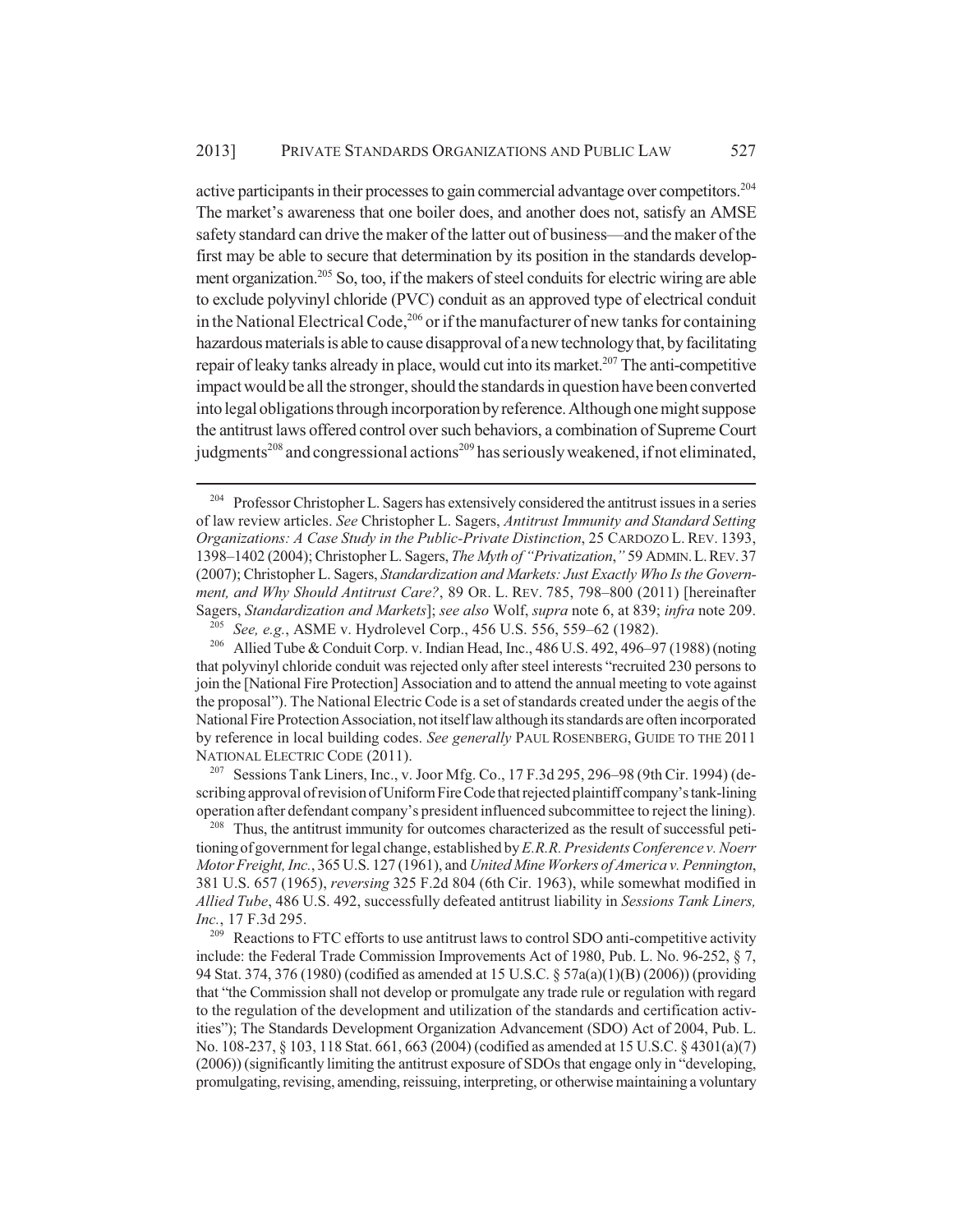that possibility. Yet, like the NTTAA and Circular A-119, what these measures address are "voluntary consensus standards"<sup>210</sup> creating "technical standards,"<sup>211</sup> and not any legal obligations—"regulatory standards or requirements"<sup>212</sup>—that might result from the manner of their incorporation by reference.

In practice, agencies and SDOs have understood both the NTTAA and Circular A-119 to preserve SDO copyrights past the point of incorporation.<sup>213</sup> Circular A-119's instruction to "observe and protect the rights of the copyright holder"<sup>214</sup> might have been understood as an instruction to secure in advance an SDO's permission to convert its privately generated standard into a public legal obligation. One can imagine bargained prices, or perhaps that this would constitute a taking that must be paid for. In either case, one suspects that the resulting prestige and the possibility of competition amongst standard-setters would keep prices down if not eliminate them.<sup>215</sup> Instead, the call for respecting copyright has been taken to permit keeping the law private and to let copyright holders charge those who must comply with their monopoly prices for knowledge of it. The fear has been that rendering the standards-made-law public would undermine the business model necessary to sustain the SDOs' important work.<sup>216</sup> This impulse has only been strengthened as agency budgets have shrunk (alongside, correspondingly,

consensus standard, or using such standard in conformity assessment"). The latter Act strongly expresses congressional approval of federal use of voluntary consensus standards, yet in doing so makes explicit reference to the provisions of the NTTAA and OMB Circular A-119 that appear to imagine their use as means to satisfy regulatory requirements rather than as the requirements themselves. *See* OMB Circular A-119, 63 Fed. Reg. 8546, 8555 (Feb. 19, 1998).

<sup>210</sup> OMB Circular A-119, 63 Fed. Reg. at 8554.<br><sup>211</sup> National Technology Transfer and Advancen

<sup>211</sup> National Technology Transfer and Advancement Act, Pub. L. No. 104-113, § 4(d)(4), 110 Stat. 783 (1996); *see also* Recommendation 78-4(6), *supra* note 201.

<sup>212</sup> OMB Circular A-119, 63 Fed. Reg. at 8549.

- <sup>213</sup> *See, e.g.*, *infra* Part III.B (discussing NAESB's recently announced copyright practice).
- <sup>214</sup> OMB Circular A-119, 63 Fed. Reg. at 8555.<br><sup>215</sup> Cf sunra text accompanying notes 100–01
- *Cf. supra* text accompanying notes 100–01.

<sup>216</sup> James A. Thomas, *A Business Model That Works*, STANDARDIZATION NEWS, May/June 2010, *available at* http://www.astm.org/PRESIDENT/mj10\_a\_business\_model\_that\_works .html; *Why Voluntary Consensus Standards Incorporated by Reference into Federal Government Regulations Are Copyright Protected*, AM. NAT'L STANDARDS INST., at 3 (2011), *available at* http://publicaa.ansi.org/sites/apdl/Documents/News%20and%20Publications/Critical %20Issues/Copyright%20on%20Standards%20in%20Regulations/Copyright%20on%20Stan dards%20in%20Regulation.pdf. Like other expressions of this fear, this argument does not consider the possibility that read-only digital access to standards would not threaten the SDO business model. At a recent conference, ANSI's president announced its creation of a strongly protected single source for free public access to incorporated standards, and James Shannon, CEO of the National Fire Protection Association (NFPA)—source of the National Electric Code, among others, and one of the country's larger SDOs—recounted NFPA's ten-year experience with such an approach, lacking significant adverse financial impact. Joseph Bhatia & James Shannon, Government Reliance on Voluntary Consensus Standards and Conformance Programs, Remarks at the ANSI World Standards Week 2013 Open Forum (Washington, D.C., Oct. 2, 2013) [hereinafter Bhatia & Shannon Remarks].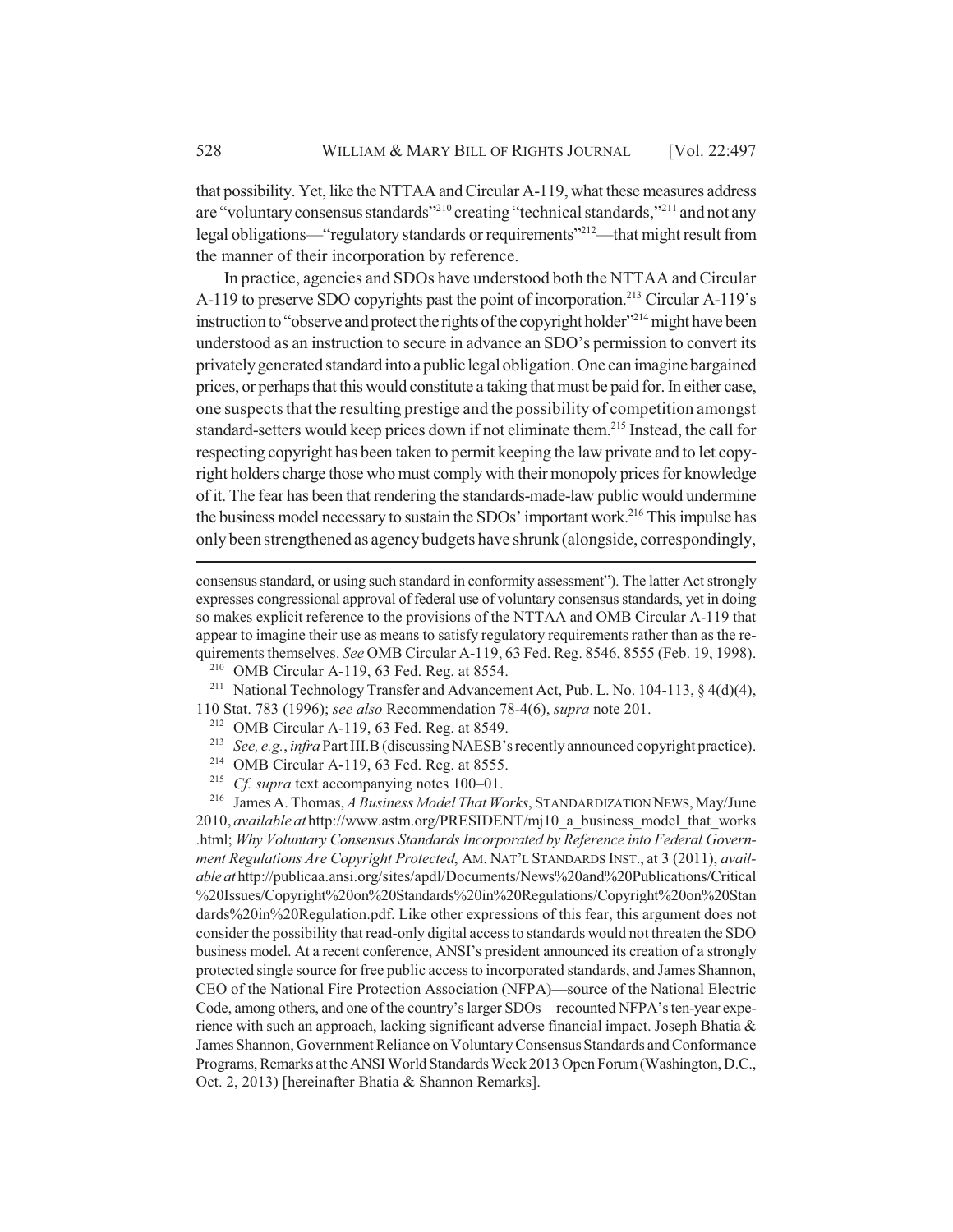agency capacity to self-generate regulations or, for that matter, effectively to oversee private standard-setting). Little, if any, attention has been given to the impact of the Internet, and the increasing expectations about the availability of government information it has engendered, on the considerations at play. The effect, as has been widely observed, $2^{17}$  has transferred wide swathes of law-making into private hands.

# *C. Possibilities of Change: An Administrative Conference Study, Rulemaking Proposal, and Reconsideration of OMB Circular A-119*

In December 2011, the Administrative Conference of the United States (ACUS) considered and adopted a number of thoughtful recommendations on incorporation by reference practice, $218$  building on extensive analysis by staff members, notably Emily Schleicher Bremer.<sup>219</sup> These recommendations, however, addressed themselves only to agency practice,<sup>220</sup> and neither to the responsibilities of the Director nor to the sufficiency of Part 51, in the Information Age, to govern the question of reasonable availability.

For example, the ACUS Recommendations urged agencies to address incorporation by reference issues at the stage of notice of proposed rulemaking.<sup>221</sup> They called attention to the need for proposed incorporations to be available at the rulemaking proposal stage, observing that the opportunity to comment on a proposal is illusory if one cannot know what it is that is being proposed.<sup>222</sup> They took approving notice of the practice of some federal agencies, which negotiate free read-only access on standards organizations' websites during comment periods to any standards that are proposed to be incorporated

<sup>217</sup> *See* BÜTHE &MATTLI, *supra* note 5; Cunningham, *supra* note 102; Jody Freeman, *The Private Role in Public Governance*, 75 N.Y.U.L.REV.543 (2000); Nina Mendelson, *Private Control over Access to Public Law: The Puzzling Federal Regulatory Use of Private Standards*, 112 MICH.L.REV (forthcoming 2013), *available at* http://ssrn.com/abstract=2264321; Pamela Samuelson, *Questioning Copyright in Standards*, 48 B.C. L. REV. 193 (2007); Katie M. Colendich, Note, *Who Owns "The Law"? The Effect on Copyrights When Privately-Authored Works Are Adopted or Enacted by Reference into Law*, 78 WASH. L. REV. 589 (2003).

<sup>218</sup> *See generally* ACUS, ADMINISTRATIVE CONFERENCE RECOMMENDATION 2011-5: INCORPORATION BY REFERENCE (Dec. 8, 2011) [hereinafter ADMINISTRATIVE CONFERENCE RECOMMENDATION 2011-5], *available at* http://www.acus.gov/acus-recommendations/incor poration-by-reference/.

<sup>&</sup>lt;sup>219</sup> Emily Schleicher Bremer, DRAFT FOR COMMITTEE REVIEW, INCORPORATION BY REFER-ENCE IN FEDERAL REGULATIONS (Oct. 19, 2011), *available at* https://law.resource.org/pub/us /cfr/recommendation.acus/Revised-Draft-IBR-Report-10-19-11.pdf (subsequently revised and published at *Incorporation by Reference in an Open Government Age*, 36HARV.J.L.&PUB. POL'Y 133 (2013)). Scott J. Rafferty, former Deputy General Counsel of ACUS, filed extensive comments in the NARA and OMB dockets, taking somewhat variant positions more supportive of the analysis offered in this article. *See supra* note 179.

<sup>220</sup> ADMINISTRATIVE CONFERENCE RECOMMENDATION 2011-5, *supra* note 218, at 5–10.

<sup>221</sup> *Id.* at 6.

<sup>222</sup> *Id.*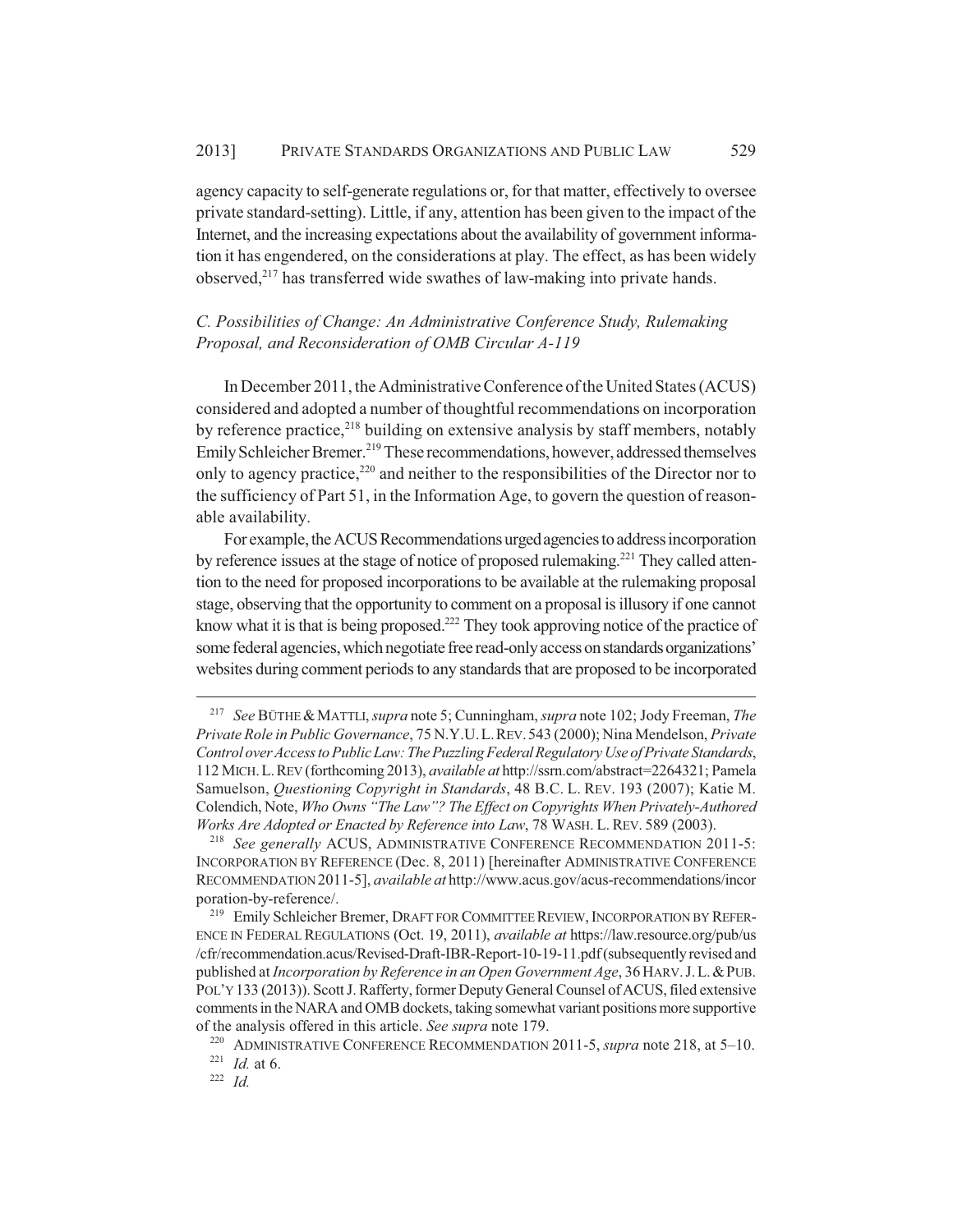by reference, as a means of fortifying the comment process.<sup>223</sup> But they suggested only a preference for such measures, and did not recommend that the Director of the OFR make their public availability during the comment period a requisite element of "reasonably available."<sup>224</sup> Similarly, while encouraging the use of standards that can be accessed without the payment of a fee and acknowledging decisions supporting the proposition that law is not subject to copyright, the recommendations accepted the possibility that the public could still be required to pay copyright holders to learn the content of standards that by incorporation have been transformed into law governing their conduct.<sup>225</sup> Their acceptance of this state of affairs was grounded in the long period of usage and in readings of the legislation and presidential guidance that failed to note the differentiation between "technical standards" and "regulatory standards or requirements."<sup>226</sup> No consideration was given to the effect of continued copyright protection of what has become law, after it has ceased to represent a contemporary voluntary consensus standard. Thus, the ACUS Recommendations remained open to the possibility that, even when the incorporation of standards by reference has converted them into legal obligations, the "owner" of the standards might require the public to pay whatever license fees they might choose to charge, for access to them under whatever conditions of use and/or distribution they might choose to impose, well past their continued relevance as "voluntary consensus standards."

This author, with twenty-three others, subsequently filed a petition for rulemaking with the OFR urging it to revise Part 51 to reflect the changes brought about by the Information Age and to impose two new conditions on incorporation by reference: first, that any proposal must demonstrate that the standards had been made available without charge on commenter request during the comment period for the proposed rule; and second, that if and to the extent the proposed incorporation creates a legal obligation, the text of that obligation too must be available without charge to any member of the affected public.<sup>227</sup> The first condition reflected ACUS's advice to agencies to arrange access during the comment period, that might be restricted to commenters and protected

<sup>226</sup> *See, e.g.*, OMB Circular A-119, 63 Fed. Reg. 8546, 8549 (Feb. 19, 1998); Recommendation 78-4(6), *supra* note 201.

 $227$  The full submission was not published in the Federal Register, but may be found in the resulting FDMS Docket NARA-12-0002-0002. *See* Comment from Peter L. Strauss et al., Betts Professor of Law, Columbia Law Sch., NARA-12-0002-0002 (Feb. 28, 2012), http://www .regulations.gov/#!documentDetail;D=NARA-12-0002-0002.

<sup>223</sup> *Id.* at 3.

 $^{224}$  *Id.* at 5.

<sup>&</sup>lt;sup>225</sup> The ACUS Recommendations do acknowledge that "[t]here is some ambiguity in current law regarding the current scope of copyright protection for materials incorporated into regulations, as well as the question of what uses of such materials might constitute 'fair use' under section 107 of the Copyright Act." *Id.* at 2 (citing Veeck v. S. Bldg. Code Cong. Int'l, Inc., 293 F.3d 791 (5th Cir. 2002) (en banc)); Whether Government Reproduction of Copyrighted Materials Is a Noninfringing "Fair Use," 23 Op. O.L.C. 87 (1999). But the resulting recommendation assumes that copyrights may be protected.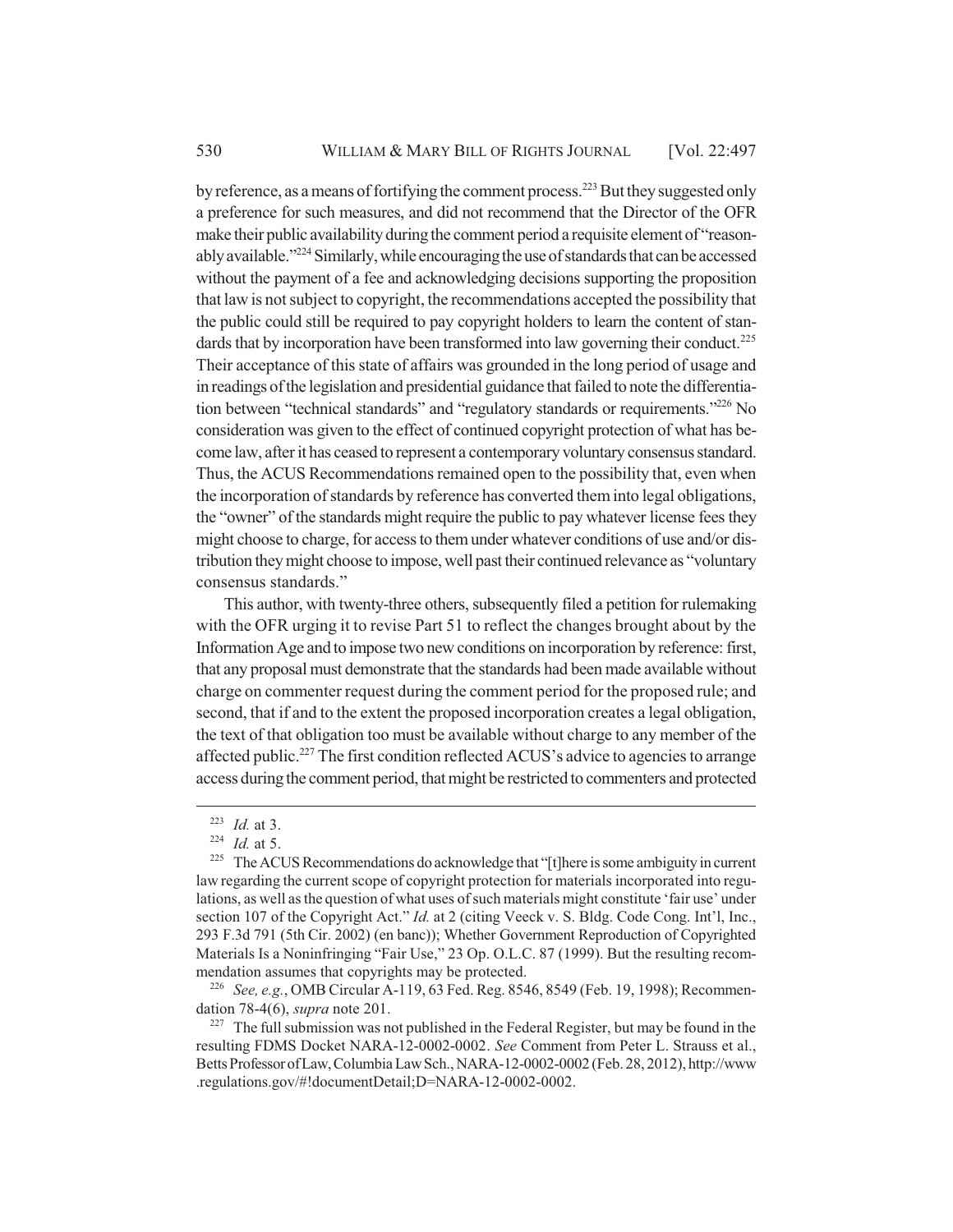through digital rights management, but, in addressing, sought to make this a requirement. The second condition would require public availability of any incorporated standards that had become by incorporation "regulatory standards or requirements."<sup>228</sup>

The basic thrust of the petition was to urge revision of the federal practice to identify standards that would effect compliance with regulations independently stated, rather than constituting the standards themselves as law.<sup>229</sup> It associated this approach with the uniform practice in the European Union and its member states of independently stating regulatory requirements as obligatory performance standards, and identifying appropriate voluntary consensus standards as assured, but not obligatory, means by which those standards could be met.<sup>230</sup> Given contemporary American preferences for using regulations to set standards rather than proscribe specific rules, this approach appeared readily adaptable here. Using it, the petition urged, would avoid the problem of copyrighting law, while protecting the intellectual property of organizations able to identify effective means of compliance with law.231 It would also solve the problem of stasis in incorporated standards. Agencies using soft rather than hard law techniques would be free to identify new means of compliance using guidance mechanisms, without having to undertake the formalities of notice-and-comment rulemaking.

A month after the OFR published this petition in the Federal Register with an invitation for comment,<sup>232</sup> the OMB's Office of Information and Regulatory Analysis (OIRA) published there an additional request for comment, in connection with its possible revision of Circular A-119.<sup>233</sup> This notice, too, raised questions about copyright protection for incorporated standards.<sup>234</sup> The resulting FDMS docket for the OFR petition<sup>235</sup> contained 162 items, and for the OIRA docket<sup>236</sup> seventy-four, exploring a wide range of issues and perspectives. These are captured as well in the growing literature addressing the importance of privately generated standards to an increasingly global economy.<sup>237</sup>

SDO comments generally invoked the necessity of financial support for their valuable work;<sup>238</sup> the difficulties government agencies would face if they themselves

<sup>&</sup>lt;sup>228</sup> OMB Circular A-119, 63 Fed. Reg. 8546, 8549 (Feb. 19, 1998).<br><sup>229</sup> See Comment from Peter L. Strauss et al. *sunra* note 227.

<sup>&</sup>lt;sup>229</sup> *See* Comment from Peter L. Strauss et al., *supra* note 227.<br><sup>230</sup> *See e g* RÜTHE & MATTH *supra* note 5 at 154–55

<sup>230</sup> *See, e.g.*, BÜTHE & MATTLI, *supra* note 5, at 154–55.

<sup>231</sup> *Id.*

<sup>&</sup>lt;sup>232</sup> Proposed Rules, 77 Fed. Reg. 11,414 (Feb. 27, 2012) (requesting comments).<br><sup>233</sup> Federal Participation in the Development and Use of Voluntary Consensus Standar

Federal Participation in the Development and Use of Voluntary Consensus Standards and

in Conformity Assessment Activities, 77 Fed. Reg. 19,357 (Mar. 30, 2012).

<sup>234</sup> *Id.* at 19,359.

<sup>235</sup> DOCKET NARA-12-0002, http://www.regulations.gov (last visited Dec. 12, 2013).

<sup>&</sup>lt;sup>236</sup> DOCKET OMB-2012-0003, http://www.regulations.gov (last visited Dec. 12, 2013).<br><sup>237</sup> See generally BÜTHE & MATTL sunra note 5: SCHEPEL, sunra note 192

<sup>237</sup> *See generally* BÜTHE & MATTLI, *supra* note 5; SCHEPEL, *supra* note 192.

<sup>238</sup> *See, e.g.*, Comment from Daniel Saphire, Assistant General Counsel, AAR, NARA-12- 0002-0155 (June 1, 2012), http://www.regulations.gov/#!documentDetail;D=NARA-12-0002 -0155 (discussing the Association of American Railroads reliance on funds generated by charging for standards).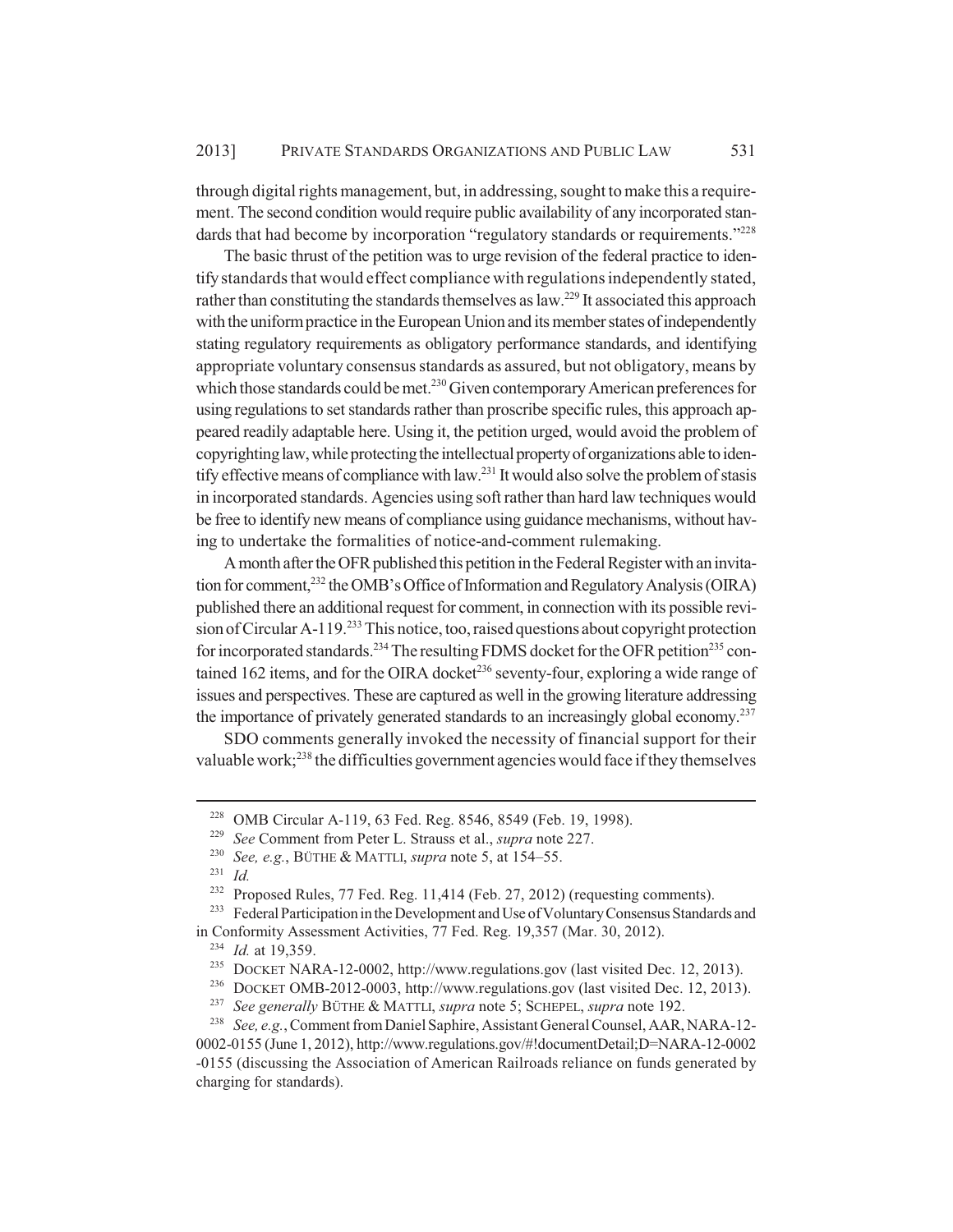attempted to generate standards;<sup>239</sup> the expense agencies would face, in times of budgetary stringency, if they themselves had to purchase licenses broadly to publish the standards they incorporate;<sup>240</sup> the federal policies encouraging the use of SDO standards and the protection of SDO intellectual property in them;<sup>241</sup> and the safeguards of the standards-generating processes that meet the ANSI "essential requirements"<sup>242</sup>—openness, lack of dominance, balance, coordination, public engagement through notice and the consideration of views and objections, and adoption by consensus.<sup>243</sup> While frequently asserting that the prices charged for standards are "reasonable," none of the SDO comments suggested a means for regulating prices, either at the moment of incorporation or thereafter. Nor did they address the rulemaking petition's suggestion that agencies identify voluntary consensus standards as acceptable means for achieving compliance with regulatory requirements independently stated, apparently preferring incorporation that would create legal obligations (and so undergird their markets).

Although many of the comments supporting the petition were brief, emphatic statements to the effect that legal obligations must be public, a number of NGOs, consumer groups, and trade associations representing small businesses wrote in some detail. Public.Resource.org,<sup>244</sup> an organization that has been conducting a self-help campaign to place standards on the Internet, defying the SDOs to sue it for copyright violation,<sup>245</sup>

<sup>239</sup> *See, e.g.*, Comment from Terrie S. Norris, President, Am. Soc'y of Safety Eng'rs, NARA-12-0002-0132 (June 1, 2012), http://www.regulations.gov/#!documentDetail;D=NARA-12 -0002-0132 (discussing the limitation of OSHA's ability to generate standards).

<sup>240</sup> *See, e.g.*, Comment from Eric P. Loewen, President, ANS, NARA-12-0002-0093, at 2 (Mar. 28, 2012), http://www.regulations.gov/#!documentDetail;D=NARA-12-0002-0093 (discussing the impact of costs on federal agencies).

<sup>241</sup> *See, e.g.*, Comment from August Schaefer, Senior Vice President and Public Safety Officer, UL, NARA-12-0002-0146 (June 1, 2012), http://www.regulations.gov/#!document Detail;D=NARA-12-0002-0146.

<sup>242</sup> *See ANSI Essential Requirements*, *supra* note 20.

<sup>243</sup> *Id.*; *see also* Comment from ANSI, OMB-2012-0003-0024, at 7–8 (Apr. 30, 2012), http:// www.regulations.gov/#!documentDetail;D=OMB-2012-0003-0024; Comment from June Ling, Associate Executive Director, ASME Standards & Certification, ASME, OMB-2012-0003- 0010, at 4 (Apr. 27, 2012), http://www.regulations.gov/#!documentDetail;D=OMB-2012 -0003-0010.

<sup>244</sup> PUBLIC.RESOURCE.ORG, http://public.resource.org/about/index.html (last visited Dec. 12, 2013).

<sup>&</sup>lt;sup>245</sup> After the Sheet Metal and Air Conditioning Contractors' National Association (SMACNA) claimed in January 2013 that Public.Resource.org's publication of a federally mandated 1985 standard on air-duct leakage no longer sold on its website violated its copyright, Public.Resource.org sued it, asserting the copyright's invalidity. *See* Corynne McSherry, *EFF Fights Courtroom Shenanigans After Wrongheaded Copyright Claim Blocks Publication of Federal Law*, ELEC.FRONTIER FOUND.(May 29, 2013), https://www.eff.org/deeplinks/2013 /05 /eff-fights-courtroom-shenanigans-after-wrongheaded-copyright-claim-blocks. SMACNA then did not defend its claim. *Id.* In August, the NFPA, the ASTM International, and the American Society of Heating, Refrigerating and Air Conditioning Engineers brought a still-pending action in the United States District Court for the District of Columbia against Public.Resource.org,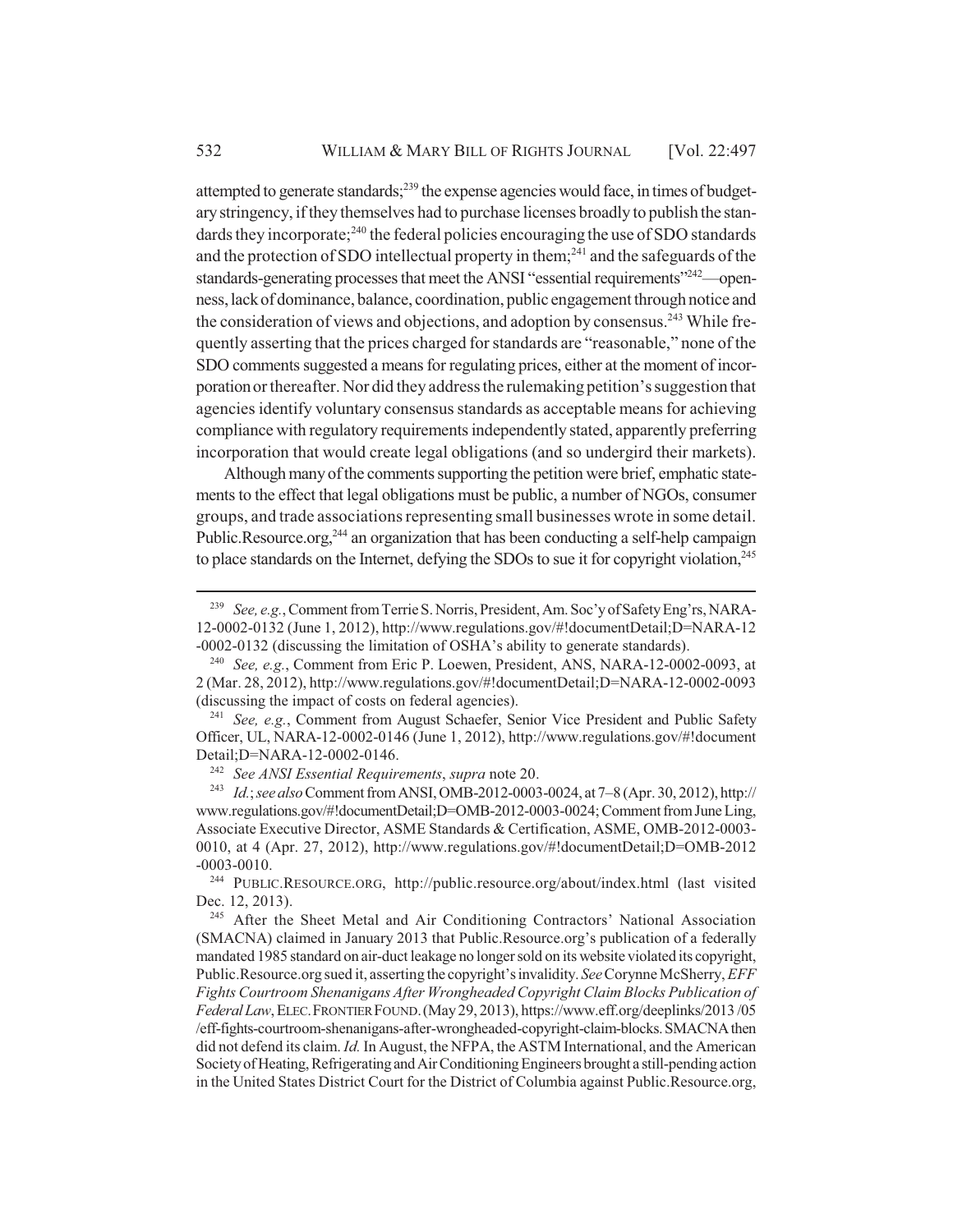filed numerous comments in both dockets.<sup>246</sup> In addition to strenuously insisting on the public's need for access to the law that governs it, these comments catalogued a wide range of problems in the incorporation by reference system: that of the 9,486 incorporated standards registered by NIST,  $6,194$  predate  $1996$ ;<sup>247</sup> that Underwriters Laboratories today charges \$849 to obtain a 1968 standard made law by OSHA in 29 C.F.R. § 1910;248 numerous—still mandatory—standards are unavailable for purchase, 536 standards are listed in the NIST database without a date (a fundamental requirement), $^{249}$ and others simply cannot be found.<sup>250</sup> The Section of Administrative Law and Regulatory Practice extensively addressed the proposition that law is not subject to copyright.<sup>251</sup> A variety of individuals and organizations involved with information technology stressed both the success of standards generation in that field without copyright enforcement and the undesirability of invoking the rulemaking rigidities that creation of legal

<sup>246</sup> Halperin & Malamud, OMB Comment, *supra* note 69; Halperin & Malamud, NARA Comment, *supra* note 69.

<sup>247</sup> *See* Comment from Carl Malamud, NARA-12-0002-0043, at 11 (Mar. 20, 2012), http:// www.regulations.gov/#!documentDetail;D=NARA-12-0002-0043 ("Of the 9,486 Regulatory Incorporations registered by the National Institute of Standards, 6,194 of the Incorporations are for standards from 1995 or earlier."). Poster children for this problem are a Coast Guard regulation dating from 1941, 46 C.F.R. § 160.041-4(b) (2012), requiring first aid kits to contain onehundred tablets of phenacetin (a painkiller that is internationally recognized as a carcinogen and cause of kidney failure) and a PHMSA regulation, 49 C.F.R. § 173.32(c)(4) (2012), incorporating a 1943 standard for unfired pressure vessels. Comment from Carl Malamud, Public .Resource.org, NARA-12-0002-0106, at 2 (Apr. 9, 2012), http://www.regulations.gov/#!docu mentDetail;D=NARA-12-0002-0106 ("Not only are such old standards unsafe, they are impossible to procure.").

Scott Rafferty, echoing this concern, invokes the FDA's insistence on a 1938 standard for sulfonated coal that is no longer available for purchase and was updated by the ASTM in 2005. "On average, a standard incorporated by reference in today's [CFR] is 24 years old. . . . [T]he benefits of consensus standard-setting are simply not consistent with the traditional cycle of formal rulemaking." Rafferty, OMB Comment, *supra* note 179, at 3. Nine agencies, he reports, cite thirty-two different annual editions of the ASME Boiler & Pressure Code. *Id.* "[T]he FDA cites to four out-of-print editions of the *Food Chemicals Codex* (1972–1996). Yet, it does not cite any of the four editions issued in the last 16 years." *Id.*

<sup>248</sup> Comment from David Halperin & Carl Malamud, Public.Resource.org, OMB-2012-0003- 0008, at 1 (Apr. 26, 2012), http://www.regulations.gov/#!documentDetail;D=OMB-2012-0003 -0008; *cf. supra* notes 76–85 and accompanying text.

<sup>249</sup> Comment from David Halperin & Carl Malamud, *supra* note 248, at 10.

<sup>250</sup> *Id.*; Comment from Carl Malamud, *supra* note 247.

<sup>251</sup> Comment from Michael Herz, Section Chair, ABA Section of Admin. Law & Regulatory Practice, NARA-12-0002-0157 (June 4, 2012), http://www.regulations.gov/#!documentDetail ;D=NARA-12-0002-0157.

asserting that it had committed copyright violations when it published codes and standards of theirs that government entities had incorporated into law. *See Media Statement Regarding Lawsuit Against PublicResource.org*, NFPA (Aug. 6, 2013), http://www.nfpa.org/press -room/news-releases/2013/media-statement. For court documents, see Docket: ASTM v. Public .Resource.org, Inc., http://ia600902.us.archive.org/33/items/gov.uscourts.dcd.161410/gov .uscourts.dcd.161410.docket.html (last visited Dec. 12, 2013).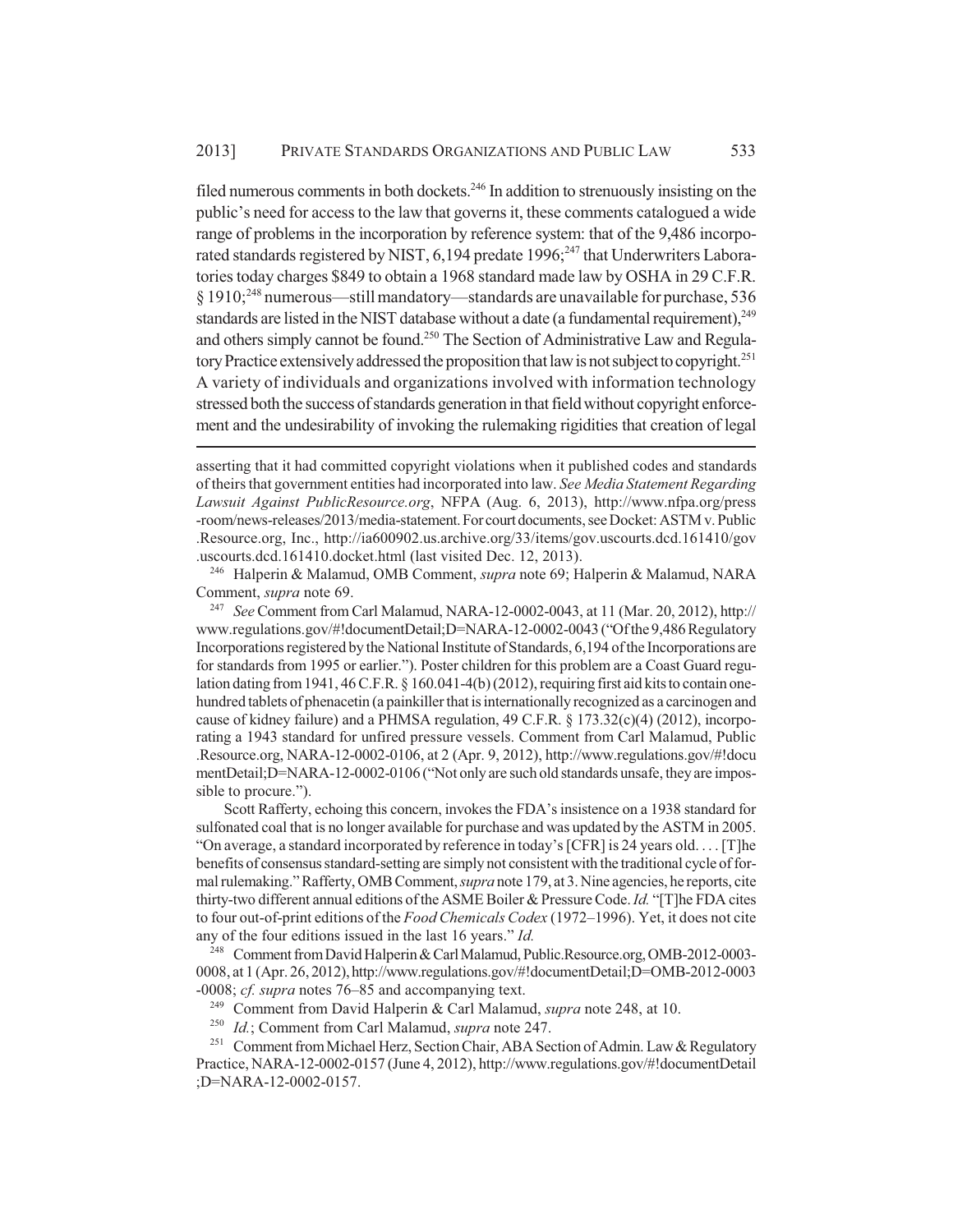norms through incorporation by reference entails.<sup>252</sup> Workers, small business entrepreneurs, and consumers are typically missing or under-represented in standards development organizations—and especially so from the working groups and subcommittees that perform the detail work on the generation of standards.<sup>253</sup> Small business trade

- i. unnecessarily freezing the development of new technologies and failing to reap fully the benefits of such quickly evolving technologies;
- ii. inadvertently disadvantaging certain market competitors;
- iii. hindering market acceptance and penetration; and,
- iv. precluding a multi-faceted competitive environment . . . .

Government agencies . . . have a role to play, but they are most effective when facilitating voluntary processes rather than imposing rigid mandates.").

<sup>253</sup> *Cf., e.g.*, ASME v. Hydrolevel Corp., 456 U.S. 556, 559–61 (1982) (describing committees and subcommittees). Writing in 1978, Robert G. Dixon, Jr., reported the deep concern expressed by Calvin J. Collier, then Chairman of the Federal Trade Commission, during hearings for the Voluntary Standards and Certification Act in 1975–1976 that the SDOs did not properly represent small businesses and consumers:

> It is of great importance that standards reflect a proper balance between the interests of all parties concerned, considering available technology. These interests are best represented when affected persons participate in the development process. Unfortunately, consumers and small businesses, for a variety of reasons, have often been unable to participate. It is understandable, then, when standards favor parties whose financial strength gave them a superior position in the process.

STANDARDS DEVELOPMENT IN THE PRIVATE SECTOR:THOUGHTS ON INTEREST REPRESENTATION AND PROCEDURAL FAIRNESS 7–8 (1978) (internal quotation marks omitted). Writing at about the same time, Robert Hamilton argued that:

> Because of the . . . industry orientation of most technical committees, the costs and complexity of increased safety or purity will almost certainly be weighted more heavily by these committees than by an individual whose primary concern is safety or health . . . . The welter of legislative

<sup>252</sup> *See, e.g.*, Comment from Daniel Trebbien, NARA-12-0002-0086 (Mar. 28, 2012), http:// www.regulations.gov/#!documentDetail;D=NARA-12-0002-0086; Comment from Daniel Trebbien, NARA-12-0002-0120 (May 29, 2012), http://www.regulations.gov/#!document Detail;D=NARA-12-0002-0120 ("In my current profession as a software developer, I have seen first hand how openness or closedness of technical standards affects the profession."); Comment from Ken J. Salaets, Director, Information Technology, OMB-2012-0003-0041, at 3–4 (May 1, 2012), http://www.regulations.gov/#!documentDetail;D=OMB-2012-0003-0041 ("Given the dynamic nature of innovation and ICT standards development, governments should be cautious about mandating adherence to any particular standard without demonstrating sufficient need and without support from the impacted industry and relevant stakeholders. . . . Technical regulations can limit manufacturing flexibility, inhibit innovation, delay time to market and distort product design. They can limit market choice and slow consumer price reductions."); Comment from Robert W. Holleyman, II, President and CEO, Business Software Alliance, OMB-2012-0003-0042, at 2, 6 (May 1, 2012), http://www.regulations.gov/#!documentDetail ;D=OMB-2012-0003-0042 ("Voluntary processes have proven to be the most effective means of fueling innovation through standards. . . . On the other hand, government-mandated standards in the technology industry can often result in a number of unintended consequences. These consequences may include: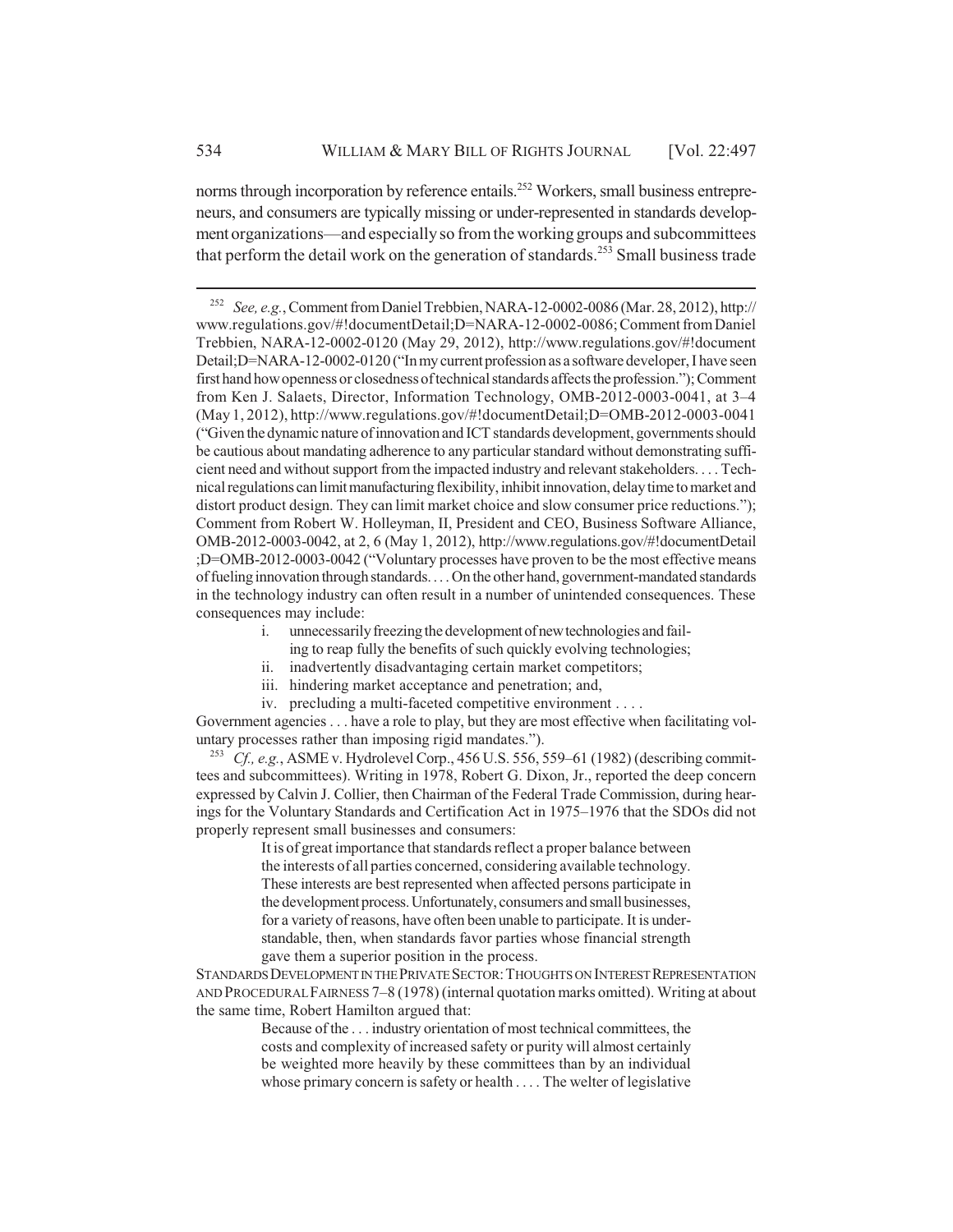associations asserted both the difficulties they experienced in participating in standardsetting, and the financial burdens created by licensing fees.<sup>254</sup> Consumer groups criticize

> enactments vesting issues of safety or health in the governmental agencies suggests that for many people the balance provided by the private sector

often fails to accommodate health or safety considerations satisfactorily.

Robert Hamilton, *The Role of Nongovernmental Standards in the Development of Mandatory Federal Standards Affecting Safety or Health*, 56 TEX. L. REV. 1329, 1378 (1978).

<sup>254</sup> *See, e.g.*, Comment from Michael A. Caldarera, Vice President, Regulatory & Technical Services, Nat'l Propane Gas Assoc., OMB-2012-0003-0058 (May 31, 2012), http://www .regulations.gov/#!documentDetail;D=OMB-2012-0003-0058 (discussing how the \$645 cost to access standards proposed for incorporation by reference by the PHMSA was "extremely excessive" for its small business membership); Comment from Chris R. Calkins, TenderSpec, LLC, OMB-2012-0003-0026 (May 1, 2012), http://www.regulations.gov/#!documentDetail;D =OMB-2012-0003-0026 (commenting on the difficulties of securing timely notice); Comment from Jerry Call, *supra* note 90, at 2 ("\$75 is not much for a standard, but a typical small manufacturer, including a foundry, may be subject to as many as 1000 standards. The ASTM foundry safety standard alone cross-references 35 other consensus standards and that is just the tip of the iceberg . . . ."); Comment from John L. Conley, *supra* note 90 (emphasizing the particular problem of purchasing standards not yet incorporated in order to comment on NPRMs and remarking that small businesses "have no option but to purchase the material at whatever price is set by the body which develops and copyrights the information. . . . [W]e cite the need for many years for the tank truck industry to purchase a full publication from the Compressed Gas Association just to find out what the definition of a 'dent' was . . . . HM241 could impact up to 41,366 parties and . . . there is no limit on how much the bodies could charge . . . ."); Comment from John Eichberger, Vice President, Government Relations, Nat'l Assoc. of Convenience Stores, OMB-2012-0003-0034 (May 1, 2012), http://www.regulations.gov/#!documentDetail;D =OMB-2012-0003-0034 (discussing how the domination of the Payment Card Industry Security Standards Council (PCISSC) by large electronic payment companies resulted in standards subjecting others "to an elevated risk of fraud"); Comment from Winslow Sargeant, *supra* note 164, at 4 ("'[C]onsensus,' as implemented by major SDOs, can be manipulated to achieve standards that advance a particular policy preference or create market opportunities for select providers but do not represent a consensus among regulated entities . . . . [C]ommittee leadership can identify a diversity of interests that serves to dilute the voice of those parties most directly affected . . . . [And] small entities often lack the opportunity to challenge the result.").

Particularly revealing of these problems are the comments of the National Grain and Feed Association (NGFA), addressing an OSHA proposal to amend its grain handling regulation associated with fires and explosions, 29 C.F.R. § 1910.272 (2012). Comment by Jess McCluer, *supra* note 90, at 2. OSHA had issued an Advanced Notice of Proposed Rulemaking suggesting that it would replace existing regulatory text by incorporating National Fire Protection Association Standard 61. Yet, as NGFA observed:

> NFPA standards offer a far more complex, stringent protocol that may be adopted in whole or in part by industry participants, voluntarily. These guidelines play an important role as voluntary practices that can enhance safety efforts. *But they are entirely inappropriate as a replacement for effective rulemaking* . . . . A review and comparison of 1910.272 and NFPA 61 reveals that there are more than 146 additional provisions addressing design, construction, and operation of affected grain handling facilities. Neither the NFPA technical committee, nor any other NFPA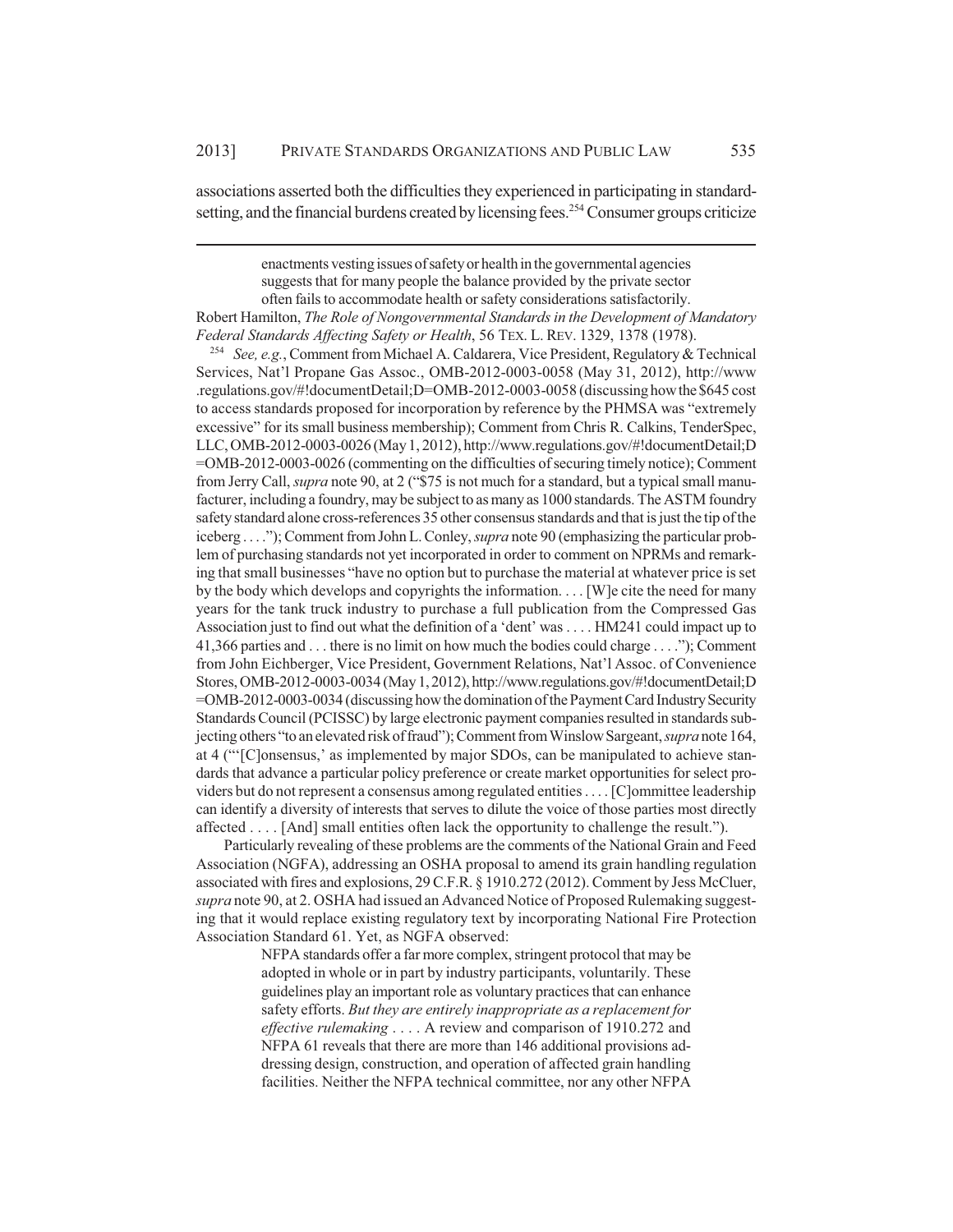safety issues posed by standards essentially developed by industries with incentives to minimize risks to save costs.<sup>255</sup>

The published literature about incorporation recognizes, in particular, the significant chance that standards will often favor the interests of established industry.<sup>256</sup> For example, housing codes may favor rigid water piping requiring the services of plumbers over flexible piping that both is more readily used by do-it-yourselfers and also could permit some uses to which rigid piping is not well adapted.<sup>257</sup> In this line of thought,

> industry representatives tend to dominate decisionmaking in many nonprofit organizations, and the standards that are produced tend to reflect the self-interest of the corporations for whom the participants work. The lack of non-industry representatives leads private standard-setting organizations to strike a different balance between

> committee, conducts [either] an economic impact study . . . [or] consider[s] the impact of the feasibility or cost of its detailed recommendations on industry and small businesses, in particular. . . . Only NFPA participants, who are required to pay to play, have the ability to comment in the development of consensus standards.

Comment from Jess McCluer, *supra* note 90, at 2–3.

<sup>255</sup> *See, e.g.*, Comment from Rachel Weintraub, Director of Product Safety and Senior Counsel, Consumer Fed'n of Am., OMB-2012-0003-0060 (May 31, 2012), http://www.regula tions.gov/#!documentDetail;D=OMB-2012-0003-0060 (assuring the adequacy of voluntary safety standards requires not only consensus among participants, but also adequate consumer participation, a transparent process with shared, understandable information, agency participation in the consensus process *and* regulatory oversight for adequacy, such that the standard is not "wholly controlled by industry"); Comment from Rebecca Craven, Program Director, Pipeline Safety Trust, NARA-12-0002-0092 (Mar. 29, 2012), http://www.regulations.gov/#!docu mentDetail;D=NARA-12-0002-0092 (asserting that the PHMSA had incorporated by reference eighty-five standards privately developed by trade associations, "[d]eliver[ing] measurable value to AGA members" and *not* engaging the public). As an example, the Trust invoked the API's development of the Public Awareness standard, RP 1162—then incorporated by reference by the PHMSA—for which it attempted to charge a House Committee \$1,195 for access. *See* Halperin, *supra* note 68 and accompanying text. Furthermore:

> The process was controlled by industry, even though industry has no particular expertise . . . [and] [t]he many possible independent experts and organizations in the field . . . were not sought and ultimately were not a part of the development of this standard . . . . [T]his is not a "voluntary *consensus* standard"—this is an industry standard developed by and for industry. Nor is it a "technical standard" as that term was defined by Congress in the NTTAA . . . . RP 1162 is a 50+ page long set of recommendations, options, considerations, and possibilities.

Comment from Rebecca Craven, *supra*, at 5, 9.

<sup>256</sup> *See* Jody Freeman, *The Private Role in Public Governance*, 75 N.Y.U. L. REV. 534, 640–42, 642 nn.403 & 406 (2000).

<sup>257</sup> *See, e.g.*, *Plumbing With PEX Tubing*, THE FAMILY HANDYMAN, http://www.family handyman.com/plumbing/plumbing-with-pex-tubing/view-all (last visited Dec. 12, 2013).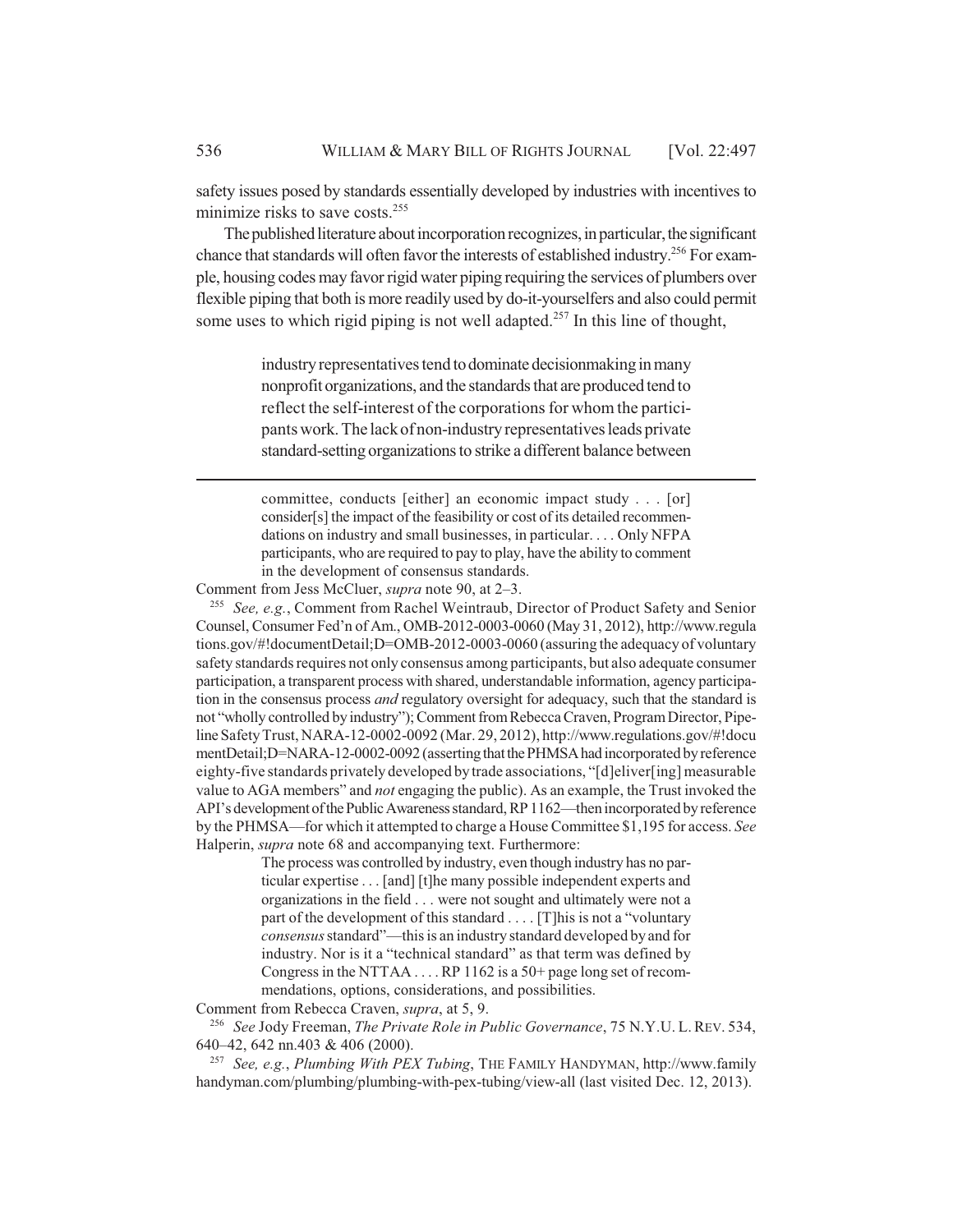cost and protection than that favored by non-industry actors. . . . [S]tandards provide limited protection for workers in many cases, because industry-dominated committees are more reluctant than OSHA to characterize a substance as a carcinogen, and less likely to rely on published scientific data instead of industrysupplied information.<sup>258</sup>

Movement has begun on these issues on several fronts, in response both to the petition and to a statute Congress enacted in response to the API's misjudgment in asking a House Committee to pay to see its pipeline safety warning standard,<sup>259</sup> which resulted in a number of meetings to address future directions.<sup>260</sup> On October 2, 2013, as this Article was entering the final editing process, ANSI announced its development of an incorporation by reference portal where standards could be viewed without payment, under stringent read-only protections,  $261$  and the OFR published a Notice of Proposed Rulemaking that, on initial impression, appears to attempt a response to the problems of transparency during the rulemaking proposal stage, but is considerably less promising in other respects.<sup>262</sup> The remainder of this Article looks at possibilities for SDOs to preserve at least the core of their business model, while permitting the public to comment on rulemaking proposals and learn about the law's obligations without having to pay what might be monopoly prices to do so.

# III. CAN THE PUBLIC HAVE ITS ACCESS-TO-LAW CAKE AND STANDARDS DEVELOPERS EAT REVENUE FROM STANDARDS SALES TOO?

## *A. Proposed Rulemaking and Digital Rights Management*

Given the current law of rulemaking, not to mention the transformations worked by the development of Regulations.gov and its associated FDMS, agencies have strong

<sup>258</sup> Sidney A. Shapiro, *Outsourcing Government Regulations*, 53 DUKE L.J. 389, 407–08 & nn.70 & 73 (2003) (citations omitted).

<sup>259</sup> *See supra* notes 67–69 and accompanying text. The statute, Public Law 112-90 section 24, has recently been amended to lessen somewhat its severity, but still has raised considerable anxiety in the SDO community. Pub. L. No. 113-30, 127 Stat. 510 (2013) (to be codified at 49 U.S.C. 60102(p)).

<sup>260</sup> *See, e.g.*, U.S.DEP'T OF TRANS.,PUBLIC WORKSHOP:IMPLEMENTING INCORPORATION BY REFERENCE REQUIREMENTS OF SECTION 24 OF THE PIPELINE SAFETY ACT OF 2011, *available at* http://mediasite.yorkcast.com/webcast/Play/e8c2cc8919ef41a7821e7f6c85b35f111d.

<sup>261</sup> *See* Bhatia & Shannon Remarks, *supra* note 216.

<sup>262</sup> Proposed Rules, 78 Fed. Reg. 60,784 (proposed Oct. 2, 2013), *available at* http://www .gpo.gov/fdsys/pkg/FR-2013-10-02/pdf/2013-24217.pdf. The comment period for the proposal, when last seen, permitted comments to be filed until January 31, 2014, and it appears likely new regulations will then be published. *Id.*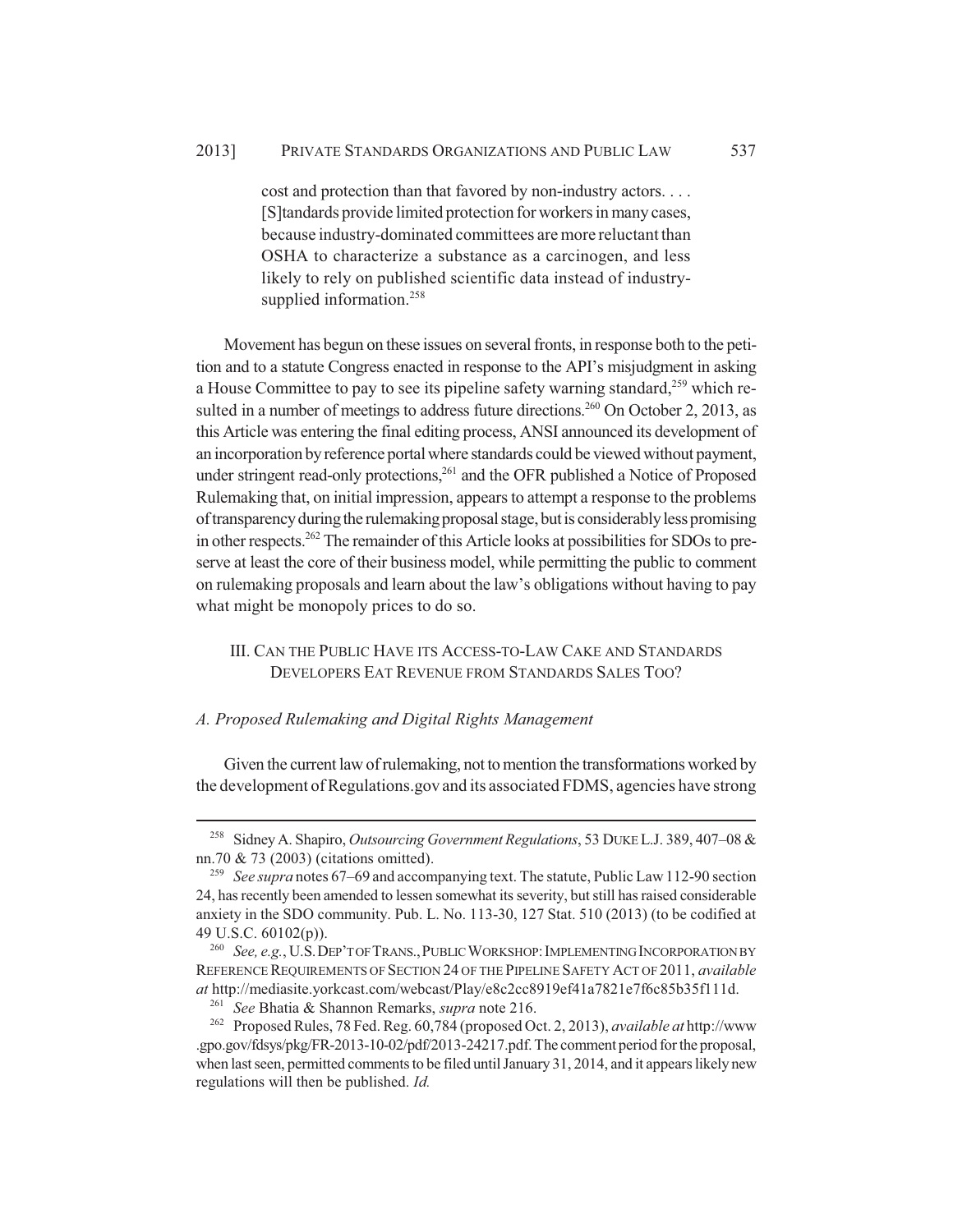incentives to follow ACUS's Recommendation to assure commenters' access to SDO standards underlying their rulemaking proposals. Few agencies would wish to take the risk that an important rulemaking would be found invalid months—if not years—down the road because they had failed to give commenters adequate notice of the content of their proposals or the underlying studies.<sup>263</sup> For many would-be commenters, having to pay to learn the content of what is, at the moment, only a proposal for rulemaking would be a disabling obstacle. Yet for the SDO, having to make public what at the moment is *only* a voluntary standard, not yet a regulatory obligation, and thus unquestionably still under copyright, could threaten income necessary for its continued success. Might temporary access under digital rights management regimes that sharply reduces—if not eliminates—threats of misappropriation, encouraged by the ACUS recommendations, provide one means by which this dilemma might be softened?

In its recent rulemaking proposal,  $^{264}$  the OFR acknowledged that it is not authorized formally to approve (or disapprove) *proposed* incorporations by reference, but proposed to return to the agency (i.e., without publication) any notice of proposed rulemaking involving incorporation that did not either: "(1) Discuss the ways in which it worked to make the materials it proposes to incorporate by reference reasonably available to interested parties in the preamble of the proposed rule, or (2) Summarize the material it proposes to incorporate by reference in the preamble of the proposed rule."265

In conjunction with the ACUS recommendations, this is certainly a push in the direction of disclosing information about incorporated matter that may permit reasonable comment, although it falls short of requiring disclosure of the standards themselves, and the proposal's continuing failure to suggest a definition of "reasonably available" (together with repeated discussion in the rulemaking preamble of the OFR's limited resources) leaves agencies on their own to decide what might satisfy this element. Part 51, in language not proposed to be changed, indicates that

> 51.7(a) A publication is eligible for incorporation by reference under 5 U.S.C. 552(a) if it— . . .

(4) Is reasonably available to and usable by the class of persons affected by the publication. In determining whether a publication is usable, the Director will consider—

(i) The completeness and ease of handling of the publication; and

(ii) Whether it is bound, numbered, and organized.<sup>266</sup>

Since usability is defined and indicated to be a matter that the Director will consider, it seems rather clear that beyond taking into custody one print copy of the matter to be

<sup>263</sup> *Cf. supra* note 179 and accompanying text.

<sup>&</sup>lt;sup>264</sup> Proposed Rules, 78 Fed. Reg. 60,784 (proposed Oct. 2, 2013).

<sup>&</sup>lt;sup>265</sup> *Id.* at 60,797 (proposing new language for 1 C.F.R. § 51.5(a)).

<sup>266</sup> 1 C.F.R. § 51.7(a) (2013).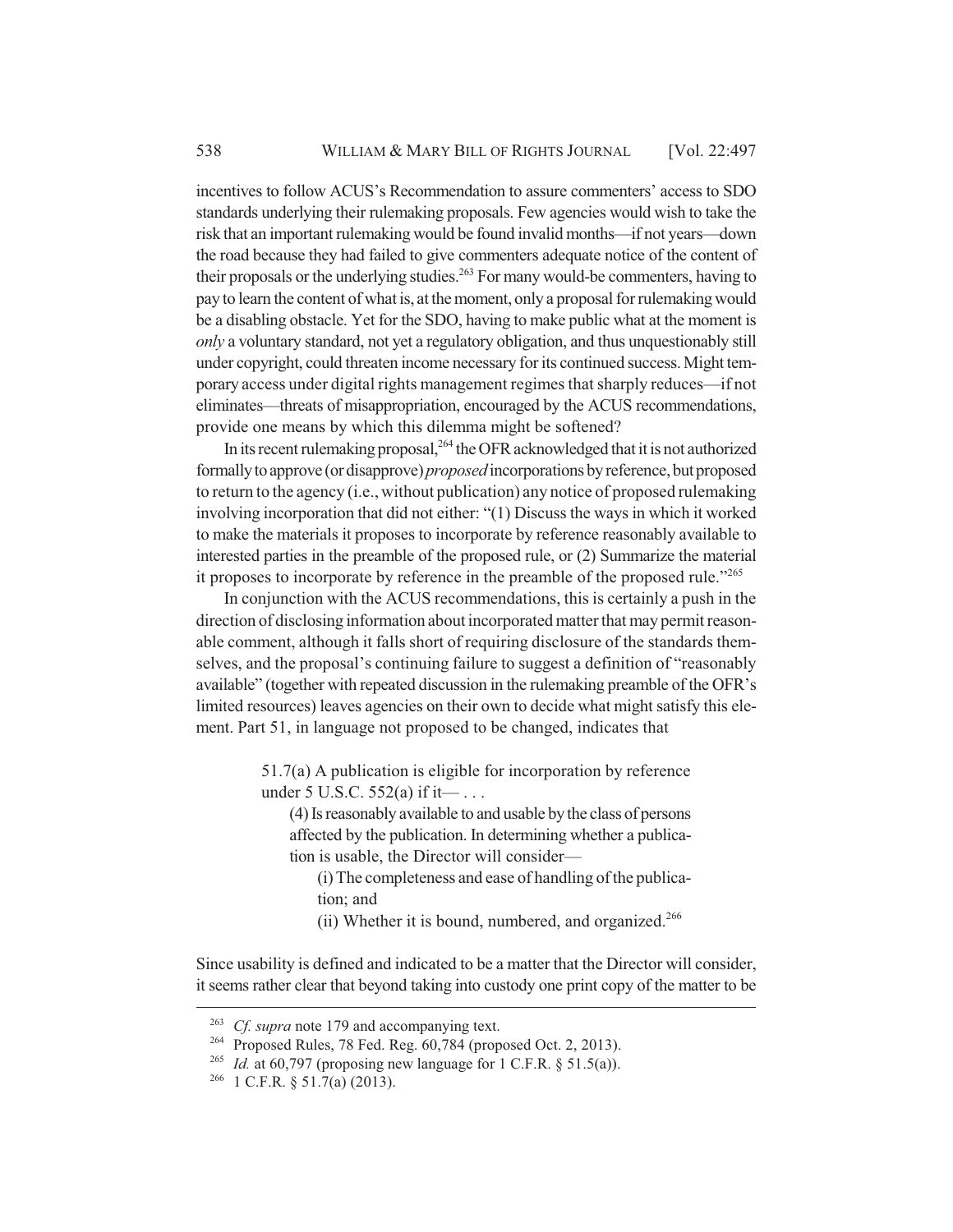incorporated, and requiring the agency to maintain another, the Director is eschewing any enforcement of "reasonable availability" standards.

SDOs appear increasingly to be recognizing the importance of making standards materials available during rulemakings, as well as encouraging participation in their own voluntary consensus processes. ANSI's announced creation of an IBR portal on which standards will be available without charge on a digital-rights-managed, read-only basis is one indicator; $^{267}$  individual SDOs have already been moving in this direction.

Consider in this regard the approach taken by the North American Energy Standards Board (NAESB),<sup>268</sup> which uses a commercial program, LockLizard Safeguard Secure PDF Viewer,<sup>269</sup> to permit requesters three days of one-time access to any standard the Federal Energy Regulatory Commission (FERC) may propose to adopt as a regulatory requirement.270 The NAESB acts often in contemplation that FERC will adopt its standards as regulatory law, and its activities in support of FERC rulemaking may illustrate ways in which SDOs can then facilitate rulemaking development building on SDO standards. A trade organization of about 300 corporate members with some regulatory members as well, $^{271}$  the NAESB's work has become particularly important as "smart"

<sup>269</sup> *Secure PDF File Viewer*, LOCKLIZARD LIMITED, http://www.locklizard.com/pdf\_security .htm (last visited Dec. 12, 2013).

 $270$  The NAESB filed a detailed account of its copyright policy with the Federal Energy Regulatory Commission November 12, 2012. RAE MCQUADE, REPORT OF THE NORTH AMERICAN ENERGY STANDARDS BOARD: THE NAESB COPYRIGHT POLICY 3 (2012) [hereinafter NAESBCOPYRIGHT POLICY], *available at* http://www.naesb.org/pdf4/ferc112012\_naesb \_copyright.pdf.

<sup>267</sup> *See* Bhatia & Shannon Remarks, *supra* note 216.

<sup>268</sup> NAESB,http://www.naesb.org (last visited Dec. 12, 2013). Conventional sources about the NAESB and its operations include William P. Boswell & James P. Cargas, *North American Energy Standards Board: Legal and Administrative Underpinnings of a Consensus Based Organization*, 27 ENERGY L.J.147 (2006), and Federal Energy Guidelines (FERC) discussions of its use of NAESB in rulemaking statements of basis and purpose, such as Order Providing Guidance on the Formation of a Standards Development Organization for the Wholesale Electric Industry, 97 F.E.R.C. ¶ 61,289 (Dec. 19, 2001), *on reh'g* 99 F.E.R.C. ¶ 61,171 (May 16, 2002), and Notice of Proposed Rulemaking, Standards for Business Practices of Interstate Natural Gas Pipelines, 70 Fed. Reg. 319 (Jan. 4, 2005). Extensive conversations and correspondence with Rae McQuade, President and Chief Operating Officer of the NAESB, during September and October 2012 have also added greatly to my understanding of the organization, and the paragraphs about it that follow. E-mails from Rae McQuade, President and Chief Operating Officer, NAESB, to author (on file with author). The NAESB is also relied upon by state utility commissions and other SDOs. Many of its roughly 3,000 standards have been incorporated by reference, and some are in use internationally. *Id.* Although the NAESB is an SDO credentialed by ANSI, because its standards are so likely to be incorporated by reference, few of them are made ANSI standards. *Id.*

<sup>271</sup> *NAESB Membership List as of September 5, 2013*, NAESB, http://www.naesb.org/pdf4 /memstats.pdf (last visited Dec. 12, 2013). While its corporate members must pay a \$7,000 annual membership fee, *NAESB Membership Application*, NAESB (Apr. 30, 2013), http:// www.naesb.org [hereinafter *NAESB Membership Application*], any state utility commission may become a member without fee under the umbrella of a single annual \$500 payment by the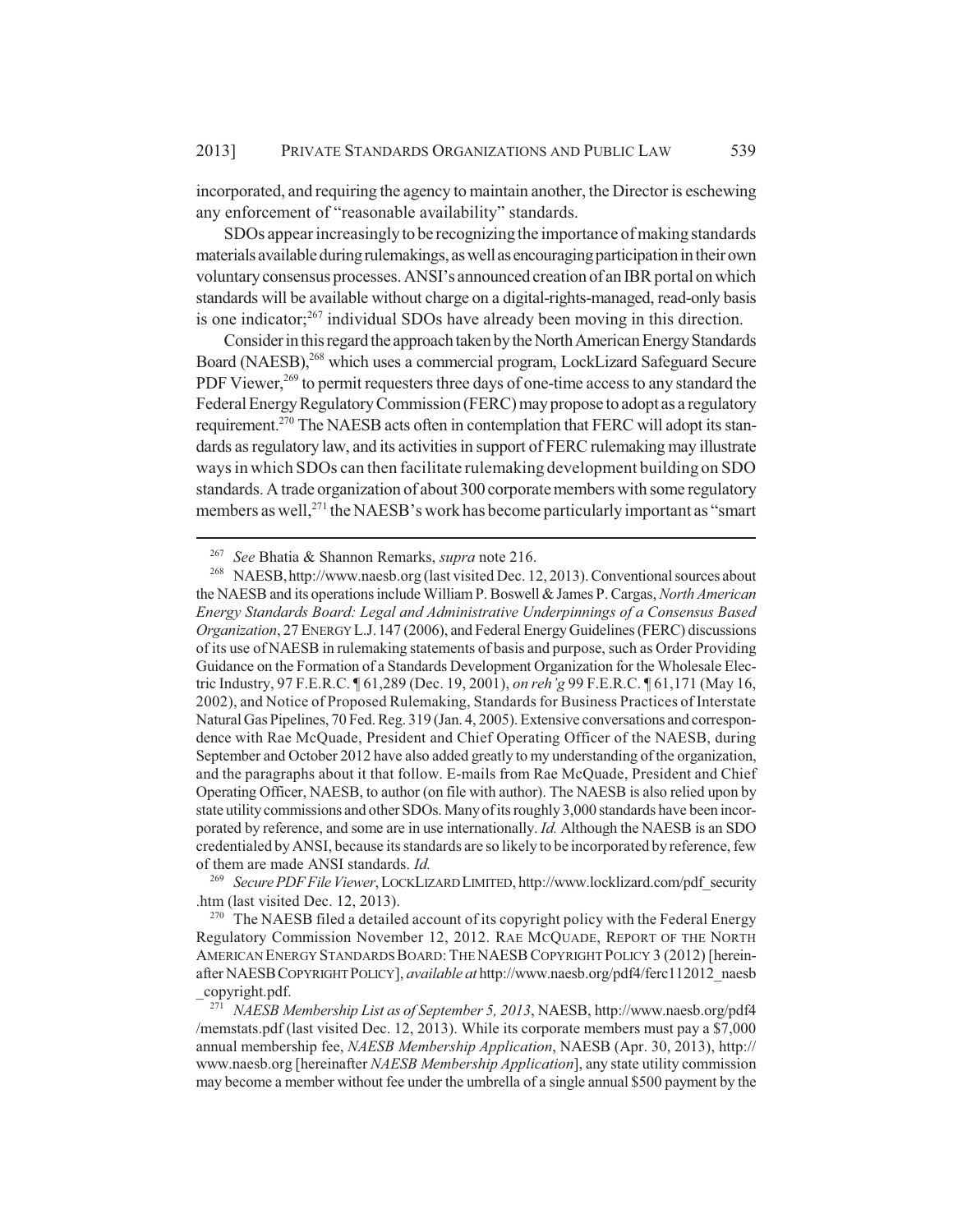grids,"272 consumer choice, and the possibility that some consumers will be both supplying power to and taking power from, electric transmission lines have become significant market realities. The NAESB has a particularly tight relationship with FERC's regulation of interstate markets in electricity and natural gas and often initiates standards development at its request,  $2^{73}$  without seeking FERC compensation for doing so.  $2^{74}$ 

In line with, and perhaps exceeding in some respects, the ANSI "Essential Requirements,"275 the NAESB's procedures for adopting standards engage those communities that will likely be directly affected by its work. Those opportunities to influence the standards are readily comparable to federal rulemaking procedures. It develops its working agenda on the basis of inputs from many sources, often non-members. That agenda and most materials considered in the course of standard development are readily viewed on its website.<sup>276</sup> Its leadership asserted in conversation,<sup>277</sup> although its web page  $\beta$  does not seem to show,<sup>278</sup> that it regularly reaches out to non-member trade associations, consumer advocates, etc., and that it is possible to join distribution lists to assure active notice of developments of possible interest.<sup>279</sup> When the NAESB submits standards to FERC (or other public bodies) for possible incorporation by reference, its submission includes full documentation of the proposal's development—committee minutes, voting records, submitted comments, etc.<sup>280</sup> As distinct from the proposed standard itself, which may be purchased from the NAESB or briefly accessed under digital rights management, all this material is then publicly accessible during FERC's comment period, should FERC issue a notice of proposed rulemaking that would incorporate the standard by reference. In this respect, the material available to the public tracks much of

THE SMART GRID, http://www.smartgrid.gov/the\_smart\_grid#smart\_grid (last visited Dec. 12, 2013) ("[T]he Smart Grid will consist of controls, computers, automation, and new technologies and equipment working together . . . with the electrical grid to respond digitally to our quickly changing electric demand."); *see also infra* note 291 and accompanying text.

<sup>273</sup> Letter from Jonathan Booe, Deputy Director, NAESB, to Dr. Patrick Gallagher, Director, NIST, at 3 (Feb. 7, 2011), *available at* http://www.nist.gov/standardsgov/upload/NAESB.pdf.

- <sup>274</sup> E-mails from Rae McQuade, *supra* note 268.
- <sup>275</sup> *See ANSI Essential Requirements*, *supra* note 20.

<sup>276</sup> *Quadrant Business Standards Implementation and Code Repository*, NAESB, http:// www.naesb.org/materials/bscr.asp (last visited Dec. 12, 2013) (providing links to forms and information which allows members and non-members to view or request development activity for their business type).

- <sup>277</sup> E-mails from Rae McQuade, *supra* note 268.
- <sup>278</sup> NAESB, http://www.naesb.org (last visited Dec. 12, 2013).<br><sup>279</sup> E-mails from Rae McQuade, sung note 268
- <sup>279</sup> E-mails from Rae McQuade, *supra* note 268.<br><sup>280</sup> See RAE MCQUADE, REPORT OF THE NORTH A

See RAE MCQUADE, REPORT OF THE NORTH AMERICAN ENERGY STANDARDS BOARD: VERSION 003 OF THE NAESB WHOLESALE ELECTRIC QUADRANT BUSINESS PRACTICE STANDARDS (Sept. 18, 2012) [hereinafter NAESBBUSINESS PRACTICE STANDARDS], *available at* http://www.naesb.org/pdf4/ferc\_091812\_weq\_version003\_report.pdf.

National Association of Regulatory Utility Commissioners (NARUC). NARUC, http://www .naruc.org (last visited Dec. 12, 2013). At least California, Connecticut, Maine, New York, Ohio, Pennsylvania, and Vermont have availed themselves of this possibility; the Department of Energy and NIST are also members.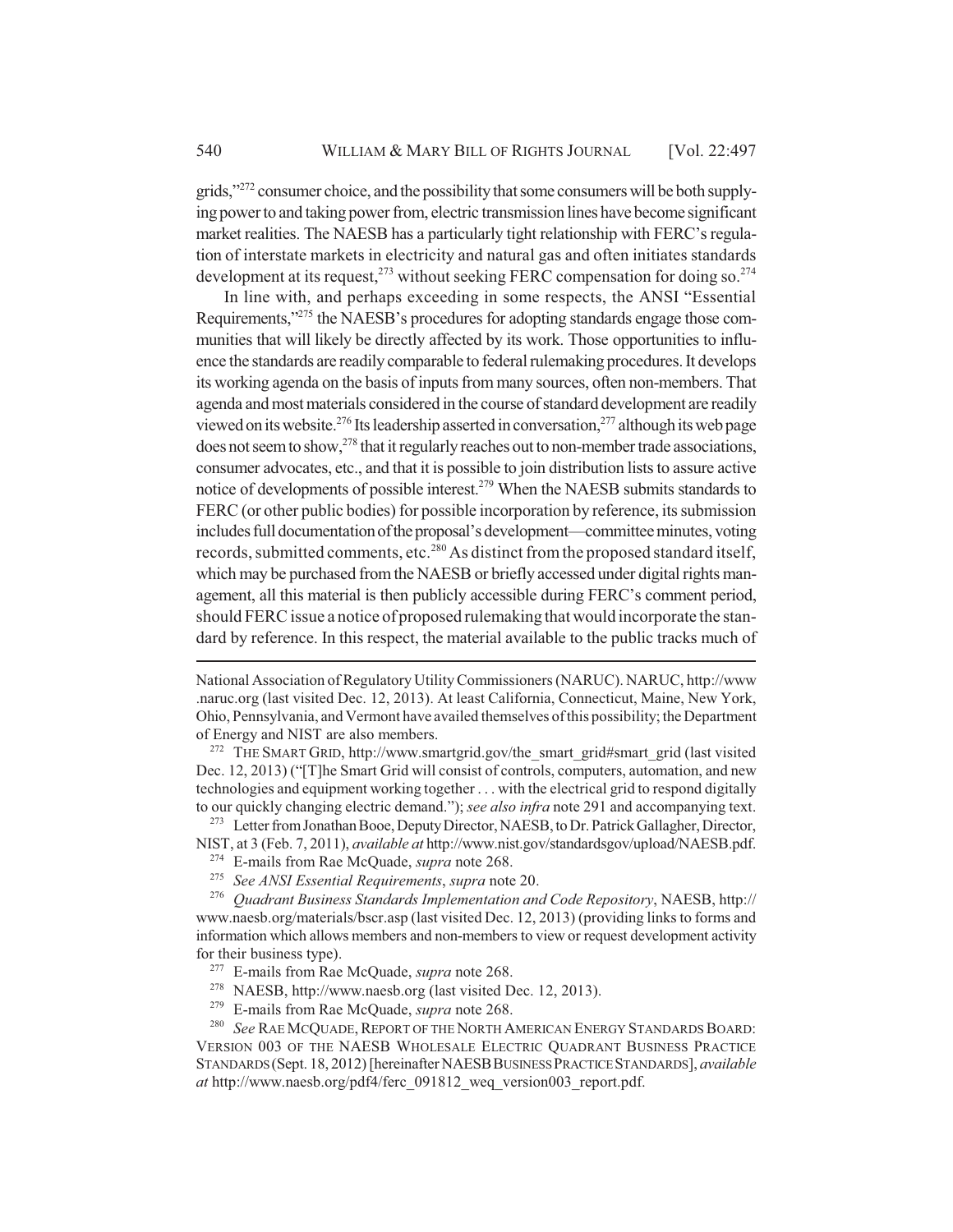what would be available to the public commenting on a direct federal agency rulemaking proposal. An electronic filing from September 18, 2012, respecting wholesale electric quadrant standards prints out at 345 pages.<sup>281</sup>

Yet the business model the NAESB has developed well illustrates the tensions that may exist between provision for open participation in standards generation and generation of the financial resources required to perform one's function effectively. Historically, non-members could freely participate and vote on NAESB committees as they worked on standards development, and sixty to seventy percent of participants on single topics were non-members.<sup>282</sup> The NAESB relied on its members' dues payments, together with sales revenues from standards, to finance its activities.<sup>283</sup> Recently, however, the NAESB found that some utilities and other energy corporations, on which it relied for these payments, had become free-riders, depriving the organization of needed dues revenues by availing themselves of its free access policy. Thus, the NAESB has recently joined the many SDOs requiring one to "pay to play" in an active sense. Non-members face charges for meeting participation by telephone or in person (\$100 for a meeting of four hours or less; \$300 for a longer one), or for a year's participation in the work of a given subcommittee  $(\$1,000)$ .<sup>284</sup> There is no charge to submit comments, however,<sup>285</sup> and any comments submitted must be considered.<sup>286</sup>

Perhaps also to protect its revenue streams from free-riding, or its standards from "unintended" display in official documents that would be freely available on agency websites, the NAESB has forcefully asserted its right to license (or refused to license) use of their standards in any agency proceeding.<sup>287</sup> In providing limited Digital Rights Management (DRM) access to its standards, as when they are proposed for incorporation by reference in FERC, it withholds any right to quote from those standards in comments it filed with FERC (much less elsewhere) beyond what "fair use" permits.<sup>288</sup>

<sup>285</sup> NAESB, NAESBCOPYRIGHT POLICY &PARTICIPATION SYNOPSIS (May 28, 2002), *available at http://www.naesb.org/pdf4/bd\_revenue032013w2.doc.*<br><sup>286</sup> See MCQUADE NAESP BUSINESS BLACTICE STANDARD

MCQUADE, NAESB COPYRIGHT POLICY, *supra* note 270, at 5. The September 18, 2012, NAESB filing contains no mention of rulemaking and appears to be principally concerned with quotations made in the course of compliance filings and/or tariffs—that is, filings likely to be

 $\frac{281}{282}$  *Id.* 

<sup>282</sup> E-mails from Rae McQuade, *supra* note 268.

<sup>283</sup> *See NAESB Membership Application*, *supra* note 271.

<sup>284</sup> *NAESB Current Committee Activities*,NAESB, http://www.naesb.org/committee\_activ ities.asp (last visited Dec. 12, 2013) [hereinafter *NAESB Current Committee Activities*].

<sup>&</sup>lt;sup>286</sup> See MCQUADE, NAESB BUSINESS PRACTICE STANDARDS, *supra* note 280.<br><sup>287</sup> See MCQUADE, NAESB CORVEIGHT POLICY, *supra* note 270.

<sup>287</sup> *See* MCQUADE, NAESB COPYRIGHT POLICY, *supra* note 270.

Except under the limited circumstances specifically permitted by the Fair Use Doctrine, NAESB considers it a copyright infringement to quote any part of its standards as part of filings with the Commission. Such limited circumstances may include Commission proceedings such as complaints, rate cases, and protests to rate cases. However, parties should always consult with NAESB prior to the use of any verbatim quote of copyrighted material.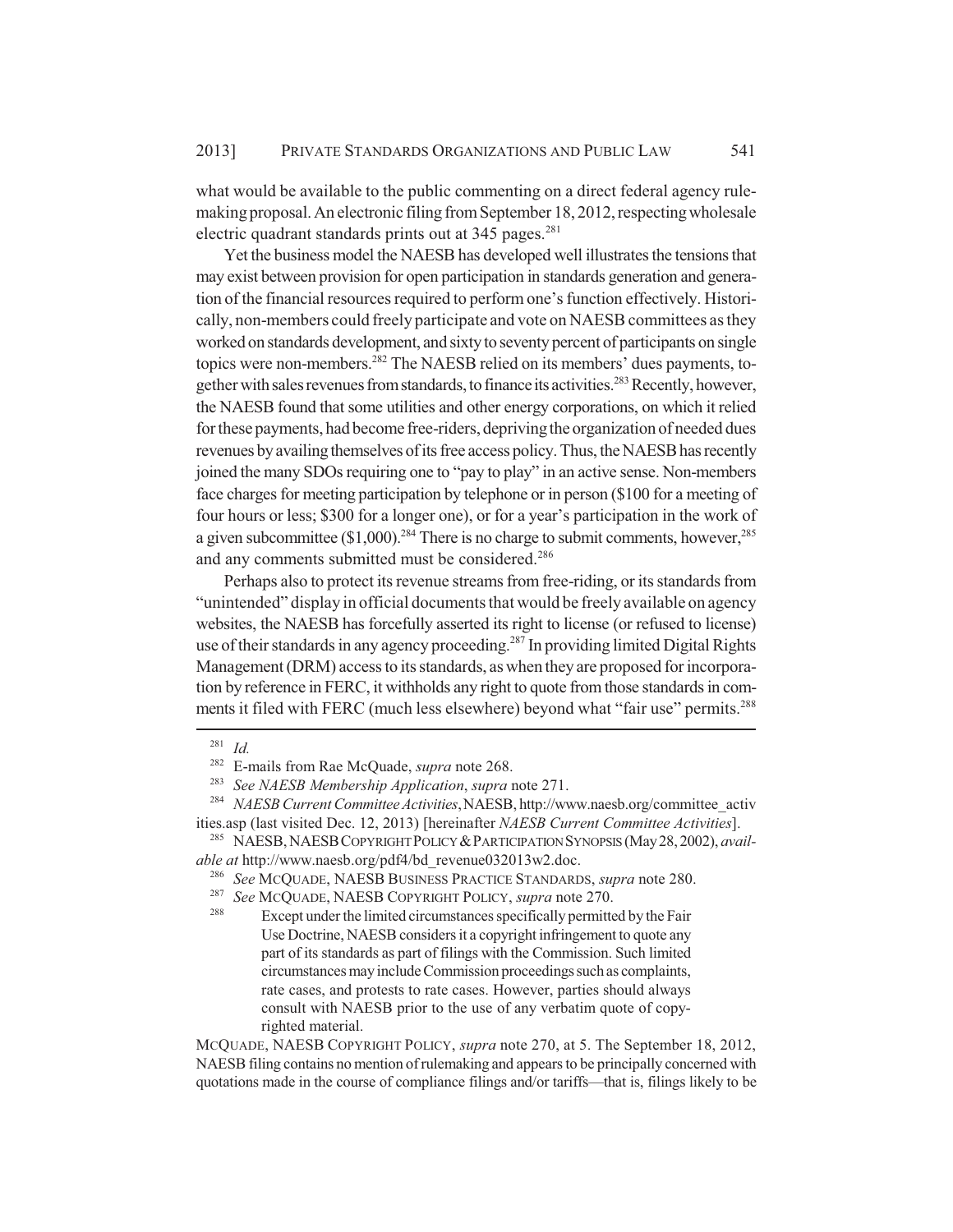Anyone who wants to reason with FERC about whether they ought to convert that standard into a regulatory obligation or if, it has been converted, whether they have complied with the standard or if the standard bears on some action for which they require regulatory approval must now obtain the NAESB's permission to quote its language in their filings.

The NAESB is only one participant in a standards development activity that illustrates both the importance of assuring continuing support for standards development and its close relationship to the kinds of activities American-administrative law has long committed to fully open public notice and participation. The generation and consumption of electric power has become notably more complex as new sources dependent on variable inputs (e.g., wind farms, solar panels) and possibilities for cogeneration have been added, $289$  national networks have expanded, $290$  and our awareness of potential sources of disruption (e.g., solar storms, for example) has increased.<sup>291</sup> Assuring stable, reliable interoperability—what standards have long been about—has become the work of a Smart Grid Interoperability Panel (SGIP) operating under the aegis of NIST.<sup>292</sup> NIST's recent *Framework and Roadmap for Smart Grid Interoperability Standards, Release 2.0*293 runs 225 tightly packed pages, citing thirty-seven already-identified standards, such as a suite of ANSI standards for data collection and transmission,<sup>294</sup> and an additional sixty-one standards still under review.<sup>295</sup> In general, the standards have been developed under the NIST's requirements for transparency, open participation, and

<sup>291</sup> E.g., LLOYD'S, ATMOSPHERIC & ENVT'L RESEARCH, SOLAR STORM RISK TO THE NORTH AMERICAN ELECTRIC GRID (2013), *available at* http://www.lloyds.com/~/media/Lloyds/Reports /Emerging%20Risk%20Reports/Solar%20Storm%20Risk%20to%20the%20North%20Ameri can%20Electric%20Grid%20.pdf.

Today's electric power grid ranks as the single greatest engineering achievement of the 20th century. And tomorrow's smart grid will be one of the greatest achievements of the 21st century. By linking information technologies with the electric power grid—to provide "electricity with a brain"—the smart grid promises many benefits, including increased energy efficiency, reduced carbon emissions, and improved power reliability.

*Smart Grid*, WISI, http://www.nist.gov/smartgrid/ (last visited Dec. 12, 2013).

<sup>293</sup> *See* NIST, NIST FRAMEWORK AND ROADMAP FOR SMART GRID INTEROPERABILITY STANDARDS,RELEASE 2.0 (Feb. 2012) [hereinafter NIST ROADMAP], *available at* http://www .nist.gov/smartgrid/upload/NIST\_Framework\_Release\_2-0\_corr.pdf.

made by organizations whose membership it hopes to attract. *Cf.* MCQUADE, NAESB BUSINESS PRACTICE STANDARDS, *supra* note 280. Membership in itself confers access to standards, and while that access is limited to internal use it also creates a relationship within which external uses may be bargained out. MCQUADE, NAESB COPYRIGHT POLICY, *supra* note 270, at app. A-2.

<sup>289</sup> *See supra* note 272; *infra* note 292.

<sup>290</sup> *See supra* note 272; *infra* note 292.

<sup>294</sup> *Id.* at 70–105.

<sup>295</sup> *Id.* at 107–38.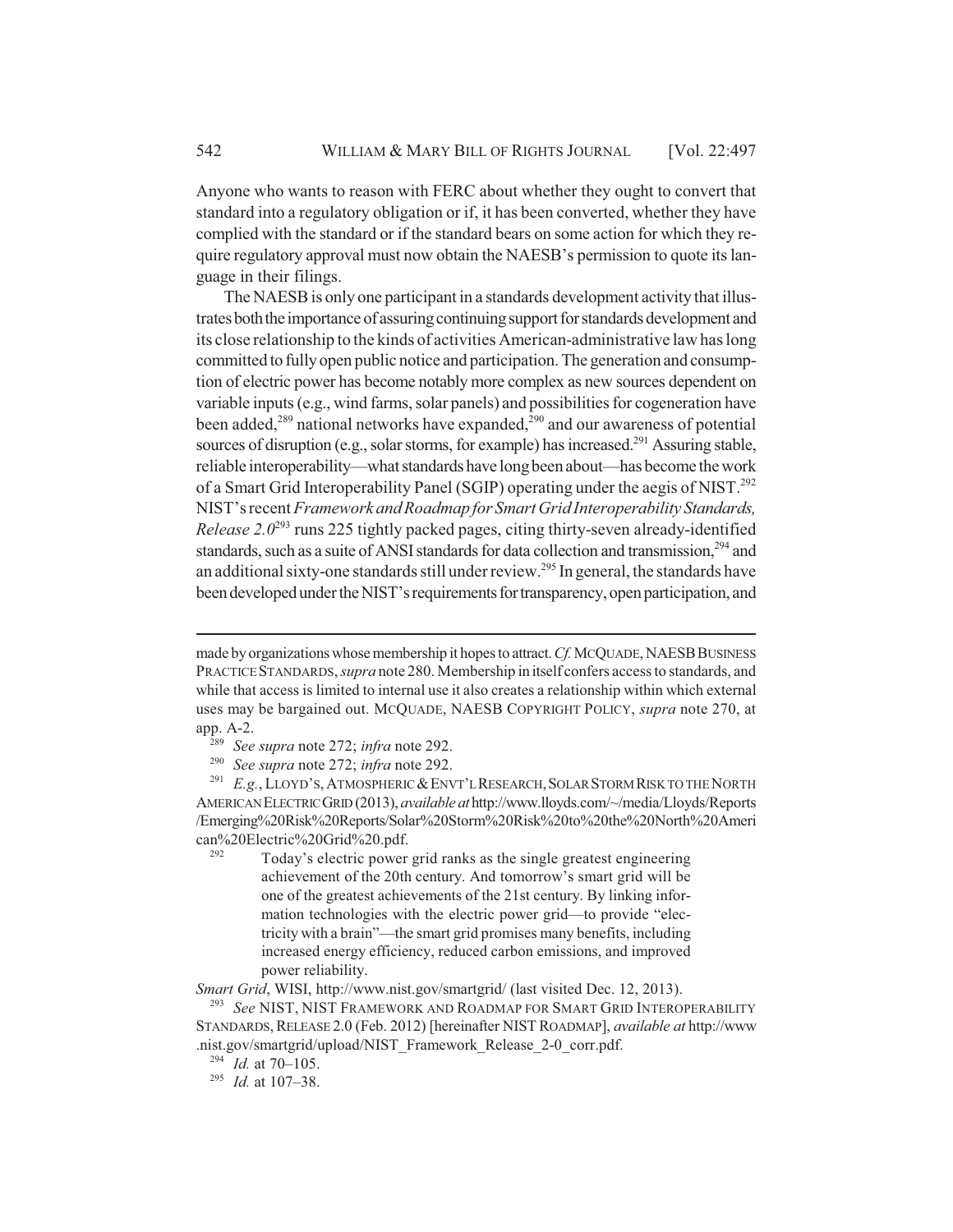"reasonable" (but not free)<sup>296</sup> accessibility.<sup>297</sup> Importantly for the purpose of this Article, FERC appears to have accepted the NIST's advice that the standards are best used as "appropriate signals to the marketplace . . . without mandating compliance with particular standards. The NIST adds that it would be impractical and unnecessary for the Commission to adopt individual interoperability standards."298 So long as this advice is followed, the "law" problem with which this Article is concerned would not be present; however, the fees the SGIP has found necessary to charge for participation in its deliberations,299 as well as its impending conversion from the NIST dependency into an independent NGO, to be sustained by substantial dues requirements,<sup>300</sup> well illustrate the financial imperatives present in our reliance on SDOs for standards creation.

## *B. Standards Developed in the Expectation of Incorporation*

Perhaps in rulemaking comments one could avoid the need to quote extensive language from the standard being proposed for incorporation. Any quotations might readily fit ideas of fair use and be brief enough to fit comfortably within the dimensions of fair use. And perhaps the temporal, one-time-only limit the NAESB imposes on the free DRM access it offers to its standard—at that moment still merely a voluntary standard should be regarded as sufficiently enabling of the comment process. Once a standard has been converted into a legal obligation, however, needs that the regulated and regulatory beneficiaries may have for access to its terms are permanent, not time-limited, and may be frequent. Even more striking, the NAESB states it is prepared to enforce the proposition that its language may not be quoted in documents submitted to the regulator whose law it is without a license from it at the price it chooses to charge.<sup>301</sup> Even its members have free access to its standards only for their internal use.<sup>302</sup> They are not to be shared with others.

Perhaps the NAESB's concern is again with free-riding—that publication of its standards in public pleadings, or even the possibility of repeated access to them, might create a purchase substitute for those who could otherwise be steady customers. The

<sup>&</sup>lt;sup>296</sup> It perhaps bears repeating that there appear to be neither standards nor enforcement mechanisms in place to determine what is a "reasonable" fee.

<sup>297</sup> *See* NIST ROADMAP, *supra* note 293, at 62–63.

<sup>298</sup> *Id.* at 8 (quoting 136 FERC ¶ 61,039, *available at* http://www.ferc.gov/EventCalendar /Files/20110719143912-RM11-2-000.pdf).

<sup>&</sup>lt;sup>299</sup> SGIP membership costs, which vary depending on degree of participation, are available on its website. *Smart Grid Interoperability Panel, Membership*, SGIP, http://www.sgip.org /membership/ (last visited Dec. 12, 2013).

<sup>300</sup> Letter from John D. McDonald, P.E. Chair, SGIP Governing Board, to SGIP Members (July 11, 2012), *available at* http://collaborate.nist.gov/twiki-sggrid/bin/view/SmartGrid/July 2012McDonaldLetter.

MCQUADE, NAESB COPYRIGHT POLICY, *supra* note 270, at 3.

<sup>&</sup>lt;sup>302</sup> *Id.* at app. A-2 (authorizing NAESB members in good standing to "reproduce material therein for internal reference and use").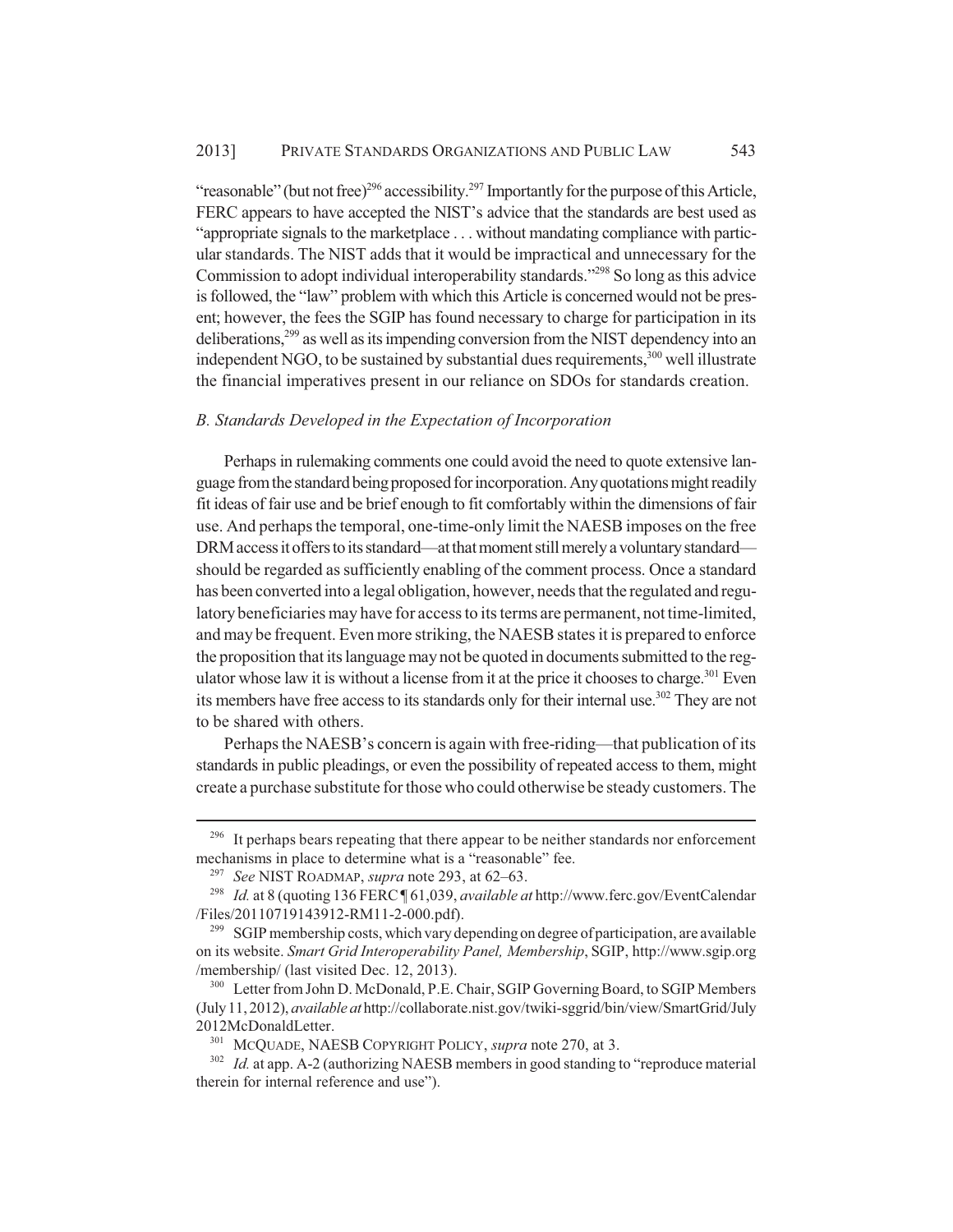concerns seem overdrawn. Neither participants before FERC, nor FERC itself, will likely have any need to quote standards *in extenso* in proceedings in which those standards may be at issue, just those aspects relevant to the case. The doctrine of "fair use"<sup>303</sup> seems well suited to situations in which quotation might reasonably be thought compelled. And the use of digital rights management for controlled access, at any time when access is needed, seems the modern equivalent of the law-library access Congress imagined in requiring a finding of reasonable availability when it enacted  $§$  552(a)(1).<sup>304</sup>

At root of the issue here may be the nature of the NAESB's close relationship with FERC. If it is not quite the SBCCI,<sup>305</sup> nonetheless it is developing its standards not as voluntary standards that may prove persuasive in market operations, but precisely in the contemplation that they will be a useful product for FERC to incorporate in legal obligations.306 Perhaps driven by budgetary considerations or by the statutory preference for voluntary standards embodied in the NTTAA,<sup>307</sup> FERC, in effect, has asked the NAESB to develop standards that it might have formulated through rulemaking of its own. Similarly, it appears, the PHMSA relied on the API to generate its public pipeline safety hazard warning standards.<sup>308</sup> Neither the NAESB nor the API standards are "technical" standards in NTTAA terms,<sup>309</sup> and self-evidently they are standards in which the public as well as the members of the NAESB or the API would have a considerable interest. It should be quickly apparent that the outsourcing is essentially contractual, making the opportunity to bargain for price, and the reasons for doing so, strong. If the NAESB or the API thought it needed compensation for the work an agency was effectively delegating to it, that could be agreed upon at the outset—with the result that the work product, as law, would be public.<sup>310</sup> And if this were a public contracting process with, say, a "request for proposal," (RFP) process, it is at least possible that a less "interested" applicant would appear. The prospect of competition to provide this service for the agency would be real (as would be the possibility that the agency would decide that self-production would be cheaper) and any opportunity for monopoly pricing of law would be eliminated.

<sup>303</sup> 17 U.S.C. § 107 (2006).

<sup>304</sup> 5 U.S.C. § 552(a)(1) (2006).

<sup>305</sup> *See supra* notes 113–21 and accompanying text.

<sup>306</sup> *Cf.* MCQUADE, NAESB COPYRIGHT POLICY, *supra* note 270, at 3.

<sup>&</sup>lt;sup>307</sup> National Technology Transfer and Advancement Act of 1995, Pub. L. No. 104-113, 110 Stat. 775, 783 (1996).

<sup>&</sup>lt;sup>308</sup> *See supra* note 69 and accompanying text.<br><sup>309</sup> *See* National Technology Transfer and Ad

*See* National Technology Transfer and Advancement Act § 12.

<sup>&</sup>lt;sup>310</sup> One might also believe that when entering into such an agreement, the PHMSA should insist that the API achieve the levels of openness for data relied upon, views submitted, and reasoning that the PHMSA itself would be held to in notice-and-comment rulemaking—considerably more, as has been suggested, than ANSI's "Essential Requirements" entail—but that is an argument for another day.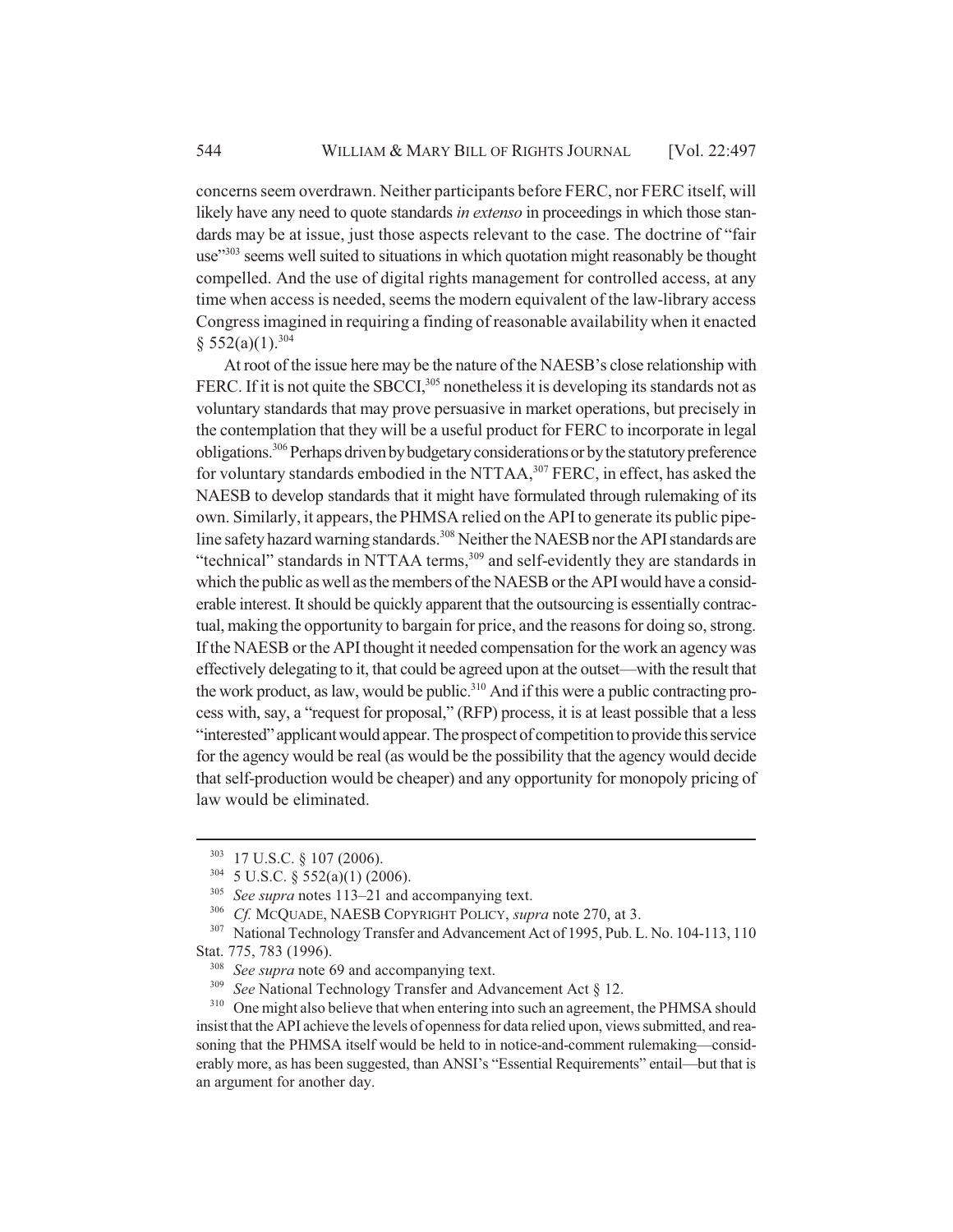Effectively outsourcing rulemaking not only suggests a level of trust in the disinterestedness of the standard-setter that not all persons affected by its standards might find warranted; but it also has the potential of defeating many of the procedural safeguards of federal notice-and-comment rulemaking, hiding from public (and agency) view the data, formative private inputs, and even reasoning that FDMS dockets reveal to all.<sup>311</sup> Negotiating in advance the terms of what is in effect contracted-out rulemaking would permit the rulemaking agency to specify the procedures by which the desired standards will be generated: what and how notice will be given; whether persons wishing to participate can be required to "pay to play," as is often SDO practice; $3^{12}$  lodging the full records of the standards-generation process with the rulemaking agency as a public record that will be available during the agency's own notice-and-comment process; the nature of explanations the SDO should give for controverted policy choices made; etc. The NAESB's procedures seem reasonably to have met these standards;<sup>313</sup> the API's procedures leave more room for doubt.<sup>314</sup> Without such measures, an agency's reduction of the cost of conducting its own subsequent rulemaking can have the consequence of considerably reducing the visibility of, and the public's access to, the standardsgeneration process.

Moreover, the NAESB's approach post-adoption, when its standards have been converted into legal obligation, is indeed questionably justified, for an SDO that has created its standards in coordination with an agency and in expectation of their incorporation. Here, *Veeck*<sup>315</sup> has its clearest application, as does Professor Cunningham's persuasive typology.316 Unhindered digital right management access might, in this context, be seen as an acceptable middle ground, preserving the print market likely to be used by those having to consult the standards as a whole and with regularity. And it marks an approach with a history of successful implementation in the SDO community. As the SDO community heard at a recent conference,<sup>317</sup> for ten years, the National Fire Protection Association (NFPA) has permitted access to all of its standards under digital rights management at any time, without charge.<sup>318</sup> Its codes as a whole, rendered in portable

<sup>311</sup> *See, e.g.*, *supra* notes 254–55 and accompanying text.

<sup>312</sup> *See* NAESB CURRENT COMMITTEE ACTIVITIES, *supra* note 284 and accompanying text.

<sup>313</sup> *See supra* note 275 and accompanying text.

<sup>&</sup>lt;sup>314</sup> *See, e.g., supra* notes  $67-71$  and accompanying text.<br><sup>315</sup> *See Neeck y* SBCCL 203 E 3d 701 (5th Cir. 2002)

<sup>315</sup> *See* Veeck v. SBCCI, 293 F.3d 791 (5th Cir. 2002).

<sup>&</sup>lt;sup>316</sup> *See supra* notes 102–06 and accompanying text.

James M. Shannon, CEO, NFPA, Government Reliance on Voluntary Consensus Standards and Conformance Programs, Remarks at the ANSI World Standards Week 2013 Open Forum (Washington, D.C., Oct. 2, 2013).

<sup>318</sup> James M. Shannon, CEO, NFPA, *Remarks at the 2012 NFPA Conference & Expo*, YOUTUBE, at 15:04 (June 11, 2012), http://www.youtube.com/watch?feature=player\_embed ded&v=DdLgV-nEg3g#t=16 ("More than ten years ago we put all of our codes and standards on our website and made them available to anyone who wants to review them. On our RealRead site, the standards can't be downloaded or printed but anyone can read all of our codes and standards online without paying a fee. We were the first standards developing organization to do that.").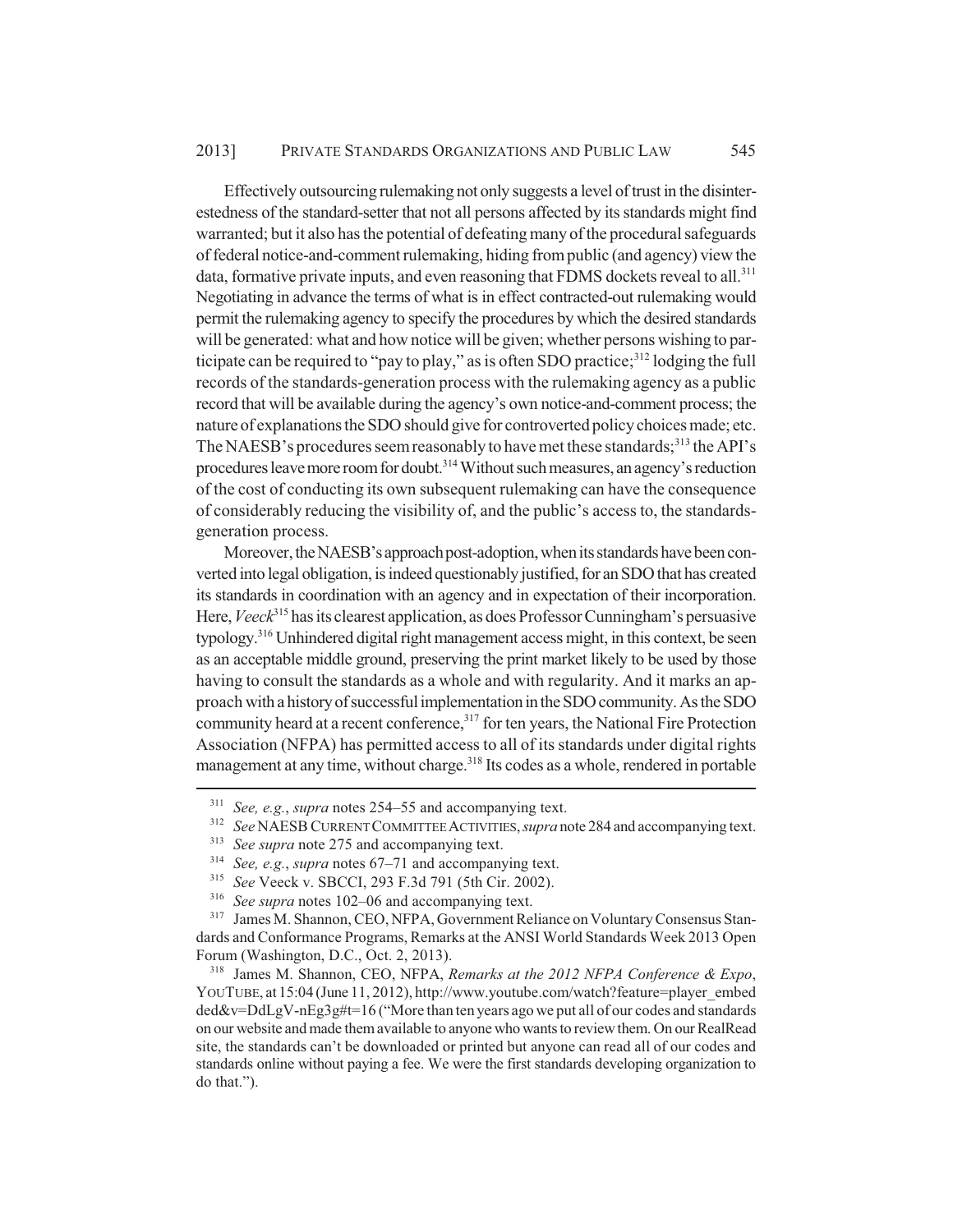form, are what have sustaining value in the market—and, of course, their incorporation creates that market.<sup>319</sup>

## *C. Standards Developed Independently of Any Expectation of Their Incorporation*

The preceding paragraphs have largely concerned standards created in direct contemplation of their immediate use by government bodies. Matters are somewhat different for voluntary consensus standards that have been created without expectation of their possible incorporation as legal obligations—particularly in cases where the agency wishes or needs to incorporate only a part of the standard. Unlike the SBCCI or the API, the ASME would in some sense be surprised by the conversion of all or part of one of its voluntary standards into a legal obligation. In the commercial-use context for which it was created, its copyright is entirely unexceptional, and its market depends on its utility, not at all on compulsions that may have been created by its (perhaps surprising) conversion into a legal obligation. On this assumption, there could have been no bargained price, no prior contractual arrangement to develop the standard. If incorporation by reference served to lift the copyright and thus damage the market for the standard, that unexpected conversion would appear to be a taking that—as with all governmental expropriations of private property—should be properly compensated.<sup>320</sup> One might think, too, that requiring the government to assess in advance the value of what it would be taking, rather than leaving that value to be reaped from others on the subsequent market for knowledge of the law, had the potential to control the most problematic characteristic of private standard-setting, the appearance that public power has been placed in private hands. When agencies discover useful standards, rather than seek their creation, this concern is subdued.

It is worth emphasizing, however, that a "takings" rationale would not take one so far as to permit the prior owners to charge members of the public to know the law. When the government takes private property for use as a public park there is a

<sup>&</sup>lt;sup>319</sup> That portable form, the NFPA realizes, increasingly must be digital, and its business model is being changed to reflect the realities of the Information Age—including the questions now being raised about the copyright protection available for standards that have been converted into law. *Content Strategy*, *supra* note 23 ("We have had great success over the years using a business model in which the principal source of revenue was the sale of print editions of our codes and standards. That business model is no longer sustainable."). On September 10, 2012, it announced that it was converting the terms of electronic sales of its standards into a "social" digital rights form making purchased standards usable on all of a purchaser's digital equipment; they will now be sold with an embedded watermark identifying the purchaser. Press Release, NFPA, NFPA Removes DRM on PDFs (Sept. 10, 2012), *available at* http://www.nfpa .org/press-room/news-releases/2012/nfpa-removes-drm-on-pdfs.

<sup>&</sup>lt;sup>320</sup> U.S. CONST. amend. V ("Private Property [shall not] be taken for public use without just compensation.").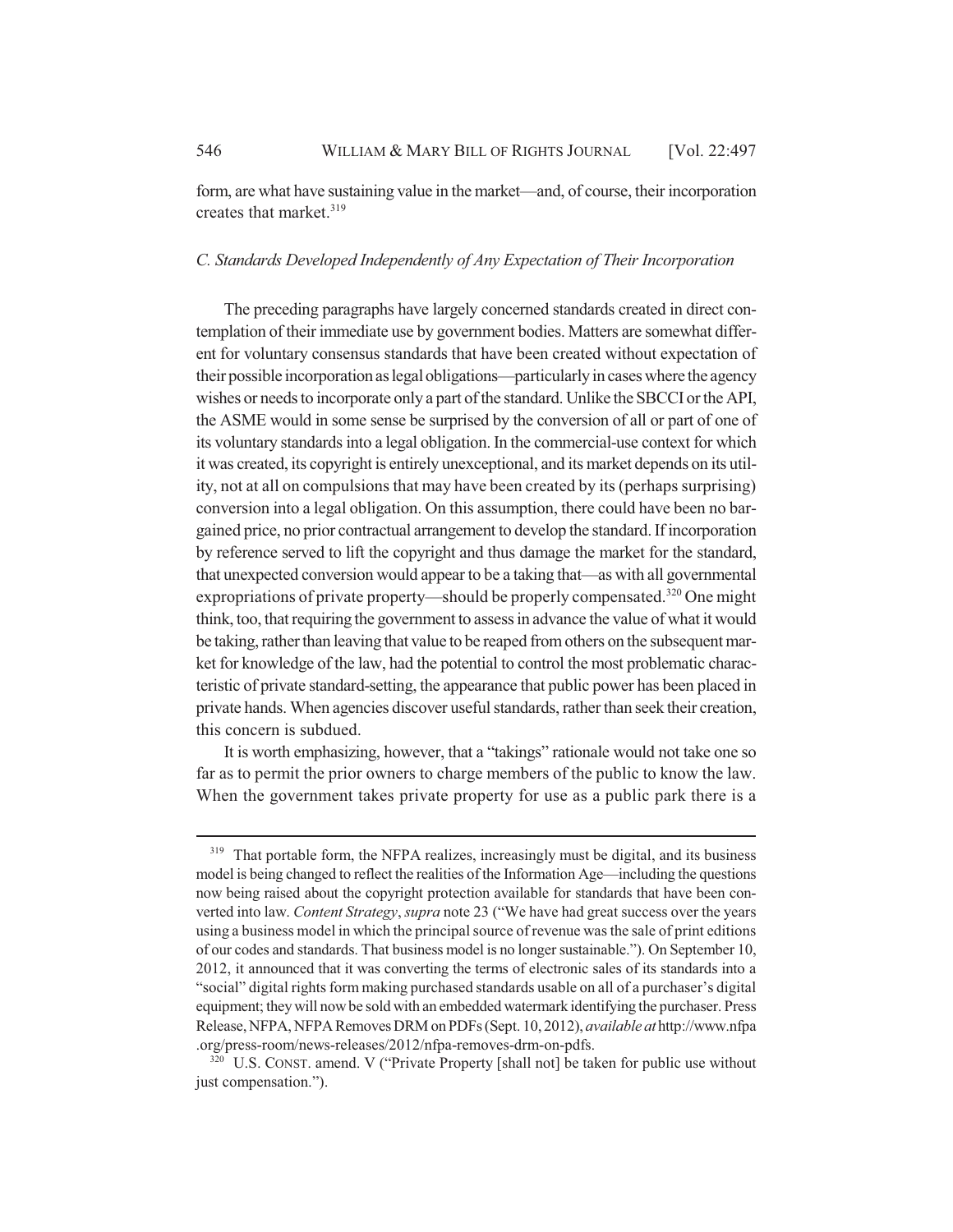single payment for the property taken; not a retained right to charge anyone who might subsequently want to use the park, such admission fee as the prior owner cared to set. This argument is the stronger, considering that no one is compelled to use a park that the government has chosen to create, whether by expropriation or not. Like the fees charged for obtaining those standards that remain voluntary, park fees are controlled by the possibility of substitutions in the market. Substitutions are not possible for standards that have been converted into legal obligations. Moreover, if incorporation by reference preserves copyright in what previously was just a voluntary standard, that creates for the SDO an exclusive market for publication that might otherwise have been served by one of its competitors;<sup>321</sup> this anti-competitive impact, not merely a private organization's unusual power to set monopoly prices for learning the law, further undercuts copyrightpreserving alternatives.

The "takings" possibility, then, warrants some attention. The standard argument of the SDOs, and a concern of government agencies, is that this would be unacceptably expensive for the agencies. In effect, the income stream from sale of incorporated standards is taken as a substitute for direct payment of "just compensation."<sup>322</sup> It seems problematic, however, to transform the prospective price for a taking—unmistakably a governmental obligation that may be judicially fixed if agreement on it cannot be reached—into a price unilaterally set by monopolists on private parties with little choice about purchase. Congress has in other contexts set its face against "unfunded mandates,<sup>3323</sup> and that concern seems equally applicable here. Nor is it clear that agencies would in fact be obliged to pay high prices for their use of SDO standards if a takings analysis were in place.

The agency can control, if not entirely eliminate, that value if it incorporates only those elements of a standard that it finds regulation to require, and not the whole of the SDO's work product. As already noted, voluntary consensus standards often go into much more detail than would be necessary, or even appropriate, to require by regulation.324 If an agency incorporates by reference only the definition of a "dent" from complex standards on tank truck safety, $325$  making that definition public—the only publication that would be required—could hardly diminish the commercial value of the standards as a whole. Whether or not conceptualized as fair use, such care to incorporate no more of a set of standards than its needs entail might thus control the takings question. A database to which access was free, but under digital rights management control, would meet the statutory test of "reasonable availability" in the Computer Age, and seem likely to reinforce, not undercut, the value of the full standard in print.

<sup>321</sup> *See, e.g.*, *supra* notes 80–85, 204 and accompanying text.

<sup>322</sup> U.S. CONST. amend. V.

<sup>323</sup> Unfunded Mandates Reform Act, Pub. L. No. 104-4, 109 Stat. 48 (1995) (codified as amended in scattered sections of 2 U.S.C.).

<sup>324</sup> *See supra* note 254.

<sup>325</sup> *See* Comment from John L. Conley, *supra* note 254, at 2.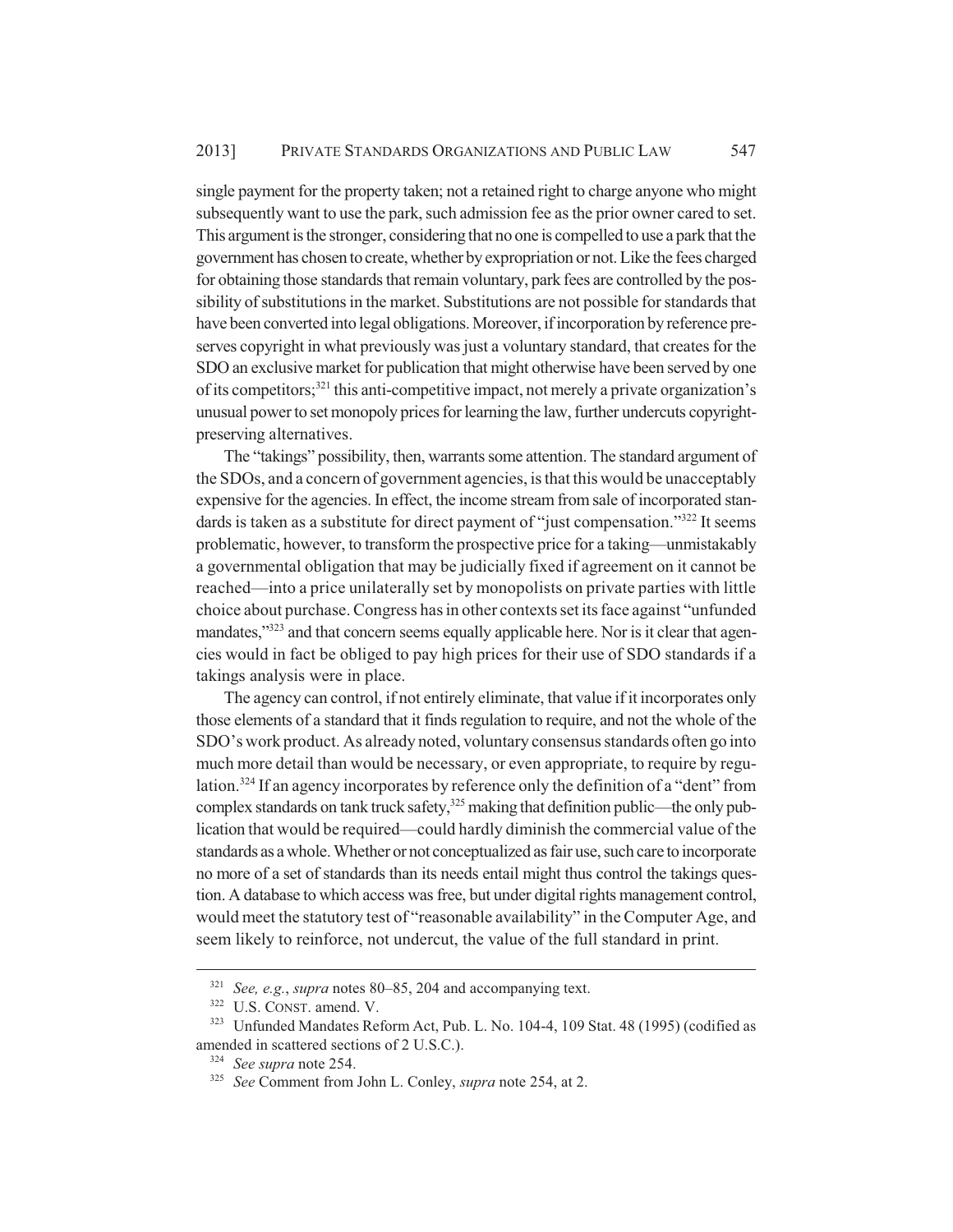Moreover, SDO claims to finance their operations through sale of their "voluntary consensus standards"326 are time-limited in a way that arguments for continuous government protection of their intellectual property rights do not respect. ANSI's "Essential Requirements" include frequent reassessment of any voluntary consensus standards it accredits—in general, no less frequently than every five years.<sup>327</sup> Since it will take some time for an accredited voluntary standard to be transformed into a legal obligation, one can have some confidence that the price initially asked for the standard will be a market price. It is a voluntary standard; there are at best market compulsions to purchase it. Since it takes time to incorporate the standard by reference, when that happens only two or three years may be left before, in its existence as a voluntary consensus standard, it has been replaced by a revised version.<sup>328</sup> That revised version is now the voluntary consensus standard, and that is the standard whose price will in some sense be dictated by the market for such standards. Any claim of right to compensation for the loss of sales of superannuated standards that an SDO has in fact changed on its own books seems outside a business model premised on sales of voluntary standards. Independent of its conversion into law by incorporation, a standard's commercial value will have been eliminated, or at the very least greatly reduced, by its revision.<sup>329</sup> Any price an SDO might be able to charge for access to that displaced standard would owe its value just to the standard's transformation into law, and not to its copyright as such.<sup>330</sup> And the great majority of standards that remain legal requirements today are more than fifteen years old.<sup>331</sup>

One of the ways, then, that SDOs might protect their appropriate business model that is, their reliance on sales into the market for voluntary consensus standards—would be simply to abandon claims that superannuated standards may not be made public. If the claim for the right to sell access to the standard were limited to the period between its adoption as a voluntary consensus standard and its revision, one could have some confidence that the price charged would be that for a standard, and not for law. One would not encounter situations like that presented by the American Herbal Products Association (AHPA), selling the contemporary version of its standards as a copyable and transferable physical book for forty percent of the price charged for the older, but incorporated standards, sold under tightly restrictive digital rights management.<sup>332</sup> Correspondingly, whatever an agency's reluctance to place in its electronic reading room the text of a contemporary standard it had only recently incorporated by reference, it could with confidence place that text there once the voluntary standard, but not yet its regulation, had been revised.

<sup>326</sup> *See About ANSI Overview*, *supra* note 8.

<sup>327</sup> *See ANSI Essential Requirements*, *supra* note 20, § 4.7.1.

<sup>328</sup> *See supra* Part II.A.

<sup>&</sup>lt;sup>329</sup> *See, e.g., supra* notes 79–85, 101 and accompanying text.<br><sup>330</sup> *See a.g., supra* text accompanying notes 79–85

<sup>&</sup>lt;sup>330</sup> *See, e.g., supra* text accompanying notes 79–85.<br><sup>331</sup> *See supra* pote 247 and accompanying text

<sup>&</sup>lt;sup>331</sup> *See supra* note 247 and accompanying text.<br><sup>332</sup> *See supra* text accompanying notes 79–85

<sup>332</sup> *See supra* text accompanying notes 79–85.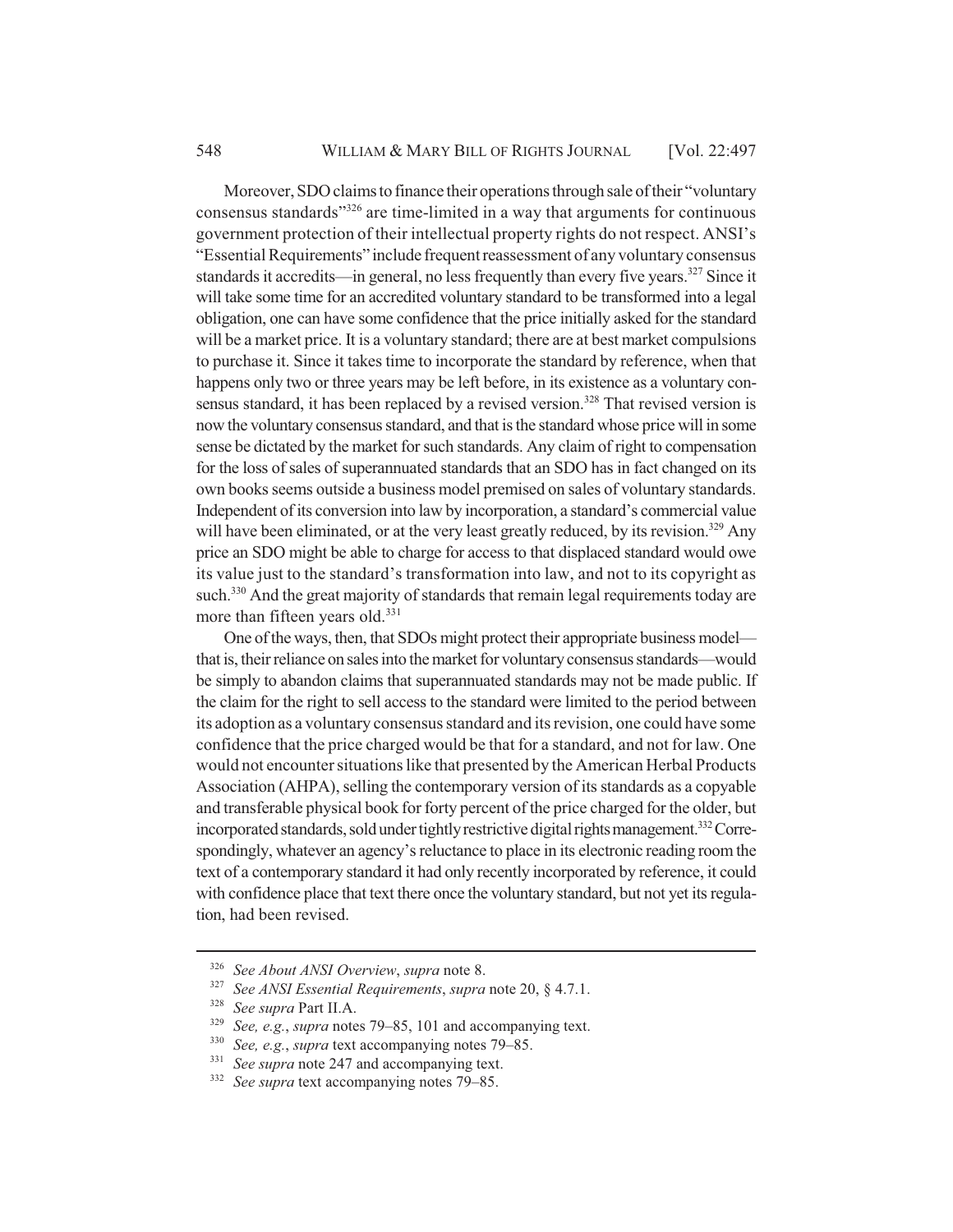#### *D. Must Incorporation by Reference Create Legal Obligations?*

Part 51, the OFR regulations on incorporation by reference,<sup>333</sup> currently insists that incorporation is proper *only* if it entails a legal obligation and, doubtless for this reason, goes on to provide that future revisions of the incorporated standard cannot be referred to.<sup>334</sup> The recent rulemaking proposal suggests no purpose to soften this restriction, which bears much of the responsibility for the failure of incorporated standards to keep up with voluntary consensus standards.<sup>335</sup> Rulemaking requires resources that agencies have in short supply; changing an incorporated standard is expensive. But the OFR position is not required by the APA's text<sup>336</sup> and runs contrary to the expectation under the NTTAA that standards will be "technical" and not "regulatory standards or requirements."<sup>337</sup> One readily imagines rules that directly state regulatory requirements and invoke standards as illustrative but not required means of compliance, permitting agencies to use guidance documents at lower procedural cost, and without creating law, to identify alternative means of compliance as standards evolve. Such an approach would appear to be better both for SDOs—their copyrights are not threatened when their standards are not converted into legal obligations—and for agencies acquiring flexibility for change.

Consider, in this regard, 29 C.F.R. § 1926.200(c), an element of OSHA's safety and health regulations for construction section:

> (c) Caution signs. (1) Caution signs (see Figure G-2) shall be used only to warn against potential hazards or to caution against unsafe practices.

> (2) Caution signs shall have yellow as the predominating color; black upper panel and borders: yellow lettering of "caution" on the black panel; and the lower yellow panel for additional sign wording. Black lettering shall be used for additional wording.

<sup>333</sup> 1 C.F.R. § 51 (2013).

<sup>334</sup> *See* 1 C.F.R. § 51.1(f); *supra* note 179 and accompanying text.

<sup>&</sup>lt;sup>335</sup> *See supra* note 172 and accompanying text.

 $336$  *See supra* note 177 and accompanying text.<br> $337$  *See supra* note 201 and accompanying text F

<sup>337</sup> *See supra* note 201 and accompanying text. Emily Schleicher Bremer, whose research and report underlay the ACUS recommendations discovered in interviews with career rule writers who have worked on incorporations by reference for decades that the limitation to technical material used to be more rigidly enforced. *See* Bremer, *supra* note 219; *see also* E-mail from Emily Schleicher Bremer, Attorney Advisor, ACUS, to author (Dec. 14, 2012) (on file with author). Scott J. Rafferty, who worked at the ACUS while her report was under development, made a similar observation in his comments to the OMB docket. *See* Rafferty, OMB Comment, *supra* note 179.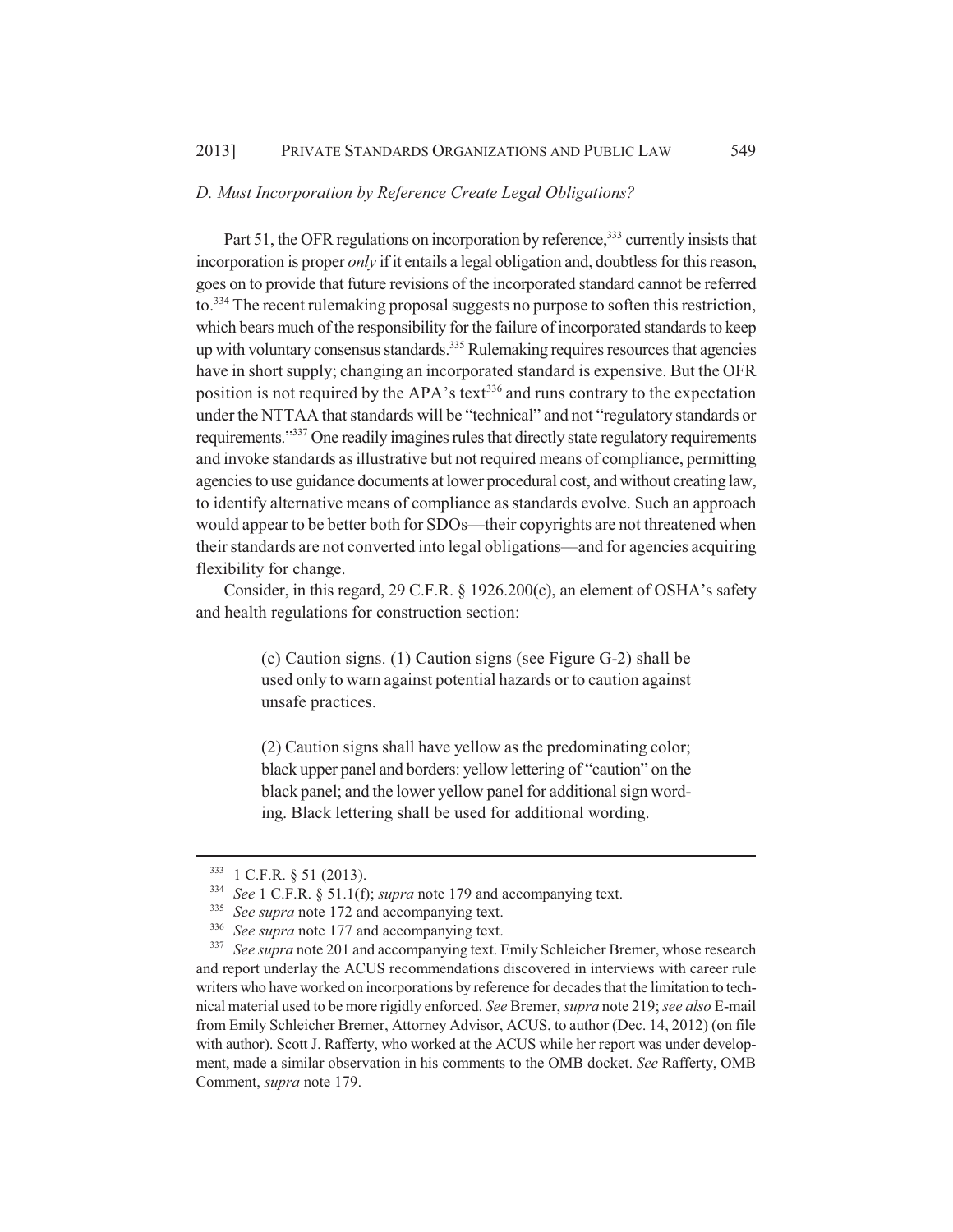(3) Standard color of the background shall be yellow; and the panel, black with yellow letters. Any letters used against the yellow background shall be black. The colors shall be those of opaque glossy samples as specified in Table 1 of American National Standard Z53.1-1967.338

This regulation states a mandatory standard, putting a caution sign using some other colors than those of "opaque glossy samples as specified in Table 1 of American National Standard Z53.1-1967<sup>"339</sup> in violation, however minor, and exposing the company posting it to sanctions, however slight. Adopted in 1967, Standard Z53.1-1967 is now defunct,<sup>340</sup> having apparently been displaced by ANSI standard Z535 SET;<sup>341</sup> it cannot be found in ANSI's electronic library of standards.<sup>342</sup> Yet, because it remains under copyright, one would have to pay ANSI to obtain access to it, if it could be found in print form. And if OSHA wished to bring its regulation up to date, incorporating ANSI standard Z535 SET, it would have to go to the trouble (and expense) of convening notice-and-comment rulemaking proceedings to do so.<sup>343</sup> As an alternative, imagine a regulation taking this form:

> (c) Caution signs. (1) Caution signs (see Figure G-2) shall be used only to warn against potential hazards or to caution against unsafe practices.

<sup>338</sup> 29 C.F.R. § 1926.200(c) (2012). Part 1926 runs 695 pages in the print version of the latest Code of Federal Regulations, but that dimension seriously understates its effective volume. In them, one regularly encounters formulas like 200(c).

 $339 \& 1910.145(d)(4)$ .

<sup>&</sup>lt;sup>340</sup> ANSI, U.S. FED. REG. UPDATE: JUNE 11, 2013–JUNE 17, 2013 (June 2013) [hereinafter U.S.FED.REG.UPDATE], *available at* http://publicaa.ansi.org/sites/apdl/Documents/Govern ment%20Affairs/Federal%20Register%20Notices/Standards%20\_%20CA%20Notices/2013 /06%2017%2013.pdf.

<sup>341</sup> *Id.*

<sup>342</sup> *See ANSI Online Document Library*, ANSI, http://www.ansi.org/library/overview.aspx ?menuid=11 (last visited Dec. 12, 2013).

<sup>343</sup> *See* U.S.FED.REG.UPDATE, *supra* note 340. Note in this respect that Z535 SET is a complex collection of six different collections of standards, revised every five years, that both ANSI and the National Electrical Manufacturers Association (NEMA), the responsible SDO, offer for sale on their websites for \$518. *ANSI/NEMA Z535 SET*, NEMA, http://www.nema.org /Standards/Pages/ANSI-Z535-Set.aspx (last visited Dec. 12, 2013). The associated color chart can be purchased separately for \$36. *ANSI Z535 Color Chart*, NEMA, http://www.nema.org /Standards/Pages/ANSI-Z535-Color-Chart.aspx (last visited Dec. 12, 2013). A September 2012 NEMA publication discusses in some detail marketing strategies and a continuing effort to get OSHA to update its 1968 standard. ANSI, NEMASTANDARDS STRATEGIC MARKETING PLAN (Sept. 18, 2012), *available at* http://workspaces.nema.org/public/temp/Shared%20Documents /Z535%20Business%20Plan\_2013\_Final.pdf.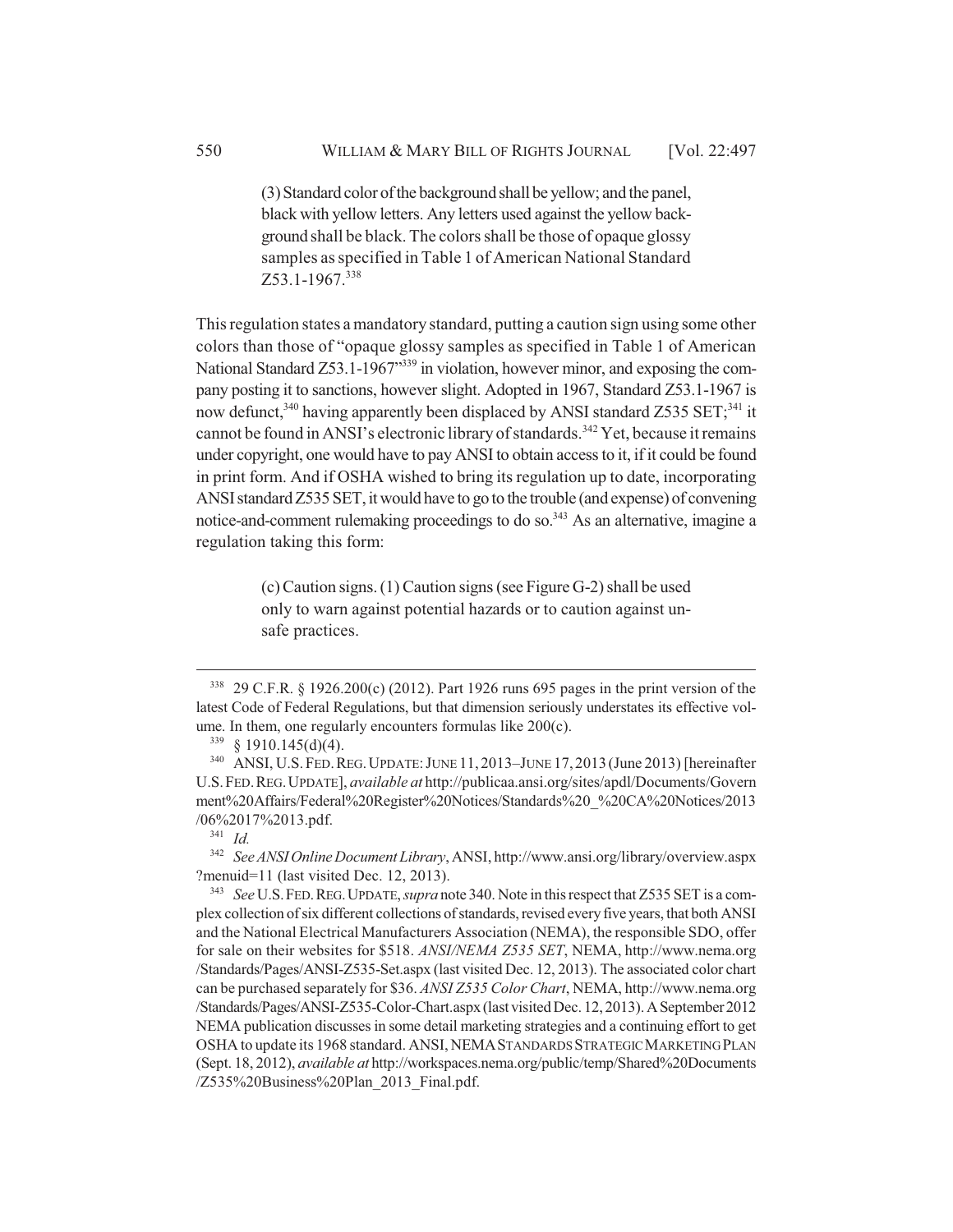(2) Caution signs shall have yellow as the predominating color; black upper panel and borders: yellow lettering of "caution" on the black panel; and the lower yellow panel for additional sign wording. Black lettering shall be used for additional wording.

(3) Standard color of the background shall be opaque glossy yellow; and the panel, opaque glossy black with opaque glossy yellow letters. Any letters used against the yellow background shall be opaque glossy black.

(4) Compliance with this regulation may be assured by the use of opaque glossy yellow and opaque glossy black colors as defined by ANSI standard Z535 SET, or such other standards as may be listed from time to time as "compliance standards" in OSHA's electronic reading room.

Subsection (4) identifies one safe harbor and permits OSHA readily to identify others; because it does not convert ANSI standard Z535 SET into a legal obligation, it does not threaten ANSI's copyright.<sup>344</sup> Indeed, writing the regulation in this way would, quite desirably, preserve possible competition among SDOs, protect SDO copyright revenues (subject to market competition in standards), and avoid any need for further rulemaking. OSHA's list would constitute a form of guidance, and by itself making the listing determination, any issue of delegation of lawmaking into private hands would be avoided.<sup>345</sup>

Indeed, the distinction between legal requirements and standards identifying means of compliance characterizes other systems that have faced these issues. The British Standards Institute (BSI), for example, presents the more than 30,000 standards it offers for sale on its website as "designed for voluntary use"<sup>346</sup> and do not impose any regulations, by law. In comments to the OMB Federal Register notice<sup>347</sup> it associated this approach with one generally followed in Europe, strongly supporting a "distinction between mandatory Regulations and the voluntary standards that provide a useful but nonexclusive, means of compliance with them . . . essential requirements and voluntary means of compliance."348 The use of standards *as law* is simply refused and privately

<sup>&</sup>lt;sup>344</sup> *Cf.* 29 C.F.R. § 1926.200 (2012).

<sup>345</sup> *Cf. supra* Part II.B.

<sup>346</sup> *What is a Standard?*, BSI, http://www.bsigroup.com/en-GB/standards/Information-about -standards/what-is-a-standard/ (last visited Dec. 12, 2013).

<sup>347</sup> Comment from Dr. Scott Steedman, BSI, OMB-2012-0003-0063 (June 1, 2012), http:// www.regulations.gov/#!documentDetail;D=OMB-2012-0003-0063.

<sup>&</sup>lt;sup>348</sup> *Id.* at 2 ("Compliance with a 'harmonized standard' gives a presumption of compliance with some or all of the essential requirements of a Directive but anybody is free to choose alternative routes to demonstrating compliance. [Standards are created] through a process that will have involved industry, consumers and government representatives, and all standards are submitted to a period of open public enquiry during which any person may submit a comment.").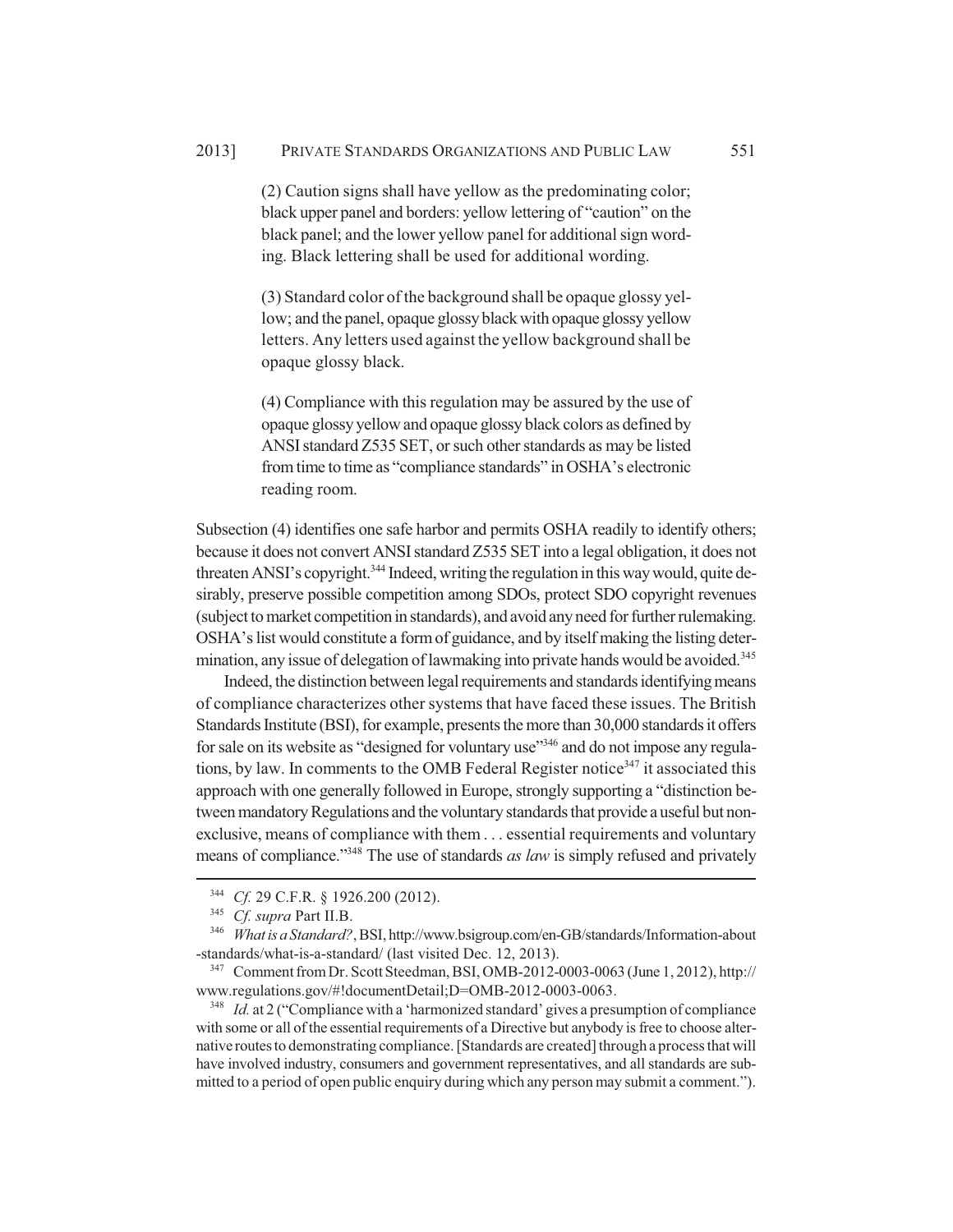developed standards are instead identified as means for compliance with separately stated regulatory obligations. European courts regularly refuse the status of law to standards generated by private organizations as inconsistent with democratic principles.<sup>349</sup> The "New Approach" of the European Union uses law (directives) to establish the essential requirements that European products must meet to be marketable in its single market;<sup>350</sup> one can then demonstrate compliance with those requirements independently *or* by showing the satisfaction of standards developed by European or national standards organizations to identify complying products.351 And the adequacy of those standards to meet the "Essential Requirements" is itself open to question. They are not, in themselves, legally binding, but rather have a force similar to that of "guidance" in American administrative practice.<sup>352</sup> In such a context, the issue of copyrighting "law" does not arise. One may be certain that most—if not all—persons faced with the need to comply with essential requirements will choose the "standards" route to satisfaction; yet as they are not compelled to do so, they are free to compare the price of that route with such alternatives as may be available to them.

In requiring publication in the Federal Register not only of "substantive rules of general applicability" but also "statements of general policy and interpretations of general applicability formulated and adopted by the agency," 5 U.S.C. § 552(a)(1) clearly opens the door to incorporation by reference of the latter instruments, and one readily imagines a means for the Code of Federal Regulations (CFR) to present such incorporations.<sup>353</sup> The agency would publish a notice in the Federal Register that it is incorporating by reference ASME Standard XYZ–2013 as one that it has determined will satisfy the requirements of an identified one of its regulations. As appropriate, the CFR

This approach is desirable in focusing regulators on identifying the essential needs, yet not freezing the means of getting there—thus both reducing their need for technical expertise and permitting ready change with developing technology. "Because standards referenced in regulations are not mandatory they are not official documents and their ownership (including copyright) usually rests with private standards organizations." *Id.* at 3.

The BSI comments also address issues of public availability, and the importance to the BSI of a private status that would be compromised by law-creation. The BSI places its standards with educational institutions and libraries on favorable terms, permitting free access by students and the public for reference purposes. *Id.* at 3. The BSI would strongly resist government conversion of standards into regulations, as it would then lose its independent status; and, it is not elected. *Id.* at 4. Its comments assert that this is, indeed, the general European view, citing a Dutch case and German law and providing a British example about baby carriages. *Id.* at 4–5. Better practice is for agencies to maintain website lists of standards they find to meet the requirements of their regulations (as distinct from providing that the most current standard will always suit, which would be an excessive delegation). *Id.* at 6.

<sup>349</sup> BÜTHE & MATTLI, *supra* note 5, at 17, 66 n.25.

<sup>350</sup> *Id.*

<sup>351</sup> *Id.* at 17.

<sup>352</sup> *Id.*

 $353$  5 U.S.C. § 552(a)(1) (2006).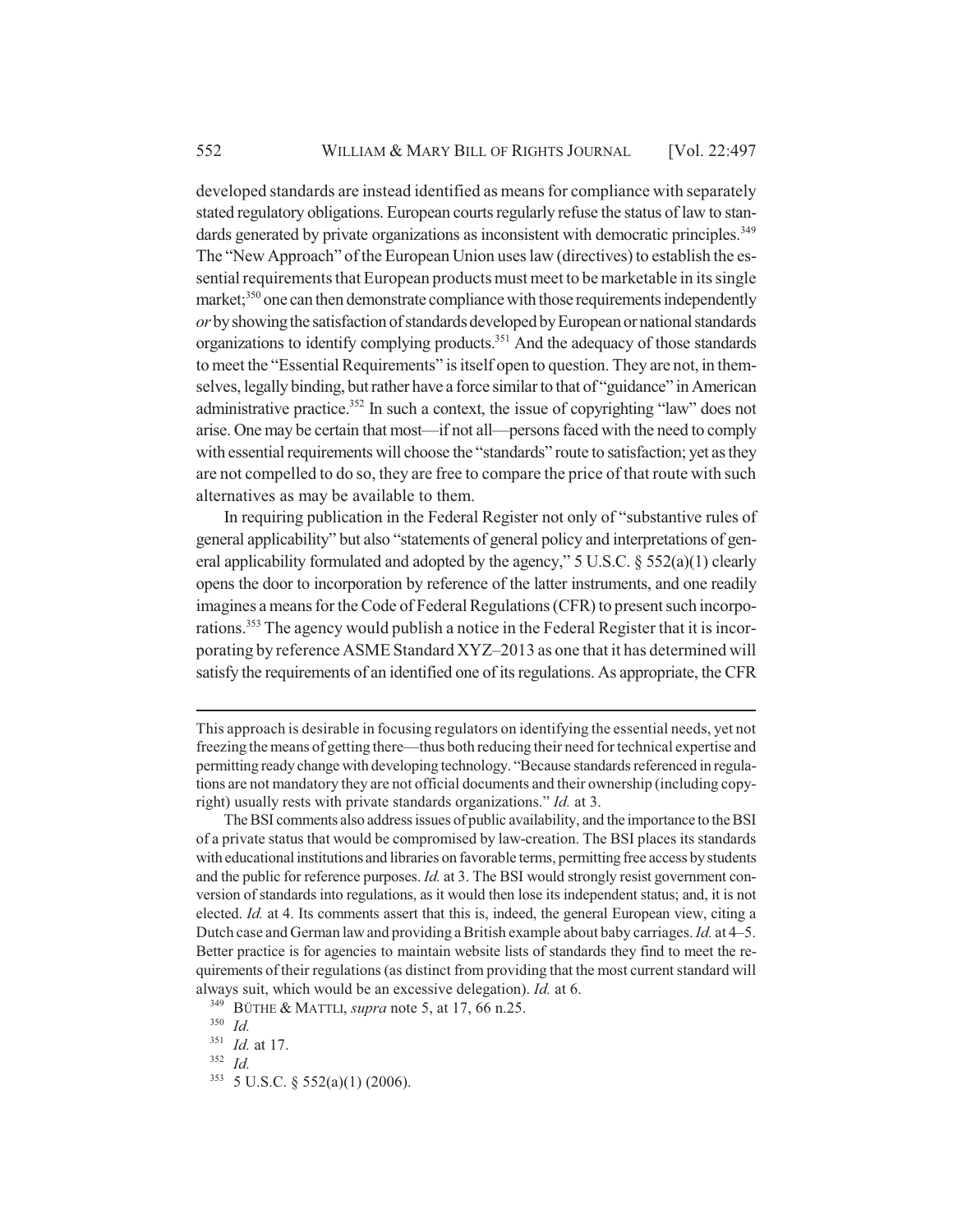presentations of a regulation would be annotated with a simple list of those voluntary consensus standards the agency had concluded would meet its requirements.

A recent book, Tim Büthe and Walter Mattli's *The New Global Rulers: The Privatization of Regulation in the World Economy*, 354 explores contrasts between American and international standards practices in considerable detail. In a global economy, technical standards that differ across countries can become substantial trade barriers—the proposition that lies behind the World Trade Organization's (WTO) continuing concern with non-tariff barriers to trade.<sup>355</sup> Whereas in the United States standards development organizations are many—potential competitors, with only some of them under the relatively loose supervisory aegis of the American National Standards Institute (ANSI)356—standards organizations in other economies are typically national or, like the European Committee for Standardization (CEN) or the International Organization for Standardization (ISO), multinational.<sup>357</sup> The BSI's tight hierarchical control over the work done by subordinate groups, CEN's ability to set single standards for the European market, both assure national—or international—uniformity and, given its resulting political significance, result in more balanced representation in its deliberations<sup>358</sup> than ANSI can assure across the hundreds of competing American standards developing organizations, many of which are not within its aegis or choose on occasion not to submit their standards to its certification.<sup>359</sup>

Coordination and cooperation do not arise spontaneously among competing standard-setters, and . . . [there is] a long tradition of keeping government at arms' length. . . . In the absence of government control or any other central monitoring and coordinating agent, the American system for product standardization is characterized by extreme pluralism and contestation . . . . ANSI remains a weak institution, even though it formally

<sup>354</sup> BÜTHE & MATTLI, *supra* note 5, at 17.

<sup>355</sup> *Id.* at 6, 134.

<sup>356</sup> *See* Sagers, *Standardization and Markets*, *supra* note 204, at 795–97.

<sup>357</sup> BÜTHE & MATTLI, *supra* note 5, at 15, 57.

<sup>[</sup>In Europe,] most national standard bodies are subject to governmental regulation. In exchange for usually providing partial public funding, these rules require each national standards organization to have representatives from a wide range of interests on technical committees . . . [including] trade unions, consumer groups . . . socioeconomic interest groups, ministries, and public agencies . . . . In short, a standard adopted in Europe typically is the result of the involvement of representatives of a broad range of social interests . . . . Such broad-based involvement, however, is neither easy nor automatic because participation in standardization can be quite costly and is non-remunerative . . . . Europeans therefore recognize a need for subsidies to weaker groups; such assistance is viewed as a prerequisite for genuine openness and due process. In sharp contrast, most American standards organizations contend that willingness to pay is the best measure of interest in the process and see no need for financial assistance.

*Id.* at 154–57.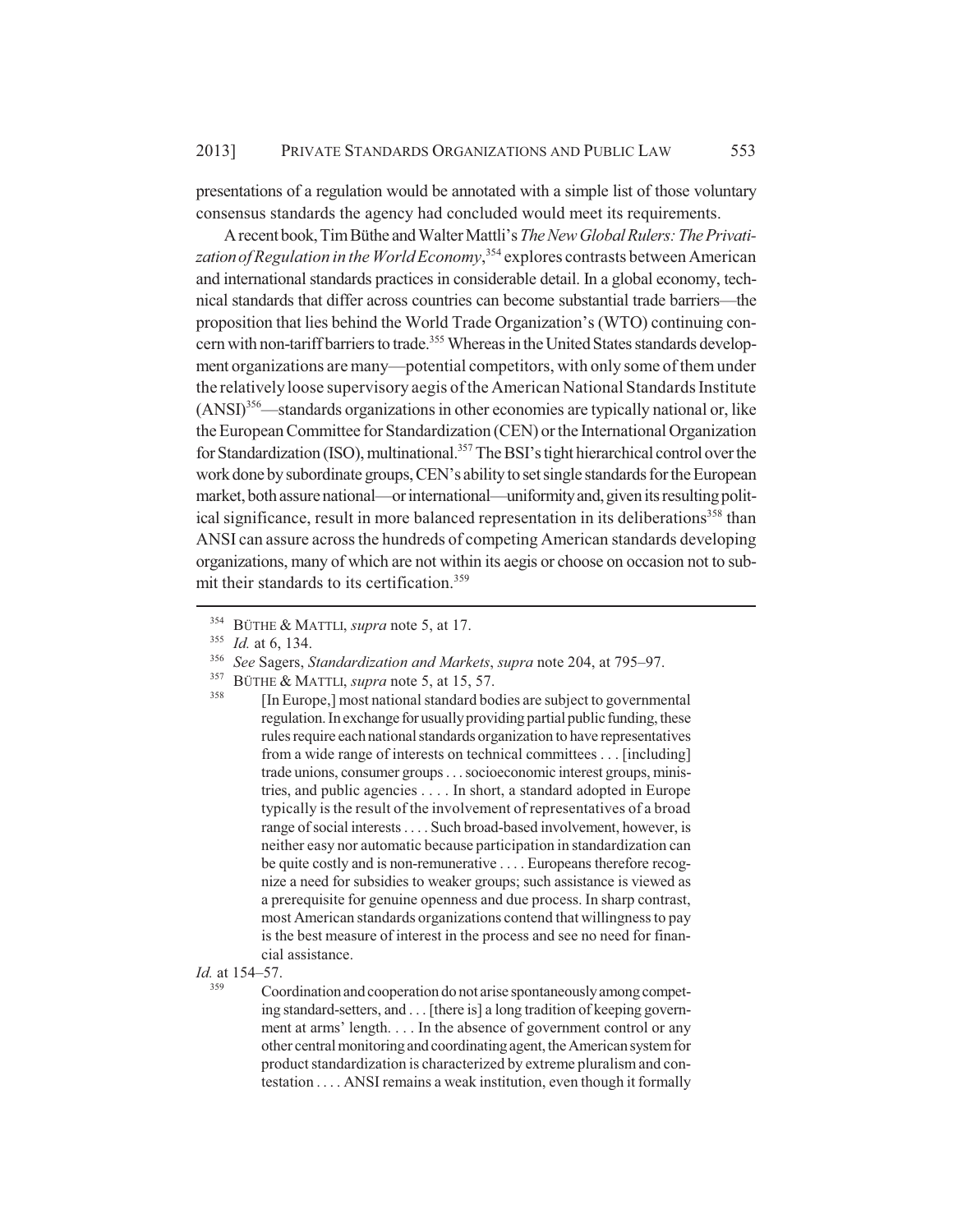American standards organizations repeatedly assert the superiority of the competitive, loosely organized American system, yet what it gains domestically it may lose in the international context. Büthe and Mattli seem able to demonstrate that with the growth of Europe as a single market, the tightly coordinated standards have often prevailed.360 National standards organizations speak in CEN or ISO with an authority that ANSI cannot command.361 And the result, they assert, is to disadvantage domestic American market participants.<sup>362</sup> American multinationals may learn about and be in a position to influence these standards, but wholly American firms will not<sup>363</sup>—another way in which standards processes may serve to favor the largest market participants. Thus, they report, a 1988 EU directive on the safety of toys led to development of standards by CEN which were then accepted verbatim as ISO standards, producing "not only a de facto requirement for exporting to the European market, but also for exporting to many other international markets."<sup>364</sup> American manufacturers lacking European

> is the sole representative of U.S. interests in international standards organizations . . . . Private U.S. standards organizations, which derive 50 to 80 percent of their income from the sale of their proprietary standards documents . . . fear that a more centralized system would rob them of these revenues and eclipse their power and autonomy.

*Id.* at 149–51; *see also* Comment from Michael J. Lynch, Vice President, Illinois Tool Works, Inc., OMB-2012-0003-0047 (May 7, 2012), http://www.regulations.gov/#!documentDetail;D =OMB-2012-0003-0047 (reporting that an ANSI-accredited body had withheld a possibly vulnerable standard from ANSI (so the ANSI appeal process was not available) yet used their ANSI accreditation as a basis for securing its inclusion in the International Building Code).

> [T]he financial benefits resulting from the sale of the standard in copyrighted materials published both by the SDO and the code body provided an undue incentive to have the standard accepted. . . . ANSI has discovered that this was not an isolated incident. In fact such claims are made often enough that ANSI has devised a name for the practice: the HALO Effect. To our knowledge, the conditions resulting in this phenomenon have not been reformed by ANSI.

*Id.*

<sup>360</sup> BÜTHE & MATTLI, *supra* note 5, at 148–58.

<sup>361</sup> *Id.*

<sup>362</sup> *Id.* at 148–51.

<sup>363</sup> "A U.S. multinational with a subsidiary in Germany, for instance, could send its standards experts via its subsidiary to sit on DIN technical committees and therefore on CEN committees." *Id.* at 160–61. Multinationals, too, may be at risk absent adequate measures to enforce WTO and ANSI standards of good practice. Illinois Tool Works, a global manufacturer, told the OMB that it had "experienced directly the manipulation of a U.S. standards development committee process leading to a standard created to benefit a single manufacturer and its European Union–patented product to the detriment of U.S. producers." Comment from Michael J. Lynch, *supra* note 359. The participating federal employee from the agency that would convert this voluntary standard to a legal requirement was under no duty to report the objections made.

<sup>364</sup> BÜTHE & MATTLI, *supra* note 5, at 163.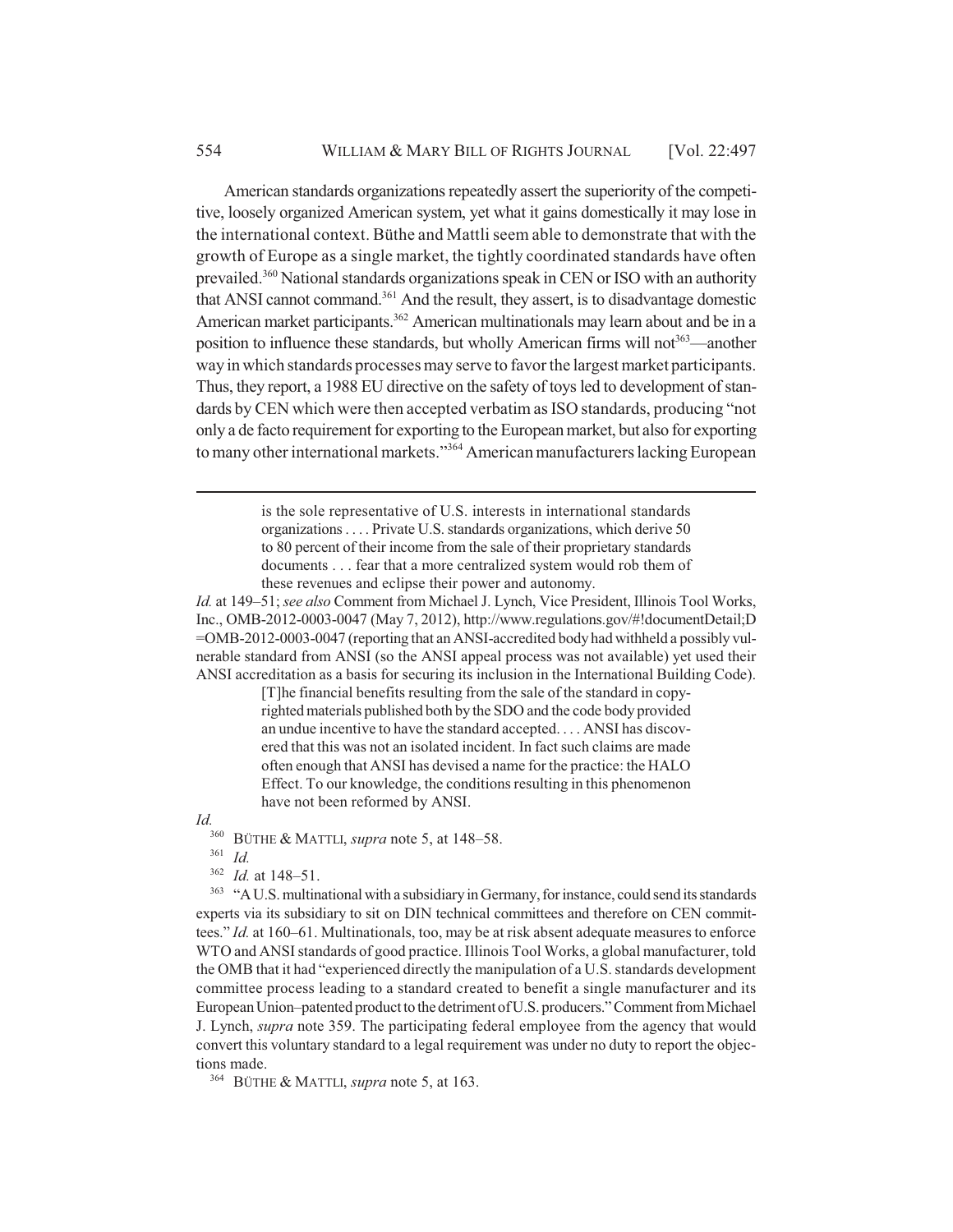subsidiaries learned about the process too late to participate in ISO consensus procedures—many, not until after the ISO vote—resulting in lost market share and/or a costly need to retool.<sup>365</sup> In contrast, American firms seeking in the early 2000s to establish an ANSI/ASME standard for the optics industry as an ISO standard failed almost completely. "European manufacturers quickly learned of this proposal and realized that the changes would impose on them costs estimated at several billion euros for German industry alone," and their efforts in response resulted in an ISO standard "much closer to European preferences."366 In 2009, the ASME withdrew its competing standard and "U.S. optics industry organizations started to adopt the ISO standard instead."367

One might note that, to the extent the existence of competing standards and standards development organizations *is* an asset of the American system, any incorporation by reference *that carries the force of law* undermines it. If each of three competing voluntary consensus standards may satisfy a given regulatory need, market forces will tend to control price even if we assume consumers will feel driven to purchase one or another of the three. If one of the competing standards developers is able to secure the incorporation of its standard *as law*, the result is not only both (1) to confer monopoly pricing power on that developer (if it is permitted to charge the public for access to it) and (2) to have the tendency to freeze the standard in place, given the obstacles to rulemaking change, but (3) it also is anti-competitive behavior vis-à-vis the other two SDOs.368 An SDO's ability to continue to charge a premium price for an incorporated standard even after it has been superceded as a voluntary consensus standard—but before the governing law has been changed—is much harder to rationalize in terms of an appropriate SDO business model, than its ability to charge market prices for access to its voluntary consensus standards during their useful life as contemporaneous expressions of useful technical measures.<sup>369</sup> One perhaps understands SDO enthusiasm for converting their standards into law in these terms—so long as their ability to charge the public for learning them remains—but that makes the government's continued complicity in the process more striking.

#### IV. CHANGING PART 51

Although the ACUS Recommendations addressed only the practices of agencies using incorporation by reference in rulemaking,  $370$  5 U.S.C. § 552(a)(1) places responsibility for the regulation of incorporation by reference practice in the hands of the Director of the Office of the Federal Register (OFR).<sup>371</sup> That statute permits the Director

<sup>365</sup> *Id.*

<sup>366</sup> *Id.* at 164.

<sup>367</sup> *Id.*

<sup>&</sup>lt;sup>368</sup> *See supra* Introduction.C.

See, e.g., *supra* notes 76–85 and accompanying text.

See *supra* note 221 and accompanying text.

 $371$  5 U.S.C. § 552(a)(1) (2006).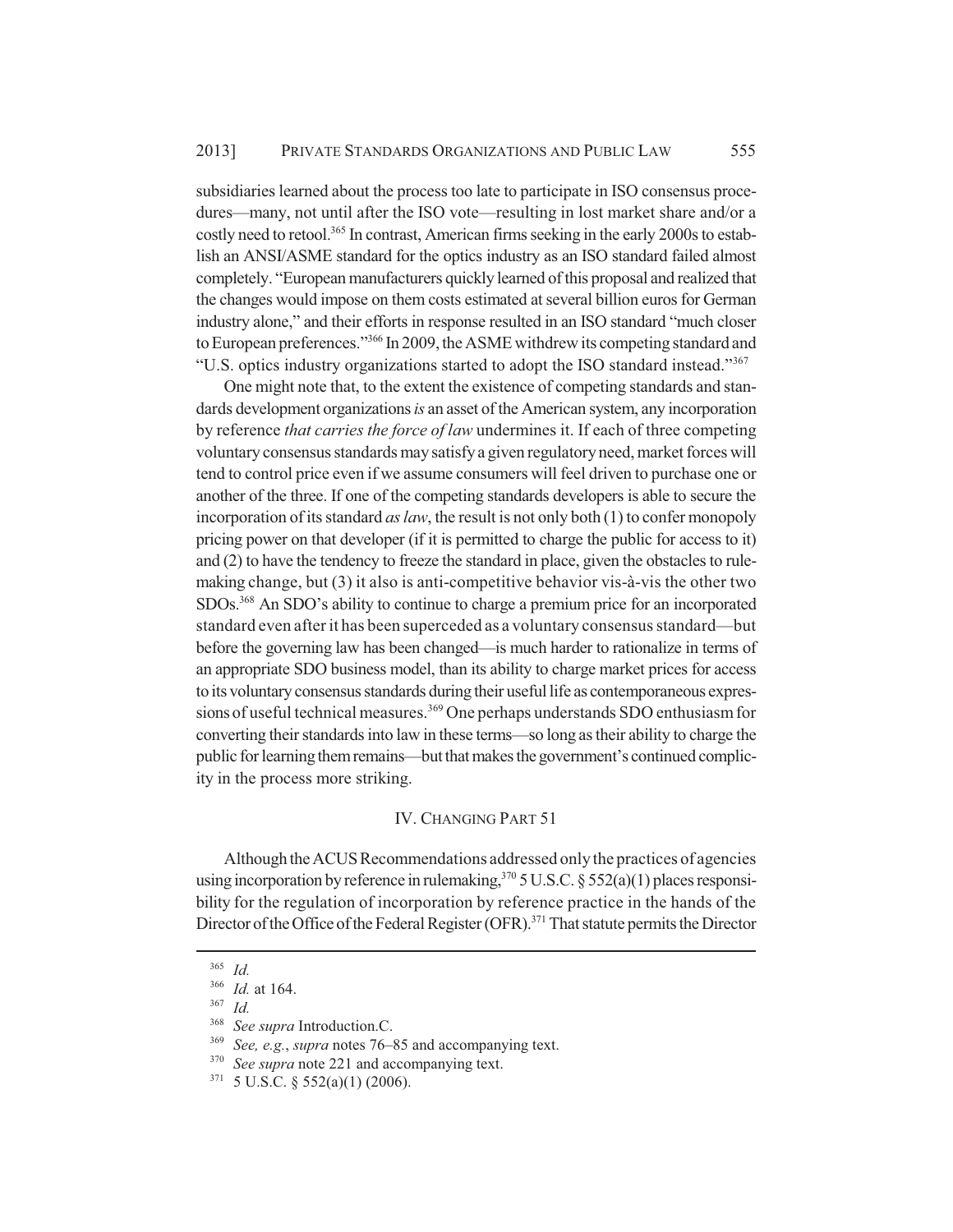to allow incorporation by reference of material otherwise required to be published in the Federal Register *only* on determining that it will be "reasonably available" to those affected by  $it^{372}$ —a concept initially grounded in the expectation that commercial publishing houses would be including incorporated materials in their widely distributed, market-priced collections.373

Earlier pages sought to show the inadequacies of the OFR's 1982 regulations in establishing the framework for these judgments.<sup>374</sup> Unadapted to the Computer Age, Part 51 imagines that only print copies need be available and, as administered, availability in public sources need be in two places only—the National Archives and the adopting agency's own central library.<sup>375</sup> Beyond that, the regulations lack attention to *continued* availability, as they also lack attention to the price that copyright holders may ask for access to them from their hands.<sup>376</sup> Part 51 requires that for regulations to be incorporated, they *must* impose legal obligations, and only one identified version of the standard may be incorporated, $377$  effectively requiring new rulemaking should the agency wish to follow SDO revisions over time.<sup>378</sup> Despite the impulses of the NTTAA and Circular A-119 to limit incorporations to "technical standard[s]" and not "regulatory standards or requirements,"<sup>379</sup> any voluntary consensus standard may incorporated; nor is there apparent concern whether, to access the incorporated material, a consumer may obtain only the matter incorporated from the adopting SDO, or rather must purchase the whole of the standard as the SDO may have packaged it.

The following paragraphs briefly address the notice of proposed rulemaking the OFR published just as this Article was entering its final editing process.<sup>380</sup> Better developed comments will doubtless be found in the FDMS docket established for the rulemaking, which, when last seen, permitted comments to be filed until January 31, 2014.<sup>381</sup> But it is already clear that the OFR's proposal will not meet the needs of the

<sup>380</sup> Proposed Rules, 78 Fed. Reg. 60,784 (proposed Oct. 2, 2013), *available at* http://www .gpo.gov/fdsys/pkg/FR-2013-10-02/pdf/2013-24217.pdf.

<sup>381</sup> *See, e.g.*, *Recently Posted NARA Rules and Notices*, REGULATIONS.GOV, http://www .regulations.gov/#!docketDetail;D=NARA\_FRDOC\_0001 (last visited Dec. 12, 2013); *see also Incorporation by Reference; Response to Petition and Notice of Proposed Rulemaking*, REGULATIONS.GOV, http://www.regulations.gov/#!docketDetail;D=OFR-2013-0001 (last visited Dec. 12, 2013).

 $rac{372}{373}$  *Id.* 

<sup>&</sup>lt;sup>373</sup> *See supra* note 151 and accompanying text.<br><sup>374</sup> *See supra* Part II.

<sup>374</sup> *See supra* Part II.

<sup>&</sup>lt;sup>375</sup> See supra note 176 and accompanying text. One might think "reasonably available" copies of municipal ordinance adoptions by reference maintained at the city clerk's office and states' and local governments' too—are migrating from physical to digital records. To regard two copies—both located in Washington, D.C.—as reasonably available for inspection to the country is unsustainable.

<sup>376</sup> *See, e.g.*, *supra* notes 76–85 and accompanying text.

 $377$  1 C.F.R. § 51 (2013).

<sup>&</sup>lt;sup>378</sup> *See supra* Part II.A.<br><sup>379</sup> OMR Circular A-11

OMB Circular A-119, 63 Fed. Reg. 8546, 8549 (Feb. 19, 1998).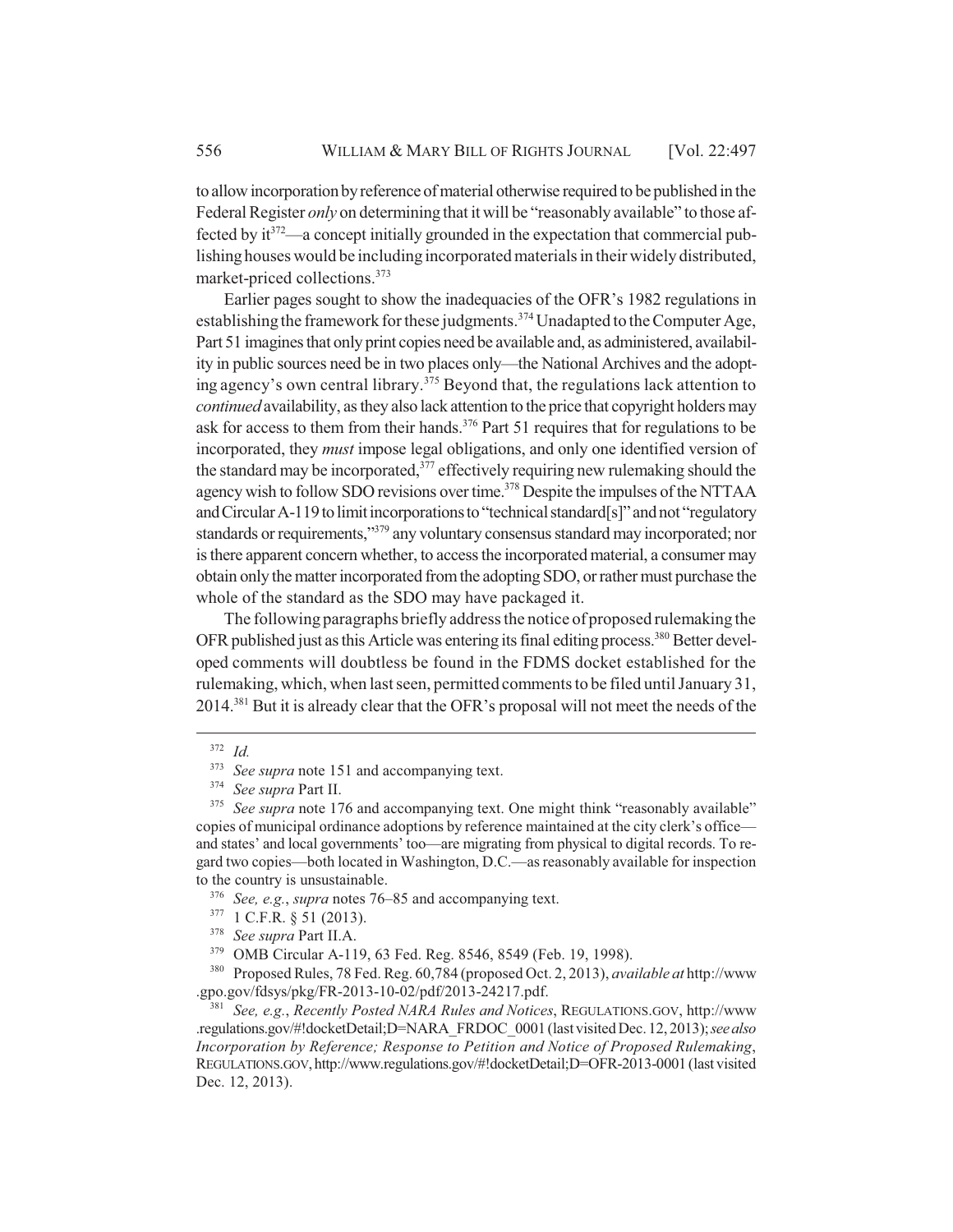current day. The same reduction of governmental resources for regulation that has contributed to agencies' increasing reliance on privately generated standards—and reduced their capacity to monitor their creation<sup>382</sup>—may help to explain, if not excuse, its deficiencies; the preamble to the notice repeatedly invokes the OFR's resource limitations as well as making what, in the author's view, are incorrect disclaimers of legal authority.<sup>383</sup> When Part 51 was adopted in 1982, the legal affairs staff working on IBR—along with many other legal issues for the Federal Register—was three or four times the size it is today (three).<sup>384</sup> Yet Computer-Age-oriented changes in the Federal Register and in another of the National Archives' activities have won both of the annual awards for innovation in government services that the Administrative Conference has conferred to date;<sup>385</sup> accommodating incorporation by reference to the resources of the Computer Age seems an obvious further step, made the more imperative by the requirements of E-Government<sup>386</sup> and E-FOIA.<sup>387</sup> Strikingly, no reference to electronic documentation may be found in the changes the OFR has proposed to Part 51; in defining usability of material incorporated by reference, "[w]hether it is *bound*, numbered, and organized" remains a requirement.<sup>388</sup>

Like the current regulation, the proposed amendments fail as well to suggest any meaning for "reasonably available," the condition § 552(a)(1) *requires* the Director to find met before permitting any incorporation by reference.<sup>389</sup> As proposed,  $\S 51.5(a)(2)$ would require agencies to discuss in the preamble to a final rule "the ways in which it worked to make the materials it incorporates by reference reasonably available to interested parties and how interested parties can obtain the materials."<sup>390</sup> Of course, it is useful to give agencies the incentive to think about the question of reasonable

<sup>382</sup> *See supra* Part II.B.

<sup>&</sup>lt;sup>383</sup> Proposed Rules, 78 Fed. Reg. at 60,784–85.

<sup>384</sup> E-mail from Emily Schleicher Bremer, *supra* note 337.

<sup>&</sup>lt;sup>385</sup> The first prize was for the transformed Federal Register. Press Release, National Archives, FederalRegister.gov Honored for Innovation and Best Practices in Government (Dec. 15, 2011), *available at* http://www.archives.gov/press/press-releases/2012/nr12-46.html. The second prize was for NARA's Citizen Archivist Initiative. Press Release, National Archives, National Archives Honored for Innovations and Practices in Government (Dec. 20, 2012) [hereinafter Dec. 20 National Archives Press Release], *available at* http://www.archives .gov/press/press-releases/2013/nr13-35.html.

<sup>386</sup> Pub. L. No. 107-347, 116 Stat. 2899 (2002).

<sup>&</sup>lt;sup>387</sup> Pub. L. No. 104-231, 110 Stat. 3048 (1996). For digitizing the thousands of incorporated, but almost inevitably superannuated, standards that remain "law" today, and are available only in print form, one might create a citizens' archivist project, the initiative that won NARA's second Walter Gellhorn award for innovation. *See* Dec. 20 National Archives Press Release, *supra* note 385.

<sup>&</sup>lt;sup>388</sup> 1 C.F.R. § 51.7(a)(4)(ii) (2013) (emphasis added).

<sup>389</sup> 5 U.S.C. § 552(a)(1) (2006).

<sup>390</sup> Proposed Rules, 78 Fed. Reg. 60,784, 60,797 (proposed Oct. 2, 2013), *available at* http:// www.gpo.gov/fdsys/pkg/FR-2013-10-02/pdf/2013-24217.pdf.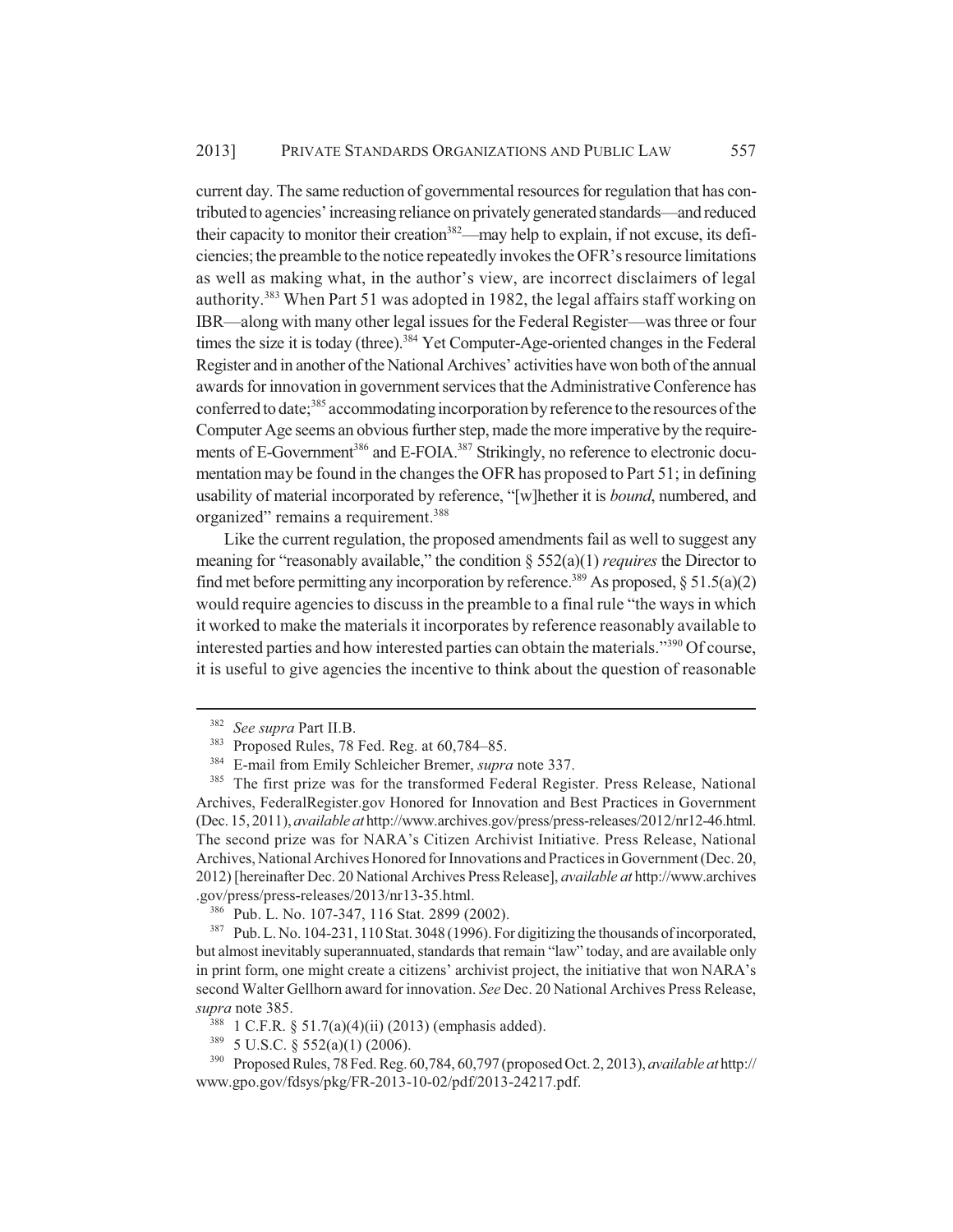availability—but the failures to essay any definition that might guide those efforts, to address electronic availability, or temporal availability avoid legal responsibilities that the statute clearly places in the Director.<sup>391</sup> Creation of a digital archive of incorporated standards to replace (or supplement) the current physical archive, under digital rights management to the extent that might be necessary, would satisfy the self-evident minimum standard of reasonable availability in the Computer Age. It would assure a persisting resource for standards that can remain law long after they have been replaced in the compendia of the SDOs that have created them.<sup>392</sup> (Although, as remarked above,  $393$ ) ANSI has announced its own commendable efforts to create such a resource, having such a portal in the same electronic place as the CFR, with consequent ease of linkage, is preferable.) One advantage of such a portal would be the possibility of lifting any digital rights management regime that might be in place while the incorporated matter remained the active voluntary consensus standard of the SDO that created it, once that standard has been revised—the point at which the law "on the books" ceases to embody the contemporary voluntary consensus standard.

The OFR proposal also fails to propose eliminating the current standard that incorporated matter must be a "requirement." The straightforward language of  $\S 552(a)(1)$ permits incorporation by reference of agency guidance documents,<sup>394</sup> and acting on that language would require little, if any, administration by the OFR. The problem of aging incorporations the "requirement" condition has generated would disappear were the OFR to permit, even express a preference for, incorporations that invoke the European model,<sup>395</sup> independently stating regulatory requirements and then identifying a voluntary consensus standard as one (but not necessarily the only) means by which those requirements can be met. Since agency rulemaking would not then be required to identify additional standards meeting those requirements, the modernity and flexibility of rules would be enhanced, and the need for rulemakings calling on the OFR for judgment reduced. Each year's edition (and the electronic version) of the CFR could then present as notes to particular regulatory requirements any standards the responsible agency had identified as permitting their satisfaction. Availability would then be assured, and because guidance is not law, the OFR would have no occasion to consider the reasonableness of SDO pricing or the problem of copyrighting law.

<sup>&</sup>lt;sup>391</sup> For example, a definition of reasonable availability might require agencies to demonstrate in their submissions for the Director's approval that they had limited the material incorporated to the minimum extent required for their regulatory purposes. For instance, incorporating only the definition of "dent" contained in a much more extensive collection of voluntary consensus standards applicable to tank trucks. *See supra* note 325 and accompanying text. Doing so could permit inclusion of just that material in the electronic archive of incorporated standards, a fair use, without significant threat to SDO financial interests.

<sup>392</sup> *See supra* notes 325–27 and accompanying text.

<sup>393</sup> Bhatia & Shannon Remarks, *supra* note 216.

<sup>394</sup> *See* 5 U.S.C. § 552(a) (2006).

<sup>395</sup> *See supra* notes 346–59 and accompanying text.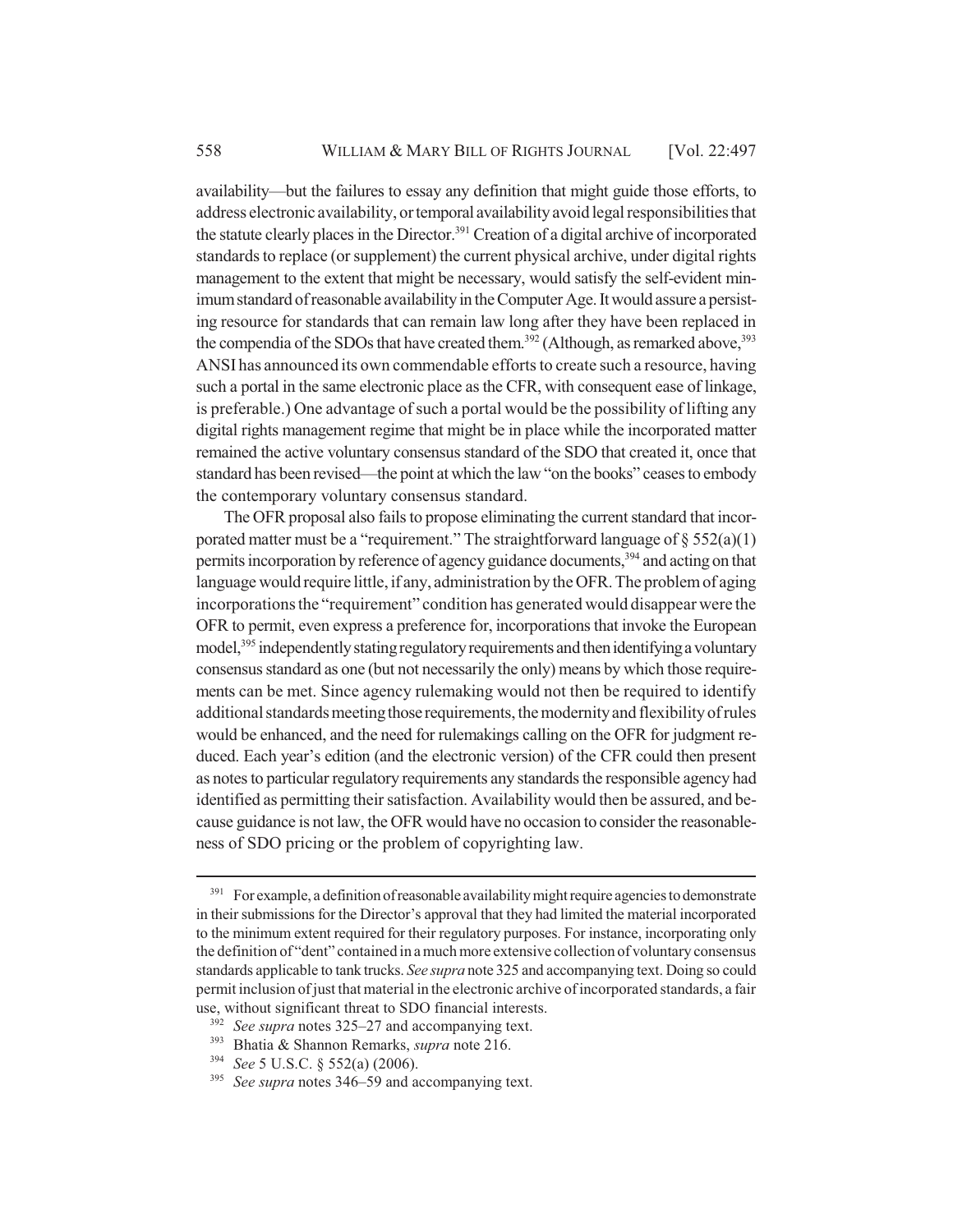At least one change proposed by the OFR's notice of proposed rulemaking would inappropriately ratify the use of voluntary consensus standards to substitute for agency regulation. Recall that the NTTAA and OMB Circular A-119 have in view "technical standard[s]," not "regulatory standards or requirements."<sup>396</sup> The current language of 1 C.F.R. § 51.7(a) correspondingly requires that incorporated matter be "published data, criteria, standards, specifications, techniques, illustrations, or similar material"397 *as well as* that it "[s]ubstantially reduces the volume of material published in the Federal Register,"398 albeit this limitation has been honored in the breach. This would tend to limit incorporated standards to matters generally in ways uninteresting to the public. Indeed, from that perspective, placing the incorporated matter outside the idea of "law" that citizens must be able to access to know their obligations. The OFR proposal would substitute "or" for "and" between the two quoted clauses, explicitly permitting—as to date no statute or regulation has—the incorporation by reference of regulatory obligations (so long as their incorporation would reduce the volume of materials in the Federal Register).<sup>399</sup> It is not only that the Electronic Age makes this criterion unnecessary; explicitly permitting the incorporation by reference of regulatory obligations would take us a step back into secret law.

To the extent incorporations by reference persist that do importantly take on the characteristics of "law," that are unmistakably "regulatory standards or requirements," 400 it is hard to avoid the conclusion that knowledge of them is the citizen's right and that monopoly pricing power over that knowledge cannot properly be conferred by recognizing copyright in them after the fact of their incorporation. Placing that information in an electronic archive under digital rights management could succeed in preserving the responsible SDO's principal markets for its standards while accommodating that claim of right. That any financial consequences of being found to have taken private property by converting it into public law would fall on the adopting agency should operate as an incentive for the agency to bargain in advance, should it know this is the outcome it wishes, or to act in ways that maximally preserve SDO value when after the independent development of a voluntary consensus standard it discovers its regulatory relevance. Part 51 ought to be reconstructed in ways that reduce, if not eliminate, this field of conflict,401 and that is the effort the OFR should undertake.

## **CONCLUSION**

John Conley, the Washington lawyer who chaired the Committee responsible for the ACUS Recommendations, aptly described the central conflict that has animated

<sup>&</sup>lt;sup>396</sup> *See supra* note 201.<br><sup>397</sup> 1 C F R 8 51 7(a)(2)

 $397 \text{ } 1 \text{ C.F.R. }$  § 51.7(a)(2) (2013).<br> $398 \text{ } 851.7$ (a)(3)

 $rac{398}{399}$  § 51.7(a)(3).<br><sup>399</sup> Proposed Ru

<sup>399</sup> Proposed Rules, 78 Fed. Reg. 60,784 (proposed Oct. 2, 2013), *available at* http://www .gpo.gov/fdsys/pkg/FR-2013-10-02/pdf/2013-24217.pdf.

<sup>400</sup> OMB Circular A-119, 63 Fed. Reg. 8546, 8549 (Feb. 19, 1998).

<sup>401</sup> *See supra* Part II.C, Part III.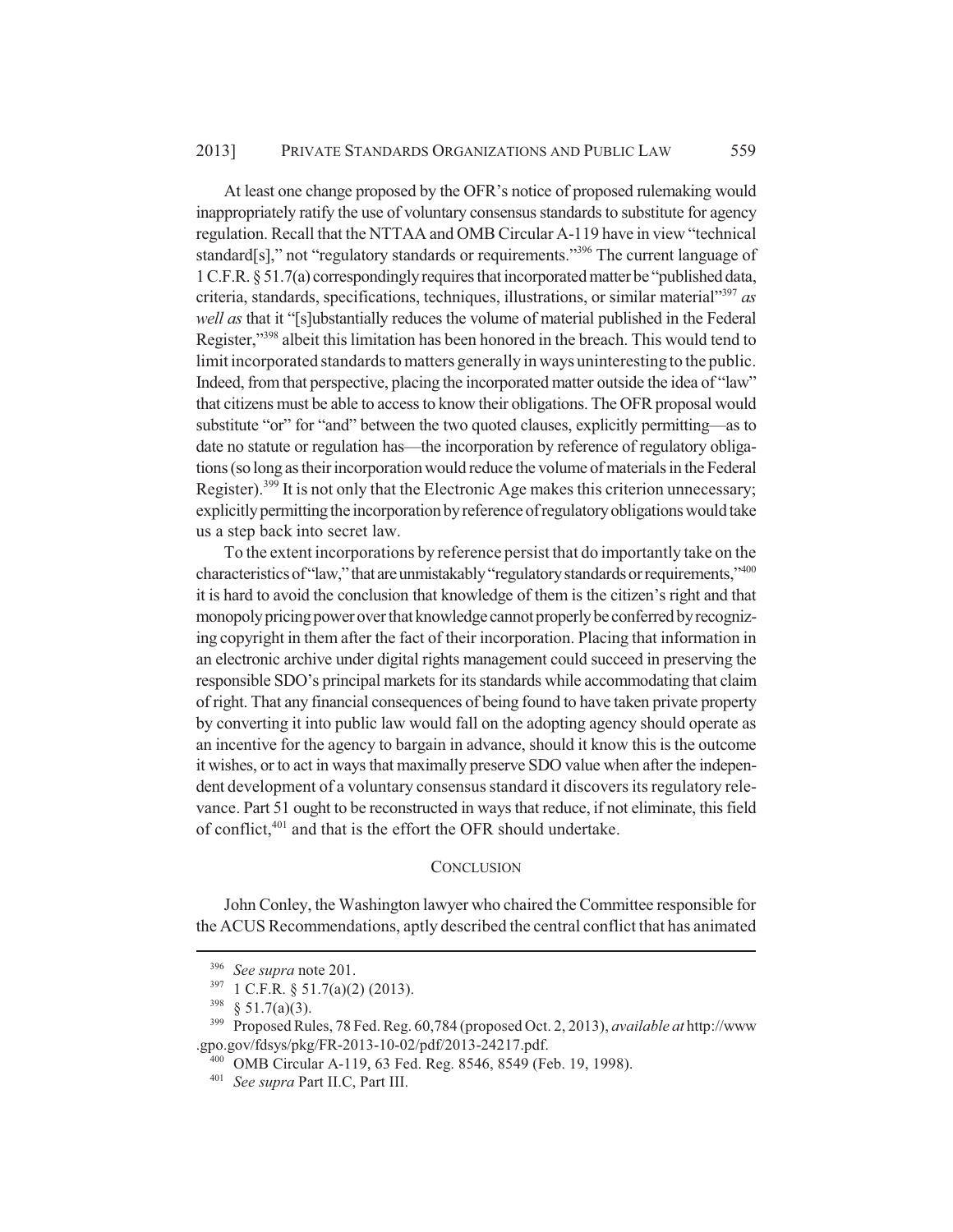this discussion as a "wicked question."402 The SDO community, valuable—essential to effective regulation in the twenty-first century, requires the income generated by the sales of its uncontroversially copyrighted voluntary consensus standards to continue its work. And yet once such a standard has been converted into a legal obligation through its incorporation by reference, the proposition that law is not subject to copyright rears its head. If this conflict is not readily resolved, can it be eased? Can the abuses and failures set out in the preceding pages be avoided?

The preceding discussion has identified a number of measures by which ANSI or individual SDOs might improve their chances of preserving the income stream they receive from the sale of their voluntary consensus standards that are subject to agency conversion into legal obligations:

- Integrate with their standards explanatory materials or explanations that will not be incorporated elements and will enhance the value of the standards in users' hands;
- Avoid conflict with established federal rulemaking norms by assuring would-be commenters some form of free access to standards proposed for incorporation by reference during rulemaking notice-and-comment periods, and providing rulemaking agencies with complete records of their standards development process;
- Create an archive controlled by digital rights management techniques for access to standards once incorporated;
- Work with agencies to limit incorporations by reference where possible to relevant parts, and not the whole, of voluntary consensus standards, thus reducing the stakes in having the incorporated portions made public and arguably heightening the value of the standards as a whole;
- Price standards as voluntary consensus standards, making any standard that incorporation has converted into legal obligations freely available once the adoption of a revised voluntary consensus standard effectively converts any further sales of it into a sale of law;
- Encourage agencies to follow the European model, using standards as accepted means of compliance with regulation rather than as regulatory obligations per se.

Agencies, in turn, can take steps that minimize the threats to these valuable partners' proper claims to compensation for the public's use of their work product:

• When an agency effectively initiates the process by seeking the development of a standard to be incorporated, take the contractual route of purchasing the desired standard for an agreed price rather than permitting its price to be passed along to the affected public;

<sup>402</sup> John Conley, Partner at Venable LLP, Keynote Speech at the ANSI Legal Issues Conference Panel on Incorporation by Reference (Oct. 10, 2012), discussed in *Experts Discuss Incorporation by Reference at the ANSI Legal Issues Forum*, ANSI (Nov. 5, 2012), http://www .ansi.org/news\_publications/news\_story.aspx?menuid=7&articleid=3412.